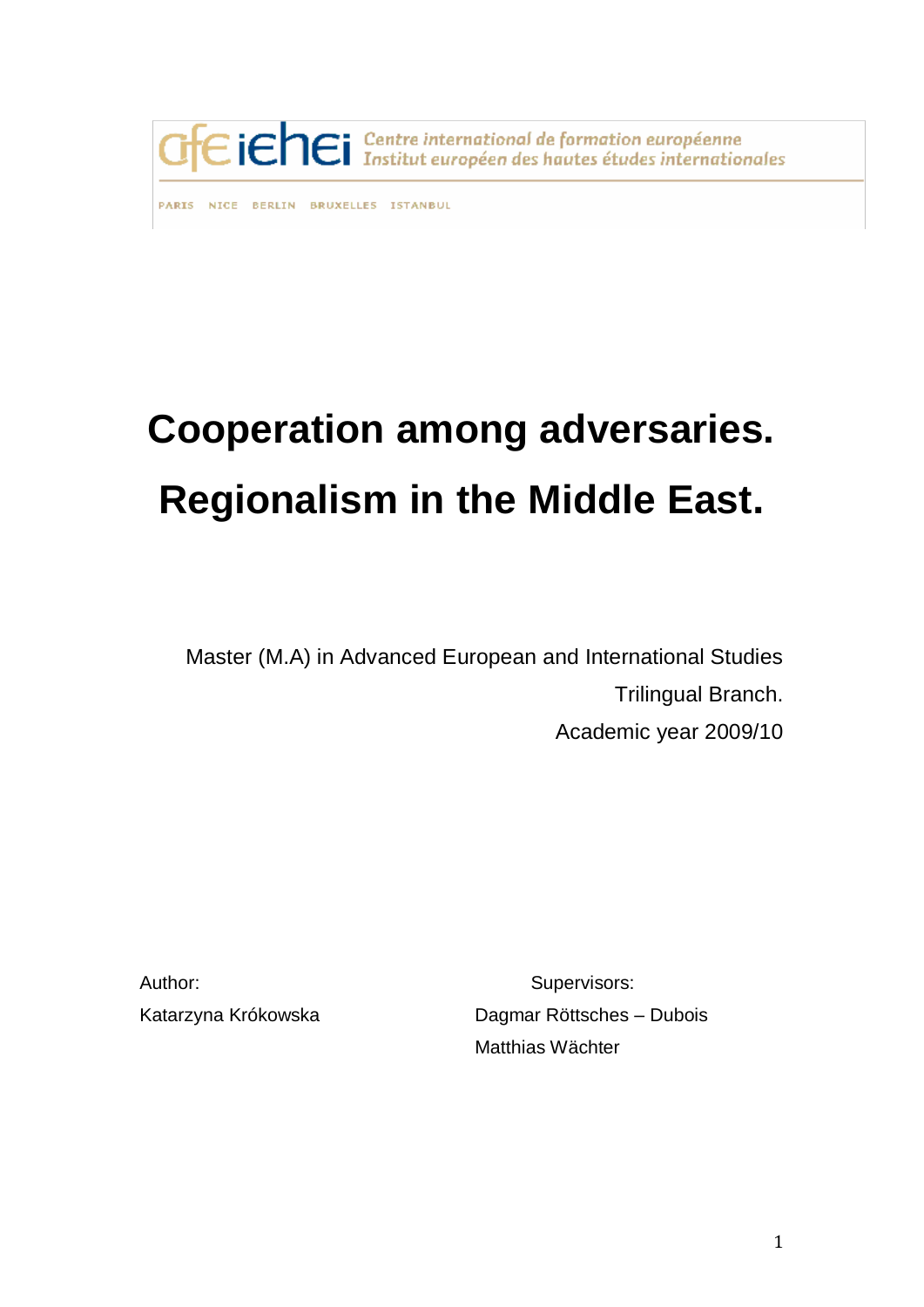## Cooperation among adversaries. Regionalism in the Middle East.

Katarzyna Krókowska

Master (M.A) in Advanced European and International Studies

Centre International de Formation Européenne Institut Européen des Hautes Études Internationales

Trilingual Branch.

Academic year 2009/10

# **Table of Contents**

| Chapter 1: International Relations theory: approaches to understanding |  |
|------------------------------------------------------------------------|--|
|                                                                        |  |
|                                                                        |  |
|                                                                        |  |
|                                                                        |  |
|                                                                        |  |
|                                                                        |  |
|                                                                        |  |
|                                                                        |  |
| Chapter 3: The influence of external actors on regionalism 26          |  |
|                                                                        |  |
|                                                                        |  |
|                                                                        |  |
|                                                                        |  |
|                                                                        |  |
|                                                                        |  |
|                                                                        |  |
|                                                                        |  |
|                                                                        |  |
|                                                                        |  |
|                                                                        |  |
|                                                                        |  |
|                                                                        |  |
|                                                                        |  |
|                                                                        |  |
|                                                                        |  |
|                                                                        |  |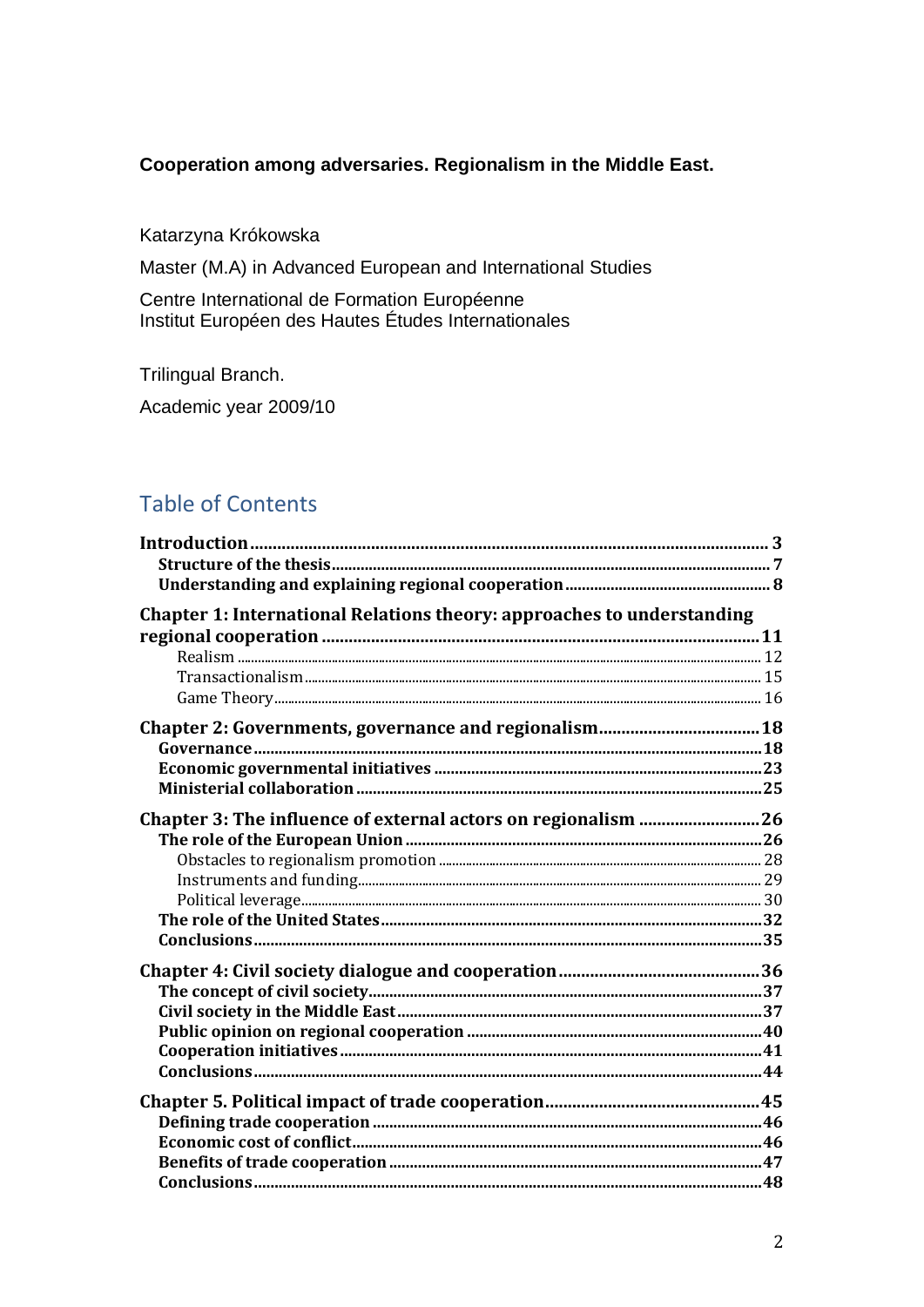| Regional initiatives and agreements on shared water resources 53 |     |
|------------------------------------------------------------------|-----|
|                                                                  |     |
|                                                                  |     |
|                                                                  | 58  |
|                                                                  | .59 |
|                                                                  |     |
|                                                                  |     |
|                                                                  | 63  |
|                                                                  | 66  |

## **Introduction**

 $\overline{a}$ 

For the purpose of this thesis, the sub-region of the wider Middle East is considered. Eastern Mediterranean sub-region, known as Mashreq or Levant, is also called "the Near East sub-region". It comprises of five territories: the State of Israel, the Hashemite Kingdom of Jordan, the Republic of Lebanon, Palestinian Authority (PA) and the Syrian Arab Republic. The total area is 1.5 million  $km^2$ . Turkey borders the sub-region to the north, Iraq to the east, to the south by Saudi Arabia and to the west by Egypt and the Mediterranean Sea. The population in the Mashreq was 80 million inhabitants in 2005. Average density was estimated at 92 inhabitants/km<sup>2</sup>, ranging from 64 inhabitants/km<sup>2</sup> in Jordan to 615 inhabitants/km<sup>2</sup> in the Occupied Palestinian Territory. About one-third of the population is rural. Annual population growth ranges from barely 1.2 percent in Lebanon to 3.5 percent in the Occupied Palestinian Territory, with a regional average of 2.1 percent in the period 1995-2005.<sup>1</sup>

The thesis follows a definition of European Commission, which understands regional cooperation as "general concept that refers to all efforts on the part of (usually) neighbouring countries to address issues of common interest"<sup>2</sup>. I will offer alternative classifications of regionalism, region building and regional cooperation in the following chapter.

The thesis does not aim to prove that regionalism is a pervasive feature of the

<sup>1</sup> US Department of Stat[e http://www.state.gov/p/nea/ci/](http://www.state.gov/p/nea/ci/) (accessed 11.02.2010)

<sup>2</sup> European Commission. 1995. Communication on European Community Support for regional economic Integration Efforts among developing countries. COM (95) 219.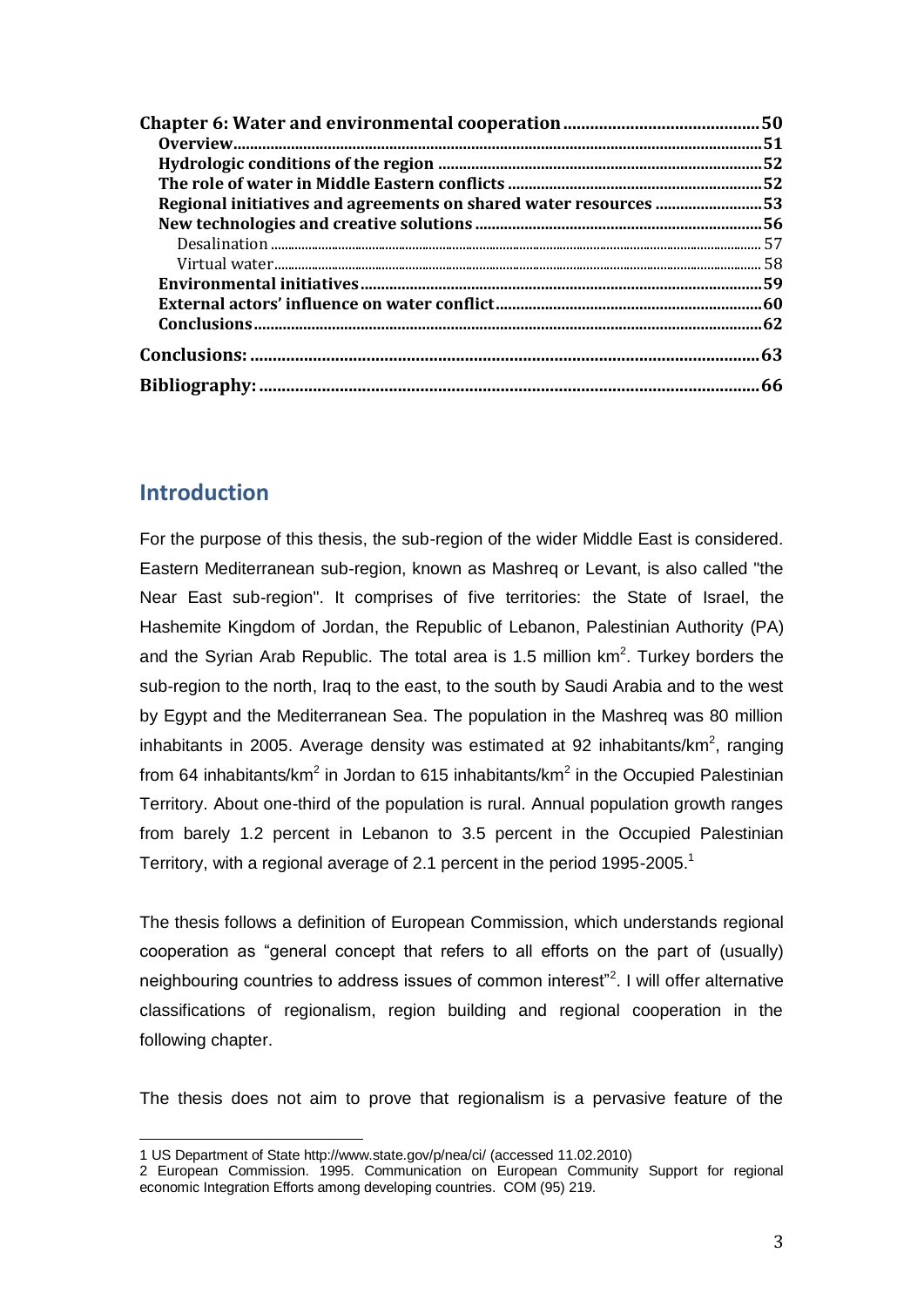region. Thinking this way would be ignoring the harsh reality of enduring conflict. So far bilateralism, dealing with other countries on one to one basis, and unilateralism, in the form of assault and rule of other nation, have dominated the conduct of international affairs in the Middle East. Nevertheless, I assume that, due of the fact that nations and peoples of the region are locked in the mad logic of escalating violence, the situation is not sustainable. The paper sheds light on low-scale cooperation efforts that stand a chance of contributing to peace building. By focusing on the social and political factors, I do not wish to imply that other variables are irrelevant. Far from it. My study leaves some variations unexplained. I do not seek to offer a comprehensive explanation of regional integration. Its purpose is to demonstrate certain facets of cooperation in the Middle East. Through more general approach my hope is not to provide complete and definitive solutions to puzzles regarding regional cooperation but, instead, to outline some ideas and arouse curiosity for a fascinating phenomenon of regionalism.

I am rethinking Middle Eastern politics in three ways. First, the inter-state politics of the region is often understood with reference to the defence and security. I do not seek to undermine the opinion that security is the major concern of policy-makers in the region. Instead I suggest a different perspective on the Middle East and demonstrate that in many issue areas, cooperation is desirable and feasible and can form a positive first step for confidence building measures, which is a pre-requisite of a deeper integration. Second, the new approaches to international theory the role of civil society and environment on policy-making will be discussed. Thirdly, the thesis is concerned primarily with multilateral cooperation, but will also discuss bilateral cooperation where relevant.

Andrew Hurrell and Louise Fawcett signal an important concern, relevant for research on cooperation. They note that studies of regionalism tend to slide from description to becoming a moral doctrine as to how international relations ought to be organised.<sup>3</sup> This thesis does not aim putting forward a normative argument for cooperation or regionalism in the Middle East. It illustrates, however, some ideas, coming both from civil society and governments, which are worthy of note in the context of a paradigm shift in the region. The focus is not on how this cooperation could be successfully resurrected, but on the interesting analytical issues that arise from an understanding of why it has been such a difficult goal to achieve.

<sup>3</sup> Fawcett and Hurrell, (eds.) Regionalism in world politics, Oxford University Press, 1995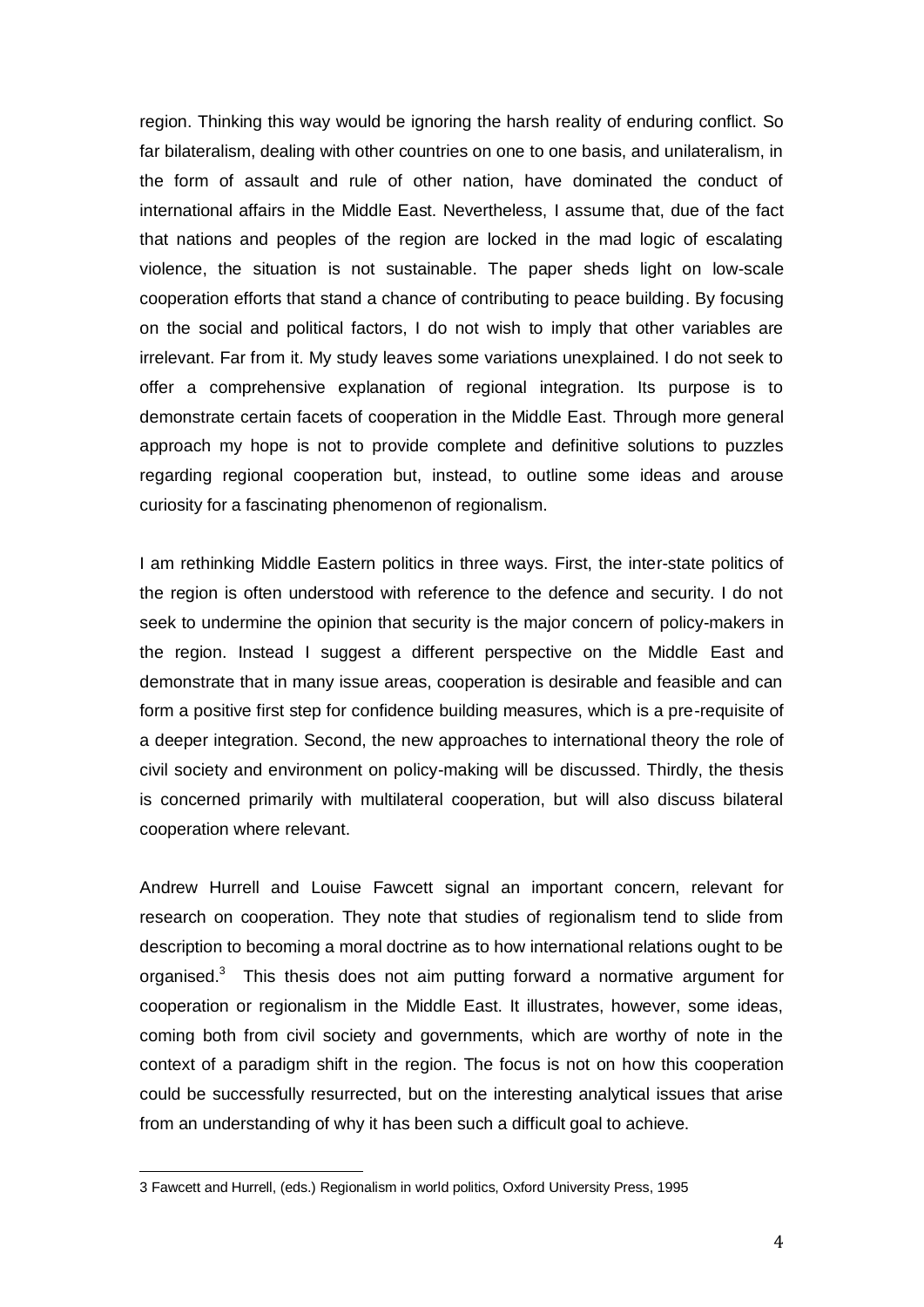The thesis has relevance for broader issues in international relations. It sheds new light on the implications of regionalism as a vehicle for conflict resolution. The paper also provides an insight on the influence of foreign actors on the collaboration between conflicted parts in the region. It stresses the significance and responsibility of world powers to mediate between the parties and monitor the progress. Lastly, this thesis makes a key contribution by providing a systemic discussion of civil society actors on inter-state cooperation in the cases of trade, water and environment.

The Middle East is not a region easily associated with integration. It is undoubtedly one of the most volatile zones in the world, plagued by crises, conflicts and wars. Nevertheless, the wealth of natural resources, population growth and diversity make it a region of great potential and opportunity. Becoming successful in regional or even sub-regional trade could be viewed as a prerequisite to success or even the ability to survive in an increasingly globalised world. Paradoxically a failure of bilateral agreements might lead to a new, more inclusive solution.

The focus of this thesis relates to the rationale of regionalism. It assesses issues that local state leaders have frequently defined as major problems, for which they have recommended common solutions. In emphasising the significance of international regions as an intermediate level of analysis between the nation-state and the global international system, this research study seeks to assist in identifying the changes taking place in the Middle East. In the case of the target region, the term regional integration in its strict terms cannot be yet applied. However, the task of this thesis is to identify simple forms of coordination and collaboration that intend to improve relations, respond to common challenges and devise institutions to solve collective action problems. It explores the current anatomy of regional cooperation and examines the opportunity for its start-up. It offers an alternative view of politics and international relations in the Middle East. The findings show that cooperation between regimes such as Israel, Jordan, Syria, Lebanon and Palestine can pave the way to increased stability in the region. The dissertation presents an analysis of patterns of regional cooperation in the Middle East. It explores various theories in international relations and sheds light on the nature of current intra-regional activity. An underlying theme of the thesis is whether collaboration can bring peace to the region.

There are numerous regional integration initiatives in the wider Middle East and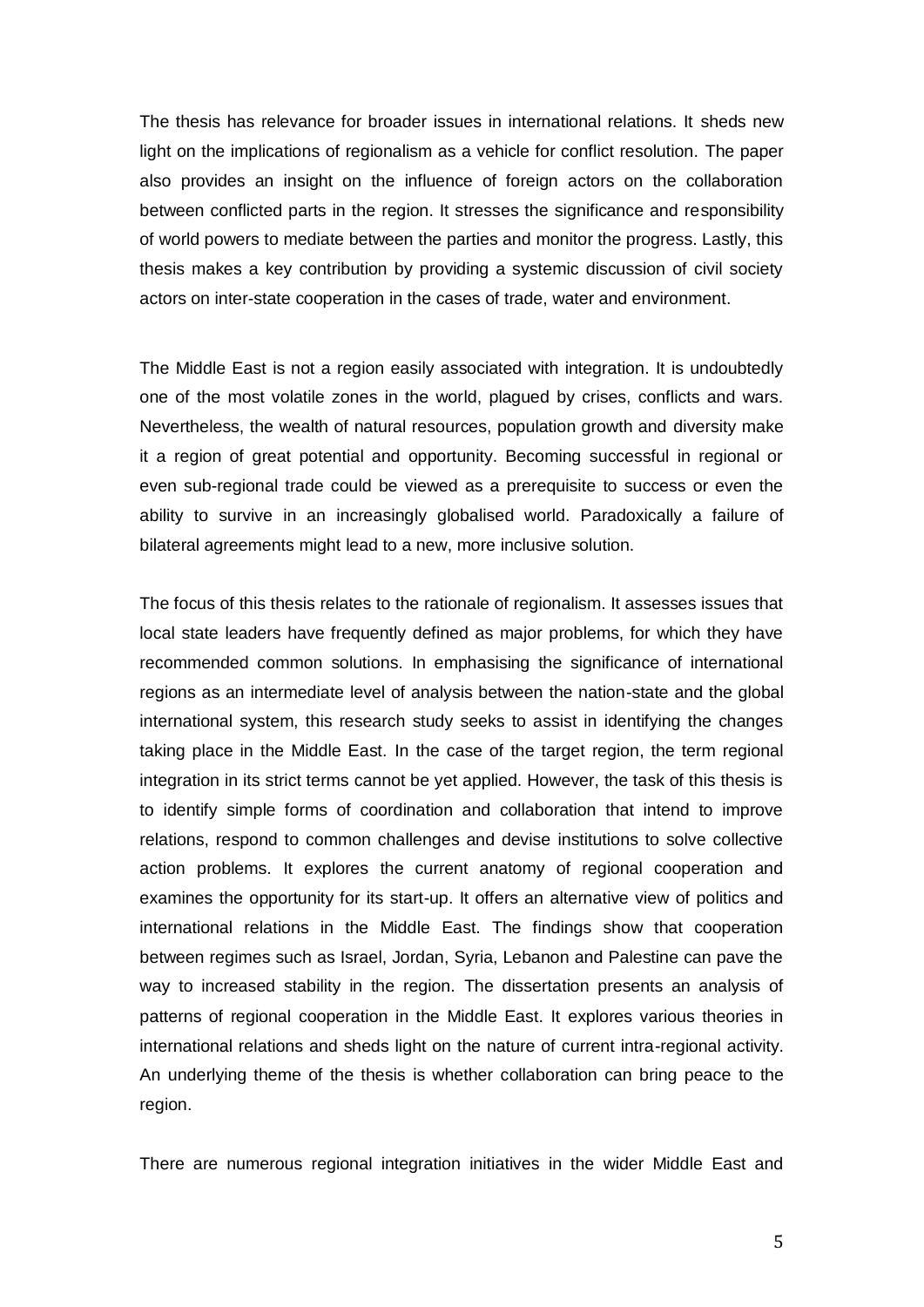North Africa – Arab League, Maghreb Union, Gulf Cooperation Council (GCC), Pan-Arab Free Trade Area (PAFTA) to name just a few. Most of these arrangements, which aim high but fall short, are omitted in the thesis, due to geographical restrictions. The question of why even the Arab states of the Middle East failed to act together is interesting, since local and outside actors vigorously stress the need for cooperation in dealing with the serious challenges facing the region. There seemed to be good reasons for states in the Middle East to work together in solving the region's common problems. Most of the countries of the Levant share common linguistic, historical and cultural heritage. Yet the absence of any meaningful cooperation among the states in the Middle East remains striking. The matter becomes even more complex if we consider the plethora of efforts for conflict resolution. Throughout the 1990s, countries continued to agree on extensive cooperation schemes, which, if enacted, would have solved many of the challenges facing the region: [Madrid Conference of 1991,](http://en.wikipedia.org/wiki/Madrid_Conference_of_1991) [Oslo Accords \(1993\),](http://en.wikipedia.org/wiki/Oslo_Accords) [Israel-Jordan](http://en.wikipedia.org/wiki/Israel-Jordan_Treaty_of_Peace)  [Treaty of Peace \(1994\),](http://en.wikipedia.org/wiki/Israel-Jordan_Treaty_of_Peace) [Camp David 2000 Summit](http://en.wikipedia.org/wiki/Camp_David_2000_Summit) etc. Indeed, for every regional problem in the Middle East, the state leaders could draw on a range of agreements. Palestinian statehood and sovereignty, delineation of borders, security regimes and cooperation, Jerusalem, refugees, the link between the West Bank and Gaza, economic relations, water and environmental issues, international regimes/forces, end of conflict, end of claims, UN Security Council Resolution – there is no single issue that has not been yet discussed or even agreed upon. At summit meetings, the state leaders continued to proclaim their firm willingness to initiate cooperation. Effective collaboration, however, did not ensue. Is there a chance that this stagnation will come to an end?

The thesis draws on international relations theories in accounting for the distinct pattern of cooperation in the Middle East. It analyses cooperation in three key spheres drawn from 'high' and 'low' politics: trade, water and environment. In a nutshell, I find that conventional international relations theories, in particular those that stress conflicting national interests among the local states, overall, offer a plausible account of the trend common in our times. It is, nevertheless, essential to pay additional attention to other important features of the Middle Eastern states – such as the scarcity of water and changing demography, in order to provide a full understanding of the challenges for the regional cooperation.

This essay will assess cooperation in five cases – governments and governance, civil society, trade, water and environment. In the sphere of trade, in the framework of the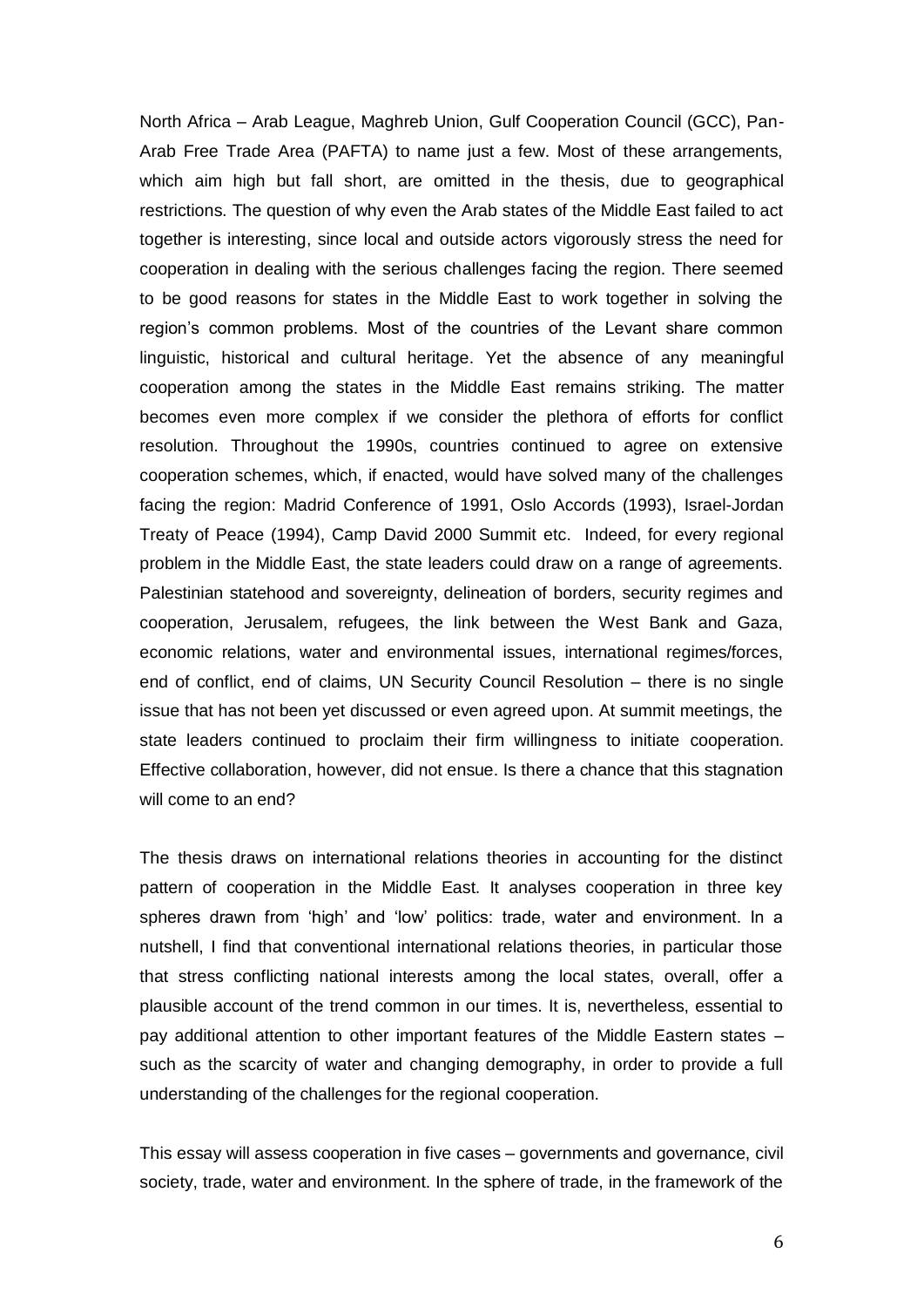Barcelona Process states have made pledges of trade liberalisation and trade facilitation. In reality, however, there was a minimal cooperation and the aim has not been yet achieved, despite the deadline passing in 2010. In water management, the countries struggled to agree on principles and procedures for sharing the limited water resources of the region. While these challenges triggered formal efforts at cooperation, there were few signs of effective cooperation on the inter-state level. In the recent decades the civil society gained momentum and started actively participate in peace-building initiatives. In the Middle East, however, there are some serious restrictions to civil society participation. Chapter 4 highlights those obstacles and draws attention to the public opinion factor and asks the question whether a bottom-up approach can be adopted in stabilising the region. It argues that focusing on international and regional factors alone is insufficient in explaining the prevailing instability in the region and thus inadequate to present solutions. Instead, it highlights domestic factors as crucial to understanding conflict and cooperation in the Middle East. In so doing, it analyses the public opinion and the involvement of civil society actors. It presents various initiatives, fostering dialogue on both regional and local level, deepening the perception of common interests and identity.

#### **Structure of the thesis**

The thesis consists of six chapters: the *next chapter* assesses key theories in international relations and political science. It starts with various definitions of regionalism and regional cooperation in the context of globalisation, so as to situate the arguments of this paper in broader debates. I highlight the concepts of realism, and transactionalism. I also draw from game theory. I will analyse the various types of regionalisms and apply it to the Middle East. My focus then shifts to empirical assessment, and in *Chapter 2* I examine political situation in the Middle East, and questions whether the differences between regimes influence political leaders' attitude towards cooperation. *Chapter 3* assesses the nature and degree of greatpower engagement in Middle East and outlines the international context in which intra-regional cooperation took place. It explains the role of promotion of regional cooperation within the EU and discusses the potential influence of its framework and mechanisms on current cooperation status of the countries in the Middle East. It evaluates the US and EU's contributions of, to the region and their efforts for peace building. Is mediation necessary? Can outside powers bring a positive change or, quite reverse, impede it by reinforcing competition between the actors? In other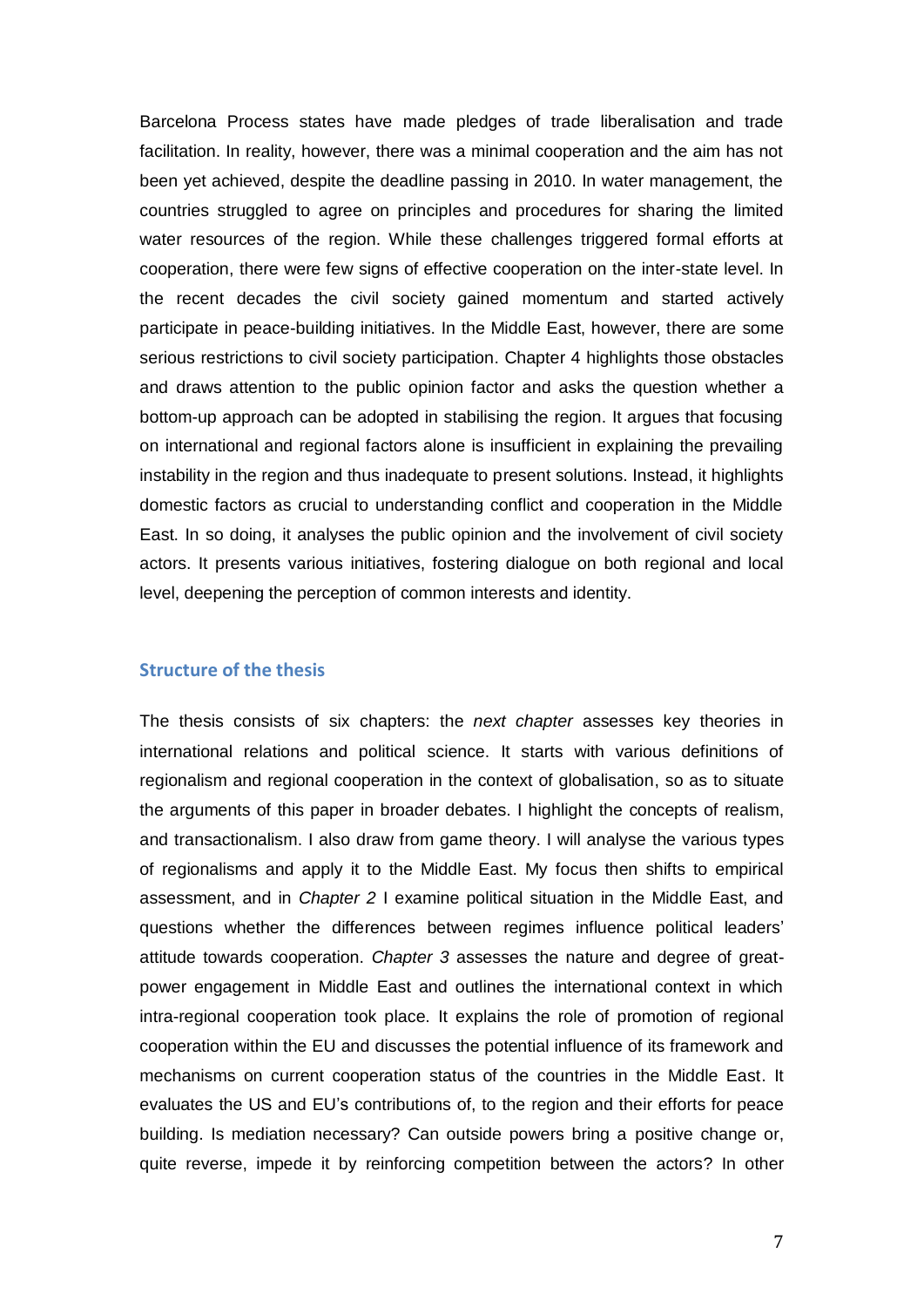words, may involvement by outside great powers act to amplify structural divisions within a region, thereby making cooperation difficult? *Chapter 4* analyses current efforts and initiatives for peace on the civil society level, which involve cooperation between the conflicted countries. It centres on multilateral economic, educational and cultural etc. initiatives coming from public sphere that aim at bringing peace and increase understanding between the peoples. *Chapter 5* outlines the massive direct and indirect cost of conflict. It presents highlights of the report by Strategic Foresight Group that measures costs in financial, economic, social, political, military, environmental, diplomatic terms for the entire region. This section makes clear that a deterioration of the situation in the Middle East will have disastrous consequences not only for the region, but also far beyond and shows the financial benefits of peace. The central focus of *Chapter 6* is on the role of water in the arid region – both as a cause of conflicts and as a chance for cooperation. It illustrates multilateral initiatives that under a motto "Pollution knows no borders" aim at environmental conservation. This chapter provides ample opportunities for exploring the relevance of other approaches, including that of interdependence and use of new technologies. An *epilogue* assesses and discusses their implications for cooperation patterns. It shows unsustainability of the situation and considers prospects for multilateral peace initiatives.

#### **Understanding and explaining regional cooperation**

Understanding the regionalism in the context of Middle East is not an easy task. There are context-related challenges to cooperation, such as the profound political uncertainty, socio-political difference between the regimes, economic collapse. From this perspective, it may seem that regionalism is doomed to fail. Such perception has informed my decision to provide a comprehensive understanding of the possibility of increased regional cooperation. The key task of this chapter is to analyse various theories that can be applied to the efforts in inter-state cooperation in the region and to assess how the outcome can be predicted. This thesis tries to understand both whether the global trends of regionalisation can reach the Middle East and to assess efforts at generating 'regionalism-like' phenomena can fully take hold in the region. Below, I present five different approaches to understanding regional cooperation in general and specifically in relation to the Middle East. The aim is to outline summarised versions of these approaches and link them to distinct theories of international relations.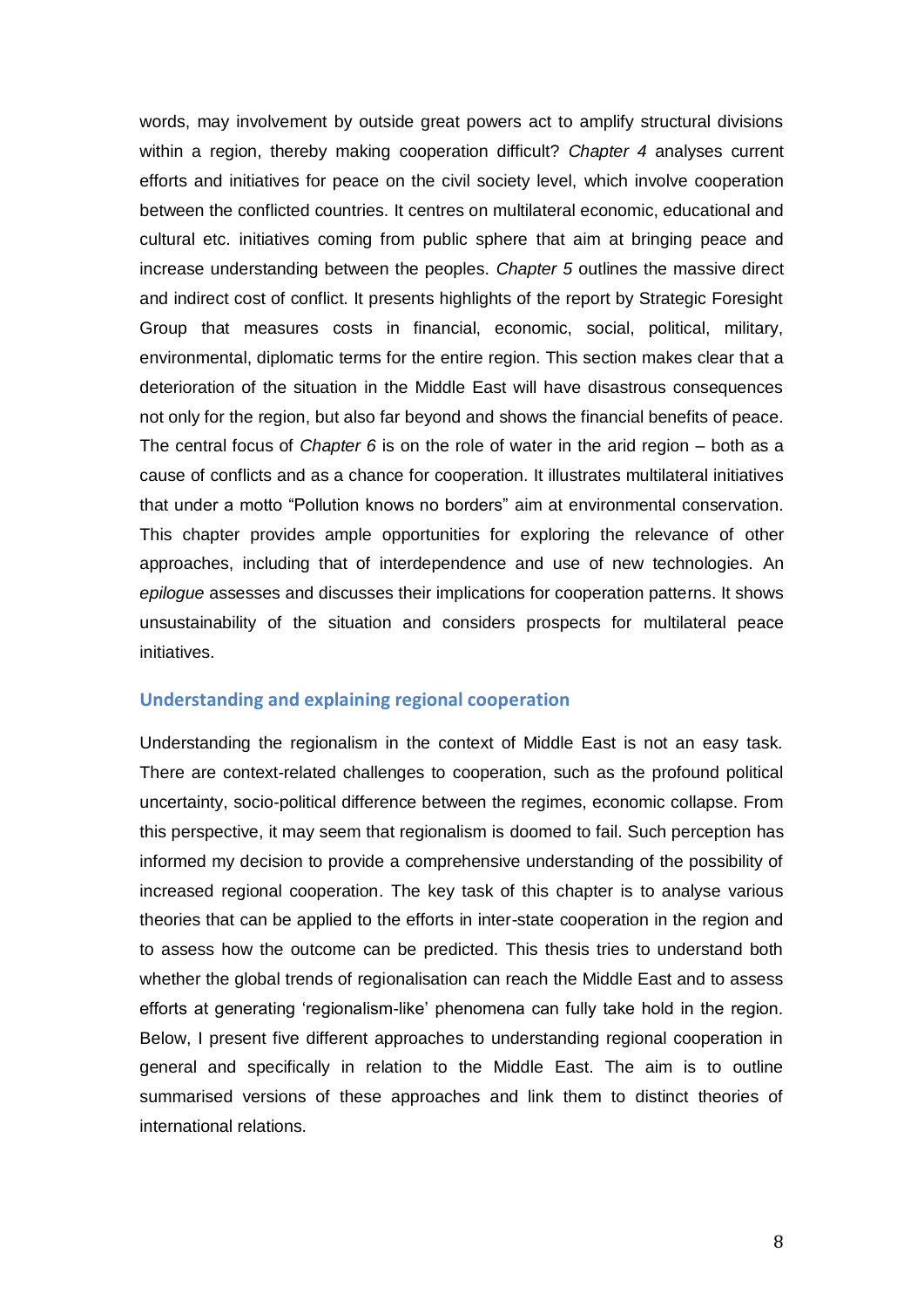In the case of Mashreq, can we speak of "a region"? Bruce Russett  $4$  defined a region in three factors: geography (physical proximity and separateness), economics (trade interdependence) and culture (homogeneity). Do these criteria apply to the Middle East? The question of homogeneity is disputable. Are there similarities in values and a way of life? More objective measures such as political systems and a level of economic development show clearly that there is a vast difference between the countries. Looking at the GDP, Mashreq excluding Israel accounts for the same amount as the GDP of Israel. For instance Jordan has a per capita GDP of 948 Euros and Israel of  $14,724$  Euros.<sup>5</sup> Nevertheless, as the example of the EU-27 shows, the social, economical and historical diversity between the countries should not be an obstacle in the formation of a clear, regional identity. On the contrary, if the differences, for example in the sphere of production and labour structure, are complementary, this can contribute to the success of integration. Politically the Middle East is a very heterogeneous region and regimes range from democracy to dictatorship. I will provide more detailed analysis of political systems in Chapter 2.

Another definition of a region focuses on its interconnection in economic terms. According to lan Winters regionalism is ''any policy designed to reduce trade barriers between a subset of countries, regardless of whether those countries are actually contiguous or even close to each other.<sup> $n^6$ </sup> As the Chapter 5 shows, this is not the case in Levant. Overall, it has low level of economic transactions in trade and production of goods, labour flows or tourism.

Fabrizio Tassinari defined region-building as "the practice of actors constructing a region (…) carrying out different political projects: they can emerge from outside and above – at the initiative of countries, international institutions, or more generally foreign policy elites or (…) as a result of networking by grassroots movements, firms or sub-national authorities."<sup>7</sup> Regions can form for functionalistic, interest-based or community-building purposes, and can pursue goals as diverse as cultural cooperation, civil society development, and trade or cooperative security in various

 $\overline{a}$ 

<sup>4</sup> JYoung, .C. J.Caporaso, "Comparative Regional Integration", in.Thomas Risse, Beth Simmons (eds.), Handbook of International Relations 2002, P.481

<sup>5</sup> Eurostat. Euro-Mediterranean Statistics. http://epp.eurostat.ec.europa.eu/portal/page/portal/eurostat/home/ Brussels.1998 (accessed 20.05.2010)

<sup>6</sup> Winters L.A..Regionalism vs. Multilateralism. In Market Integration, Regionalism, and the Global Economy ,e R.Baldwin, D.Cohen, A.Sapir, and A.Venables (eds) New York: Cambridge University Press.1999

<sup>7</sup> Tassinari, Security and Integration in the EU Neighborhood: the Case for Regionalism. CEPS Working Documents No. 226, 1 July 2005.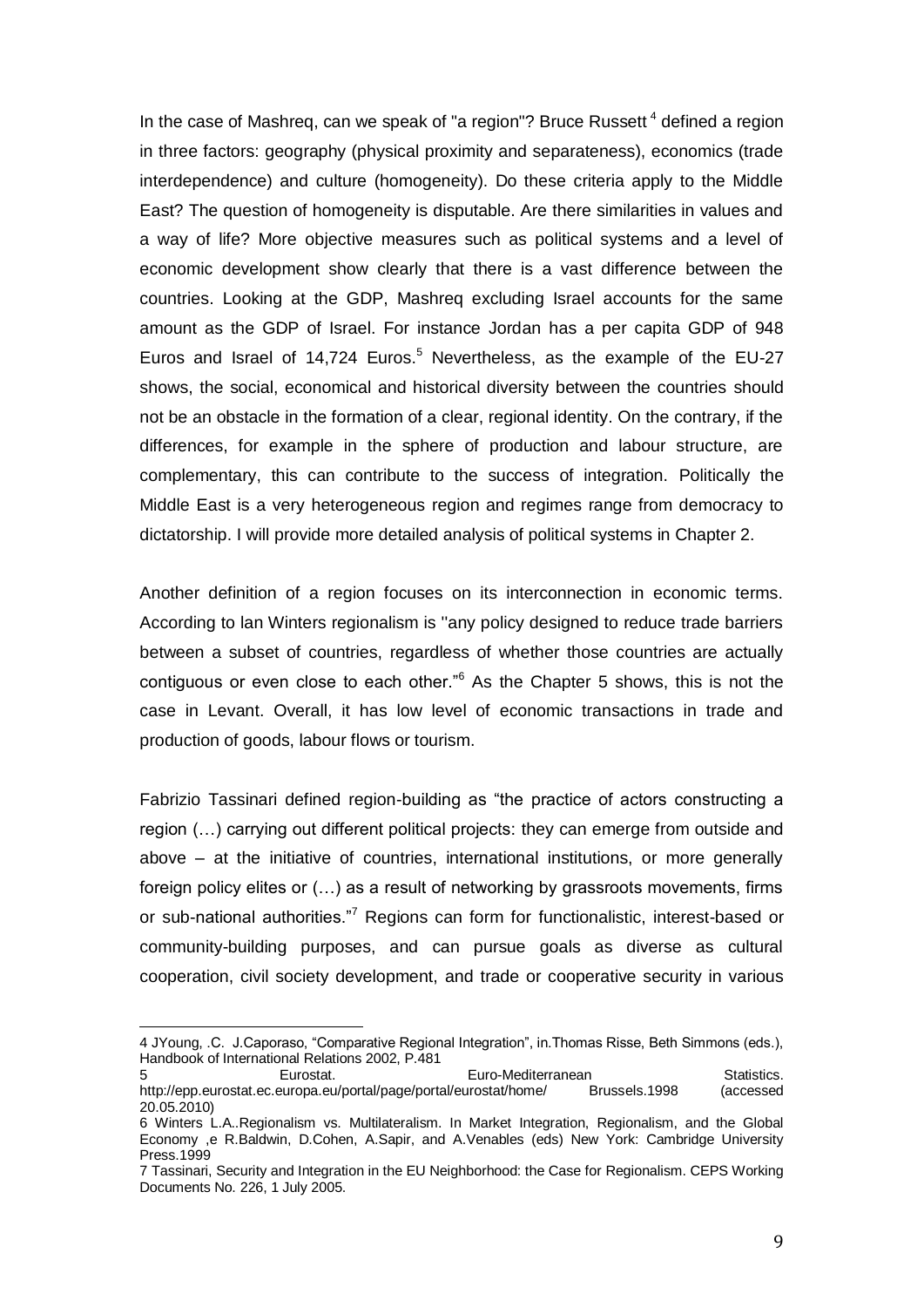sectors. Tassinari points out at the unique character of regions –a unit between a balance-of-power type nation state, and an international organisation, but not aiming at becoming any of them. Regionalism favours cohesion and diversification at the same time<sup>8</sup>. It provides a forum for variable geometries of social and political interaction; it can create an inclusive forum for multilateral interaction.

The thesis employs a definition of regionalisation that follows one of Andrew Hurrell's typologies: "the growth of societal integration within a region and (...) the often undirected processes of social and economic interaction<sup>"9.</sup> This type of cooperation can be more or less formal and may have varying degrees of institutionalisation. Hurrell delineates several additional types of regionalism, including regionalisation, regional awareness and identity, state-promoted regional integration, and regional cohesion.<sup>10</sup> The purpose of such inter-state cooperation is to respond to external challenges, solve a common problem or secure welfare gains. Robert Keohane's primary definition of cooperation is to adjust policies in order to meet the demands of others'<sup>11</sup>

The European Commission distinguishes between "integration" – which objective is the removal of barriers to movement of goods, services and factors of production, and "cooperation" which refers to shared management of common resources and facilitations of transport and communication infrastructures and all other activities leading to increased interdependence of the economies. "<sup>12</sup>

Michael Emerson distinguishes various types of regionalism: Technical regionalism: Objective criteria assign specific public policy functions to the territorial level that best encompasses their costs and benefits. Good neighbourliness regionalism: Neighbouring political jurisdictions organise congenial activities together with a view to building good relations and friendship. Security regionalism: Facing common threats such as illegal migration, trafficking of drugs and people, terrorism and strategic security generally. Dysfunctional regionalism: Vain attempts to construct regional cooperation, frustrated by serious political divergences or inefficiencies between the participants. Institutional regionalism: Focus on the administrative and

 $\overline{a}$ 8 Ibid

<sup>9</sup> In The Globalization of World PoliticsFourth Edition Jan 2008 John Baylis, Steve Smith and Patricia Owens (Eds.) Regionalism in International Affairs, Edward Best and Thomas Christiansen p.436 10 ibid.

<sup>11</sup> R. O. Keohane, After hegemony: cooperation and discord in the world political economy (Princeton: Princeton University Press, 2005), p. 12.

<sup>12</sup> European Commission. 1995. Communication on European Community Support for regional economic Integration Efforts among developing countries. COM (95) 219.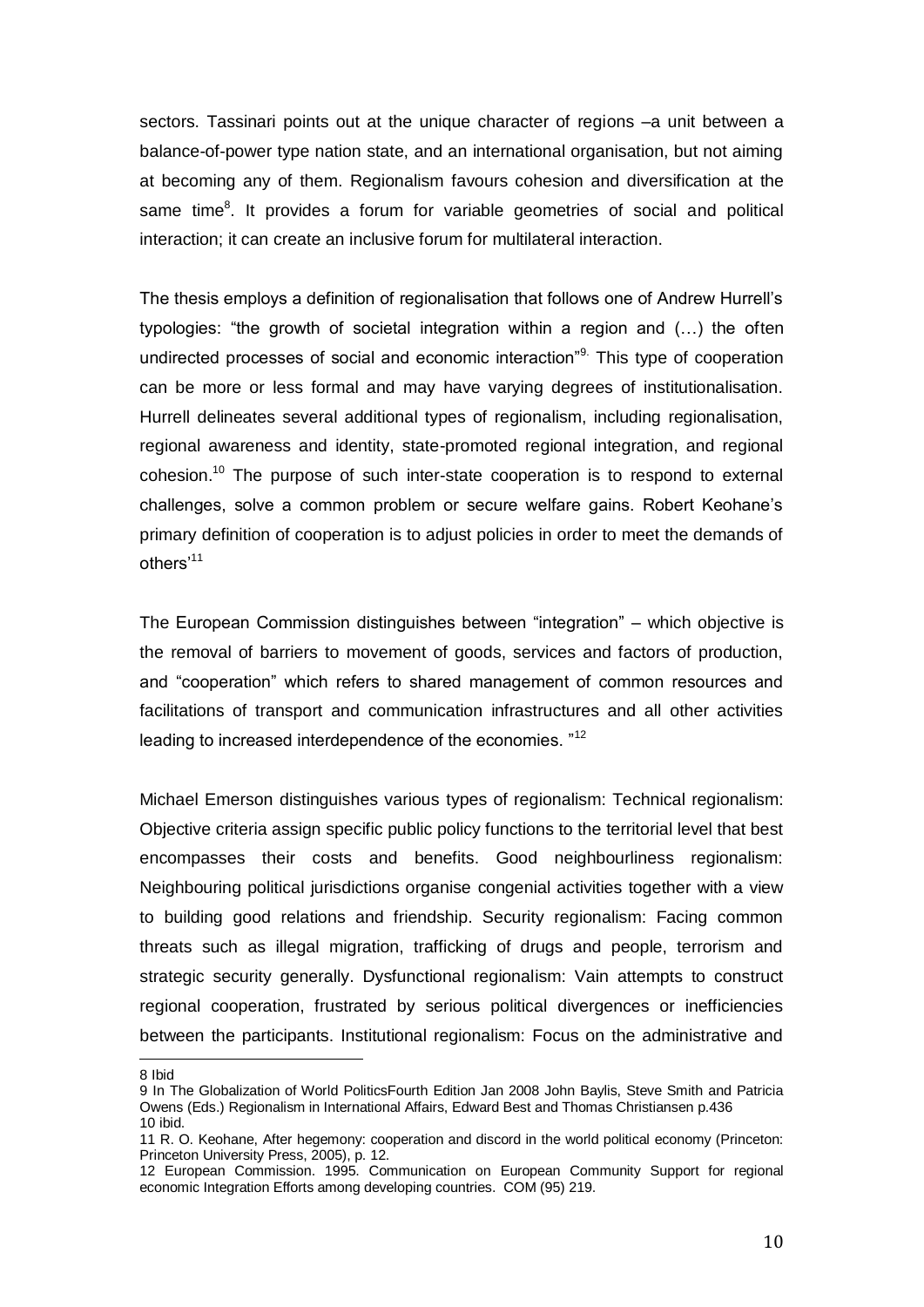organisational structures devised to promote regional cooperation. Geo-political regionalism: Relating to the objectives of leading powers to secure a sphere of influence. Eclectic regionalism: Experimenting with many conceivable types of regional cooperation, without a clear strategic view, or evident criteria for selection.<sup>13</sup> Applying the framework to the Middle East shows, that in a case of region-building, all possible scenarios can be implemented. This, on the one hand, gives flexibility in working out common rules and collaboration methods; on the other hand, it risks ambiguities and competing visions.

Bjorn Hettne places regionalisation directly in the context of globalisation and argues that the new approach sees regionalisation as "part of a global structural transformation, or globalization, in which also a variety of non-state actors were operating at several levels<sup>"14</sup>. Similarly, Richard Falk found that the regional dimension of the world order could be seen as "containment of negative globalism" and a "renewal of positive globalism as a world order project".  $^{15}$ 

EU's communiqué gives credit to regional cooperation for numerous positive changes. It promotes the sharing of experiences and the transfer of expertise, set and promotes best practice, defies common thematic strategies and action plans, carries out together concrete projects, create networks of people and organisations, reinforces capacities of national and local authorities and advances the strengthening of civil society<sup>16</sup>

## **Chapter 1: International Relations theory: approaches to understanding regional cooperation**

The 'new regionalism' thinking that exists in many areas of the world can also be found in the rhetoric adopted by the foreign policy elites of Middle East. Leaders increasingly stress that the challenges posed by globalisation– such as survival of domestic industries and food production, international terrorism, refugees and labour

<sup>13</sup> Emerson, Michael. (2008) The EU's New Black Sea Policy- What kind of regionalism is this? CEPS Working Document No. 297/July 2008.

<sup>14</sup> B. Hettne 'The new regionalism revisited', in Soderbaum and Shaw eds, Theories of new regionalism, (Houndmills: Palgrave Macmillan, 2003), pp. 23–24.

<sup>15</sup> R. Falk 'Regionalism and world order', in Soderbaum and Shaw, eds, Theories of new regionalism: a Palgrave reader (Houndmills: Palgrave Macmillan, 2003), pp. 70–71

<sup>16</sup> European Commission EuropeAid Cooperation Office [http://www.enpi](http://www.enpi-info.eu/files/publications/regionalcooperationbrochure2_en.pdf)[info.eu/files/publications/regionalcooperationbrochure2\\_en.pdf](http://www.enpi-info.eu/files/publications/regionalcooperationbrochure2_en.pdf) (accessed 27.05.2010)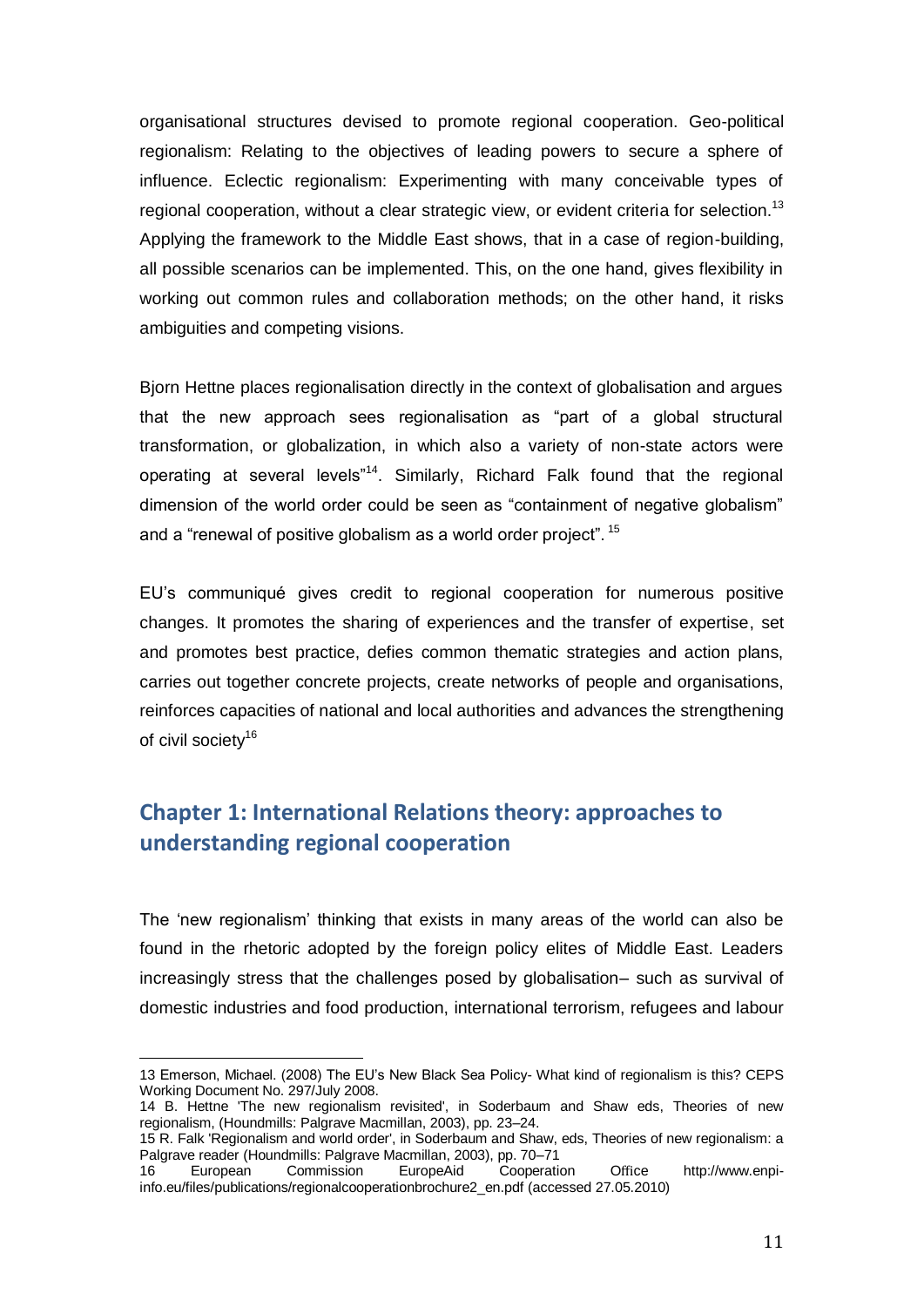migration flows – are best dealt with through regional cooperation. They try to prove the rationale for regionalism through explicit reference to such regional initiatives as the European Union, stressing the positive impact of regional organisations on peace and welfare of citizens. International relations theories, however, differ substantially in their views on cooperation. Below the perspectives of realism and transactionalism will be presented.

#### **Realism**

l

Middle Eastern politicians are frequently described as realists *par excellence*. The most common way scholars assess the international relations of the Middle East is by viewing the region as an arena for struggle for hegemony. Classical realism in the version presented by Hans J. Morgenthau offers a useful starting point here. Morgenthau argues that countries and their state leaders "act in terms of interest defined as power"  $17$ . The struggle for influence and control lies in the centre of international politics. In pursuing a rational foreign policy, a state will attempt to minimise the risks and maximise the benefits in order to cement its power. Historically, the region has been shaped by the power struggle between outside powers during colonialism and the period of formation of the state of Israel. The geopolitical competition between outside powers was also present during the Cold War era.

The starting point of the realist approach is that the international system is anarchic and states are primarily concerned with their survival. The unequal distribution of natural and human resources introduces competition and rivalry between states. Water and land are scarce in the region and, according to realist thinking, will inevitably cause fierce competition between the states. Countries with the greatest material capabilities are the ones most likely to survive in the international system. Also on a global scale, this system triggers competition over resources by the most powerful states. It follows that great power like the US has an interest in supporting Israel with the aim of controlling the territories and resources of the Middle East.

Realists, both classical and neo, are generally sceptical about the prospects of cooperation. The doubt about the likelihood of integration stems from focus on security, dominant in the region. According to Choi and Caporaso regionalism runs

<sup>17</sup> Hans J. Morgenthau, Six principles of Political Realism. Politics Among Nations: The Struggle for Power and Peace, Fifth Edition, Revised, (New York: Alfred A. Knopf, 1978, pp. 4-15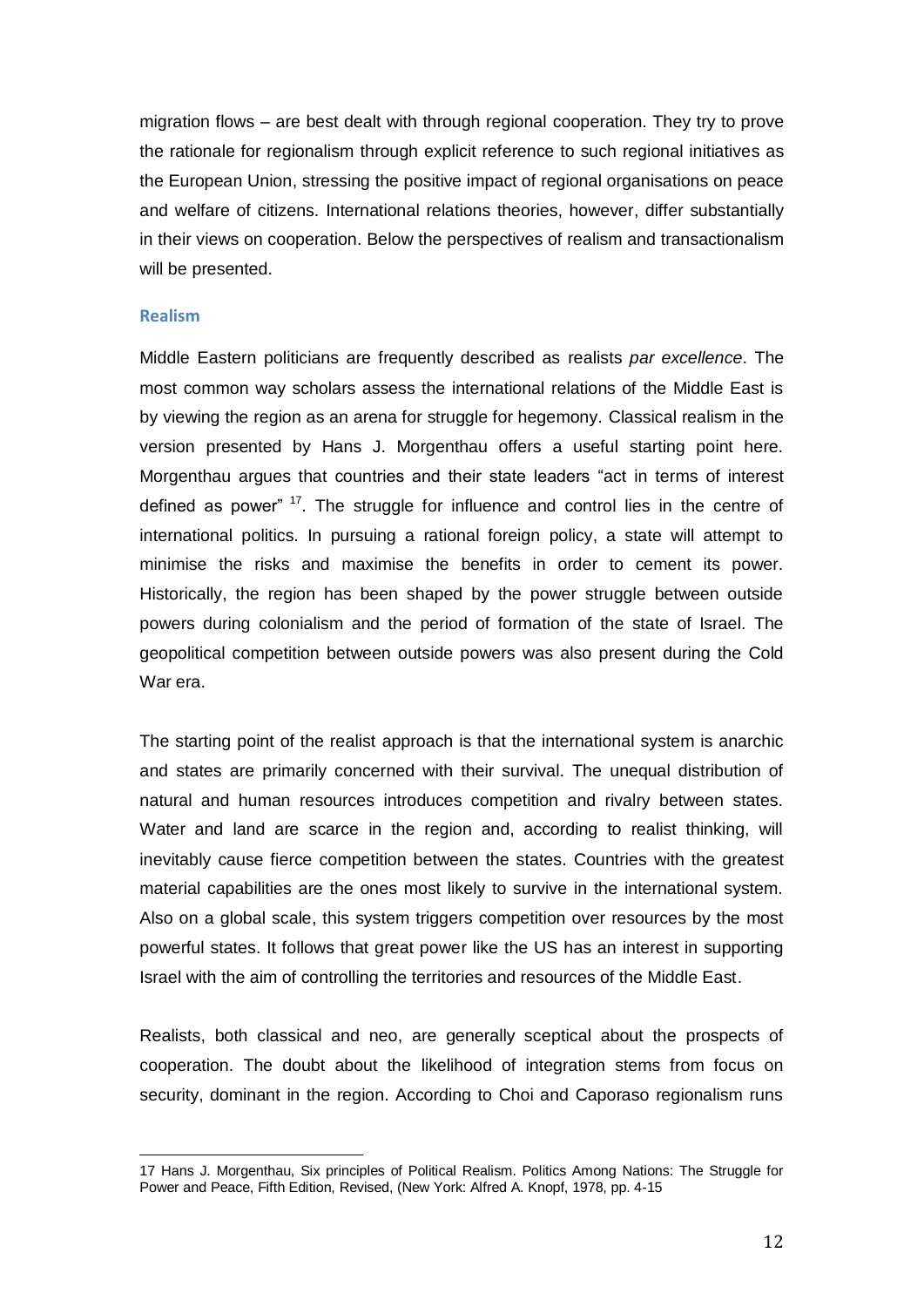against prudent security concerns<sup>18</sup>. Countries far apart tend not to be security threats. If there are issues that call for cooperation, states might engage – but a key premise of realist approaches is that attention to state interests trumps all other concerns. When inter-state cooperation does not fulfil this criterion, states will disengage from cooperation. The fear of losing sovereignty in cooperation schemes also fits a realist approach  $-$  in a realist perspective, state survival is the primary concern, and any initiatives that might lessen sovereignty could be viewed as threats to the continued existence or independence of a state.

The Arab-Israeli conflict has had a zero-sum character. Extreme contradictions of interests have made any compromise appear unfeasible for a long time and the options adopted by each side to administer the dispute have been very limited. Realist main concern are the relative gains that a State can obtain in the international arena. In a 'zero-sum' or even 'negative-sum' game, the aim is to lose less than the adversaries, disregarding the domestic cost of protection or war. Realist policies in the Middle East have proven to be extremely resilient in preserving protectionist measures. As Grieco argues "the fundamental goal of states in any relationship is to prevent others from achieving advances in their relative capabilities".<sup>19</sup> Realism cautions that, even if absolute gains are assured, states that are concerned about relative gains may be unwilling to cooperate. Relative-gains matter because, "states are uncertain about one another's future *intentions*, thus; they pay close attention to how cooperation might affect relative *capabilities* in the future<sup>"20</sup> It seems clear that states cannot predict changes in government or ideology that might turn an ally into an enemy. Correspondingly, states cannot predict how relative gains today will influence future capabilities. A small gain today may therefore result in a loss tomorrow.

Cooperation between states is not impossible, according to Morgenthau, but most states will still act in a prudent manner to maximise benefits that serve national interests. Areas as water and trade are considered issues where national interest is relatively easy to identify. Here realism may offer a coherent approach, in which lack of cooperation can be attributed to conflicting state interests or an unwillingness to allow counterparts to obtain absolute or relative gains.

 $\overline{a}$ 

<sup>18</sup> Jong Choi Young and James Caporaso, 2002, "Comparative Regional Integration", in. Thomas Risse, Beth Simmons (eds.), Handbook of International Relations.

<sup>19</sup> Grieco, J., 1988. Anarchy and the Limits of Cooperation: A Realist Critique of the Newest Liberal Institutionalism. International Organization, 42(3), 485-507. 20 Ibid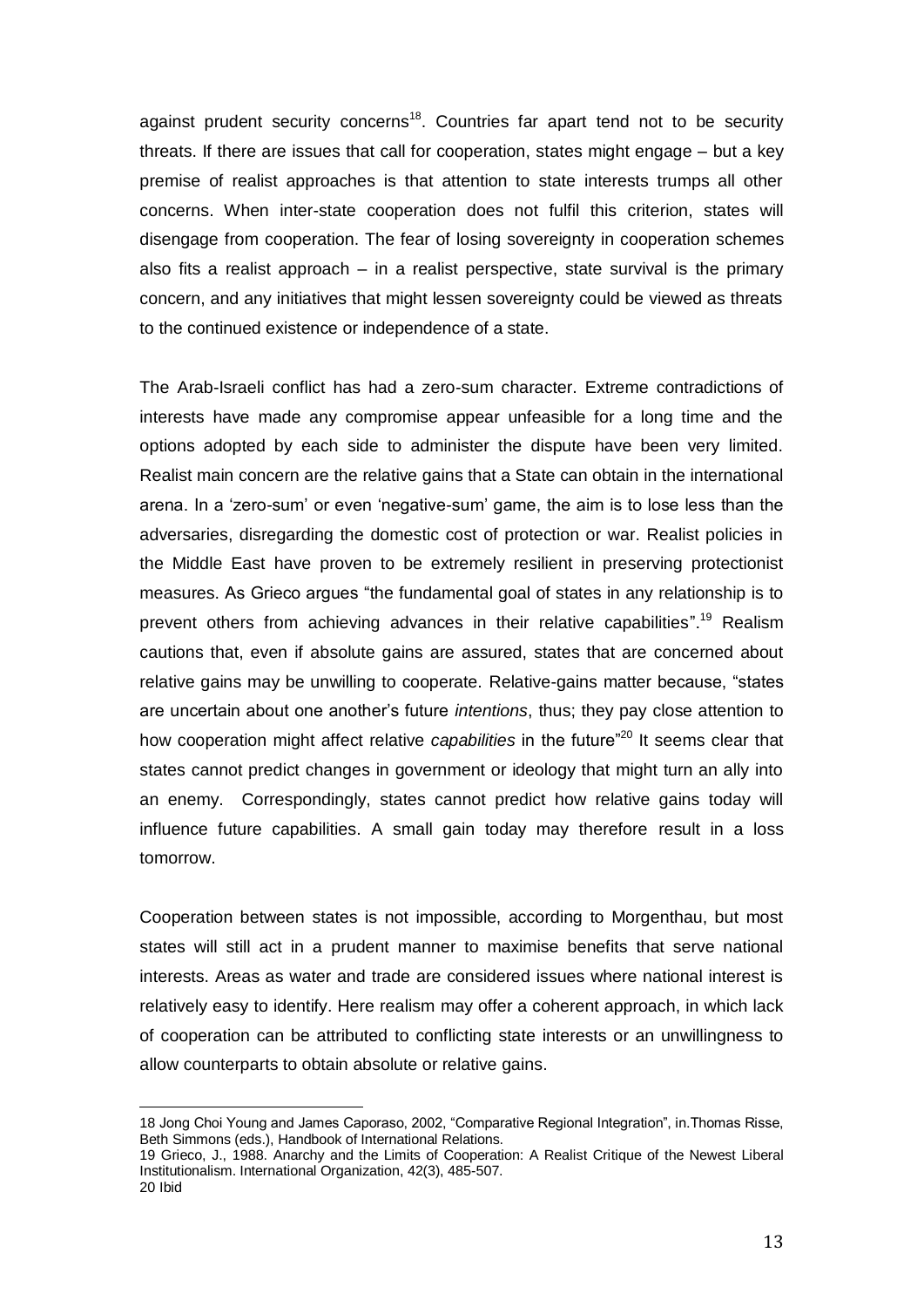Neoliberal theory criticises realism and states that self-interest often motivates cooperation. One could argue, that neo-liberal concept of striving for the greatest absolute gains from cooperation is beneficial to the countries. While realists are concerned with relative gains, liberals conclude that rational-egoist states may cooperate to achieve absolute gains. Giving up some sovereignty on one issue, but gaining on the other may overall be more favourable than defecting. Additionally, under conditions of interdependence, linking or adding issues may increase the likelihood of cooperation. On any single matter, states might be directly opposed, but on more than one they are most likely to rank preferences differently, which may make possible exchanges across issues. It is especially valid in the Middle East facing numerous challenges: Palestinian statehood and sovereignty, delineation of borders, security regimes and cooperation, Jerusalem, refugees, the link between the West Bank and Gaza, economic relations, water and environmental issues, international regimes/forces, end of conflict, end of claims, UN Security Council Resolution. And in the case of Israel – Syria agreement: the Golan Heights, security arrangements including demilitarization, peace-keeping forces, observers, early warning detection technology, a timetable for withdrawal and demilitarization schedules, repatriation of Syrian citizens to the Golan, border regimes, normalization of relations, such as the exchange of ambassadors, tourism, and economic and other forms of cross-border cooperation, water issues, Syrian relations with Hamas and Hezbollah and with Iran, and an agreement on the Sheeba Farms and Raghar -the Alawite village on the Syria, Lebanon, Israel border.

The surplus of problems listed above shows that prioritising is crucial. The experience in negotiation between the countries of Levant shows that they differ in the perception of what is important. Nevertheless, the neo-liberalist assessment of cooperation, states that ample spectrum of issues can serve to negotiate a bargain. The central and underlying premise of realism, that states maximise benefits and pursue national interests, is shared by neo-liberalism. The concept of national interest is, nevertheless, a problematic notion. Indeed, it is never self-evident, what is in the national interest. The chapter on the economic costs of war will develop this thought. The idea of what is in US or even Israeli interest is disputable. After Bush administration we can observe a shift in the understanding of what lies in the interest of the nation. The theory that US and Israeli interests are interlinked, a few years ago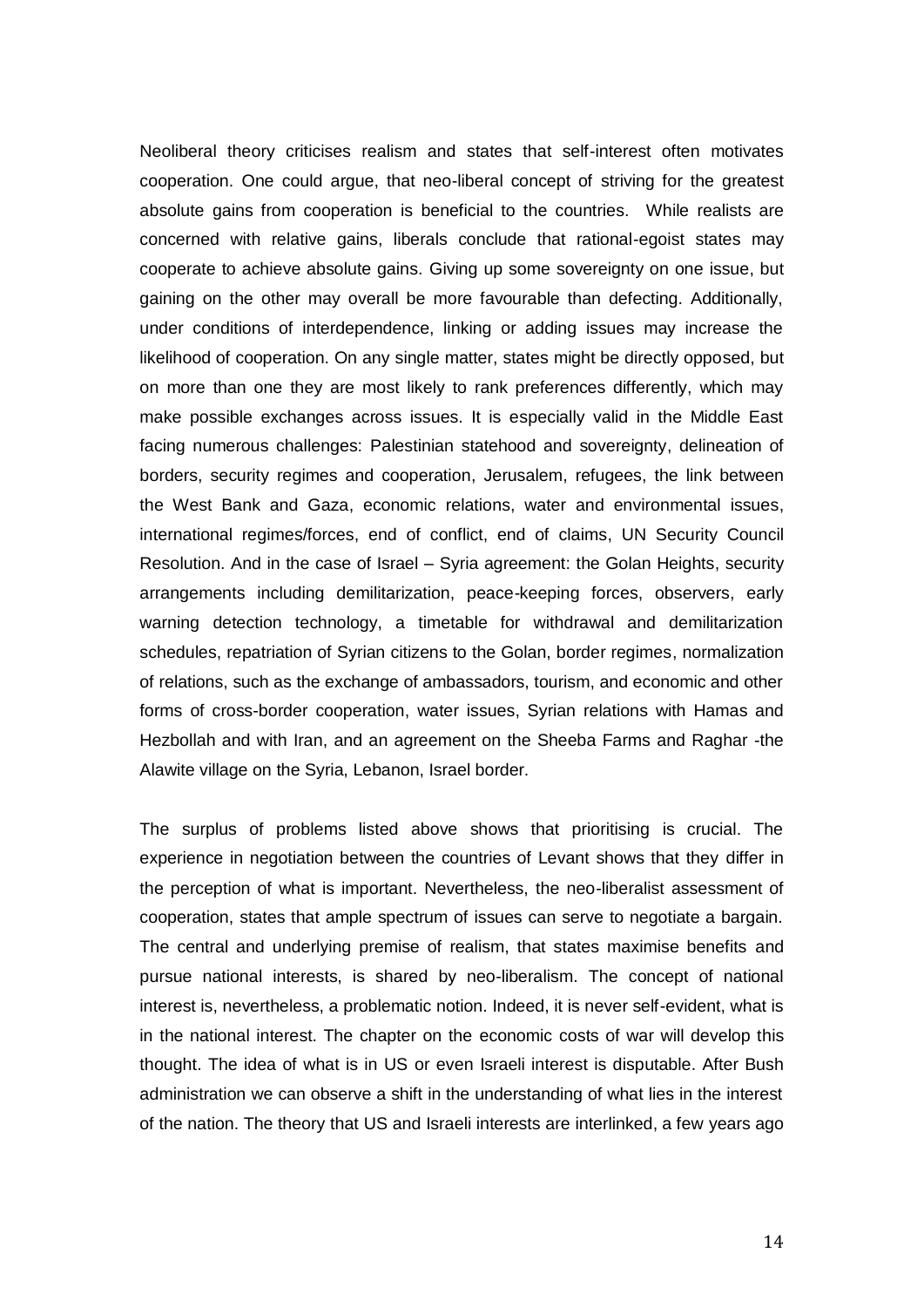contested just by a small number of academics like Walt and Mearsheimer $^{21}$  who argue, that US and Israeli interests are not always twinned, gains a wider support in Obama administration, with prominent figures like general Petraeus stating that US puts itself in danger by supporting this country (see chapter 3). Correspondingly, what is beneficial to Israel is also ambiguous. Gaining more territory and exerting its influence seems to be an obvious answer, then again, wide circles describe this aggressive policy as a dead-end-road that leads to self-destruction.

#### **Transactionalism**

l

Transactionalism, also called pluralist or communication approach, states that integration is the only viable way to stabilise nation states and to provide security in the region. The theory, used mostly in the study of European integration, assumes that supranationality is the only way to secure welfare of the citizens.<sup>22.</sup> Alain S. Milward, the author of "The European Rescue of the Nation State", shows that, paradoxically, integration may be the only way to protect state's sovereignty. Just like most of European states proved incapable in fulfilling their primary duties - the defence of their territory and protection of their citizens, the states in the Middle East feel constantly threatened by war. The concern with security is also reflected in realists' focus on survival and loss of sovereignty, but the conclusion is very different to that from transactionalism. While transactionalism believes that this insecurity will urge states to collaborate, realism maintains that efforts to counter-balance threatening and structurally dominant state within the region, might act to undermine cooperation. Karl Deutsch also employs the aspect of security, one of the key motives that quide the leaders in Levant. Forming a "security community" that strives to resolve the common social problems by the process of "peaceful change" defined as "the resolution of social problems, normally by institutionalised procedures, without resort to large-scale physical force."<sup>23</sup> Successful integration is about diminishing the possibility of resorting to violence and making war unthinkable. Deutsch mentions two kinds of integration methods: *amalgamated*, with the existence of supranational institutions and *pluralistic*, separate legal entities, without supreme authority. He distinguishes three conditions for integration: shared values, mutually predictable political, social and economic behaviour and communication.

<sup>21</sup> John J. MEARSHEIMER & Stephen M. WALT, The Israel Lobby and U. S. Foreign Policy, New York, Farrar, Straus and Giroux, 2007.

<sup>22</sup> Walter Mattli 1999 The Logic of Regional IntegrationEurope and Beyond.Columbia University, New York

<sup>23</sup> Deutsch, Karl W.; et al. (1957). Political community and the North Atlantic area; international organization in the light of historical experience. Princeton: Princeton University Press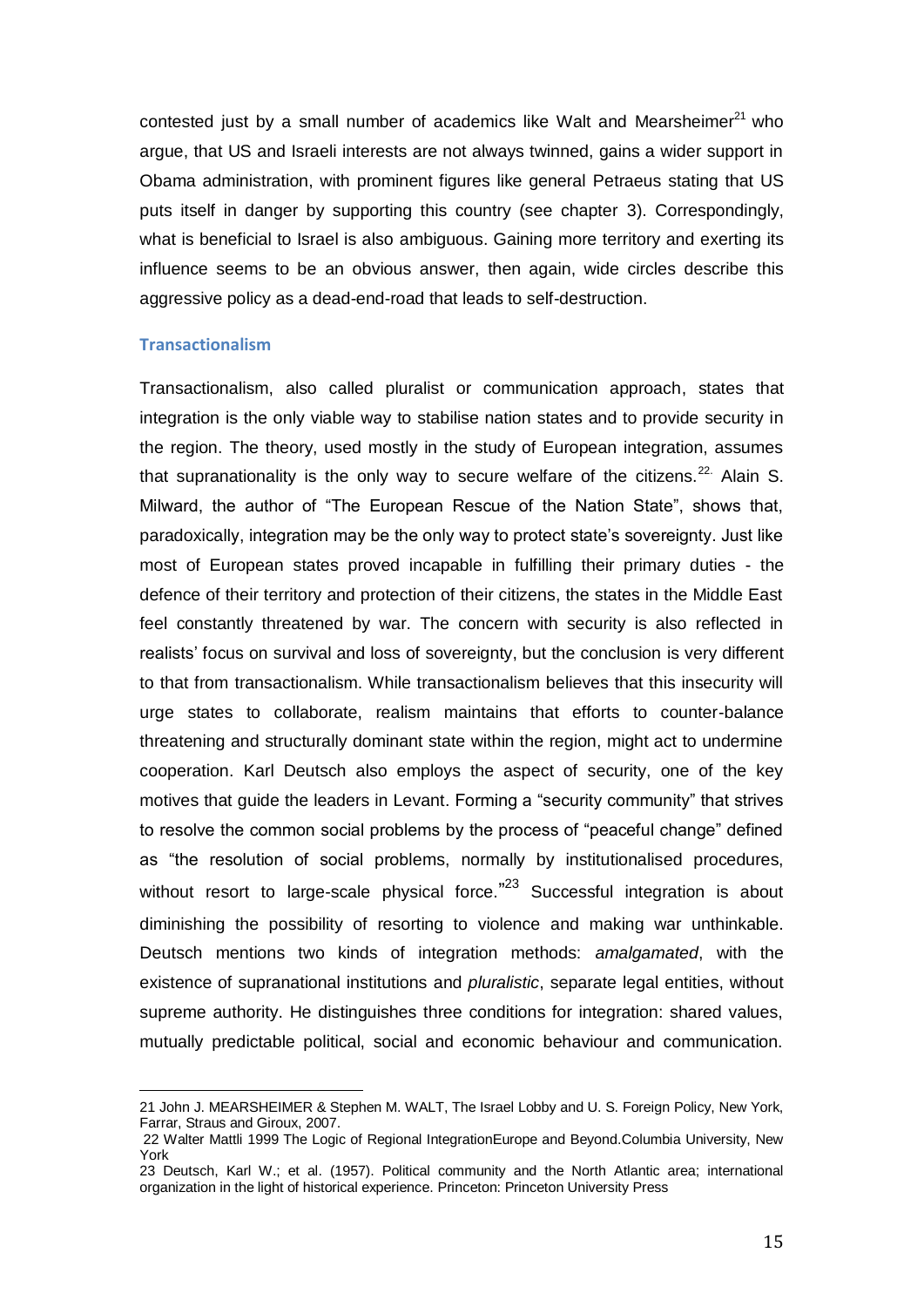Are these stipulations met by the states in the Middle East? It is still doubtful. Deutsch emphasises communication, as a tool that will inevitably bring cognitive changes. This assumption, however, after decades of peace talks between Israel and the Palestinians, shows that dialogue alone, however important, is insufficient.

#### **Game Theory**

l

Political scientists from various theoretical approaches have used game theory to provide insights into why states cooperate in an uncertain international environment. The "cooperation under anarchy" literature argues that mutuality of interests maintains cooperation in an international setting.<sup>24</sup> Mutuality of interests occurs when the gains from cooperation are greater than the benefits of disobeying the rules. Incentives, such as financial assistance or political support, are necessary in order to encourage participating states to cooperate. For example, one country might be tempted to take more water than it was allotted, but realise that the other would probably do the same. With both sides understanding the long-term gains, cooperation becomes more probable.

Experts on Arab-Israeli conflict often argue that the two opposing sides do not hold irreconcilable aims, but that enmity persists because the very structure of the conflict inhibits trust and cooperation. This theory would be compatible with Prisoners' Dilemma<sup>25</sup>. In the problem of the Prisoner's Dilemma, two prisoners are interrogated in separate rooms. Prisoners are given the choice of cooperating with their partner in crime (keeping quiet), or defecting (testify against their partner). If they both cooperate, the lack of testimony from the two prisoners weakens the case. There is still enough evidence, to keep them in prison for a year each. If they both defect, they would go for seven years to prison. If one player defects and the other cooperates, then there is no case against the defector, but a very strong one against the cooperator. The defector receives no prison sentence while the cooperator gets the full ten-year sentence.

A Middle Eastern version of the prisoner's dilemma, then, might consist of Israel and an Arab actor, which both prefer a mutually adopted peace treaty to mutual warfare. Yet because both fear that the other will defect from any treaty, neither cooperates

<sup>24</sup> Oye. 1986. Explaining cooperation under anarchy: Hypotheses and strategies. In Cooperation under Anarchy, ed. Oye, Princeton: Princeton University Press.

<sup>25</sup> Russet, Bruce/Starr, Harvey/Kinsella, David (2006): World Politics. The Menu for Choice, London: Thomson Learning, 230-267.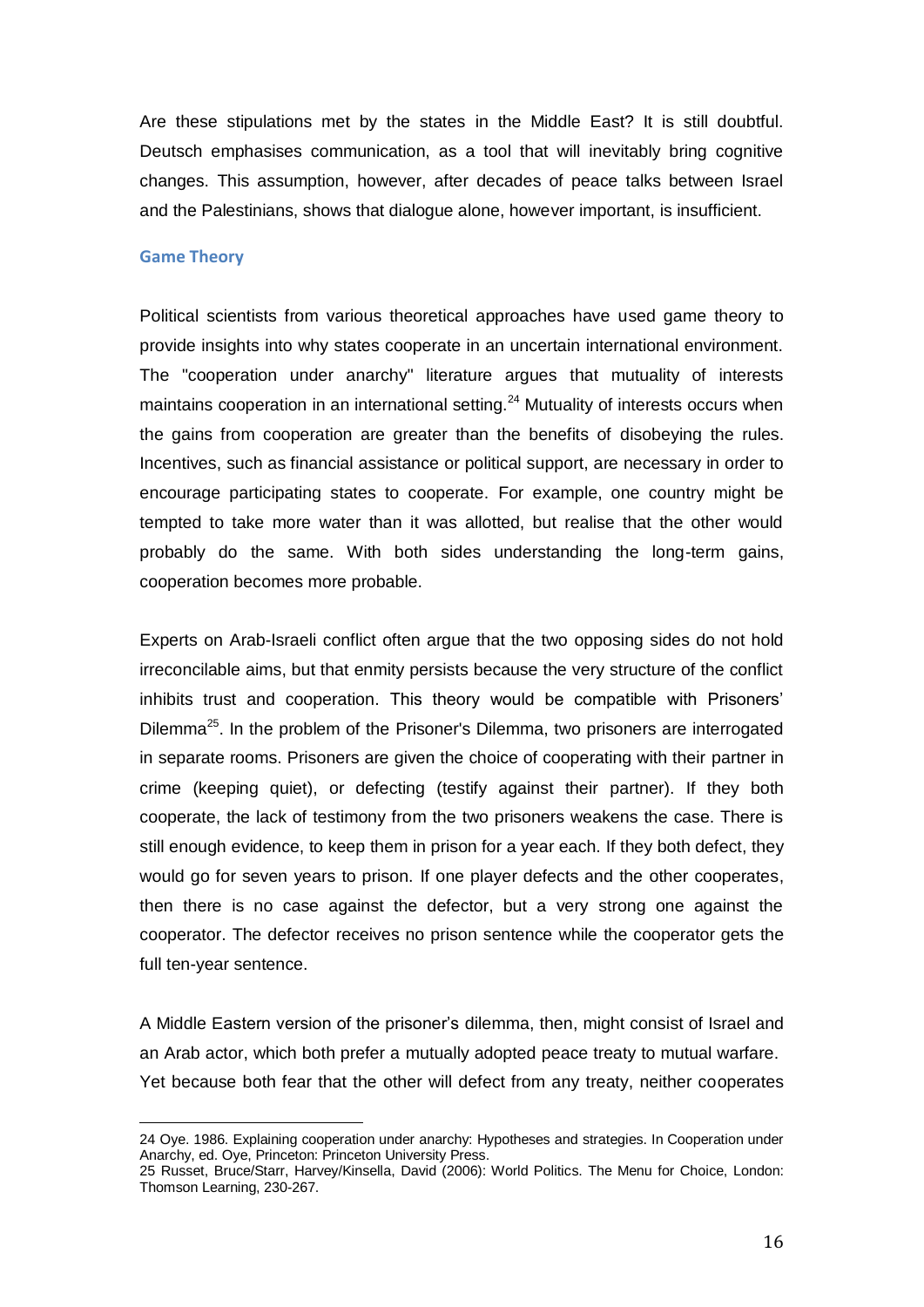with the other and war ensues. If Israel adheres to the agreement and the Arab states engage in violence then the Israel will receive 0 points and the Arab states will receive 10 points. If Israel engages in violence and the Arab states adhere to the agreement then the Israelis receive 10 points and Arab states receive 0 points. If both Israel and the Arab states engage in violence then both receive 1 point. If both Israel and the Arab states obey the peace plan then they both receive 5 points. This means that if both the Israelis and the Arab states follow the best possible strategy, they will both continuously obey the peace plan despite any hate or anger aimed towards the other. It seems clear that the course of action which would lead to the most benefit to both parties would be for both the Israelis and the Arab states to cooperate together and to develop and stand by a peace plan. However, the lack of trust in the other party means that both chose to defect. Iterated prisoner's dilemma has the same rules, except that the game is played repeatedly and the players have a memory of previous rounds. This describes the situation in Mashreq even more accurately. After decades of violence and breached trust, the players will not confide to the former enemy.

Robert Putnam's two-level game draws attention to the domestic constraints in the field of international negotiations. Intergovernmental negotiations must overlap with intra-national bargaining in order for a decision to be implemented. This can be easily observed in Israel, where radical parties exert influence through coalition with a ruling party. The government in charge directs talks with its neighbours accordingly to the wishes of the domestic interests groups. In the current Likud and Yisrael Beiteinu minority government, the weakness of the leader was particularly evident when Netanyahu could not prohibit settlements buildings, even though his American ally demanded it. It put the leader of Likud in a particularly difficult position – on the one hand the continuity of American support is essential, on the other hand, as a politician, who wants to be re-elected, he could not ignore his voters and coalition partners. In the same way that Israeli prime minister has to balance between pleasing his voters and allies, President Obama, while conducting foreign policy, has to be conscious of strong domestic lobbies. With congressional elections taking place soon and the presidential election not far behind, there are signs that Obama will feel compelled to restore frayed relations with Israel.

In addition, Israel at times limited its cooperation on water issue, because of the criticism of powerful farmer lobby.<sup>26</sup> The loss of a small quantity of agriculture-sector

<sup>26</sup> Jeffrey Karl Sosland Cooperating rivals: the riparian politics of the Jordan River Basin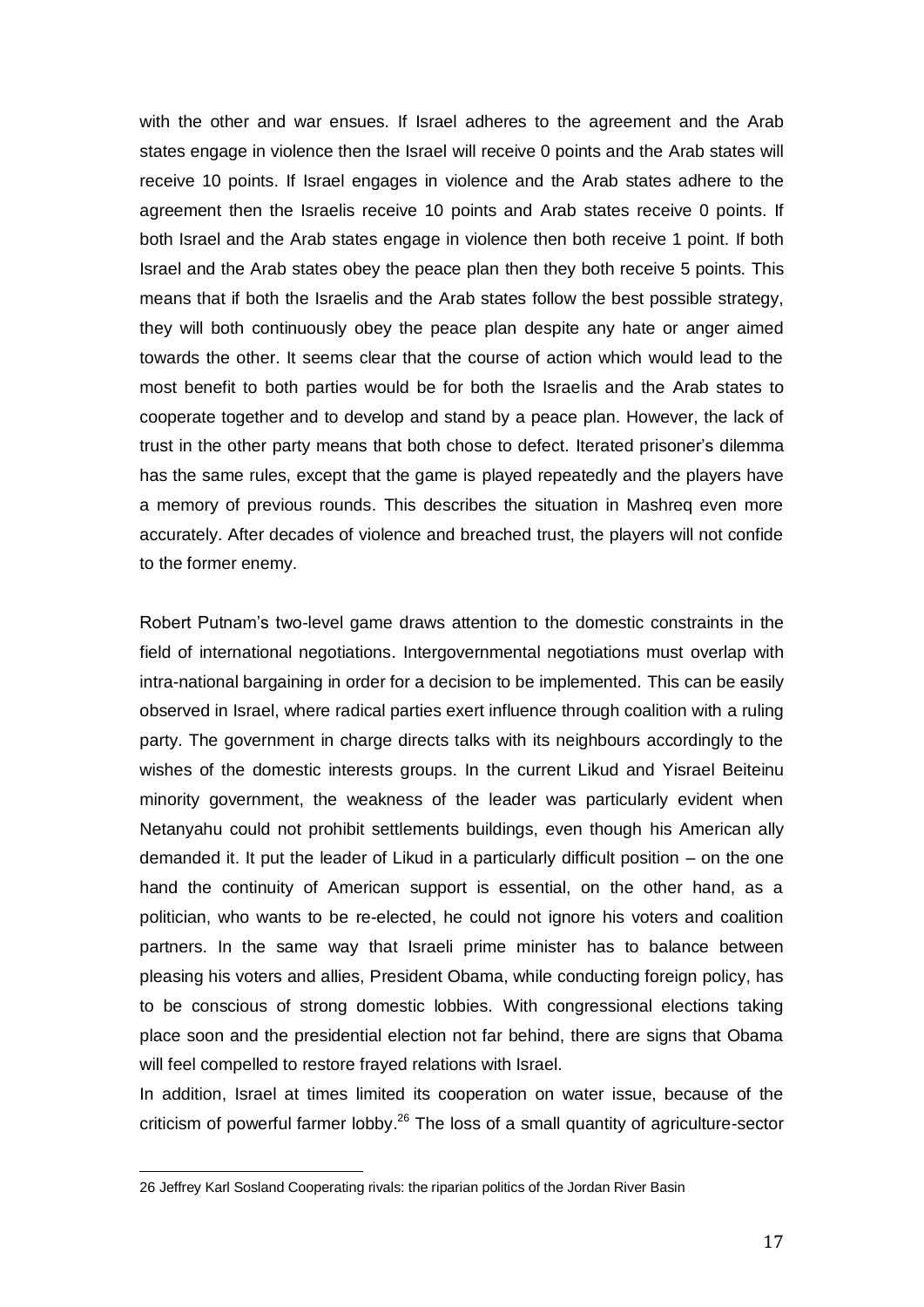water was being valued more highly than improved political relations with its neighbours from which all of Israel would benefit. The issue of water, connected to food supply, is a sensitive one, and the voices of public opinion matter. "When nations negotiate, often the toughest bargaining is not between nations but within them. The reason is simple: international agreements, no matter how much in the national "interest", inevitably have differential effects on the factional concerns (…) experienced negotiators almost invariably insist that the more difficult part of their job consists not in dealing with the adversary across the table but in handling interest groups, bureaucrats and politicians at home." $27$  It shows, that the benefits of cooperation must be apparent to a broader public. Chapter 4 will build up on this premise.

## **Chapter 2: Governments, governance and regionalism**

This chapter interlinks theoretical and practical aspects of the thesis. It considers the links between governance and regional cooperation. It assumes that good governance is an important confidence-building measure for the international actors contributing to human and economic development. Then follows a description of Valley of Peace Initiative, a project supported by political leaders from Israel, Jordan and PA an example of the collaboration project that can contribute to regional development. The chapter concludes with an account of some examples of cooperation between ministries in the respective countries.

#### **Governance**

Bad governance is seen to be major impediment to progress and cooperation in the Middle East<sup>28</sup>. Corruption or inefficiency of government can lead to political instability. Lack of accountability increases risks on the part of cooperating partners and makes them more suspicious of the other party behaviour. Reliability, predictability and the rule of law are essential to make credible commitments and persuade the transnational public and private sector that decisions will not ultimately be reversed due to political uncertainty.

Andrew Heywood defines governance as "a broader term than government (...) it

l (New. York, USA: State University of New York Press, 2007

<sup>27</sup> Allan, Tony, "Avoiding war over natural resources", in Forum: Water and war, ICRC, 1998

<sup>28</sup> Mohammad K. Shiyyab in Michael Mason and Amit Mor (eds.) Enhancing Security in the Middle East: The Challenges of Regional Cooperation, Springer Netherlands 2008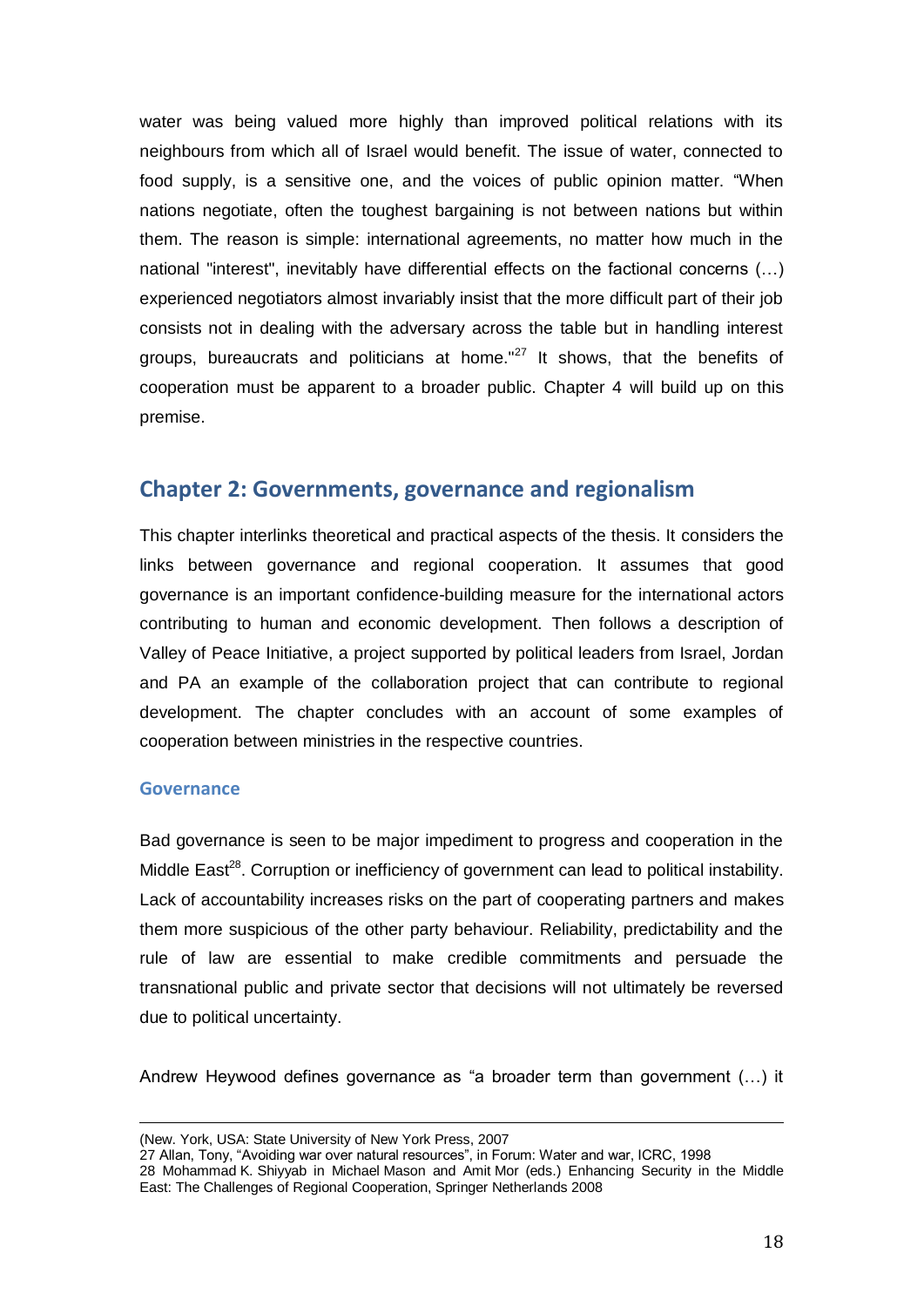refers in its widest sense to the various ways through which social life is coordinated. Government can therefore be seen as one of the institutions involved in governance (…) The principal modes of governance are markets, hierarchies and networks. The wider use of the term reflects a blurring of the state/society distinction, resulting from changes such as the development of new forms of public management, the growth of public-private partnerships, the increasing importance of policy networks "<sup>29</sup> For the World Bank "governance consists of the traditions and institutions by which authority in a country is exercised. This includes the process by which governments are selected, monitored and replaced; the capacity of the government to effectively formulate and implement sound policies; and the respect of citizens and the state for the institutions that govern economic and social interactions among them." $30$ 

Transparency International The Corruption Perceptions Index (CPI) 2009 is an important indicator of good governance. It measures the perceived level of publicsector corruption on the scale from 1 to 10, with 10 being the lowest level of corruption. In the Middle East, with only 2 countries scoring 5 or above and the rest scoring below 3, the perception of corruption remains a serious problem. $31$ 

The Worldwide Governance Indicators  $(WGI)^{32}$  project reports indicators for six dimensions of governance: Voice and Accountability, Political Stability and Absence of Violence, Government Effectiveness, Regulatory Quality, Rule of Law, Control of Corruption. The rank indicates the percentage of countries worldwide that rate below the selected country. Higher values indicate better governance ratings. In WGI ranking none of the Mashreq countries performed well in all aspects. Israel ranks highly (75<sup>th</sup> -90<sup>th</sup> percentile) for all variables except for voice and accountability (60<sup>th</sup> percentile) and political stability  $(15<sup>th</sup>)$ . Syria ranks below 50 percentile in all categories. Its grade on voice and accountability is extremely low, at less than 10<sup>th</sup>, followed by low grade of regulatory quality and control of corruption; the other three criteria pose problems. Jordan ranks on  $50-75<sup>th</sup>$  on most of the criteria, except for voice, accountability and political stability that are slightly lower. The governance in Lebanon requires much improvement on all levels; the corruption level is very high and is regarded as one of the least stable countries of the world. The situation is

 $\overline{a}$ 

<sup>29</sup> Heywood, A. Politics, 3rd edition, Palgrave Macmillian, 2007 p.6

<sup>30</sup> The Worldwide Governance Indicators (WGI) <http://info.worldbank.org/governance/wgi/index.asp> (accessed 25.05.2010)

<sup>31</sup> Corruption Perceptions Index 2009 Regional Highlights: Middle East and North Africa [http://www.transparency.org/policy\\_research/surveys\\_indices/cpi/2009/egional\\_highlights](http://www.transparency.org/policy_research/surveys_indices/cpi/2009/egional_highlights) (accessed 25.05.2010) 32 ibid.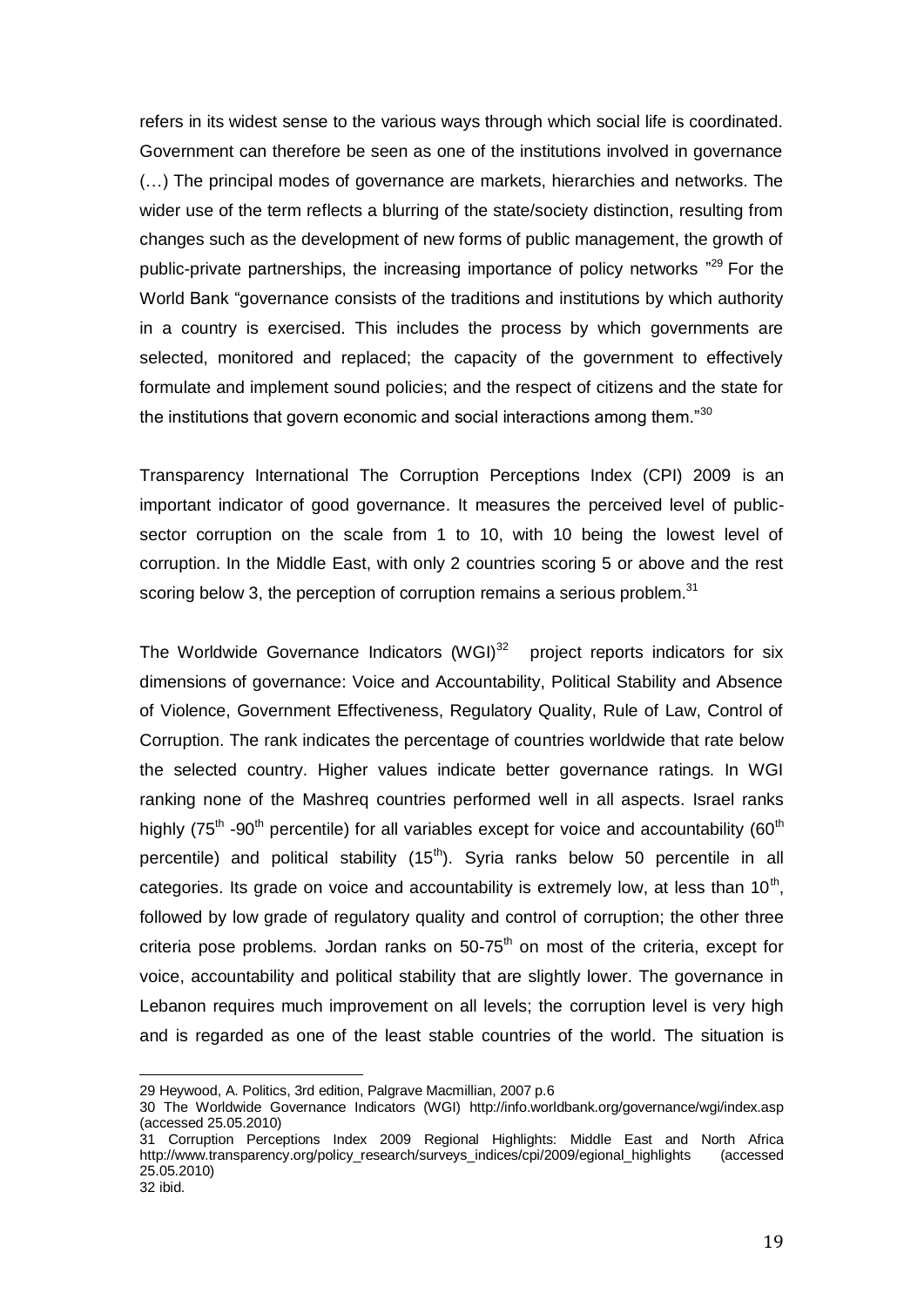most dire in West Bank and Gaza – all ranks fall below  $15<sup>th</sup>$  percentile.

The research for 2008 shows a serious discrepancy between the countries of the region. The Voice and Accountability rate ranges from 10 in Syria to 60 in Israel. Political Stability and Absence of Violence ratio is 30 in Jordan to 5 in Lebanon. The greatest discrepancy is in Government Effectiveness, 85 in Israel to 5 in Palestinian Authority. Three remaining criteria: Regulatory Quality, Rule of Law, Control of Corruption show a similar pattern – vast discrepancy between Israel and other countries, Jordan placed in the halfway.<sup>33</sup>

World Bank publication on the Middle East and North Africa (MENA) concludes that governance in which public institutions function responsively, transparently, and with accountability is also essential to reducing poverty and stimulating growth. Economic, social, and human development is being handicapped by weaknesses in the quality of public governance, in which the region lies behind the rest of the world. The report concludes, "Good governance can be viewed as an intersection of four principles of two core values (equal participation and equal treatment under inclusiveness, and transparency and contestability under accountability). Critical dimensions of good governance range from the rule of law, controlling corruption, to public sector efficiency, to citizen voice, and to democracy.<sup>34</sup>

Indeed, political reforms are a prerequisite for good governance. According to Freedom house 2010 report<sup>35</sup>, which rates the current state of [civil](http://en.wikipedia.org/wiki/Civil_rights) and [political rights](http://en.wikipedia.org/wiki/Freedom_(political)) on a scale from 1 (most free) to 7 (least free), shows that the Middle East continues to lag behind other regions.

"Freedom in the World places Israel on the top of regional ranking, with political rights and civil liberties score: 1 and 2 respectively. It is a sole country with a 'free' grade. The status, however, reflects conditions within Israel itself and excludes occupied territories. Israel is an electoral democracy, governed as most Western regimes. Parliament, or the Knesset, has 120 members who are elected every four years through proportional representation. Because of the world's lowest threshold,

<sup>33</sup> Daniel Kaufmann, Aart Kraay and Massimo Mastruzzi (2008). "Governance Matters VII: Governance Indicators for 1996-2007". World Bank Policy Research June 2008

<sup>34</sup> Better Governance for Development in the Middle East and North Africa: Enhancing Inclusiveness and Accountability <http://siteresources.worldbank.org/INTMENA/Publications/20261857/Overview.pdf> (accessed 25.05.2010)

<sup>35</sup> Freedomhous[e http://www.freedomhouse.org](http://www.freedomhouse.org/) (accessed 25.05.2010)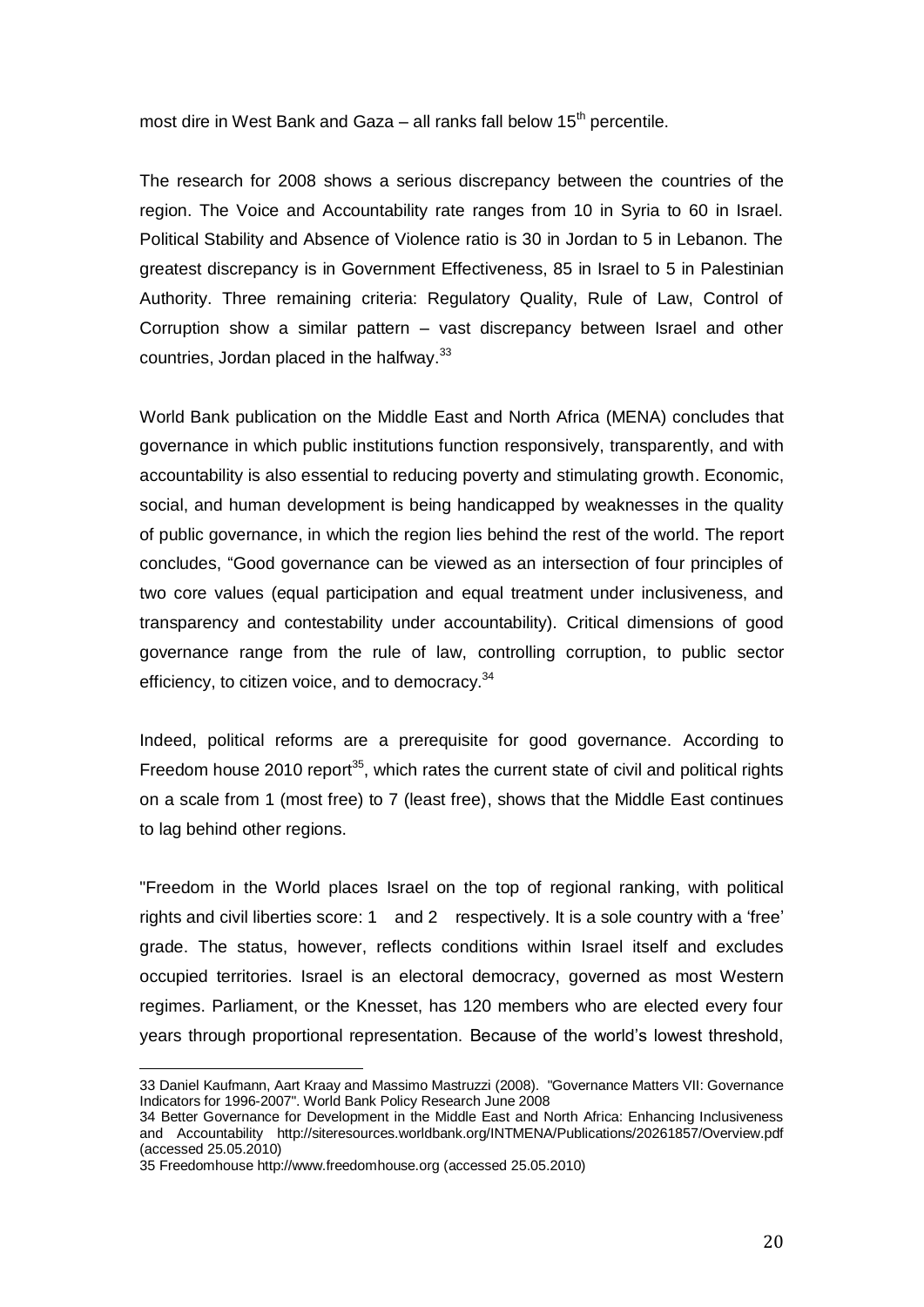at fewer than 3 percent, coalitions of numerous niche parties tend to be unstable. The prime minister is usually the leader of the largest party or coalition. Last elections in February 2009 were prompted after Kadima leader, Tzipi Livni was unable to form a new majority coalition in the Knesset. While Kadima led with 28 seats, Likud by leaded Benjamin Netanyahu with one seat less formed a mostly rightwing government with the secular nationalist Yisrael Beiteinu (15 seats), Shas (11 seats), and other parties. Knesset's central election committee voted to ban two Arab parties from the elections on grounds of denying the existence of Israel as a Jewish state and opposing the democratic system. Nevertheless, Supreme Court overturned the ban and the parties were allowed to run. Thirteen members of the current Knesset are Arab Israelis. No independent Arab party has been formally included in a governing coalition.<sup>36</sup>

With scores of 7 in political rights and 6 in civil liberties, Syria is considered to be one of The World's Most Repressive Societies<sup>37</sup> The Syrian government is notorious for its authoritarian rule, although there has been a degree of liberalisation since the death of President Hafez al-Assad. A popular referendum for the president's office is in practice controlled by the regime. Almost all power rests in the executive branch. 250-seat, unicameral People's Council holds little independent legislative power. The only legal political parties are the Baath Party and its several small coalition partners in the ruling National Progressive Front (NPF) who are guaranteed two-thirds of the seats.

Between 2009 and 2010 Jordan's political rights rating declined from 4 to 5 and its status changed from partly free to not free due to the king's dismissal of the parliament and his announcement that elections would not be held until the end of 2010, as well as the security forces' increased influence over political life. Jordan is ruled by a hereditary monarch. King Abdullah II holds broad executive powers, appoints and dismisses the prime minister and cabinet, and may dissolve the National Assembly. The legislature consists of a senate and a house of deputies. The 110-seat lower house is elected through universal suffrage, whereas 55 members of the upper house are appointed by the king. Political parties are legal. The Chamber of Deputies may approve, reject, or amend legislation proposed by the cabinet, but initiative is limited. It cannot enact laws without the assent of the Senate

36 Ibid.

<sup>37</sup> Freedom House, Worst of the Worst. The World's Most Repressive Societies 2009, 3 June 2009, available at: http://www.unhcr. org/refworld/docid/49bf59e20.html [accessed 26 May 2010]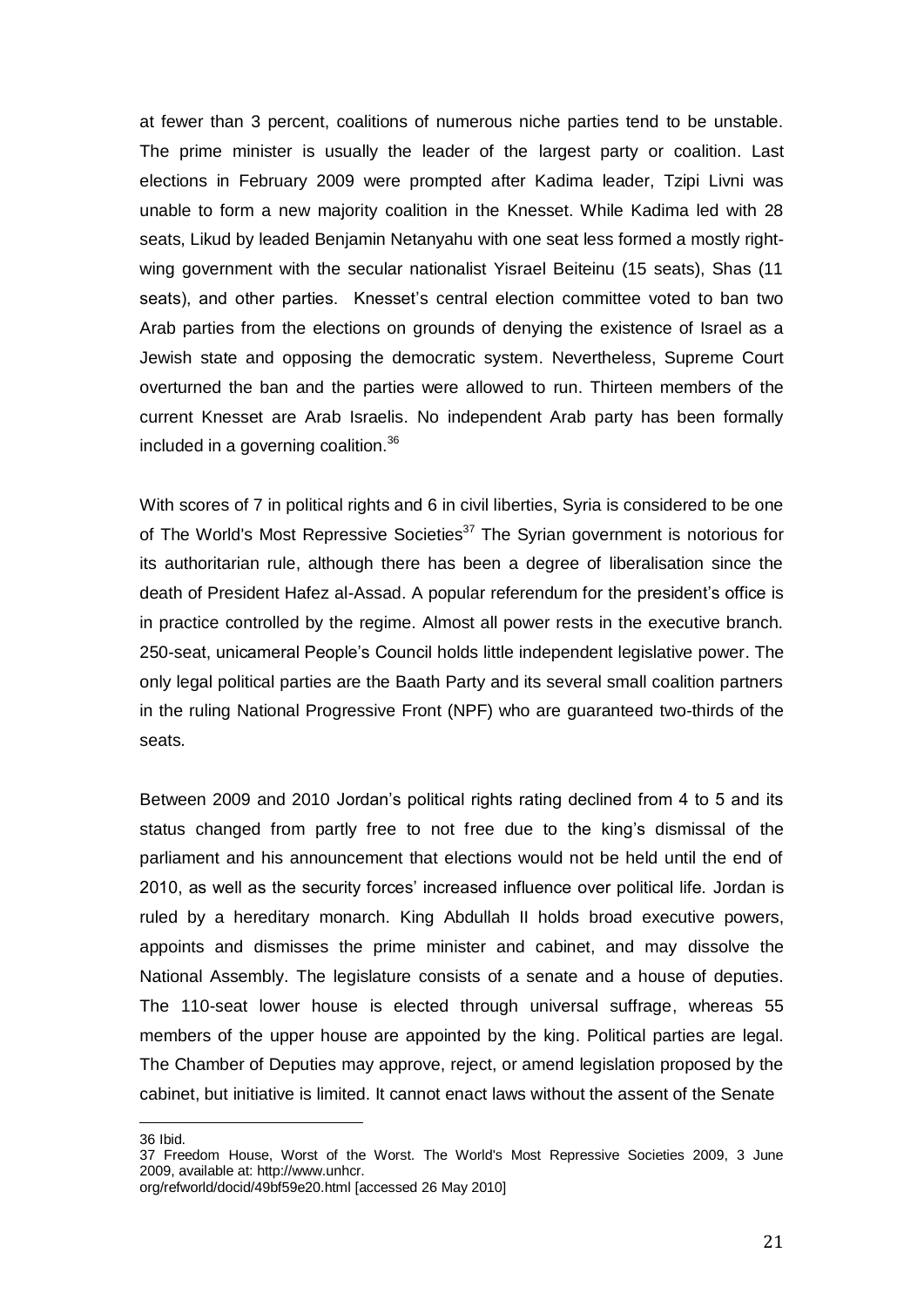Lebanon, with political rights and civil liberties score: 5 and 3 respectively, ranks as partly free. Although the 2009 parliamentary elections were conducted peacefully and were judged to be mostly free and fair, sectarian militias' and Syria's influence impede democratic system to develop fully. Moreover, vote buying was reported to be widespread. The 128-member National Assembly elects the president. The president and parliament nominate the prime minister, who, along with the president, chooses the cabinet, subject to parliamentary approval. The post of prime minister is customarily given to a member of the Sunni Muslim community, while the country's president is Christian and the speaker of parliament is a Shia Muslim. Parliamentary seats are divided among major religious communities under a consocional formula that does not reflect their current demographic weight. Shiites comprise at least a third of the population, but they are allotted only 21 percent of parliamentary seats.

The scores 5 in political rights and 6 in civil liberties place West Bank and Gaza in the 'not free' category. The PA has no real authority over its borders or defence policy. The president is elected to five-year terms through universal suffrage. He then nominates the prime minister. The unicameral Palestinian Legislative Council (PLC) was expanded from 88 to 132 representatives ahead of the legislative elections in 2006. International observers judged the 2005 presidential and 2006 parliamentary elections to be generally free and fair. In the January 2006 PLC elections, at least five parties competed in addition to the dominant Hamas and Fatah. Hamas won 74 of 132 seats, while Fatah won just 45. The results allowed Hamas to form a government without Fatah support. Israel, the US and the EU refused to recognise the Hamas-led government and cut off assistance to the government. The fracturing of the PA between the Hamas-controlled Gaza Strip and the Fatah-controlled West Bank in 2007 resulted in a decline in political rights, as elected officials on both sides were prevented from holding office and performing their duties. In 2008, Hamas forces in Gaza arrested hundreds of Fatah members and supporters and shut down the Fatah office in northern Gaza, while in the West Bank, forces aligned with President Abbas arrested hundreds of Hamas members and supporters.

National security paranoia in the Middle East is one of the major obstacles for improving governance. Many fear that opening up channels of external accountabilities can lead to chaos. Such fears are often used to justify repressive, exclusive, and non-participatory governance. That is the case not only in dictatorial Syria, but also in more democratic Israel, where participation opportunities for Israeli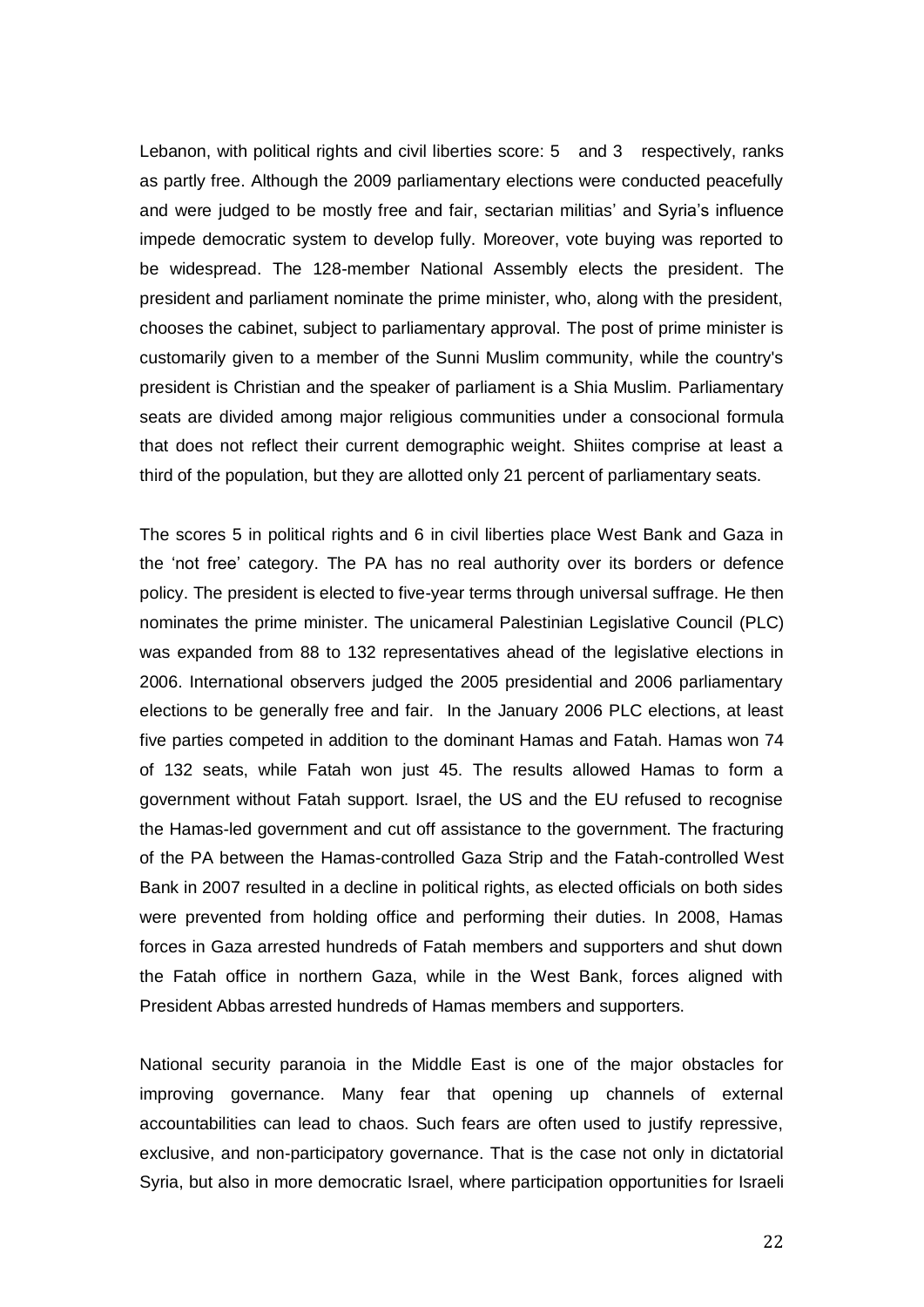Arabs are limited, due to the anxiety that the country would lose its Jewish character. In PA better governance standards could have eased the polarisation between Fatah and Hamas. The latter rose to power on the back of popular discontent over Fatah corruption. On the whole, the governance picture of the Middle East looks grim. Even in Israel, which does not rank low on the corruption index, top level of political elites, Former Prime Minister Ehud Olmert and current Foreign Minister Avigdor Lieberman are to be questioned on a line of fraud and embezzlement**.** 38 39

#### **Economic governmental initiatives**

Most regional cooperation projects are initiated in an uncoordinated way and represent niche initiatives by private businesses. The Valley of Peace initiative $40$ , however, is a larger scale regional economic development plan, which has received governmental support. It was proposed by Israeli President Shimon Peres and approved by Jordan's King Abdullah and Palestinian Authority Chairman Mahmoud Abbas. Aiming at the establishment of Jericho Agro-Industrial Park by the end of 2012, all parties confirmed that they would continue to make their utmost efforts to materialise this initiative and to resolve outstanding issues.<sup>41</sup> It is an audacious enterprise that aims at stabilising the region by means of economic, regional and global cooperation. The Valley of Peace plan extends over the Great Rift Valley, spanning 520 kilometres of the Israeli-Jordanian border, from the Red Sea to the Yarmouk River.<sup>42</sup>

The set of projects includes digging of a carrier for water from the Red Sea to the Dead Sea. The plan takes into account an airport shared by Jordan and Israel that will facilitate cooperation in tourism between the two countries. Planned railways can facilitate integration of the Middle East and generate economic momentum. The area of the Israeli Jezreel Valley is meant to develop industry in the fields of textile, wood,

 $\overline{a}$ 38 [Tomer Zarchin](http://www.haaretz.com/misc/writers/tomer-zarchin-1.599) Police to question Ehud Olmert in Holyland probe on Tuesda, Haaretz Online [http://www.haaretz.com/news/national/police-to-question-ehud-olmert-in-holyland-probe-on-tuesday-](http://www.haaretz.com/news/national/police-to-question-ehud-olmert-in-holyland-probe-on-tuesday-1.292018)[1.292018](http://www.haaretz.com/news/national/police-to-question-ehud-olmert-in-holyland-probe-on-tuesday-1.292018) 24.05.10 (accessed 24.05.2010)

<sup>39</sup> [Tomer Zarchin](http://www.haaretz.com/misc/writers/tomer-zarchin-1.599) Israel Police: Indict Avigdor Lieberman for breach of trust, Haaretz Online [http://www.haaretz.com/news/national/israel-police-indict-avigdor-lieberman-for-breach-of-trust-](http://www.haaretz.com/news/national/israel-police-indict-avigdor-lieberman-for-breach-of-trust-1.291999)[1.291999](http://www.haaretz.com/news/national/israel-police-indict-avigdor-lieberman-for-breach-of-trust-1.291999) 24.05.10

<sup>(</sup>accessed 24.05.2010)<br>40 The Valley 40 The Valley of Peace Initiative information video [http://www.youtube.com/watch?v=EzjiYUY82E8&feature=player\\_embedded](http://www.youtube.com/watch?v=EzjiYUY82E8&feature=player_embedded) (accessed 16.05.2010) 41 [Project website](http://www.mofa.go.jp/region/middle_e/peaceprocess/corridor/index.html) at Japan foreign ministry. [http://www.mofa.go.jp/announce/announce/2010/3/0318\\_02.html](http://www.mofa.go.jp/announce/announce/2010/3/0318_02.html) (accessed 17.05.2010) 42Valley of Peace - By Shimon Peres Friday, August 10, 2007 <http://www.isracast.com/article.aspx?id=756> (accessed 16.05.2010)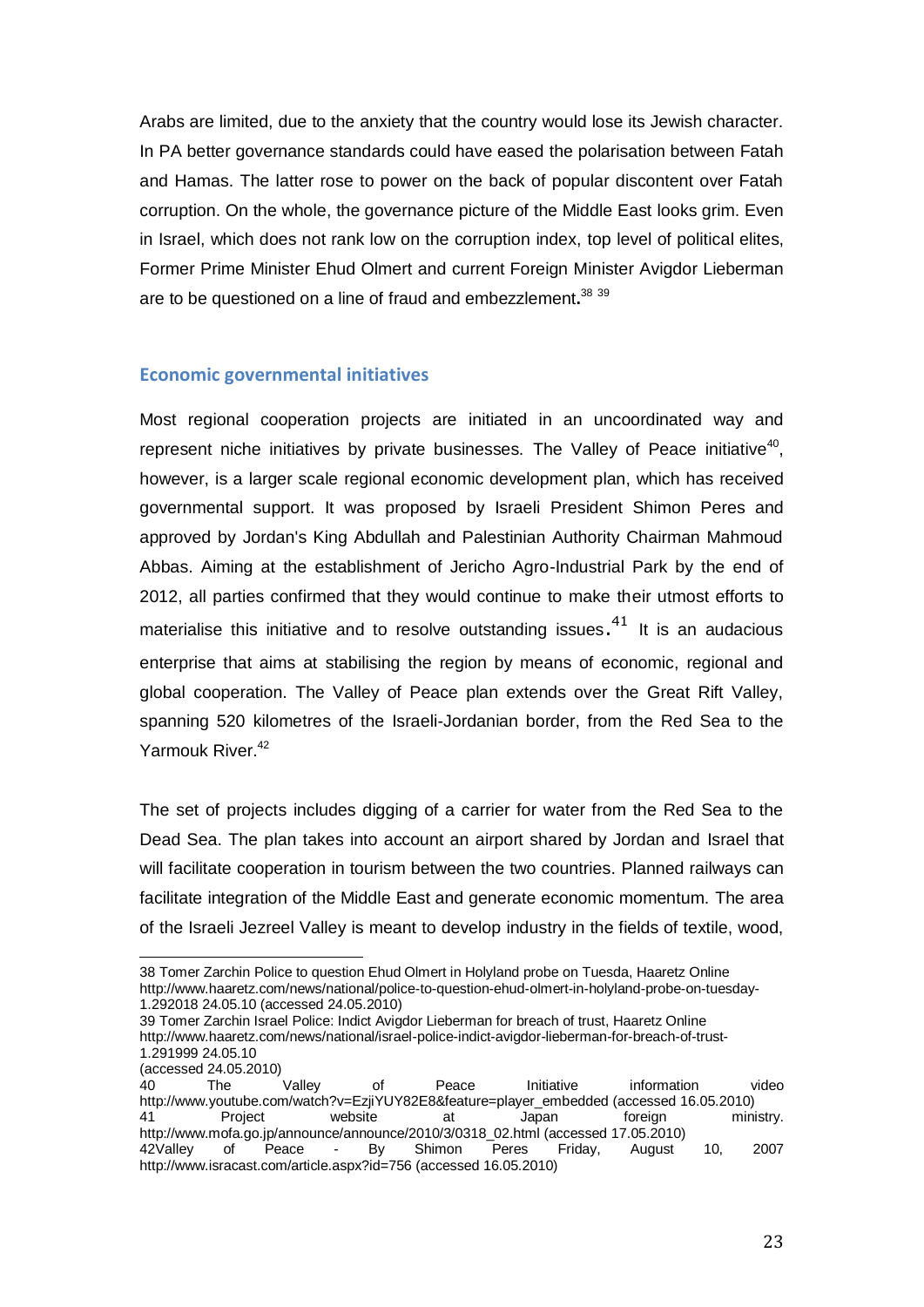and food products and to develop a logistical service. The development of industrial agriculture in Jericho will enable the West Bank to export produce to markets throughout the entire Middle East and raise the quality of life in the region. Major new business efforts and tourist attractions have been initiated in Jenin in the West Bank and Gilboa. Palestinians would produce locally made handicrafts and sell them through to other regions of the world. The project has a cultural dimension and involves a creation of a joint language centre, where Israelis and Palestinians would teach each other Arabic and Hebrew, as well as aspects of their cultural heritage.

The Valley of Peace project seems quite grandiose and ambitious. Its cost is estimated at \$10 billion. It has been, however, generating support from private and public investments, including governments of Germany and Japan, Saudi Arabia, US, China and Russia. According to President Peres, the chances that the current development project will succeed are greater than a similar venture he put forward in the 1990s. Since now there is greater awareness of the ecological dangers posed by the likely disappearance of the Dead Sea, and the private sector is more willing to invest in such projects. None of leaders of parties in the Knesset objected to the scheme. The project shows that economic cooperation of Israel, Jordan, and the Palestinian Authority is not unimaginable and when the project benefits all parties, there is a possibility of success.

This far-reaching collaboration project could mean creating facts on the ground in a new, positive way and contribute towards prosperity and stability. The cooperative development of agriculture and tourism would boost the economy in two areas. Coordinated activities would result in greater efficiency and saving. However, the planning does not take political change into account. It proposes trade cooperation despite separation wall (e.g. Jenin would sell their produce through Gilboa) and does not strive to remove it. It ignores grave, physical obstacles to cooperation and economic developments such as checkpoints, military road closures, movement restrictions and controls occurring in the West Bank on a daily basis. This initiative can be seen negatively by the other stakeholders as an attempt to normalise occupation and to give more human image of Israel to the rest of the world. There is a risk that such projects would be treated as a substitute and not a vehicle for the political change. For the cooperation to succeed, both political and economic dialogues have to go hand in hand.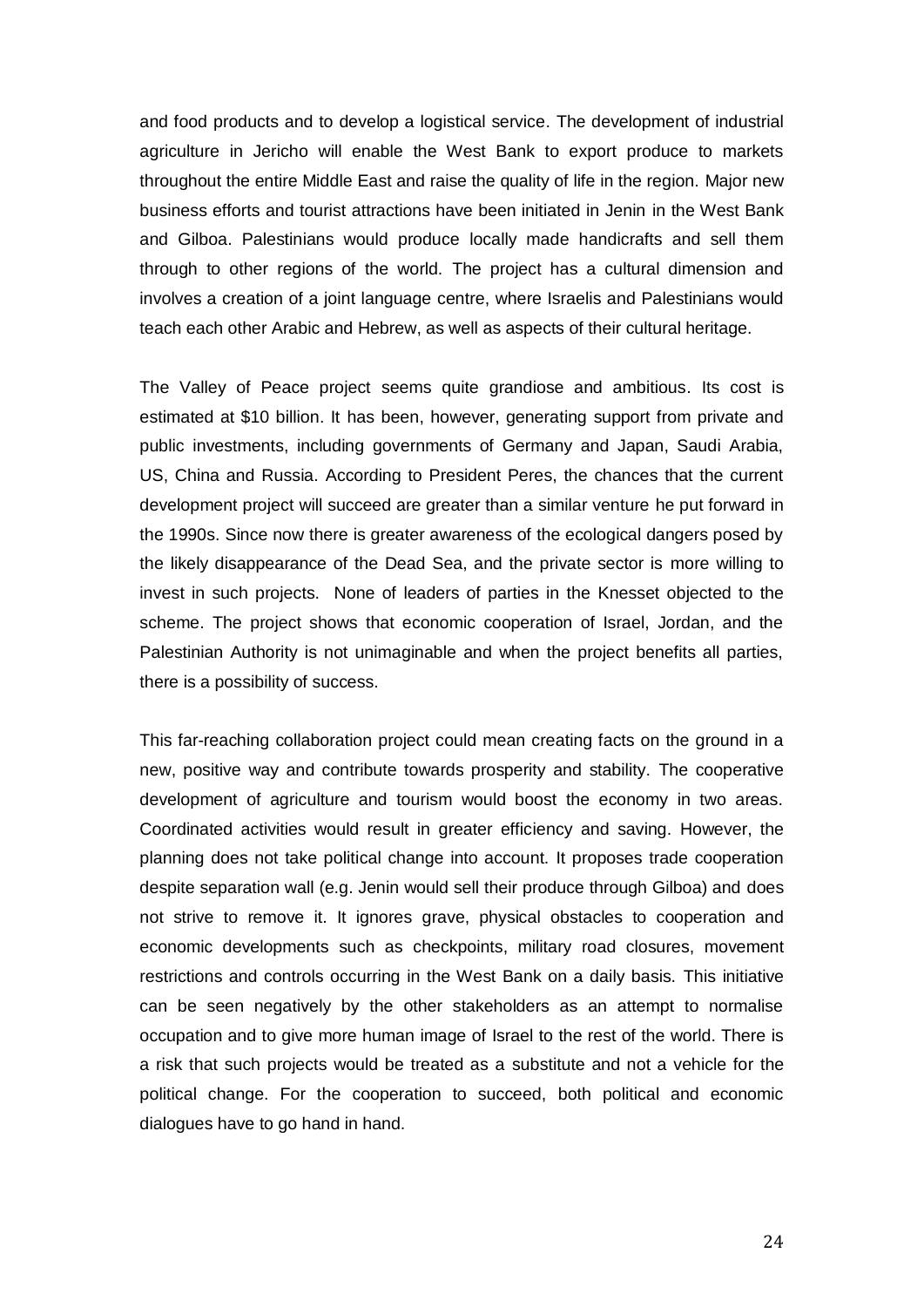#### **Ministerial collaboration**

 $\overline{a}$ 

Even in the period when head-of-state level peace talks were stalled, particular departments of ministries have continued to meet to exchange data and coordinate their activities.

Through the Middle East Consortium on Infectious Disease Surveillance (MECIDS)<sup>43</sup> the ministries of health for Israel, the Palestinian Authority, and Jordan began facilitating regional cooperation in public health. They have been sharing data on prevention of infectious diseases and food-borne illnesses. In 2005 and 2006 Arab and Israeli collaboration contained outbreaks of avian flu in the Middle East. This initiative shows how building relationships through joint efforts creates an infrastructure for cross border collaboration during emergencies.<sup>44</sup> Cooperation, coordination, and assistance between the health and agriculture ministries helped synchronise efforts during the outbreaks. The creation of an effective regional system of intervention in the event of disasters may be feasible and could serve the overall aim of achieving regional cohesion. The countries continued to collaborate in public health area even during the outbreak of violence during the summer of 2006. Such collaboration shows that irrespective of political circumstances, the common threat serves as an opportunity to bridge disputes. Ministerial cooperation on water and environmental issues will be described in Chapter 6.

On the top political level, the calls for greater cooperation are heard ocassionally. Ehud Barak recently stated that Israel must turn over every stone in its struggle to achieve peace, either as part of a comprehensive regional arrangement or in the spirit of the road map and the vision of two states for two peoples. "This requires cooperation with the regional and global system and above all, close cooperation with the United States. If that requires closing ranks, we must examine how to do so."<sup>45</sup> World Bank's Arab World Initiative meeting, attended by Lebanon, Jordan, West Bank & Gaza and other MENA countries aimed at promoting regional collaboration in the interests of development. According to World Bank Vice President for the Middle East and North Africa Region Shamshad Akhtar "The lack of

<sup>43</sup> The Middle East Consortium on Infectious Disease Surveillance<http://www.mecids.org/>(accessed 23.05.2010)

<sup>44</sup> Regional collaboration in the Middle East to deal with H5N1 avian flu, British Medical Journal <http://www.bmj.com/cgi/content/full/333/7573/856> (accessed 23.05.2010)

<sup>45</sup> [Yoel Marcu](http://www.haaretz.com/misc/writers/yoel-marcus-1.655) A country with no bosses: What we don't do ourselves, our foes will force from us Haaretz online http://www.haaretz.com/print-edition/opinion/a-country-with-no-bosses-what-we-don-tdo-ourselves-our-foes-will-force-from-us-1.290904 (accessed 18.05.10)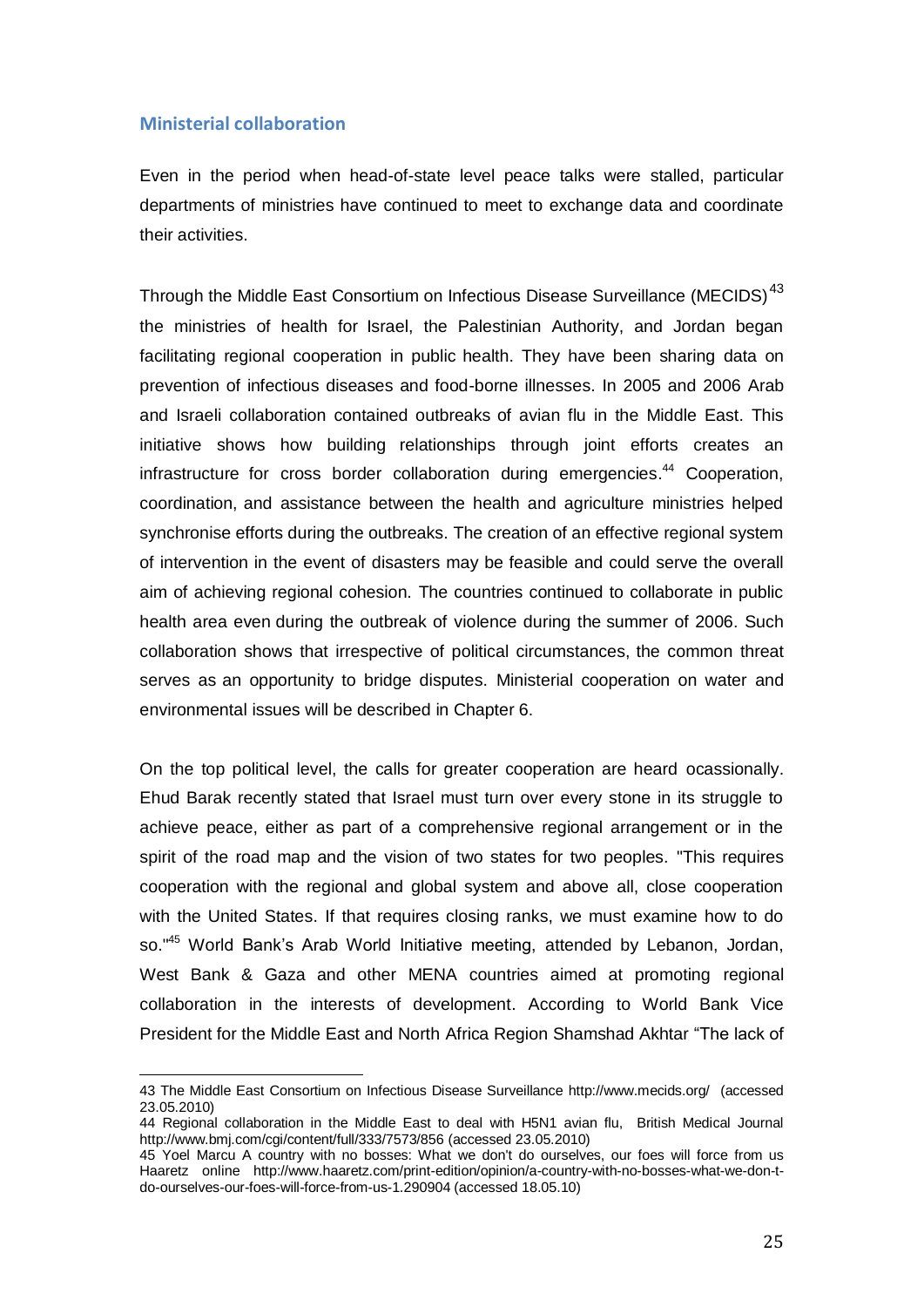a common and effective institutional framework for integration; the absence of well structured, readily accessible financial arrangements; and deep differences in competitive, legal and regulatory frameworks across countries have impeded the region's ability to work collectively (…) high unemployment in the region and a growing population of young people looking for jobs, was a spur to finding common solutions."<sup>46</sup>

Even though calls for peace and cooperation from intellectual and political elites in the Middle East occur frequently, the voices do not translate into political reality. Interestingly, the parties that vigorously stress the need for cooperation in dealing with the serious challenges facing the region are mostly outside actors, whose role will be described in the following chapter.

## **Chapter 3: The influence of external actors on regionalism**

This chapter provides an overview of the role of two main international actors active in the Middle East. The key question put forward here is whether the great-power engagement can have an impact on the regionalisation. Below I discuss the European and the United States' presence in the region, and assess whether their engagement has affected the prospects for Middle Eastern regional cooperation. The chapter will also analyse and compare the attempts of EU and current US administration to bring stability to the region.

#### **The role of the European Union**

The EU advocates regional cooperation in various parts of the world and promotes region building through classifying of neighbouring countries under regional strategies. The EU considers both intra and inter-regional cooperation to be an important political objective.<sup>47</sup> Due to the fact that the EU prefers to treat countries collectively, foreign policy and aid programmes are established on regional basis. Since the beginning of multilateral talks in the Middle East, the EU has played a very active role in supporting cooperation in the region. European involvement in the

 $\overline{a}$ 46 Arab World Ministers and World Bank Group Meet to Spur Regional Collaboration World Bank [http://web.worldbank.org/WBSITE/EXTERNAL/COUNTRIES/MENAEXT/ISRAELEXTN/0,,contentMDK:2](http://web.worldbank.org/WBSITE/EXTERNAL/COUNTRIES/MENAEXT/ISRAELEXTN/0,,contentMDK:22514706~menuPK:315732~pagePK:2865066~piPK:2865079~theSitePK:315726,00.html) [2514706~menuPK:315732~pagePK:2865066~piPK:2865079~theSitePK:315726,00.html](http://web.worldbank.org/WBSITE/EXTERNAL/COUNTRIES/MENAEXT/ISRAELEXTN/0,,contentMDK:22514706~menuPK:315732~pagePK:2865066~piPK:2865079~theSitePK:315726,00.html) (accessed 23.05.2010)

<sup>47</sup> European Commission - EuropeAid - Regional co-operation [http://ec.europa.eu/europeaid/where/neighbourhood/regional-cooperation/index\\_en.htm](http://ec.europa.eu/europeaid/where/neighbourhood/regional-cooperation/index_en.htm) (accessed 26.05.2010)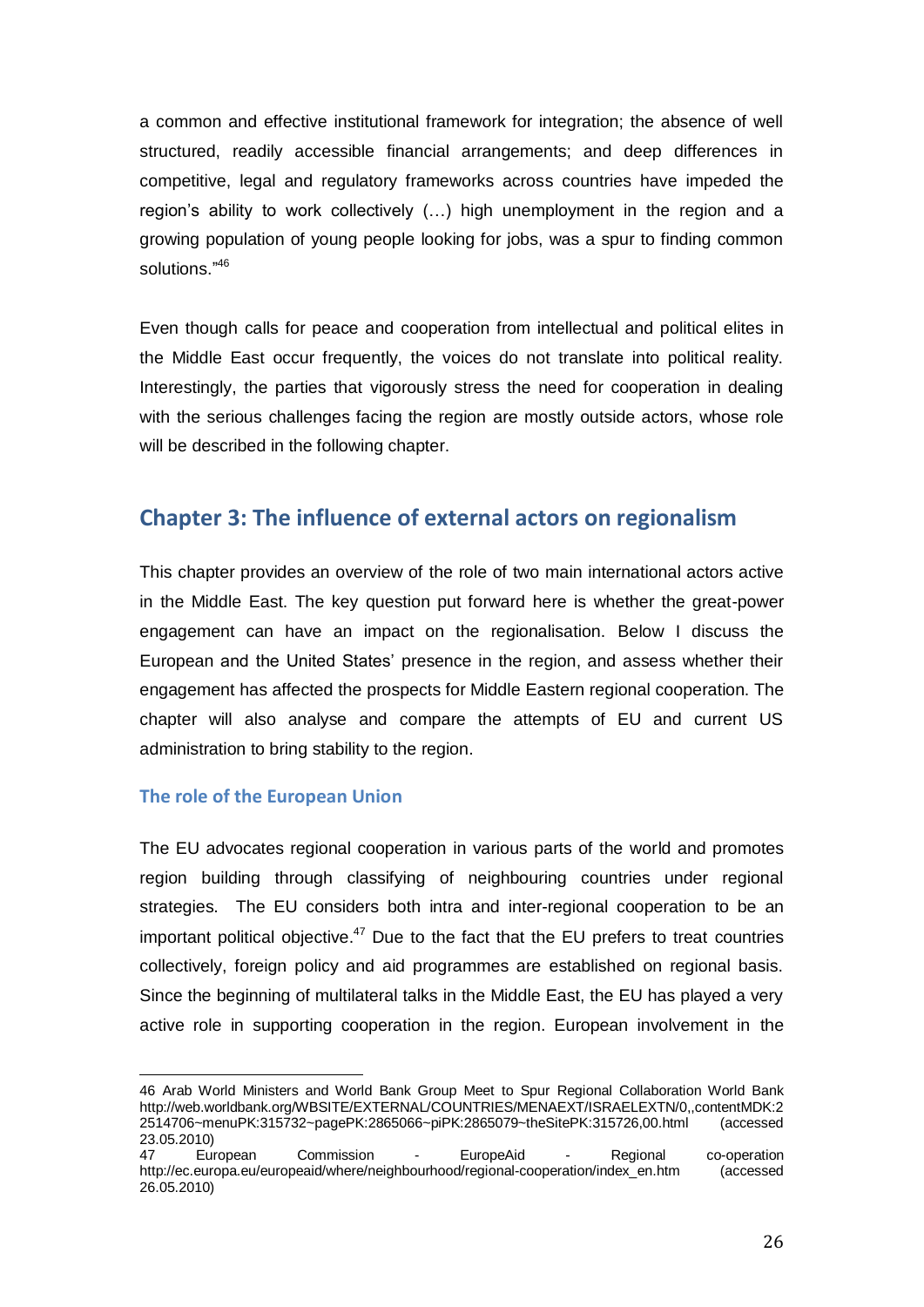Southern Mediterranean countries has increased over the last decade through various instruments described below: foreign aid, cooperation agreements and political dialogue etc. Moreover, the EU is the most important trade partner to all the countries of the region. The strongest push towards a more integrated political and economic structure has so far come from the EU initiated Barcelona Process. This includes promotion of free trade between individual Mediterranean countries and a EU drive to further intra-Mediterranean free trade.

In 2004, the European Commission launched the European Neighbourhood Policy (ENP) for its southern and eastern partners. Whereas, the Barcelona Process develops the regional or multilateral dimension of the Euro-Med Partnership, the ENP works to reinforce the Barcelona Process on a bilateral basis, through action plans taking into account each country's needs and characteristics. Since July 2008 the Union for the Mediterranean (UfM) was set up with an aim to revive the initiative Barcelona Process. Most of the EU's support is channelled bilaterally through the European Commission's Delegations in the neighbouring countries.

Karen Smith<sup>48</sup> mentions various reasons why the EU urges third countries to collaborate with each other. First, addressing challenges on a regional basis is a logical approach, since problems such as developing trans-national transport corridors, tackling pollution or combating terrorism and organised crime are usually of a cross-border nature. Working on common challenges can be a confidence-building measure thus promoting increased security, stability, and prosperity.<sup>49</sup> Second, encouraged by its own positive experiences the EU can offer expertise and best practices of regional integration. The EU reached peace after centuries of war on the continent and now it wishes to extend stability into its wider neighbourhood. The success with integration created a conviction that regional cooperation is beneficial for all and that it "provides the basis for peace, economic development and prosperity<sup>"50</sup>. Third, from a materialist standpoint, the EU economic power can be strengthen by expanding markets and facilitation of trade and investment. Dealing with economies of scale is cost and time efficient and more practical than working towards bilateral agreements with every single country. Fourth, from idealist perspective, regionalism promotion is what distinguishes EU foreign policy and

 $\overline{a}$ 48 Smith K. (2003), European Union Foreign Policy in a Changing World, Polity Press . Cambridge<br>49 **European** Commission - EuropeAid - Regional co-oper 49 European Commission - EuropeAid - Regional co-operation [http://ec.europa.eu/europeaid/where/neighbourhood/regional-cooperation/index\\_en.htm](http://ec.europa.eu/europeaid/where/neighbourhood/regional-cooperation/index_en.htm) (accessed 26.05.2010)

<sup>50</sup> Smith K. (2003), European Union Foreign Policy in a Changing World, Polity Press . Cambridge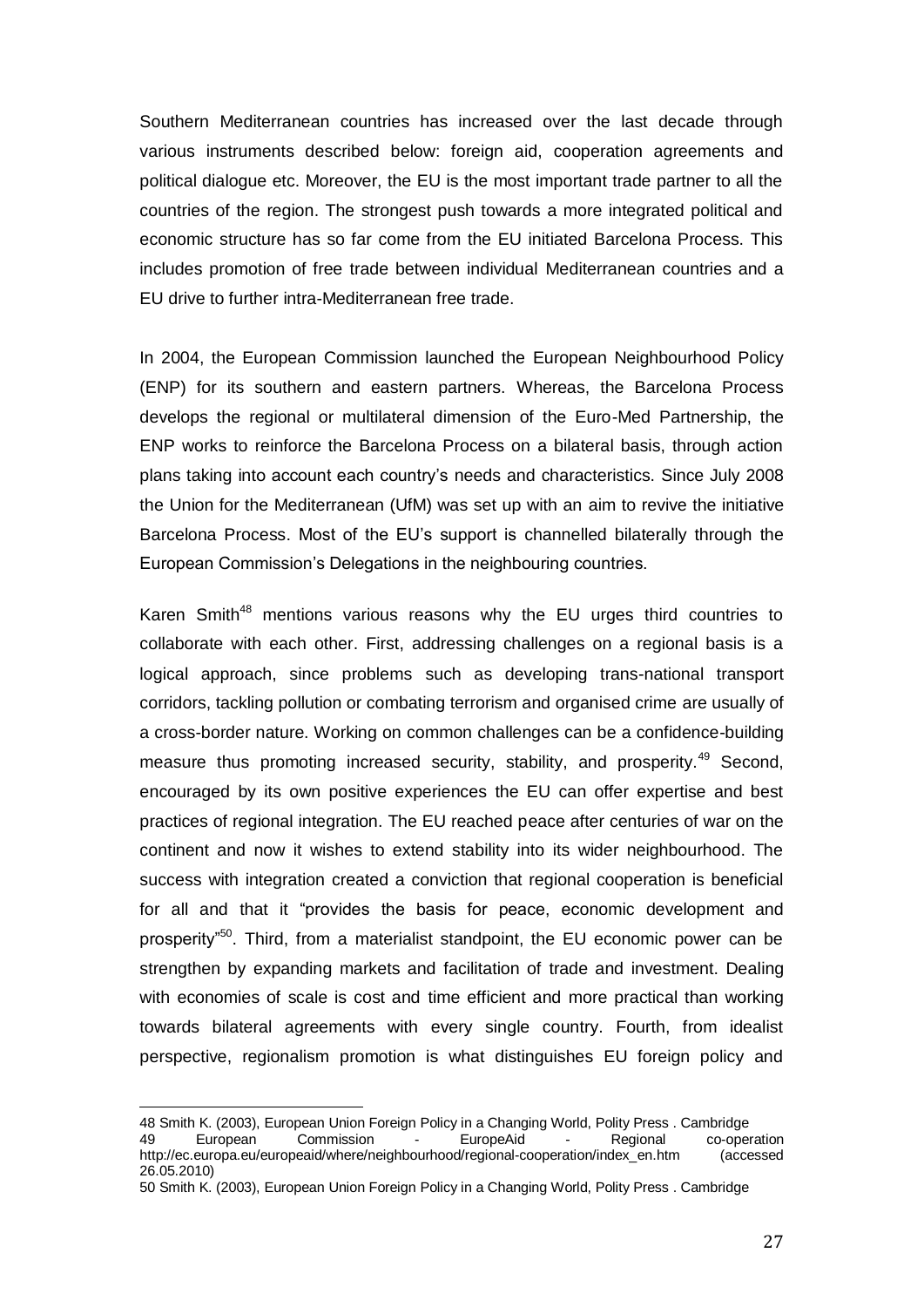contributes towards "building the EU's identity as a global actor"<sup>51</sup>. Interestingly, the EU is the only donor that provides financial aid for regional cooperation programmes and through political dialogues it aims to provide a framework for discussion of issues of regional interest.

The EU sees instability and lack of regional cooperation in the Middle East as a danger to its security, energy supply and labour market. Helping the countries become well governed and peaceful should make it easier for the EU to preserve its own stability. Accordingly, regional cooperation is seen as a way of achieving security objectives. Collaboration in the areas of cross-border crime, terrorism, illegal emigration and conflict prevention limits the risks coming from neighbourhood to the EU. The European Security Strategy (ESS) $52$  adopted in December 2003 with the title "A Secure Europe in a Better World," states that the resolution of the Arab/Israeli conflict is a strategic priority for Europe. Without peaceful resolution there will be little chance of dealing with other problems in the Middle East. Indeed, the lack of progress in the peace process is affecting the overall Mediterranean policy of the EU. This paralysis of wider European schemes is confirmed by recent decision by the Spanish Presidency to postpone a UfM meeting, in order to "allow greater time for the dialogue between Israelis and Palestinians to begin bearing fruit, which will help create the conditions that will quarantee the success of the summit $^{53}$ . The EU is afraid of the detrimental effects of a bilateral dispute to the overall success of the UfM. Israel's Foreign Ministry expressed their indignation with this decision "We don't see why an organisation that aims to promote cooperation, mostly economic cooperation, among Mediterranean nations should be linked in any way to the Israeli-Palestinian issue. This linkage is simply ridiculous"<sup>54</sup>. With the difficulties of the UfM, some might think that the way forward would be to avoid the Israeli-Palestinian issue or go back to a European-led initiative. However, with peace process back as a central issue on the US' agenda, there is a growing overall sentiment, that this challenge cannot be ignored.

#### **Obstacles to regionalism promotion**

The EU cooperation schemes face several difficulties. Functional activities

 $\overline{a}$ 

<sup>51</sup> ibid.

<sup>52</sup> Institute for Security Studies, A secure Europe in a better world, European Security Strategy, 2003. 53 The summit of the Union for the Mediterranean postponed 23 MAI 2010 http://sdapem.wordpress.com/2010/05/23/2128/(accessed 23.05.2010)

<sup>54</sup> DANIEL WOOLLS (AP) Spain says Mediterranean Union summit postponed

[http://www.google.com/hostednews/ap/article/ALeqM5jQDpzqvkY\\_K3tn-dU8swLWtHE\\_xgD9FR707G0](http://www.google.com/hostednews/ap/article/ALeqM5jQDpzqvkY_K3tn-dU8swLWtHE_xgD9FR707G0) 23 MAI 2010 (accessed 23.05.2010)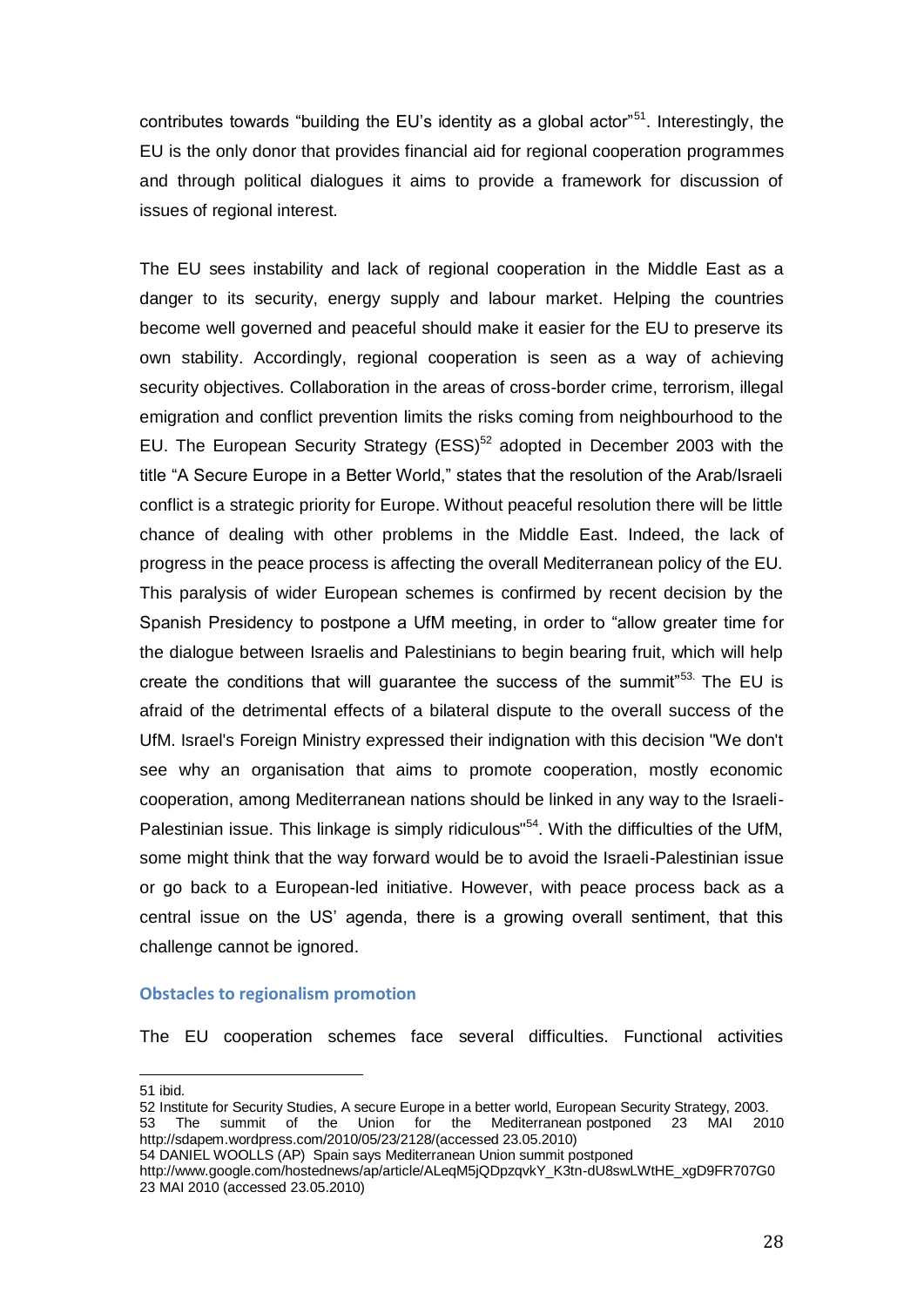supporting economic, social, foreign policy and security objectives of the community do not always achieve the aim of boosting cooperation. EU countries tend to think of development assistance and political cooperation on a country-by-country basis. In fact, only 10% of MEDA aid was directed towards regional projects<sup>17</sup>. It causes competition amongst the countries for development funds. Reform promotion is carried out on a country-by-country basis, which develops the countries in an uneven manner. The ENP lacks a strong regional component and the emphasis is on bilateral agreements<sup>55</sup>. Although the action plans encourage cross-border cooperation and trade opening, the main focus is on domestic reforms and building links with EU. The "hub and spokes" system is seen to be more efficient<sup>56</sup> since it gives EU more leverage and responds to the specifics of each country. When the regional groupings are weak, it opts for bilateral agreements, still aiming at eventually achieving cooperation between the neighbouring countries. Another obstacle is that establishing of UfM coincided with the 'enlargement fatigue'<sup>57</sup>, institutional problems and economic crisis. As internal troubles dominated the agenda of the EU, it started to lose its interest in foreign policy. Within that context it became more difficult for the EU to act as a transformative power in its own neighbourhood. There is a risk that the EU would give up the long-term perspective of community building in the region. As Roberto Aliboni points out, the EU started to lose its impetus towards region building in the Mediterranean region and adopted more traditional intergovernmental methods.<sup>58</sup> As demonstrated in particular in the case of the UfM, the EU having recognised the absence of a political common ground between the countries in the Middle East, it decided to go back to a more cautious pattern of intergovernmental cooperation.

#### **Instruments and funding**

l

The EU has various instruments to promote regional cooperation both through ENP and UfM. Among EU's traditional tools of regional cooperation promotion there are economic assistance for cross-border projects, assistance to conflict prevention and crisis management etc. that foster an increase in the capacity of regional groupings, cooperation agreements, political and economic dialogue and conditionality.

<sup>55</sup> Smith K. (2003), European Union Foreign Policy in a Changing World, Polity Press . Cambridge 56 ibid

<sup>57</sup> Roberto Aliboni and Abdallah Saaf Human security: a new perspective for Euro-Mediterranean cooperation, Barcelona 2010 [http://www.iss.europa.eu/uploads/media/Human\\_security-Euro-](http://www.iss.europa.eu/uploads/media/Human_security-Euro-Med_cooperation.pdf)[Med\\_cooperation.pdf](http://www.iss.europa.eu/uploads/media/Human_security-Euro-Med_cooperation.pdf) (accessed 27.05.2010) 58 ibid.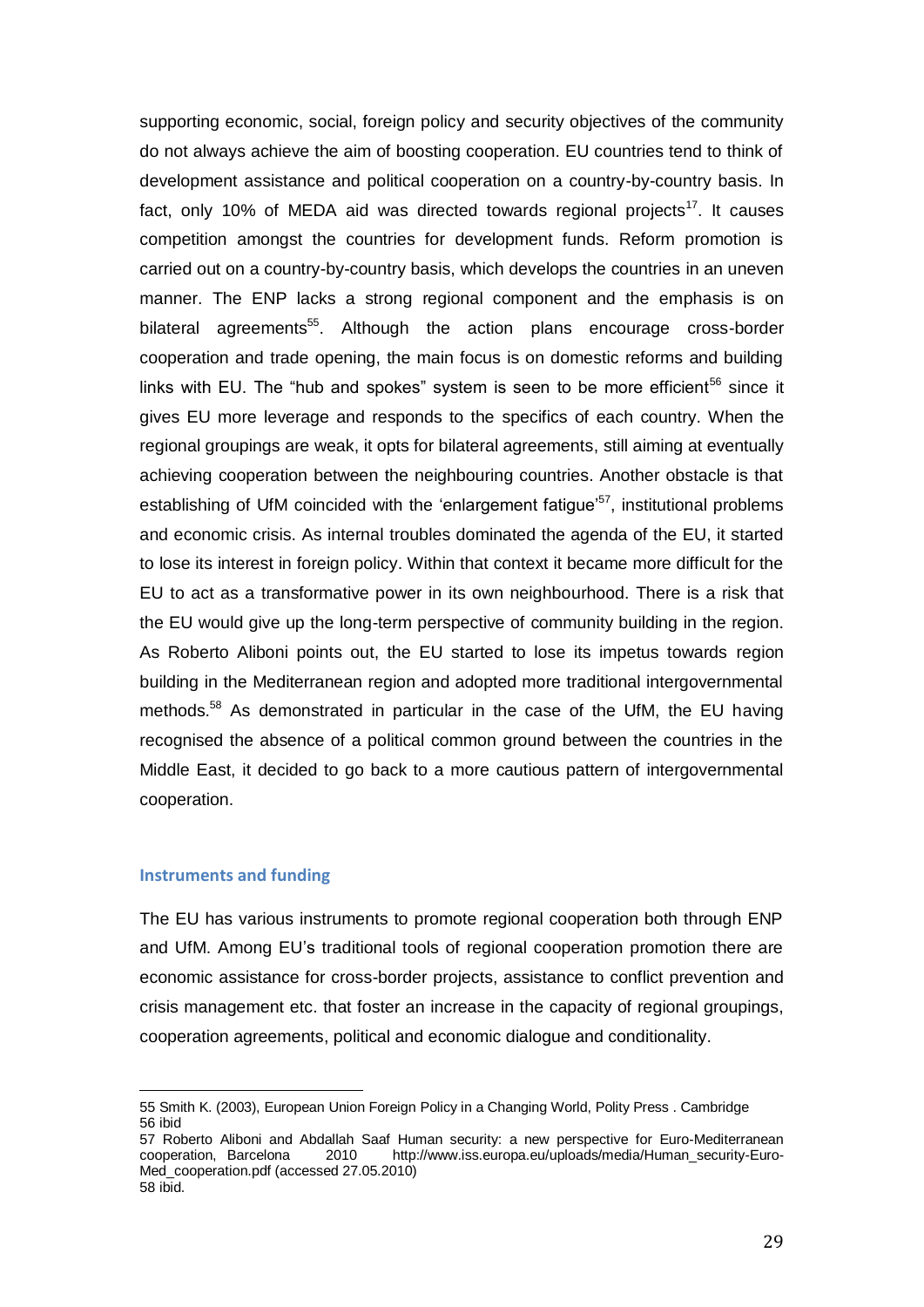Most EU's aid programmes include funding for regional cooperation. The [European](http://www.enpi-info.eu/%22/%22http:/ec.europa.eu/world/enp/pdf/oj_l310_en.pdf/%22/%22)  [Neighbourhood and Partnership Instrument \(ENPI\)](http://www.enpi-info.eu/%22/%22http:/ec.europa.eu/world/enp/pdf/oj_l310_en.pdf/%22/%22) is the main financial mechanism through which assistance is given. The overall allocation for the ENPI, managed by DG [Europe Aid,](http://www.enpi-info.eu/%22/%22http:/ec.europa.eu/europeaid/where/neighbourhood/index_en.htm/%22/%22) is almost €12 billion for the period 2007-2013. Around 90 percent of ENPI funds are used for bilateral and regional actions involving two or more partner countries, while the remaining 10 percent are allocated to [Cross-Border Cooperation](http://ec.europa.eu/europeaid/where/neighbourhood/regional-cooperation/enpi-cross-border/index_en.htm) and the [Neighbourhood Investment Facility](http://ec.europa.eu/europeaid/where/neighbourhood/regional-cooperation/irc/investment_en.htm) (NIF).<sup>59</sup> The NIF aims at mobilising additional funding for infrastructure projects in the energy, environment and transport sectors. The countries may also benefit from NIF grant for projects of cross border or regional nature. Middle East Peace Projects (Partnership for Peace) supports civil society initiatives that promote peace, tolerance and non-violence in Israel, Jordan and Occupied Palestinian Territory. Annual budget ranges from €5-10 million. Initiatives can be undertaken by each of the target countries, individually or jointly. The aim is to build trust between Israelis and Arabs by increasing regional cooperation in areas such as integrated cross-border issues (environment, municipality issues, community development, technical disputes and alike). The PfP also seeks to strengthen and increase direct civil society relationships and cooperation, based on equality and reciprocity between Israelis and Arabs. $60$ 

The European Commission regularly initiates regional programmes and formulates plans for increased cooperation. An important part of its strategies is a political dialogue. Several political dialogues are based on joint political declarations. These dialogues encourage collaboration before, during and after meetings. $61$  The dialogues vary in intensity, format and level – from regular to *ad hoc*, from informal to official, from presidential to civil society levels.<sup>62</sup>

#### **Political leverage**

l

Despite having significant instruments for the economic and political change, the EU on numerous occasions has failed to resolve crises. In the eyes of a great majority of Arab public opinion, the withdrawal of EU budgetary support from a Palestinian Authority government in March 2006 after Hamas won in fair elections (supervised by

<sup>59</sup> [European Neighbourhood and Partnership Instrument \(ENPI\)](http://www.enpi-info.eu/%22/%22http:/ec.europa.eu/world/enp/pdf/oj_l310_en.pdf/%22/%22) [http://www.enpi](http://www.enpi-info.eu/mainmed.php?lang_id=450&id_type=2&id=360)[info.eu/mainmed.php?lang\\_id=450&id\\_type=2&id=360](http://www.enpi-info.eu/mainmed.php?lang_id=450&id_type=2&id=360) (accessed 27.05.2010) 60 Ibid.

<sup>61</sup> Smith K. (2003), European Union Foreign Policy in a Changing World, Polity Press . Cambridge, 76- 110 62 Ibid.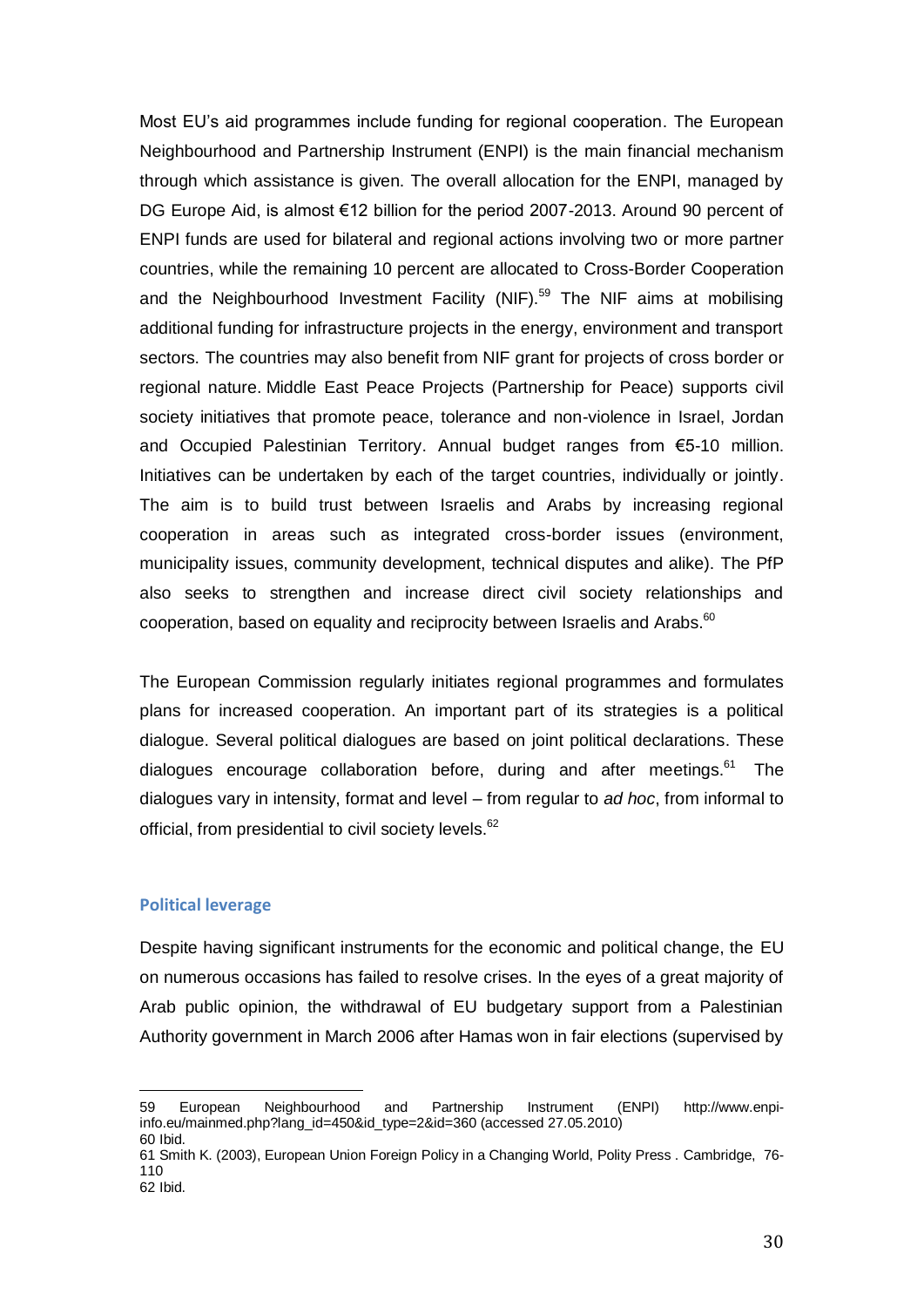the EU) exposed weakness of EU political action. $63$  Ignoring democratically elected and later short-lived unity government was particularly damaging to Europe's credit rating. The Danish Cartoon controversy in the same year and various signs of Islamophobia, including Swiss 2010 referendum on minaret ban give an impression among public opinion that Europe is hostile to Islam and to Muslims. The bombing of Gaza of January 2009 which Europe was incapable to prevent and the assassination of a leading member of Hamas in the United Arab Emirates using European passports are just the latest examples of embarrassment of the EU.

At the same time there are great expectations of the different players in the Mashreq with regard to the European Union<sup>64</sup>. Views of the EU among the Middle Eastern countries polled are overall positive. $65$  In spite of its failures in delivering a breakthrough in the Middle East, the EU has significant tools to foster regional cooperation in the economic, political, educational, and security fields. With institutional reforms recently introduced by the Lisbon Treaty, the increased importance of foreign policy provides EU with new instruments to deal with the Middle East.<sup>66</sup> Moreover, it can use a network of relationships with the Mashreq countries - established under the Barcelona Process, UfM and ENP. This is an instrument not only to support regional cooperation, but even more so to secure and strengthen peace, which, if achieved, in the beginning would probably lack societal support and be fragile.<sup>67</sup> Economic incentives are the strongest asset of the EU. It can offer "carrots" to the countries for increased cooperation. For example, a prospect beyond its association agreement and gain, as former president of the European Commission, Romano Prodi proposed, "Everything but institutions". Israel has the potential to further intensify its economic and cultural ties with Europe and

[http://www.worldreligionwatch.org/index.php?option=com\\_content&view=article&id=69%3Agreat](http://www.world-religionwatch.org/index.php?option=com_content&view=article&id=69%3Agreat-expectations-in-the-arab-world-concerning-the-european-union&catid=58%3ATranslation+Database+of+Translation+Examples&Itemid=77)[expectations-in-the-arab-world-concerning-the-european-](http://www.world-religionwatch.org/index.php?option=com_content&view=article&id=69%3Agreat-expectations-in-the-arab-world-concerning-the-european-union&catid=58%3ATranslation+Database+of+Translation+Examples&Itemid=77)

[http://www.worldreligionwatch.org/index.php?option=com\\_content&view=article&id=69%3Agreat](http://www.world-religionwatch.org/index.php?option=com_content&view=article&id=69%3Agreat-expectations-in-the-arab-world-concerning-the-european-union&catid=58%3ATranslation+Database+of+Translation+Examples&Itemid=77)[expectations-in-the-arab-world-concerning-the-european-](http://www.world-religionwatch.org/index.php?option=com_content&view=article&id=69%3Agreat-expectations-in-the-arab-world-concerning-the-european-union&catid=58%3ATranslation+Database+of+Translation+Examples&Itemid=77)

[union&catid=58%3ATranslation+Database+of+Translation+Examples&Itemid=77](http://www.world-religionwatch.org/index.php?option=com_content&view=article&id=69%3Agreat-expectations-in-the-arab-world-concerning-the-european-union&catid=58%3ATranslation+Database+of+Translation+Examples&Itemid=77) (accessed 23.05.2010)

<sup>63</sup> François BURGAT [Great Expectations in the Arab World concerning the European Union](http://www.world-religion-watch.org/index.php?option=com_content&view=article&id=69:great-expectations-in-the-arab-world-concerning-the-european-union&catid=58:Translation%20Database%20of%20Translation%20Examples&Itemid=77) Monday, 19 and 2007 November 2007 2007

[union&catid=58%3ATranslation+Database+of+Translation+Examples&Itemid=77](http://www.world-religionwatch.org/index.php?option=com_content&view=article&id=69%3Agreat-expectations-in-the-arab-world-concerning-the-european-union&catid=58%3ATranslation+Database+of+Translation+Examples&Itemid=77) (accessed 23.05.2010)

<sup>64</sup> François BURGAT Great Expectations in [the Arab World concerning the European Union](http://www.world-religion-watch.org/index.php?option=com_content&view=article&id=69:great-expectations-in-the-arab-world-concerning-the-european-union&catid=58:Translation%20Database%20of%20Translation%20Examples&Itemid=77) Monday, 19 November 2007

<sup>65</sup> Israel and Iran Share Most Negative Ratings in Global Poll BBC World Service Published on 6 March 200[7http://www.worldpublicopinion.org/pipa/articles/views\\_on\\_countriesregions\\_bt/325.php?nid=&id=&p](http://www.worldpublicopinion.org/pipa/articles/views_on_countriesregions_bt/325.php?nid=&id=&pnt=325&lb=btvoc) [nt=325&lb=btvoc\(](http://www.worldpublicopinion.org/pipa/articles/views_on_countriesregions_bt/325.php?nid=&id=&pnt=325&lb=btvoc)accessed 18.05.10)

<sup>66</sup> [Volker Perthes,](http://www.opendemocracy.net/authors/volker_perthes) Beyond peace: Israel, the Arab world, and Europe, [www.opendemocracy.net](http://www.opendemocracy.net/) 22 January 2008 (accessed 12.05.2010)

<sup>67</sup> Ibid.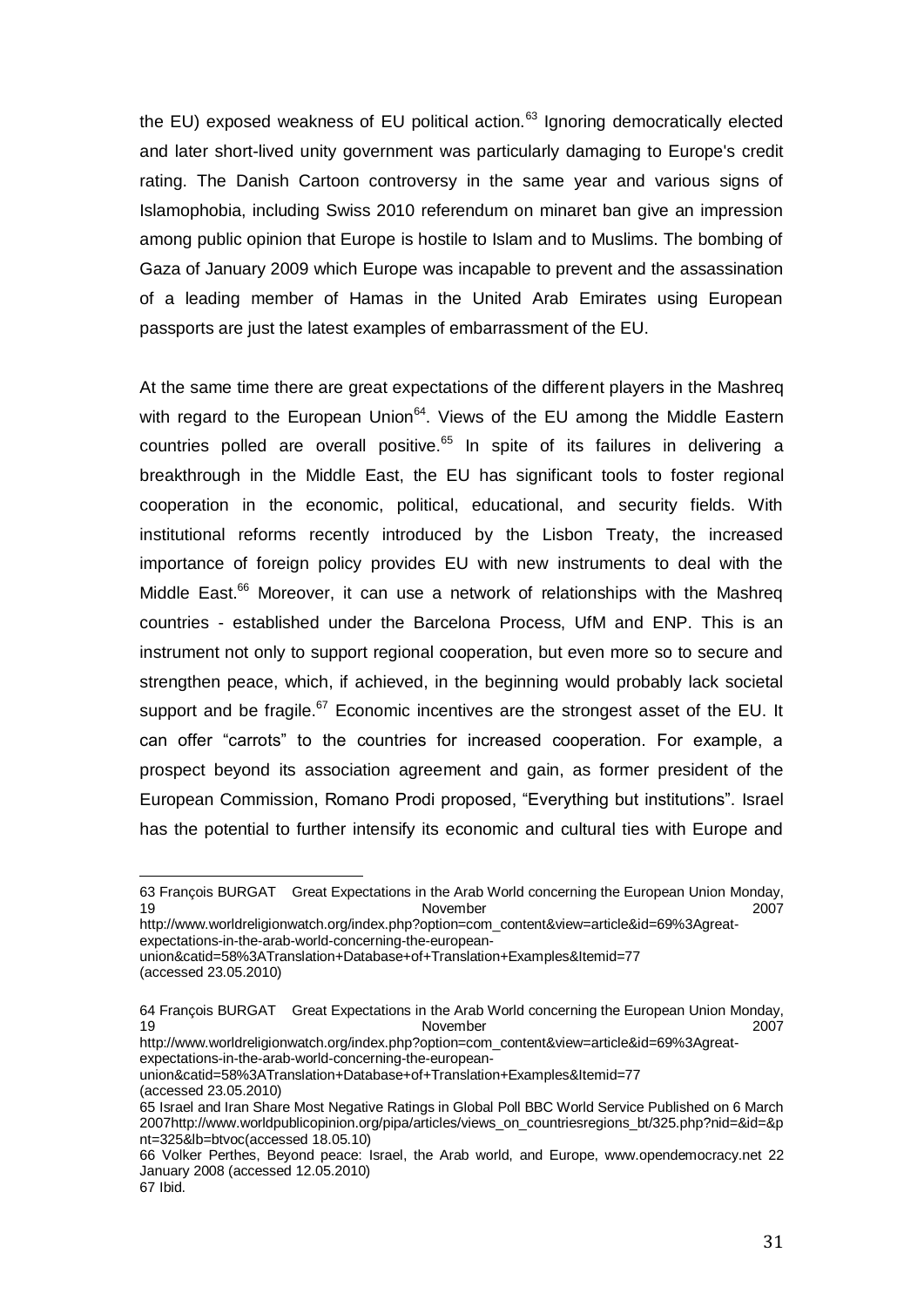even to participate in the European Economic Area (EEA). The Israel-EU rapprochement, however, cannot mean to isolate Israel from its middle-eastern neighbours. It would be essential to simultaneously help Arab states to become competitive in economic terms with Israel; "this would reduce asymmetries which are an obstacle to cooperation and in the 1990s limited the willingness of Arab states to fully engage in projects aiming to create a "new middle east"".  $68$ 

The conflicts in the Mediterranean are a major test for Europe's capacity of implementing foreign policy. Due to geographical proximity, military involvement in Afghanistan and Iraq of many European countries and terrorist threats, solving Israeli-Arab conflict and bringing stability in the Mediterranean is Europe's priority. So far, however, the EU has been the biggest "payer not a player" in Mashreq. If Europe wants to assume a monitoring role it should become firm with parties that fail to live up to their commitments.

#### **The role of the United States**

l

The United States does not foster regional cooperation in the same way as the EU – its financial institutions do not give aid to support region building. Nevertheless, the role of the US as the facilitator of inter-state dialogue cannot be ignored. From the very beginning, the US assumed the main responsibility of supporting the peace process as the main driving force behind the bilateral and multilateral peace talks. Then again, unconditional support and preferential treatment of Israel, as well as the war on Iraq in the name of democracy undermine US credibility in the region. President Barack Obama seems to be determined to solve the Middle Eastern conflict but has not the pressure been tried already?

Indeed, previous US presidents have also attempted to solve the conflict. Nevertheless, neither Bill Clinton in Camp David nor George W. Bush in Annapolis succeeded. Can Obama's policy lead to a change? Possibly. None of the previous efforts was a firm and a clear statement and from the very beginning. Obama's engagement may add new dynamic to the talks. The fact that Obama administration has been committed to resolving this issue from the very beginning gave a new level of seriousness to the issue. Until recently, critical views in the US on Israel were

<sup>68</sup> [Volker Perthes,](http://www.opendemocracy.net/authors/volker_perthes) Beyond peace: Israel, the Arab world, and Europe, [www.opendemocracy.net](http://www.opendemocracy.net/) 22 January 2008 (accessed 12.05.2010)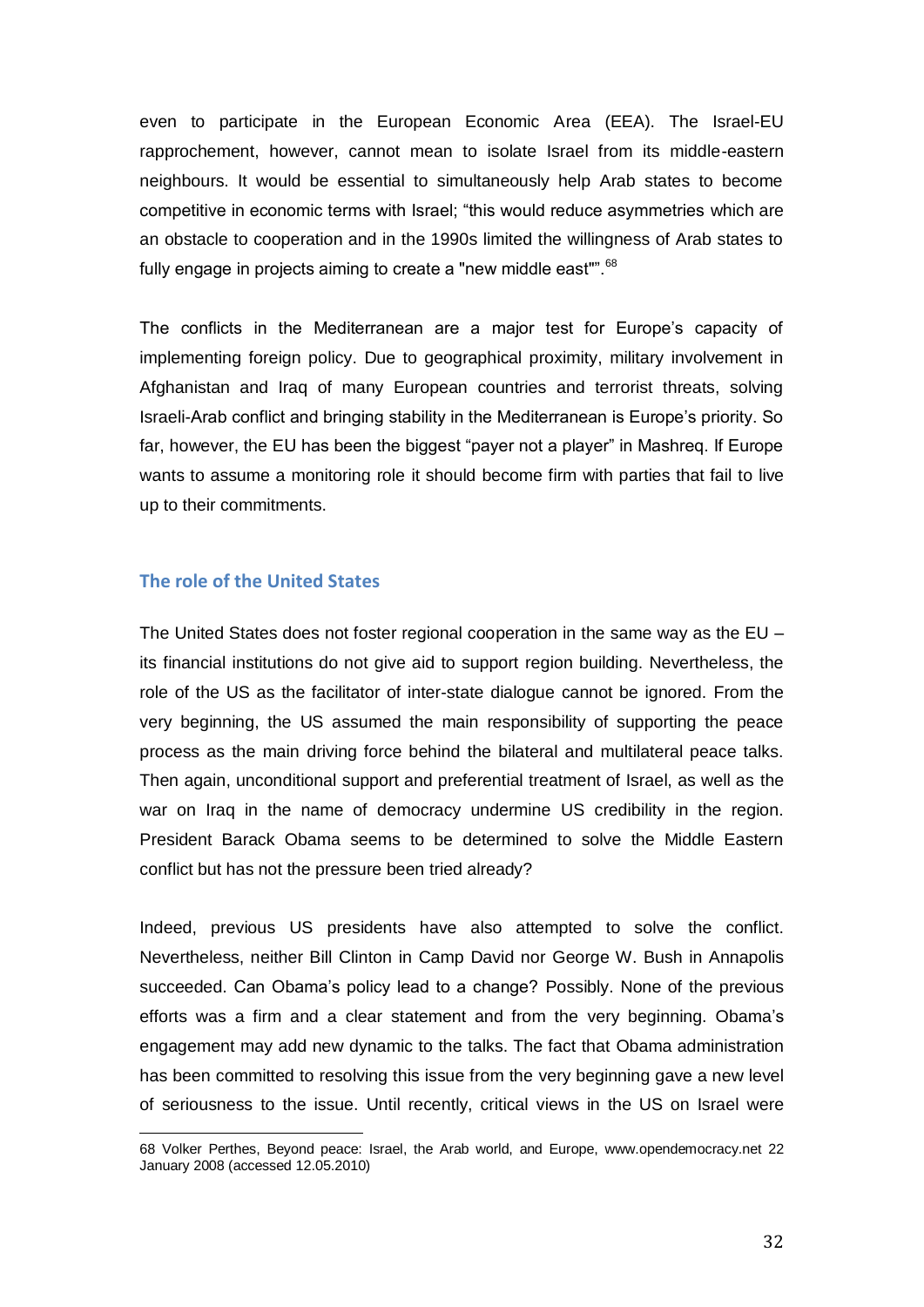marginalised and considered controversial. They have started appearing in the media since the 2006 John Mearsheimer and Stephen Walt publication about the harm to US interests done the pro-Israel lobby, Noam Chomsky's activism and a book by a former president Jimmy Carter, "Palestine: Peace not Apartheid". But the criticism has been limited to small, intellectual circles and has not been expressed publicly by political leaders. Now senior US military commanders, among others widely respected General David Petraeus, say that the Israeli-Palestinian conflict is fomenting anti-American sentiment. "Enduring hostilities between Israel and some of its neighbours present distinct challenges to our ability to advance our interests in the area of responsibility (…) Arab anger over the Palestinian question limits the strength and depth of US partnerships with governments and peoples [in the region]."<sup>69</sup> A major change in the US foreign policy concerning Israeli-Palestinian conflict is that it is no longer a side issue. Another prominent member of Barak Obama's government, chief political adviser David Axelrod, said ending the Middle Eastern conflict was imperative for US security.

Alongside with a firm call for a halt of settlement building, are these signs that US favouritism towards Israel going to end? Is USA beginning to realise that their unconditional support for Israel is not beneficial? Domestic factors would certainly imply so. A new competitor to AIPAC's influence is born. J Street<sup>70</sup> is a pro-Israel, pro-peace American-Jewish lobby advocating for strong US leadership to achieve a two-state solution to the Israeli-Palestinian conflict and to broaden debate around Israel and the Middle East in national politics and the American Jewish community.

Paradoxically, the realist focus on State's interest can push for cooperation between the nations in the Middle East. When the policy-makers realise that the US national interest is not always compatible with that of Israel, and the conflict can hinder its goals, it will foster dialogue and peace resolution. There is a growing sense that Israel is becoming more isolated and the US is becoming more dependent for its regional strategy on Arab states. The Israeli prime minister last week commented that while the two nations had important mutual interests, he was obliged to act "in the vital interests of the state of Israel"<sup>71</sup>. Analogically, President Obama has to act in the interest of the US. Commitment to Israel's security should not threaten US defence. However, in the fostering of regional cooperation, the issue of Israel's

<sup>69</sup> US general: Israel-Palestinian conflict foments anti-US sentiment. Haaretz Online 17 March 2010 <http://www.haaretz.com/hasen/spages/1157108.html> (accessed 12.05.2010)

<sup>70</sup> Jstreet<http://www.jstreet.org/> (accessed 12.05.2010)

<sup>71</sup> Ibid.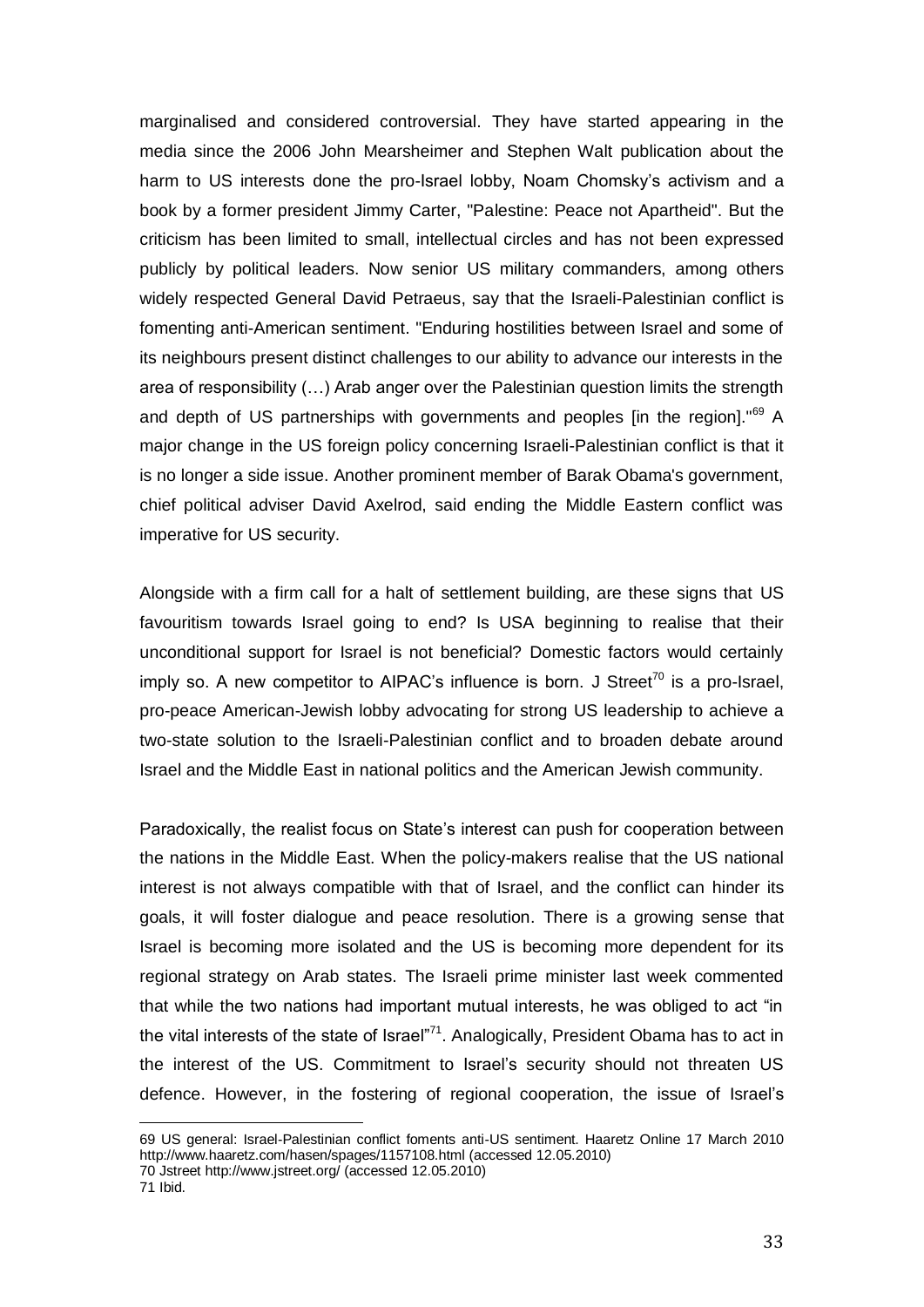security cannot be ignored. American security guarantees are necessary to encourage Israeli leaders to bring about the conditions for a peaceful solution to the conflict in the Middle East.

After decades of escalating violence and failed bilateral peace talks, it seems that international mediation is indispensible. In May 2010 the first round of indirect peace talks between Israel and the Palestinian Authority has been completed. US special envoy George Mitchell served as a liaison between the parties. Israel had pledged not to build in the Ramat Shlomo settlement of East Jerusalem for two years in exchange for the security. The State Department statement also said that both Israel and the Palestinians would be held "accountable" for actions that "undermine trust" during the course of the proximity talks.<sup>72</sup> The projected outside mediation can be beneficial to the regional collaboration. A Cairo Speech was one of many positive gestures of US new administration towards Arab world. President Obama has won trust in the Palestinian side which expressed their preference towards mediation through USA." A reporter from Ramallah Nour Odeh lends support to this finding, and concludes: "The proactive and direct American effort is what is giving this process some momentum now. There is really very little trust in the Israeli side. Many Palestinian leaders here do not believe there is a partner on the Israeli side to talk to, but there is a lot more confidence in Obama's administration at this point."<sup>73</sup>

The mediation between two enemies – Syria and Israel appears central. During a visit to Israel by senior adviser to US Middle East envoy George Mitchell Fred Hoff the Turkish president, Abdullah Gul, stated that Syria is also ready to restart indirect peace talks with Israel.<sup>74</sup> This could be used as an opportunity for wider Middle Eastern talks. Lack of Syrian cooperation can backfire badly on the US, not only in the terms of supporting terrorist groups or allying with Iran but also cooperating closer with Russia and China.<sup>75</sup> To balance Israel- US overwhelming military

<sup>72</sup> [Natasha Mozgovaya,](http://www.haaretz.com/misc/writers/natasha-mozgovaya-1.493) [The Associated Press,](http://www.haaretz.com/misc/writers/the-associated-press-1.237) [Barak Ravid](http://www.haaretz.com/misc/writers/barak-ravid-1.325) an[d Jack Khoury,](http://www.haaretz.com/misc/writers/jack-khoury-1.440) US: Israel pledged not to build in Ramat Shlomo for two years, Haaretz Online [http://www.haaretz.com/news/diplomacy](http://www.haaretz.com/news/diplomacy-defense/u-s-israel-pledged-not-to-build-in-ramat-shlomo-for-two-years-1.289198)[defence/u-s-israel-pledged-not-to-build-in-ramat-shlomo-for-two-years-1.289198](http://www.haaretz.com/news/diplomacy-defense/u-s-israel-pledged-not-to-build-in-ramat-shlomo-for-two-years-1.289198) Published 09.05.10, (Accessed 10.05.2010)<br>73 Indirect Middle

<sup>73</sup> Indirect Middle East talks begin. Aljazeera English, MAY 09, 2010 <http://english.aljazeera.net/news/middleeast/2010/05/201059920449898.html> (accessed 10.05.2010) 74 Ilene R. Prusher Jerusalem In Israel, US envoy maps peace with Syria the The Christian Science<br>Monitor July 14. 2009 http://www.csmonitor.com/2009/0714/p06s04-wome.html (accessed Monitor July 14, 2009– <http://www.csmonitor.com/2009/0714/p06s04-wome.html> (accessed 10.05.2010)

<sup>75</sup> Will failure to solve the Arab-Israeli conflict mean a new Cold War in the Middle East?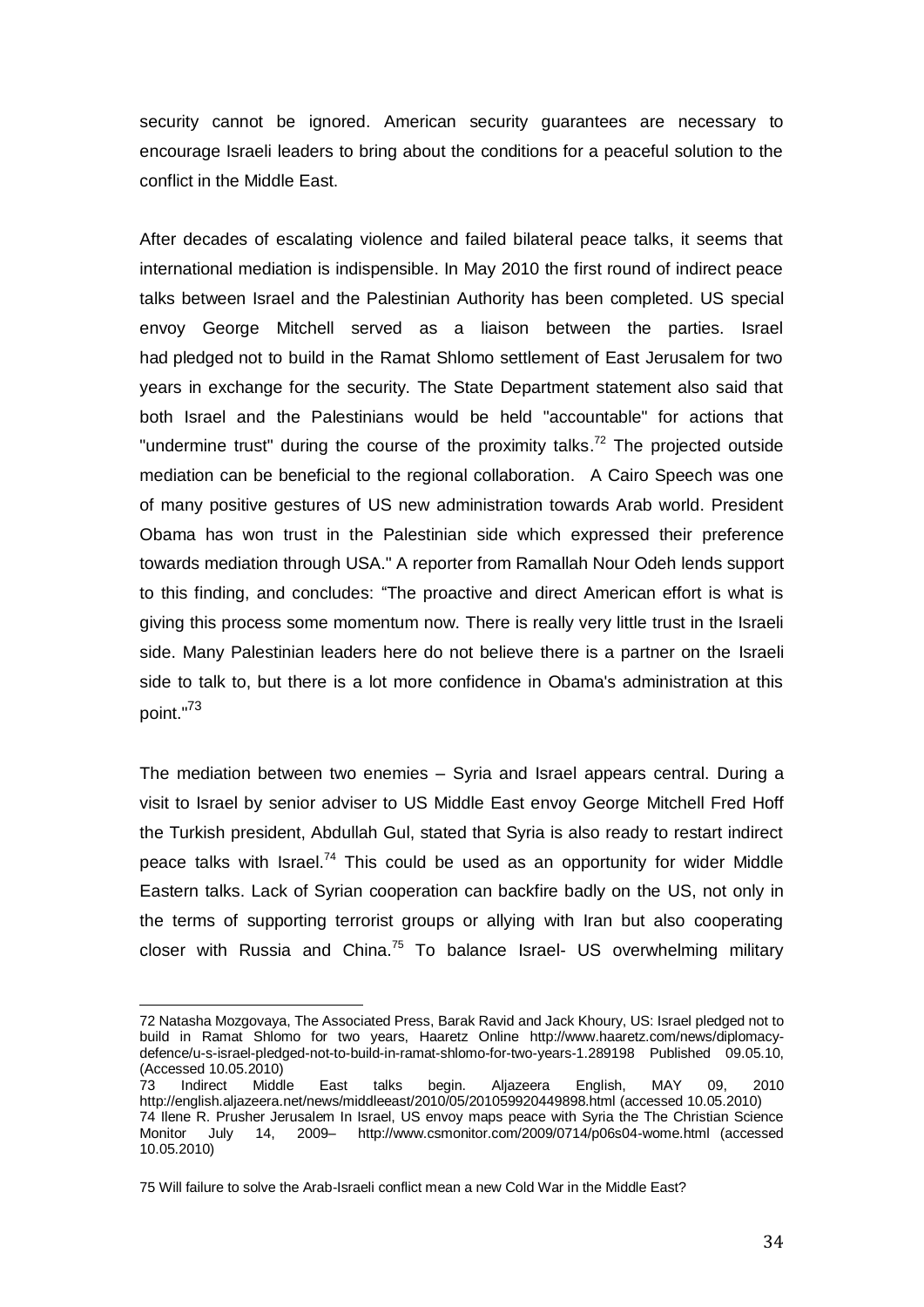superiority, Syria aims at forming a "northern alliance" together with Turkey, Iran and Iraq. As suggested by former US Secretary of State Henry Kissinger, in the Middle East "no war is possible without Egypt, and no peace is possible without Syria<sup> $76$ </sup> and it is essential, both for the US and Israel to improve diplomatic relations with this country. With the full-fledged regional cooperation, even if not in the first step, in the long run it is indispensible to involve Syria and Lebanon. Current security threats include Hezbollah and Iranian nuclear ambition, which without the collaboration of Syrian and Lebanese governments cannot be contained. Nevertheless, Syria's new hope for allowing for a new relationship with the US, acquired after the announcement that the US will appoint an Ambassador to Syria, after 5 years of his recall, has faded. US President has renewed sanctions against Syria, saying it supported terrorist groups and was pursuing weapons of mass destruction.<sup>77</sup>

The currently US does not call for regional, multilateral talks. This raises doubts about the coherence of American efforts to foster regional dialogue. Israel is also convinced that the multilateral talks are no substitute for bilateral agreements, which should be carried out with some progress as to have a peaceful settlement at the end.

#### **Conclusions**

 $\overline{a}$ 

The role of external actors seems to be far away from a colonial "divide and rule" approach that lied at the roots of the conflict. Nowadays, the great power involvement in the peace process and their role as a mediator is widely perceived to be indispensible. Having an alternative to bilateral negotiations can be an incentive for all parties. As an example, the idea of a global conference gains wide support. It would emphasise the role of the international community, which was absent in the previous experiences to a large extent, because everyone was favouring the bilateral talks – to "leave the Palestinians and Israelis on their own". That, however, proved to be wrong. The international community should bear greater responsibility for monitoring progress. The foreign involvement would draw the attention to the international legality, as an important component and aspect that needs to be

Posted By Joshua Landis Tuesday, May 11, 2010 Foreign Policy Online [http://mideast.foreignpolicy.com/posts/2010/05/11/will\\_failure\\_to\\_solve\\_the\\_arab\\_israeli\\_conflict\\_mean](http://mideast.foreignpolicy.com/posts/2010/05/11/will_failure_to_solve_the_arab_israeli_conflict_mean_a_new_cold_war_in_the_middle_e) [\\_a\\_new\\_cold\\_war\\_in\\_the\\_middle\\_e](http://mideast.foreignpolicy.com/posts/2010/05/11/will_failure_to_solve_the_arab_israeli_conflict_mean_a_new_cold_war_in_the_middle_e) (accessed 16.05.2010)

<sup>76</sup> Paul Salem Syrian–Israeli Peace: A Possible Key to Regional Change Policy Brief No. 70, December 200[8 http://www.carnegieendowment.org/files/syrian\\_israeli\\_peace.pdf](http://www.carnegieendowment.org/files/syrian_israeli_peace.pdf) (accessed 23.05.2010)

<sup>77</sup> Barack Obama renews US-Syria sanctions Tuesday, 4 May 2010 <http://news.bbc.co.uk/2/hi/8658881.stm> (accessed 16.05.2010)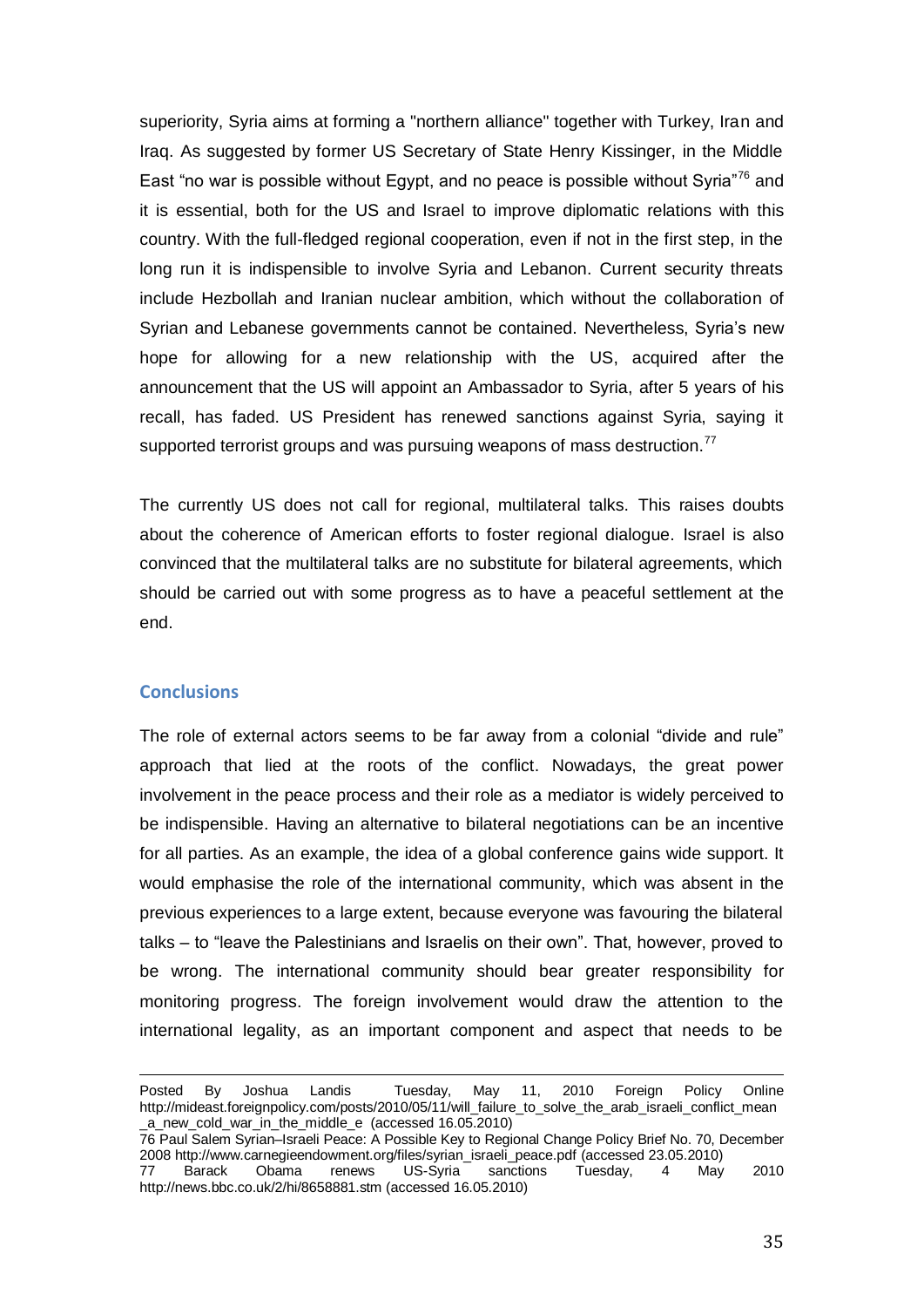respected and taken into a consideration by all parties. Considering that bilateral negotiations failed so far, a regional project with more actors involved can ensure the fulfilment of the accords.

The role and leverage of external actors in the process of transforming the Middle East region cannot be underestimated: "There are many lessons to be learned from the Oslo process that have not been learned. One of the clearest is that we cannot do it by ourselves. There is absolutely no basis to trust each other.<sup> $78$ </sup> None of the external actors is fully prepared to put effective – both economic and political pressure, but coordinated approach of the EU, the US and Russia could make a difference. There is a need for a more active EU involvement in supporting President Obama's initiatives in the Middle East peace process. Both American and European interests in the Middle East would be best served if the region were peaceful and stable. "Any convincing global political formula for the Middle East requires the appropriate combination of European expertise and American energy. $179$  The international community should foster cooperation by monitoring breaches to the agreements and impose mechanism to resolve emerging disputes. Bearing in mind the complexity and scope of the issues at stake, external actors only have limited influence and capacity. While they can promote political change, the main drive for this change should come from within. Local actors have a crucial role to play, and have potential for a change in the region. The following chapter describes their influence on regional cooperation.

## **Chapter 4: Civil society dialogue and cooperation**

Despite decades of conflict and violence, there are various civil society organisations in the Middle East, particularly in Palestine and Israel, that have crossed the cultural, national, religious and ethnic divides. It is difficult to understand fully regionalism without taking into account interests groups. The chapter starts with a brief outline of the concept of civil society. I argue that an active involvement of the non-state actors is a crucial confidence-building measure and therefore can lead to better governance and greater stability in the region. Then follows a general introduction about the current role and health of civil society in the Middle East and the public opinion about the peace process. Is possible to create peace from below? I will present some

 $\overline{a}$ 

<sup>78</sup> Gershon Baskin, A third party presence is vital, THE JERUSALEM POST, Feb. 8, 2005

<sup>79</sup> Álvaro de Vasconcelos. The Union for the Mediterranean: Political Deadlock European Union Institute for Security Studies (EUISS), Security.<http://www.iemed.org/anuari/2009/aarticles/a173.pdf>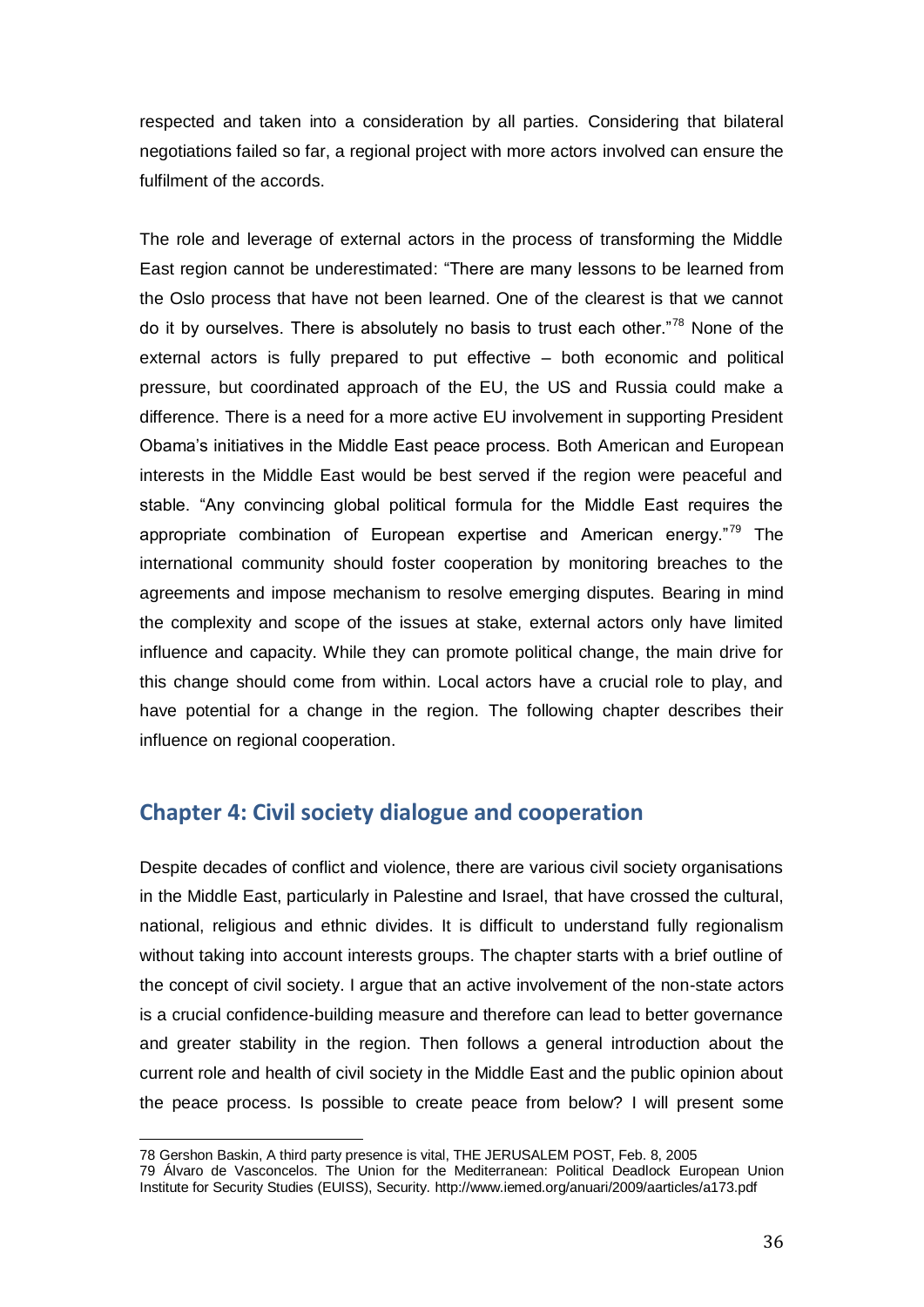schemes that strive for cooperation between conflicted nations. My subsequent assessment of the civil society draws attention to the role of think tanks and propeace organisations to fostering peaceful co-existence between Israelis and Arabs. The conclusion shows the necessity of involving all stakeholders in the regional cooperation projects and draws attention to the constraints imposed on and by NGOs on the dialogue.

## **The concept of civil society**

A civil society is a broad concept, encompassing all the organisations and associations that exist outside of the state and the market. The idea of modern civil society goes back to philosophers such as Thomas Hobbes, John Locke, Jean-Jacques Rousseau, Charles Montesquieu, and Alexis de Tocqueville. It was Georg Wilhelm Friedrich Hegel who explained in his "Philosophy of Right" (1821) that the emergence of civil society is what distinguishes modern from medieval society. Revitalised in the wake of the political changes in the 80's and 90's the concept of civil society became "a key element of the post-cold-war *Zeitgeist*".<sup>80</sup> With the weakening role of the nation state, the civil society acquires more transnational character. Most scholars agree today that civil society protects the individuals and their natural rights against the state and the right to associate according to their individual and collective interests is one of the fundamental freedoms. Cornerstones of civil society are voluntary organisations, NGOs connecting private interests and public commitment. This dimension reflects the commitment of civil society to the principles of good governance understood as the transparency of accounts, the effectiveness of public resource management, and accountability to the general public. An international relations theory argues that domestic features of individual states matter for the kind of interaction that takes place between states in the international arena. As an analytical framework, liberal theories assess how domestic political factors, like institutional features or constellations of interest groups, affect the conduct of foreign policy. In contrast to neo-realists, liberal theorists hold that domestic factors influence state behaviour in the international arena.

## **Civil society in the Middle East**

<sup>80</sup> Thomas Carothers The Concept of Civil Society Is a Recent Invention <http://www.carnegieendowment.org/pdf/CivilSociety.pdf> (accessed 4.05.2010)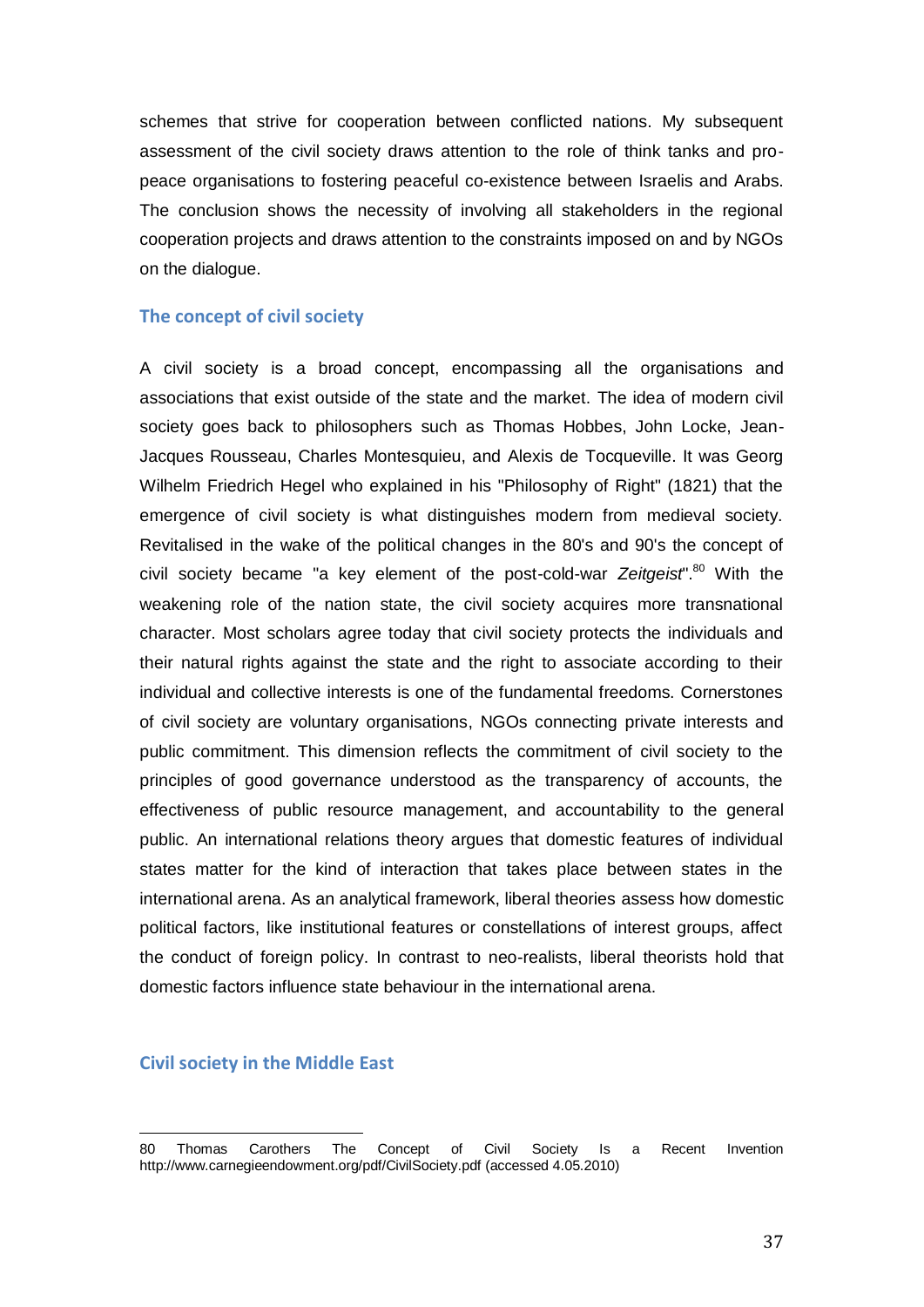An analysis of civil societies in the Middle East faces several problems. There are various particularities of the status of civil society organisations in the Middle East. First, in Arab regimes they are sometimes regarded as a competitor to state power and a tool of Western influence. For that reason, ruling elites create their own organisations in order to enhance their political control among the population. This is the case in Lebanon and Syria. Second, states exert pressure to limit the influence of the religious non-profit sector. This situation is encountered with religious organisations in secular countries of Mashreq, such as the Muslim Brotherhood in Egypt, Syria and Jordan. Thirdly, the fact that the state sometimes funds the nonprofit sector<sup>81</sup> contributes to the risk that government funding can influence the NGOs. This exists in a limited way in Syria and Lebanon, where the state contracts with philanthropic and religious institutions to serve orphans, people with disabilities, and the elderly. Despite some initial steps towards reforms the participation of civil society in Syria and Lebanon remains week.

In Syria freedom of expression is heavily restricted. Vaguely worded articles of the penal code criminalise articulation that harms national unity, tarnishes the image of the state, or threatens the "goals of the revolution." Particularly calls for the expansion of Kurdish or regional rights are banned. Many journalists, writers, and intellectuals have been arrested under these laws. All news-formats broadcast media are state owned. However, satellite dishes are common, giving most Syrians access to foreign broadcasts. More than a dozen privately owned newspapers have been established in recent years, and a nuanced criticism of government policy is tolerated. Syrians access the internet only through state-run servers, which block more than 160 sites associated with the opposition, Kurdish politics, Islamic organisations, human rights, and certain foreign news services, particularly those in Lebanon. Social-networking and video-sharing websites such as Facebook and YouTube are also blocked. E-mail correspondence is reportedly monitored by intelligence agencies, which often require internet cafe owners to monitor customers. The government has been more successful in fostering self-censorship through intimidation; a dozen cyber dissidents are currently imprisoned. Freedom of assembly is highly restricted. Public demonstrations are illegal without official permission, which is typically granted only to pro government groups. The security services intensified their ban on public and private gatherings in 2006, forbidding any group of five or more people from discussing political and economic topics. This rule

<sup>81</sup> [Civil Society in the Arab Region: Its Necessary Role and the Obstacles to Fulfillment](http://www.icnl.org/knowledge/ijnl/vol9iss2/special_1.htm) Ziad Abdel Samad The International Journal of Not-for-Profit Law. Volume 9, Issue 2, April 2007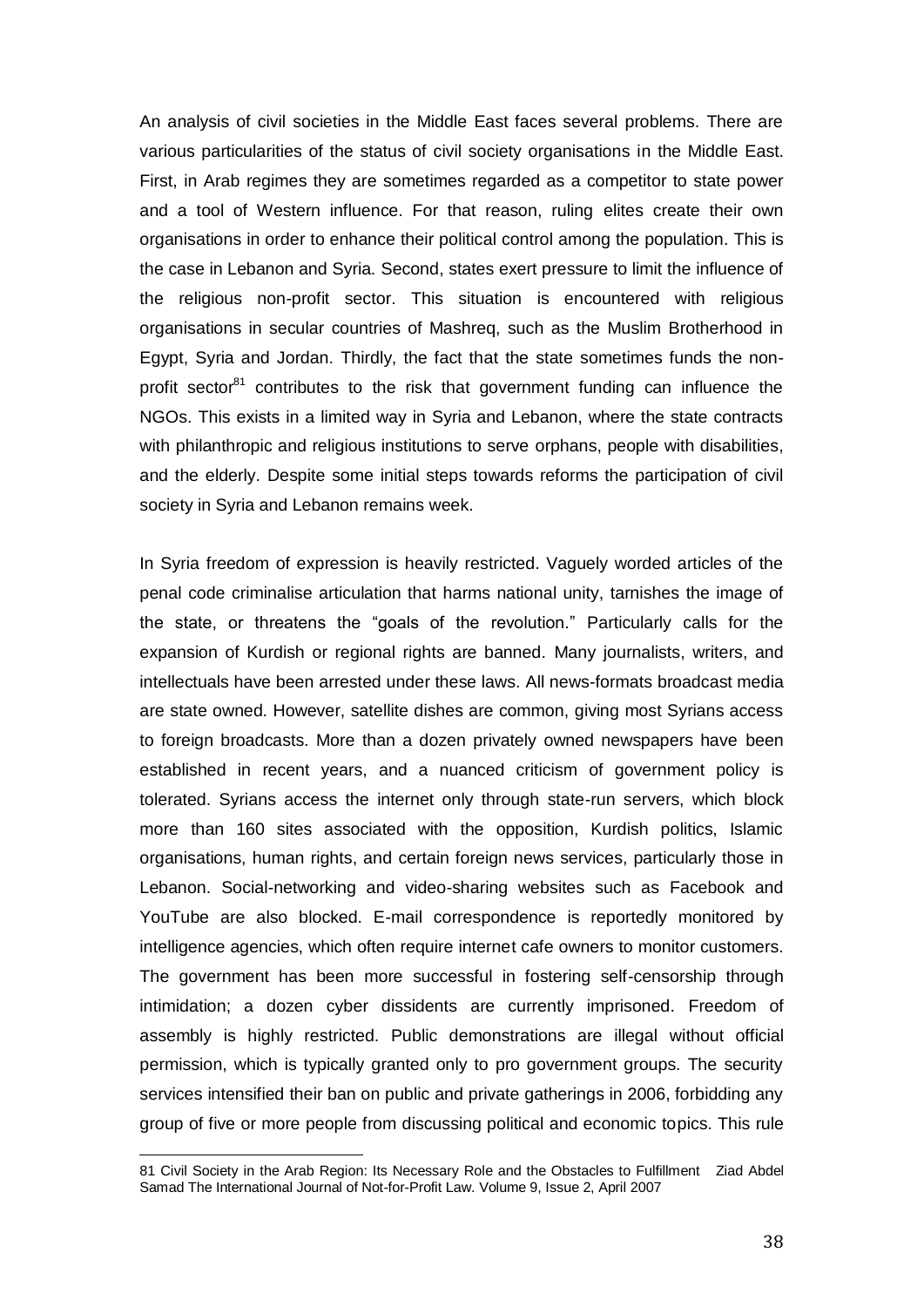has been enforced through surveillance and informant reports. Such activity by the intelligence services has ensured that a culture of self-censorship and fear prevails, and ordinary Syrians are unwilling to discuss politics under most circumstances. Freedom of association is severely restricted - the required registration of all NGOs forbids reformist or human rights groups.<sup>82</sup>

In Lebanon rights to freedom of association and assembly are generally unrestricted. Civil society is vibrant, and NGOs, including human rights groups, operate openly. The Interior Ministry has at times transformed the notification process into an approval process and has been known to conduct inquiries into an organisation's founding members. NGOs must invite ministry representatives to general assemblies where votes are held. 83

Although, in the Palestinian Authority there are a broad range of NGOs and civic groups, political expression remains restricted. Following the Hamas takeover of Gaza in 2007, freedoms of assembly and association were significantly limited, with security forces forcibly dispersing public gatherings of Fatah and other groups and killing a number of people. Many civic associations were shut down for political reasons in both the West Bank and Gaza in 2008. Hamas itself operates a large network that provides social services to certain Palestinians. Despite the governmental restrictions, civil society is one of the most vibrant in the region. It is a positive sign, but it also reflects political weakness. After Hamas took power in 2006, and EU withdrew financial aid to the Palestinian Authority, it was up to NGOs to apply for a financial assistance and pursue development projects.

Israel hosts an active civil society, where freedoms of assembly and association are respected. Groups that reject Israel's existence as a Jewish and democratic state are not allowed to demonstrate. In July 2009, the cabinet approved a bill that prohibited state funding for activities that mark the Nakba. Within Israel two civil societies have evolved - consisting of the Jewish population and Arab citizens. In 2009, the Foreign Ministry voiced concerns about the funding of antiwar groups by foreign governments. While the ministry reportedly asked the British, Spanish, and Dutch governments to stop funding one such group, Breaking the Silence, no additional steps were taken.

<sup>82</sup> Freedomhous[e http://www.freedomhouse.org](http://www.freedomhouse.org/) (accessed 25.05.2010) 83 Ibid.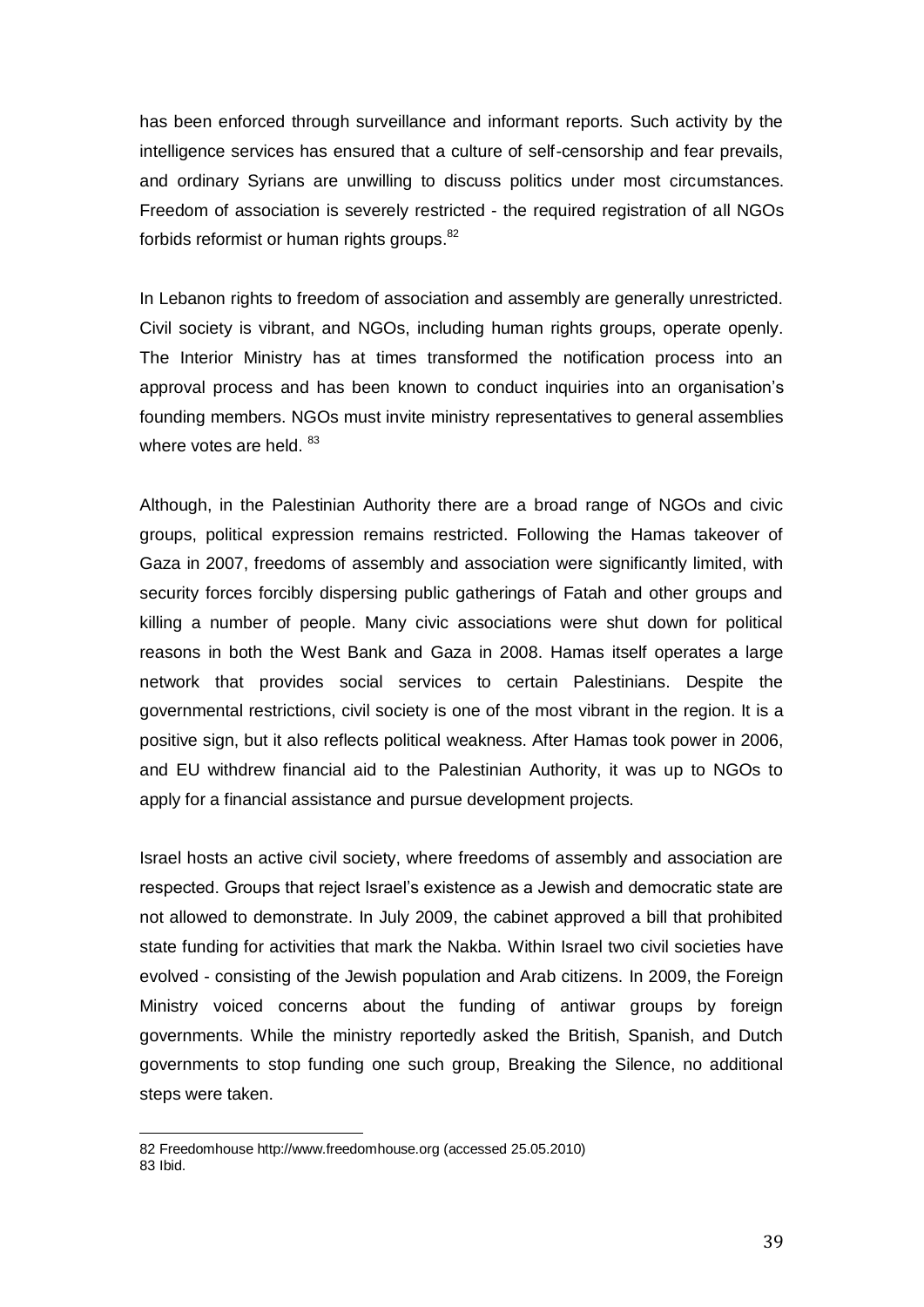In Jordan freedom of expression is restricted, negative opinions on the royal family and certain societal taboos are not permitted and in certain cases punished with arrest. The security forces continue to exercise significant influence over Jordanian political life by limiting citizens' freedoms of speech and assembly. Permissions to hold demonstrations are often denied, particularly when they criticise Jordanian-Israeli relations. Police violently dispersed demonstrations protesting Israel's offensive in Gaza, as well as a protest against food imports from Israel. Freedom of association is limited. While many NGOs are able to operate, the government is considering new legislation that would severely limit their independence through supervision of NGO budgets, which can allow to the government the rejection of foreign funding, and vetoing of programmes planned by the organisations.

The analysis above highlights serious impediments to the regional cooperation independent from governmental control. Particularly in Syria, the NGO sector is virtually non-existent. With such hostile climate towards civil society, it faces grave impediments in making a more effective contribution to constructing a transnational dialogue. Despite these obstacles, the informal nature of Track II diplomacy allows serious and potentially dangerous issues to be discussed in an open, non-official forum. Countless civil society organisations entered the arena of inter-state relations in the Middle East in the 1990s, professing to enhance regional cooperation.

## **Public opinion on regional cooperation**

l

According to public opinion surveys 72% of Israelis and roughly the same percentage of Palestinians would accept peace with the 1967 borders and cessation of violence. Contrary to the popular belief, democracy is viewed positively in Arab societies – 98% of those polled in Egypt, 95% in Morocco, and 90% in Jordan.<sup>84</sup> Opinion polls show that large numbers of Israelis and Palestinians are still in favour of a peaceful solution to the conflict. It seems that the public wants and is ready for peace, but does not believe that it is relevant. Within the nations of Middle East dominates an overall feeling of powerlessness and loss of hope for the end of the enduring conflict. The daily violence and arising tensions have destroyed the little trust remained between the sides, both at the governmental and people-to-people levels. Over 91

<sup>84</sup> Michael Emerson and Nathalie Tocci, eds., The Rubik Cube of the Wider Middle East, Centre for European Policy Studies, 2003, p. 10.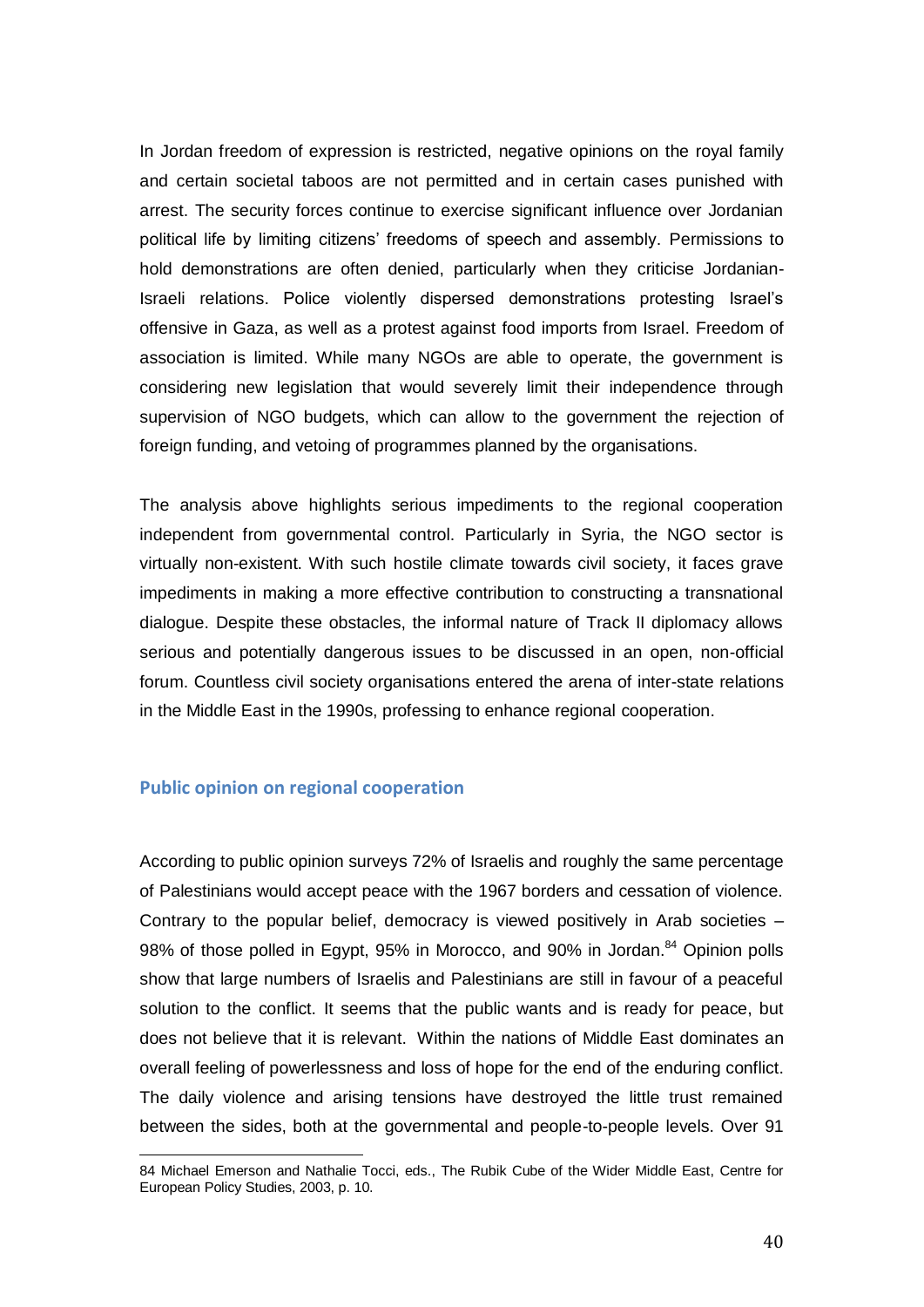percent of Israelis said they felt insecure because they feared terrorist attacks<sup>85</sup>. It is difficult to form a sustainable society with the vast majority of population living in a sense of insecurity. Can people rebuild trust when the governments fail to do so? A general trend in a recent poll conducted by Truman Research Institute<sup>86</sup> reveals that both Palestinians and Israelis do not hope for the conflict resolution in the near future. One of the reasons for the disappearance of a peace camp is that a majority of its supporters have become "peace sceptics." The both sides have lost faith that there is a partner for peace. Both Palestinians and Israel have systematically and substantively breached every agreement signed. While they overwhelmingly support two-state solution, the majority opposes a confederation of the two states. Surprisingly however, they see the confederation, as the least difficult to achieve, comparing with one or two-state solution. Even though the hope is frail, the public still wants to renew dialogue. Just over 60 percent of the Palestinians are in favour of resuming the indirect negotiations between Israeli and the Palestinians.<sup>87</sup> The growing enmity of the citizens towards the "others" cannot be ignored and should be tackled in order to bring a change from bottom-up. In the words of a Haaretz journalist, Akiva Eldar, "baseless beliefs and deeply rooted misconceptions are the main obstacles that prevent Israelis from supporting negotiations"<sup>88</sup>.

### **Cooperation initiatives**

 $\overline{a}$ 

Despite aforementioned problems, various civil society actors still trust that the pressure for peace has to come from the bottom up. There are various projects working for peace among Arabs and Israelis. Some of the policy groups, foundations and projects are presented below.

The Alliance for Middle East Peace (ALLMEP) is a coalition of 44 NGOs that promotes coexistence between Arabs and Jews in the Middle East. Through ALLMEP people from diverse religious, ethnic, and political backgrounds can join together in support of real efforts to build lasting peace in the region. An umbrella organisation encompasses a wide range of collaboration areas – from education

<sup>85</sup> The cost of war (2009) Strategic Foresight Group Report [www.strategicforesight.com](http://www.strategicforesight.com/) (accessed 10.05.2010)

<sup>86</sup> Israeli Poll #(31) Palestinian Poll #35 [http://truman.huji.ac.il/upload/truman\\_site\\_poll\\_31\\_March2010.pdf](http://truman.huji.ac.il/upload/truman_site_poll_31_March2010.pdf) (accessed 11.05.2010) 87 Palestinian Center for Public Opinion[, http://www.pcpo.ps/polls.htm](http://www.pcpo.ps/polls.htm) (accessed 10.05.2010) 88 [Akiva Eldar, Don't confuse us with facts, Haaretz Online ttp://www.haaretz.com/magazine/week-s](http://www.haaretz.com/magazine/week-s-end/don-t-confuse-us-with-facts-1.291302)[end/don-t-confuse-us-with-facts-1.291302](http://www.haaretz.com/magazine/week-s-end/don-t-confuse-us-with-facts-1.291302) (accessed 10.05.2010)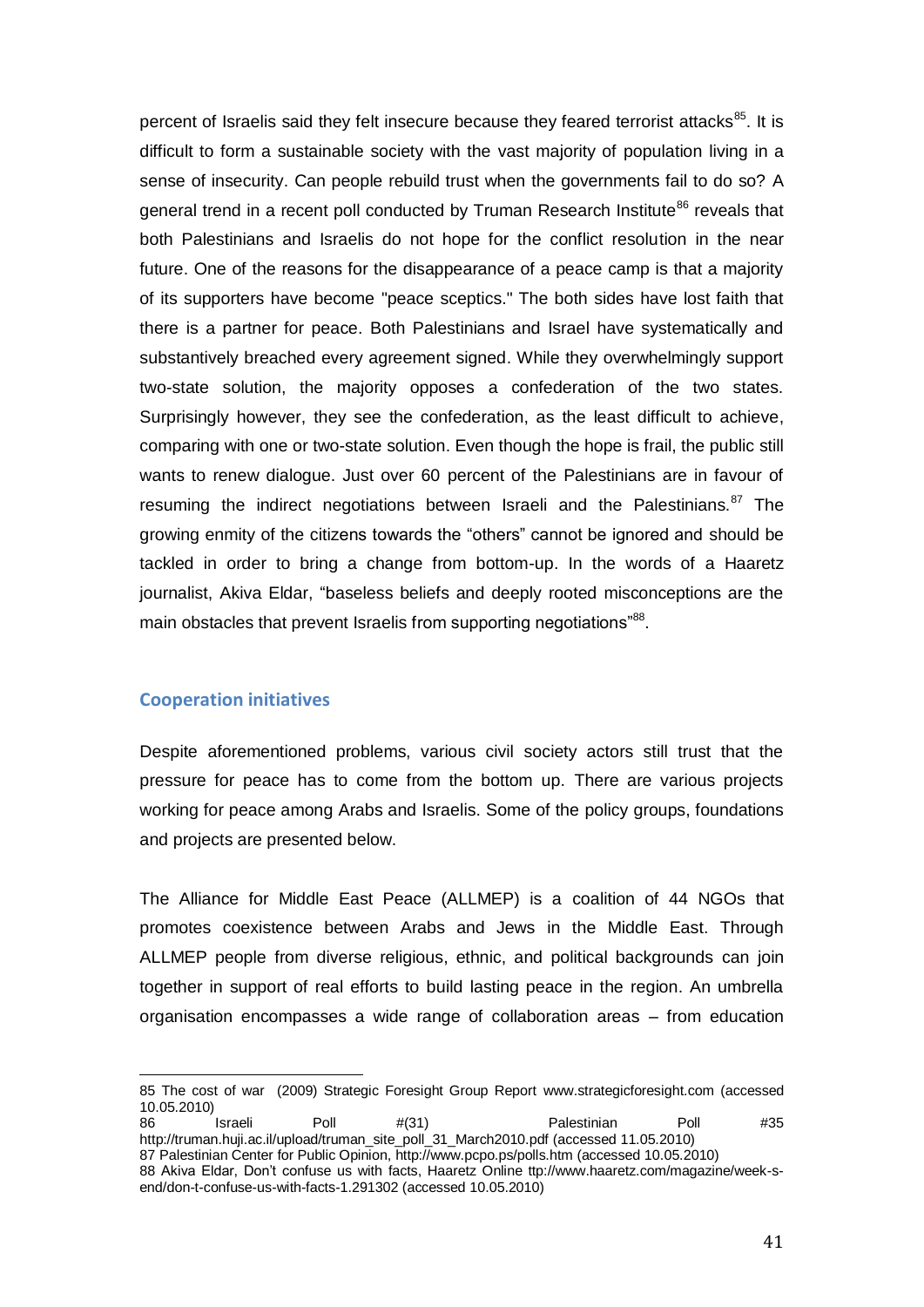through culture, religion to the environment. <sup>89</sup>

Multicultural cooperation is particularly visible in educational institutions. Quite a popular approach among NGOs is to educate youth to build a shared future. Israel/Palestine Center for Research and Information<sup>90</sup> is a joint Israeli-Palestinian public policy think-tank dedicated since 1988 to developing practical solutions for conflict. It launched various initiatives e.g. involving more than 220 teachers from Israel and from Palestine in a cooperation programme, run in more than 50 high schools in Israel and more than 30 in the West Bank. IPCRI has also issued new updated curricula. The effort to train teachers in peace education stems from the conviction that educators can bring change. Another educational initiative, Middle East Education through Technology (MEET), under a patronage of Massachusetts Institute of Technology (MIT), enables its Israeli and Palestinian participants to acquire advanced technological and leadership tools. It gives a chance to interact with one another, using technology as a medium to bridge the divide. Seeds of Peace was founded after the first terrorist attack on the World Trade Centre. It organises International Camps that bring several dozen [Israeli,](http://en.wikipedia.org/wiki/Israel) [Palestinian](http://en.wikipedia.org/wiki/Palestinian_people) and [Egyptian](http://en.wikipedia.org/wiki/Egypt) teens together. The goal of his organisation was to create a new generation of leadership in the [Middle East,](http://en.wikipedia.org/wiki/Middle-East) one in which both [Arabs](http://en.wikipedia.org/wiki/Arab) and Israelis would no longer accept stereotypes about each other. Hand in Hand Bilingual Arab-Jewish schools<sup>91</sup> serve more than 800 students in five cities in Israel. Half the students are Palestinian citizens of [Israel,](http://en.wikipedia.org/wiki/Israel) and the other half are Jewish citizens of Israel. Students study in both languages simultaneously.

An obvious choice for an area of collaboration is trade, described in more in detail in the next chapter. Several civil society organisations aim at cooperation in the domain of economics. Since 2008 the ambition of the Israeli-Palestinian Chamber of Commerce (IPCC) $92$  is to boost trade between Israel and the Arab world and to forge strong relationships with the Israeli and Palestinian business communities. Its principles are based on the belief that economic inter-dependence is a way to create stable and mutually beneficially relations among nations and that an economic stability is a mean to peaceful relations between Israelis and Arabs. Moreover, strong

 $\overline{a}$ 

<sup>89</sup> Alliance for Middle East Peace (ALLMEP) <http://www.stanford.edu/group/caas/members.html> (accessed 10.05.2010)

<sup>90</sup> Israel/Palestine Center for Research and Information<http://www.ipcri.org/> (accessed 1.05.2010)

<sup>91</sup> [Hand in Hand Bilingual Arab-Jewish Schools](http://en.wikipedia.org/wiki/Hand_in_Hand:_Center_for_Jewish_Arab_Education_in_Israel) <http://www.handinhand12.org/> (accessed 1.05.2010)

<sup>92</sup> The Israeli-Palestinian Chamber of Commerce (IPCC)<http://ipcc.org.il/> (accessed 1.05.2010)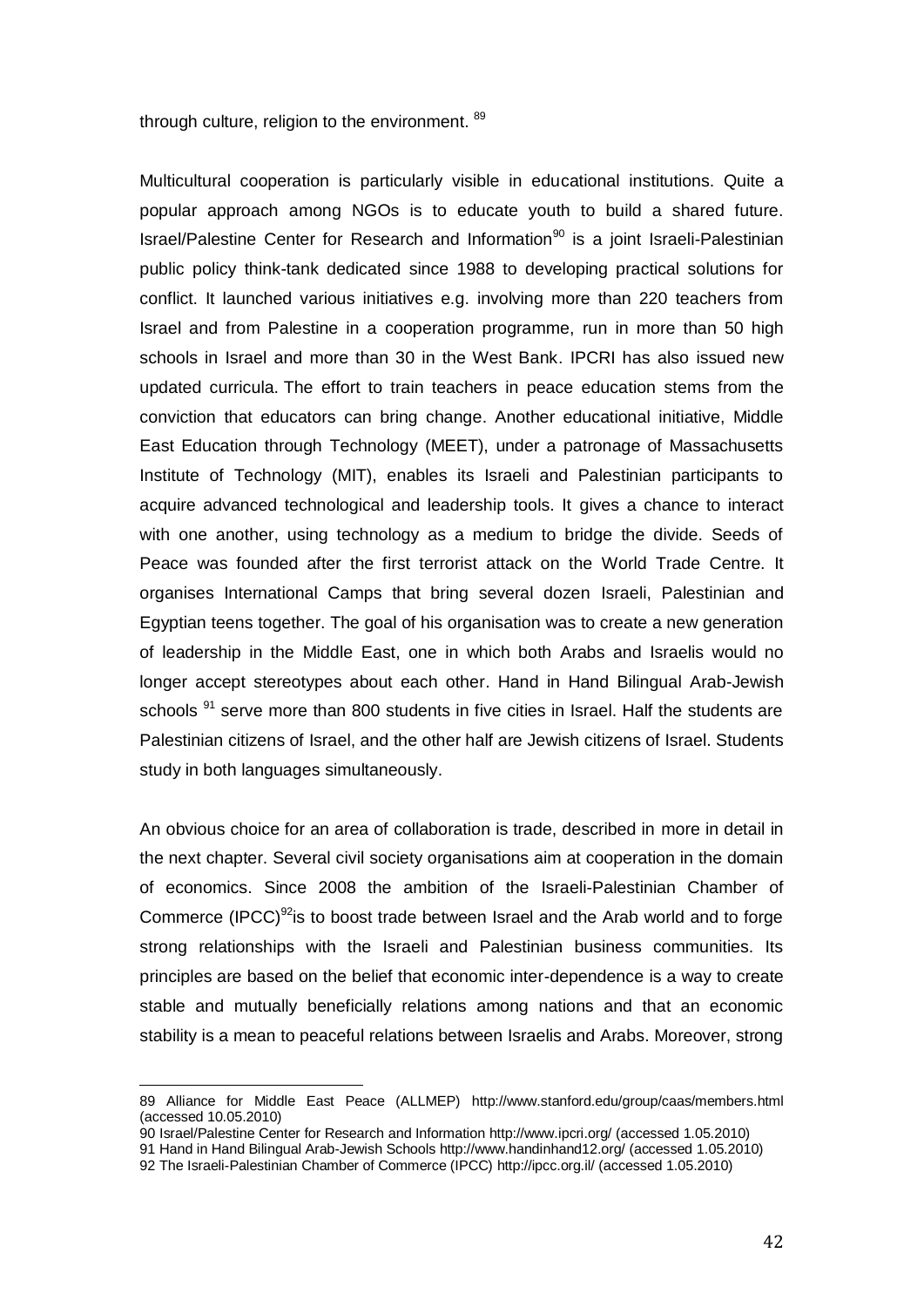business and social networks can contribute to mutual trust between the nations. The McGill Middle East Program (MMEP) focuses its activities on institutional collaboration between community centres in some of the most disadvantaged areas of Palestine, Jordan and Israel. A network-based, rights-based community practice (RBCP) assists over 120,000 people each year.

The greater part of NGOs in Mashreq is centred on development, human rights and pro-peace actions. OneVoice<sup>93</sup> is an international mainstream grassroots movement with over 650,000 signatories in roughly equal numbers both in Israel and in Palestine, and 2,000 youth leaders. It aims to make the voice of Israeli and Palestinian moderates heard and to achieve the two-state solution, guaranteeing the safety and security for the region and allowing Israel and Palestine to live in peace with all their neighbours. The Regional track focuses on cooperative development and education through joint Palestinian and Israeli programming. The International Track is directed towards promoting mutual understanding among citizens and to strengthen the role of civil society regionally. Additionally, OneVoice's provides Leadership Development Workshops training young Israelis and Palestinians in public speaking, conflict resolution, community mobilisation and leadership. Citizens' Negotiations Platform was after extensive research by a high profile panel of Israeli, Palestinian, and international experts who broke the conflict down into its ten most contentious issues. Over 180,000 Israelis and Palestinians have since voted on these issues, giving their feedback on how each should be resolved. Results showed a high level of consensus, with 76% of both Israelis and Palestinians affirming a twostate solution.

A relatively new type of organisation has been founded in the countries of the West. A new form of Jewish lobby has originated, juxtaposing AIPAC and military lobbies. JStreet and JCall, from the USA and Europe respectively, are Jewish lobbies committed to the security of Israel and advocating for a creation of viable Palestinian state. This Call for Reason presented at the European Parliament on 3 May 2010 raised almost 5 thousand signatures of European Jews demanding that the European Union, along with the United States, put pressure on both parties and help them achieve a reasonable and rapid solution to the Israeli-Palestine conflict. They believe that the current policies of Israel endanger its future and state that two–state solution is a necessity to ensure survival of Israel as a Jewish and democratic state.

<sup>93</sup> One voice movement<http://www.onevoicemovement.org/> (accessed 11.05.2010)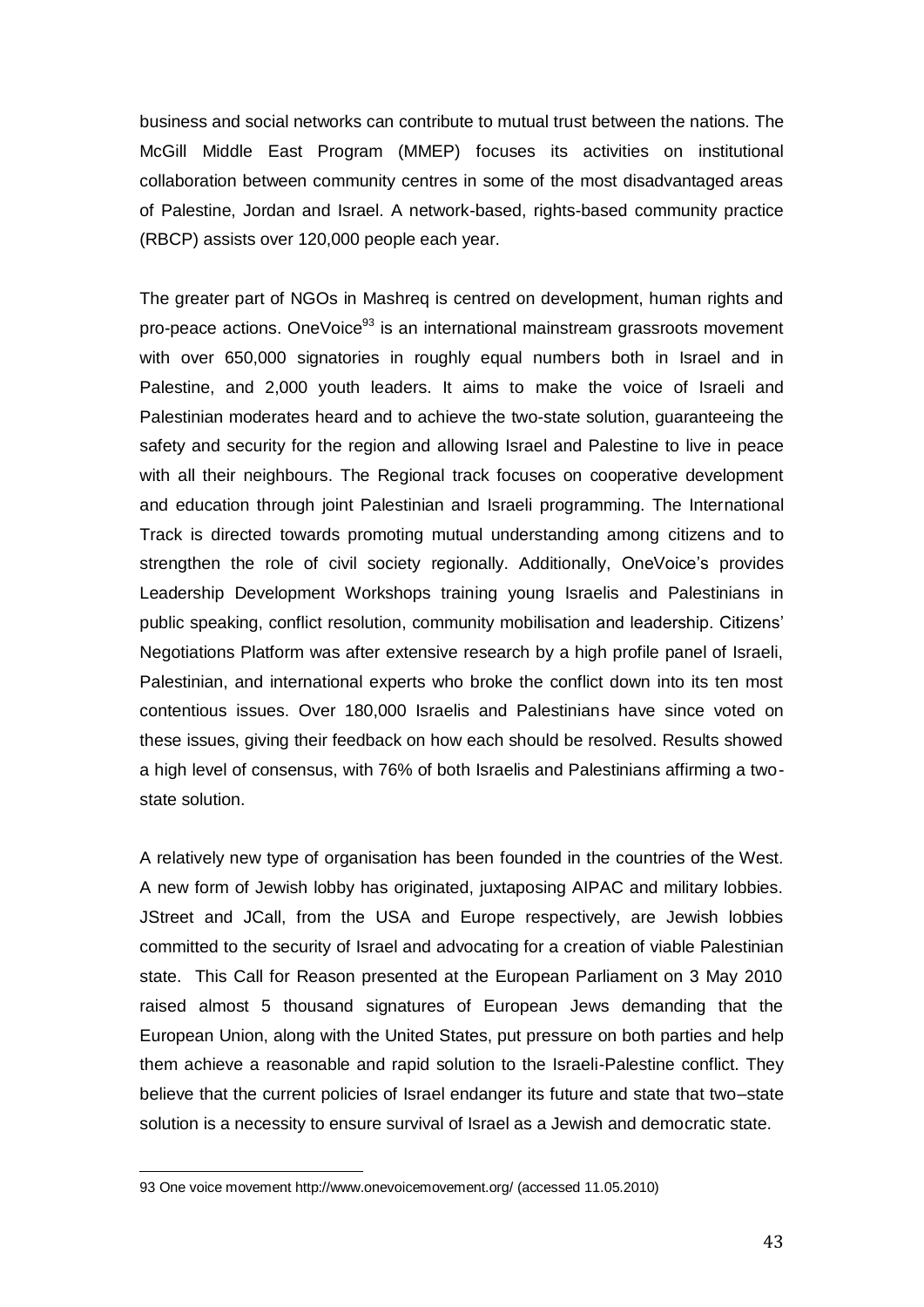#### **Conclusions**

From the list of citizens' initiatives presented above the following conclusions can be drawn – the majority of schemes have been launched in recent years, despite the fact that the dialogue at the political level has stalled. The deepening violence and uncertainty of the past decade has urged NGOs to look for other methods for conflict resolution. The abovementioned activities are low scale enterprises that target small communities, hoping that a change would occur by bringing together people and by putting a human face on those who were previously perceived as an enemy. The cooperation activity concentrates among three nations – Israelis, Palestinians and Jordanians. An inclusionary bottom-up approach, which includes societal actors, would create more participatory channels of dialogue. An informal, Track II diplomacy, is highly developed in the Israeli-Arab conflict. Numerous non-officials (academic scholars, retired civil and military officials, public figures, and social activists) engage in dialogue, with the aim of confidence-building and conflict resolution. The projects also involve activists from outside the region, ranging from Palestinian refugees to the Western countries, Jewish Diaspora in Europe and US to international volunteers not related directly to the region. This shows that boost to the civil society organisations can come from the outside. An effective and realistic international plan backed by the Quartet would enable the civil societies on both sides to rebuild public support for peace.

Transnational NGOs have to take into account the fact that the societies in the Middle East have their own specific problems. Social barriers sometimes make it difficult for Jewish and Arab communities to cooperate. Moreover, a huge part of Arab population views contact with Israeli civil society as another form of normalisation of occupation. Apart from these efforts to maintain cross-border dialogue, there is a competing approach, boycott and isolation is a quite significantly growing trend both on a governmental level and among civil society actors. Its aim is also a conflict resolution, but through an economic pressure put on the political leaders. For the government and most civil society actors in PA, Lebanon and Syrian boycott of Israel is considered to be the only mean of pushing pressure for a change within the Israeli society. Since 2005 Palestinian civil society has been collectively calling for Boycott, Divestment and Sanctions (BDS) against Israel until it complies with International Law. The internationally growing movement targets especially settlement products, as a means of exerting economic pressure on Israel. The global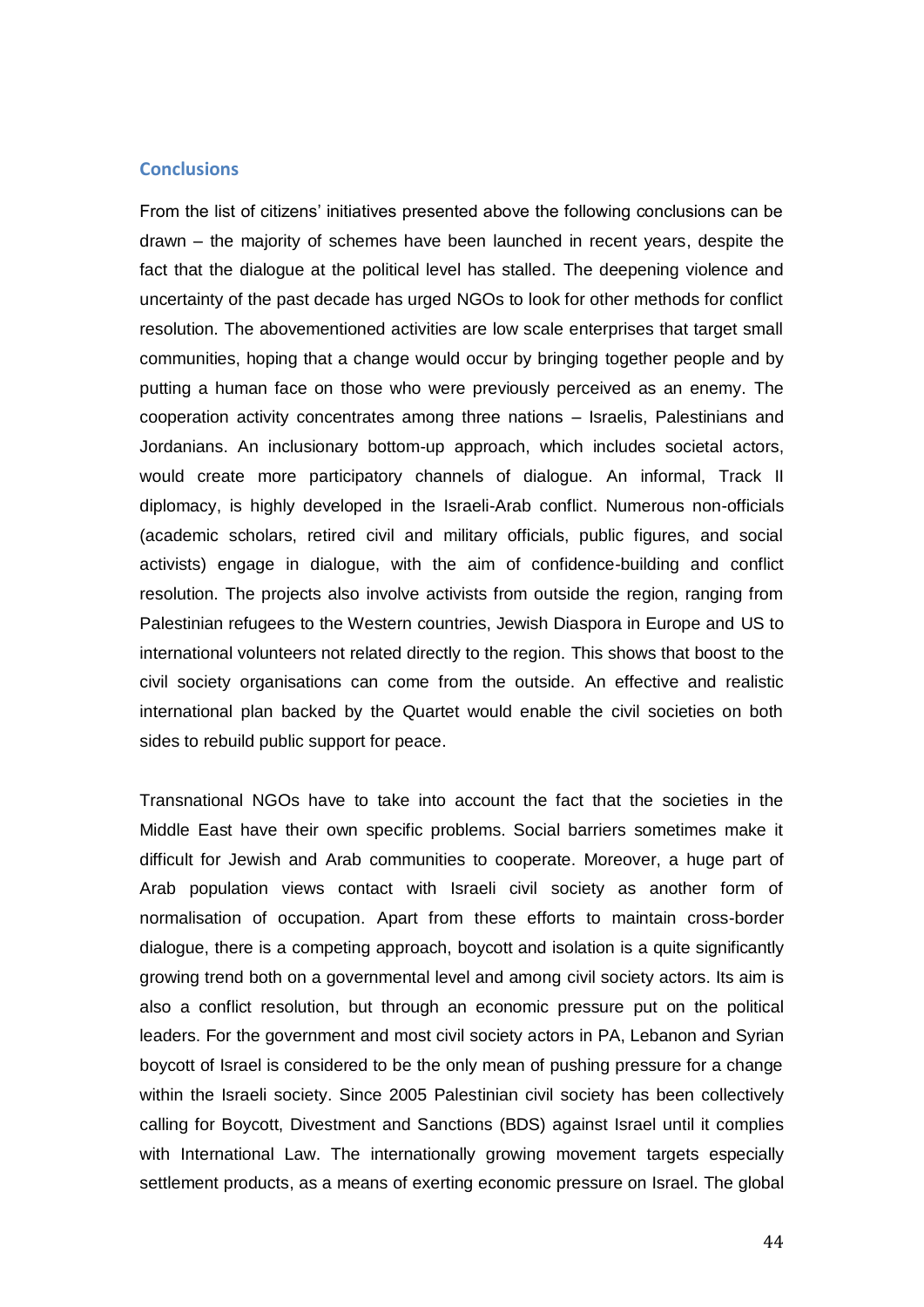campaign is directed at cooperation agreements with Israel, free or preferential trade contracts, joint research and development projects as well any other sort of bilateral or multilateral agreements forged by Israel. Even some Israeli intellectuals, concerned with Human Rights and democracy in Israel support BDS. Gideon Levy, a journalist for Haaretz and a defender of Palestinian cause stated "boycott could compel his government to end the occupation. As long as the Israelis don't pay any price, there won't be a change." $94$  This strategy suggests that the true regional cooperation would be only possible after creating a Palestinian State (or, less realistically, implementing a One-State Solution). A fundamental change of paradigm is needed: the effort should shift to building a Palestinian state from the bottom up, for which there are encouraging signs, even in the midst of the failure of the topdown process. Boycott and cooperation - these seemingly contradictory approaches have a key element in common. Both believe that economic measures can be a vehicle to change. The next chapter considers the possibility of intra-regional trade cooperation as a peace-building factor in the Middle East.

# **Chapter 5. Political impact of trade cooperation**

Approaching the prospects of economic cooperation in the Middle East is a complex matter. Deep-rooted wars, perpetuating in the region, have determined the social, psychological and economic structure of each country. Even though the Mashreq is abundant with natural and human wealth and is strategically located, these potentials have not positively affected the regional markets. Most of the countries in MENA suffer from economic and social difficulties.

The argument of the following chapter is that trade can be an important contributor to peace. However, to reduce complexity in a manageable way, I have defined my object of study to the political aspect and do not aim at developing an economical theory of integration. In the chapter devoted to trade, links between peace and economy will be highlighted. Aspects such as an economic cost of conflict and its implications will be discussed.

It argues that lasting peace in the Middle East is of vital interest to the countries in that region and to the world as a whole. The key question of this chapter is whether

l 94 Gideon Levy Boycott the Boycotters Haaretz Online [http://www.haaretz.com/print](http://www.haaretz.com/print-edition/opinion/boycotting-the-boycotters-1.290573)[edition/opinion/boycotting-the-boycotters-1.290573](http://www.haaretz.com/print-edition/opinion/boycotting-the-boycotters-1.290573) 16 May 2010 (accessed 16.05.2010)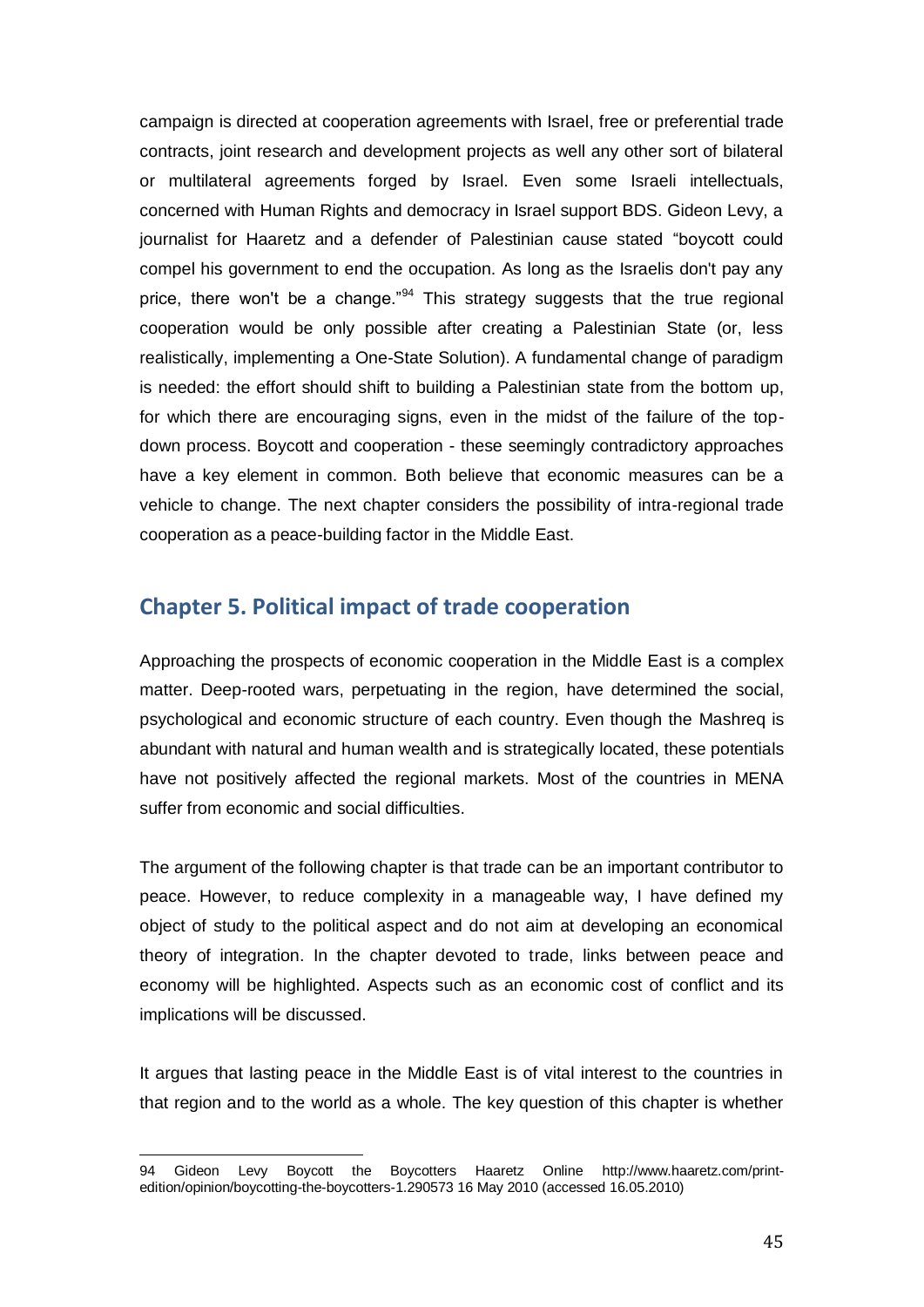regional trade cooperation can be a peace-building measure. It discusses the states' interests in relation to trade cooperation by analysing a report prepared by Strategic Foresight Group on the cost of Middle Eastern conflict. The chapter concludes by discussing whether trade collaboration can be a first step towards stability or a political change needs to come first and give a way to economic integration.

## **Defining trade cooperation**

Theory of Economic Cooperation claims that mutually beneficial trade initiatives create good relations between adversaries. Cooperative business ventures enable the conditions necessary to achieve long-lasting mutual understanding and eventually bring prosperity to the conflicted regions. The theory distinguishes several features of cooperation. First, commercial cooperation for businesses that profit from joint ventures gain a particular interest in maintaining and cementing these valuable relations. Second, it gradually involves wider regional participation of people that benefited through these cooperative activities. Becoming a part of a multinational system that secured prosperity encourages them to stabilise integration. Third, human interaction - people working together under conditions of equality learn to overcome stereotypes about their former enemy.

## **Economic cost of conflict**

 $\overline{a}$ 

Military expenditures in the Arab-Israeli conflict have diverted enormous regional resources away from development purposes and have allowed a regional arms race to dominate the economies of the Middle East. Decades of conflicts have made the Middle East the most militarised region in the world. 7 out of the 10 highest military spenders in the world are from the wider Middle East. The cumulative military expenditure is expected to double in the next ten years. This puts an enormous strain on the economies. The wider Middle East has 5-6 million armed persons (including military personnel, reserves, paramilitary and foreign troops) for its 300 million people. This is the highest per capita ratio of armed personnel in the world.<sup>95</sup>

Strategic Foresight Group (SFG)<sup>96</sup> has published a report in January 2009 on "Cost of Conflict in the Middle East". More than 50 experts have prepared detailed calculations of costs of various conflicts in the Middle East incurred not only by states of the region but also the international community. The report uses the date of

<sup>95</sup> The cost of war (2009) Strategic Foresight Group Report [www.strategicforesight.com](http://www.strategicforesight.com/) (accessed 10.05.2010) 96 Ibid.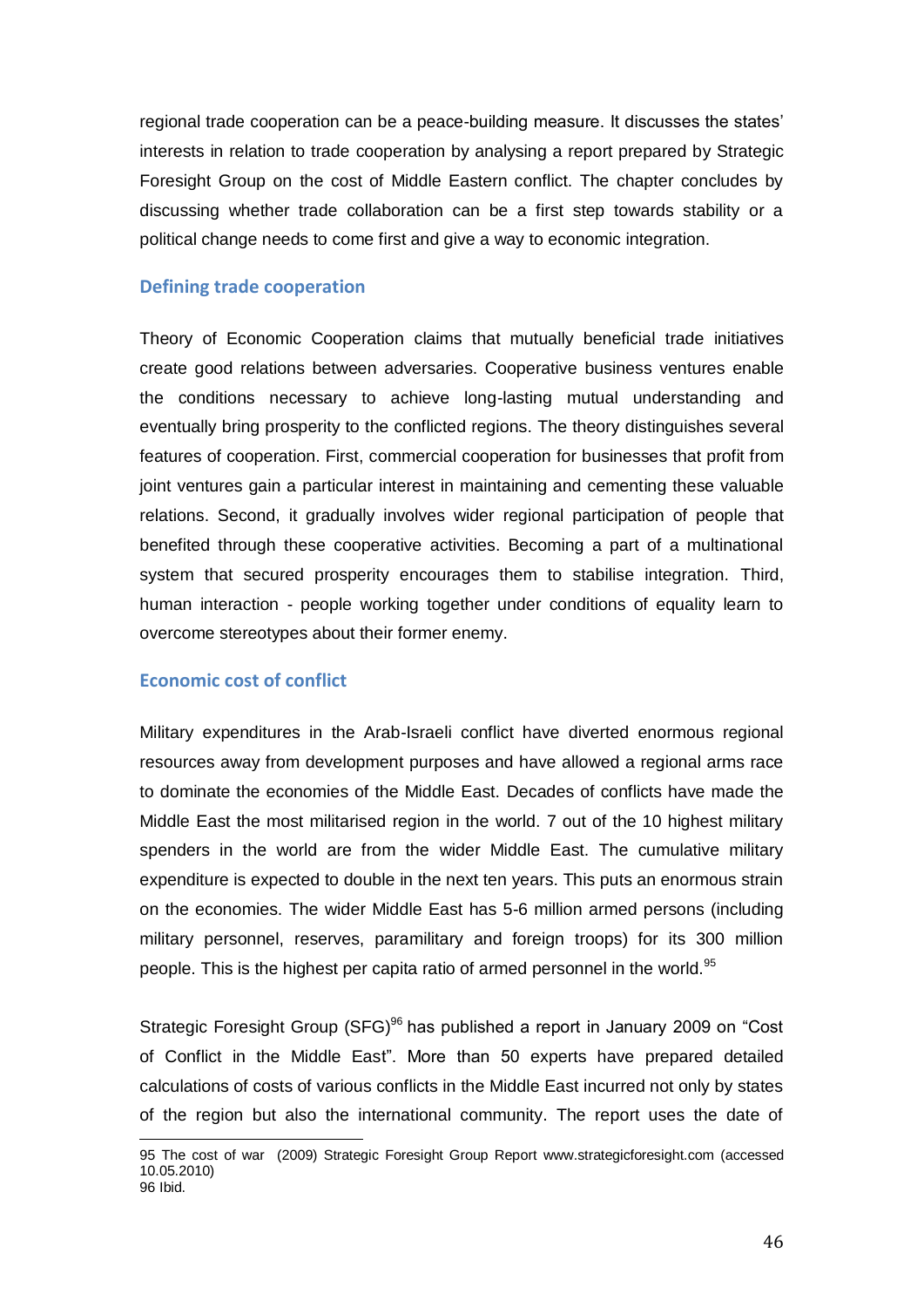Madrid conference, 1991, as a point of departure for its calculations and estimates costs up to 2010. The conclusion drawn from the report is that violence in the Middle East has cost the wider region around \$12 trillion in missed economic growth and development during that period.

The conflict has resulted in over 5 million refugees and internally displaced persons. The majority of them are hosted by Jordan, Lebanon and Syria, placing a heavy burden on the economies of the host countries. More than 40% of internally displaced persons from Iraq, Lebanon and the Palestine territories are children. In fact, young people are the biggest victims of wars. For instance the Israeli defence forces have detained 3000 Palestinian children. The Arab/Israeli conflict and the Arab economic boycott of Israel have resulted in the loss of trade opportunities for both sides. Arab States have lost \$10 billion worth of goods for export and Israel \$30 billion annually. Had there been peace since 1991, an average Israeli citizen would be earning over \$44000 instead of current \$23000.

The calculated benefits that may derive from peace note that during relatively peaceful periods in the 1990s both Israel and the Palestinian territories had good economic growth rates. "It should have been possible for all countries to grow at the average rate of at least 8 percent per annum in the last two decades"<sup>97</sup> according to the report by Strategic Foresight Group. The seemingly dispassionate approach of calculating the costs of human misery also points out that beyond the economics and the numbers, there are incalculable losses – of lives, educational and cultural opportunities and psychological, such as sense of insecurity. The cost of conflict is even more significant in human and psychological terms. The report says that Israel has suffered more than 34000 missile attacks since 2000. Almost 1000 Israeli citizens, 70% of them civilians, have lost life during the same period. About 123 minors have been killed in attacks on cafes, schools and buses.

## **Benefits of trade cooperation**

l

The report also identifies the economic benefits of peace. For example, the remarkable potential for tourism that countries of the Middle East could be used fully in the peaceful environment. The cradle of the world's major monotheistic religions, and an extraordinary secular cultural patrimony has a great potential to flourish.

<sup>97</sup> The cost of war (2009) Strategic Foresight Group Report [www.strategicforesight.com](http://www.strategicforesight.com/) (accessed 10.05.2010)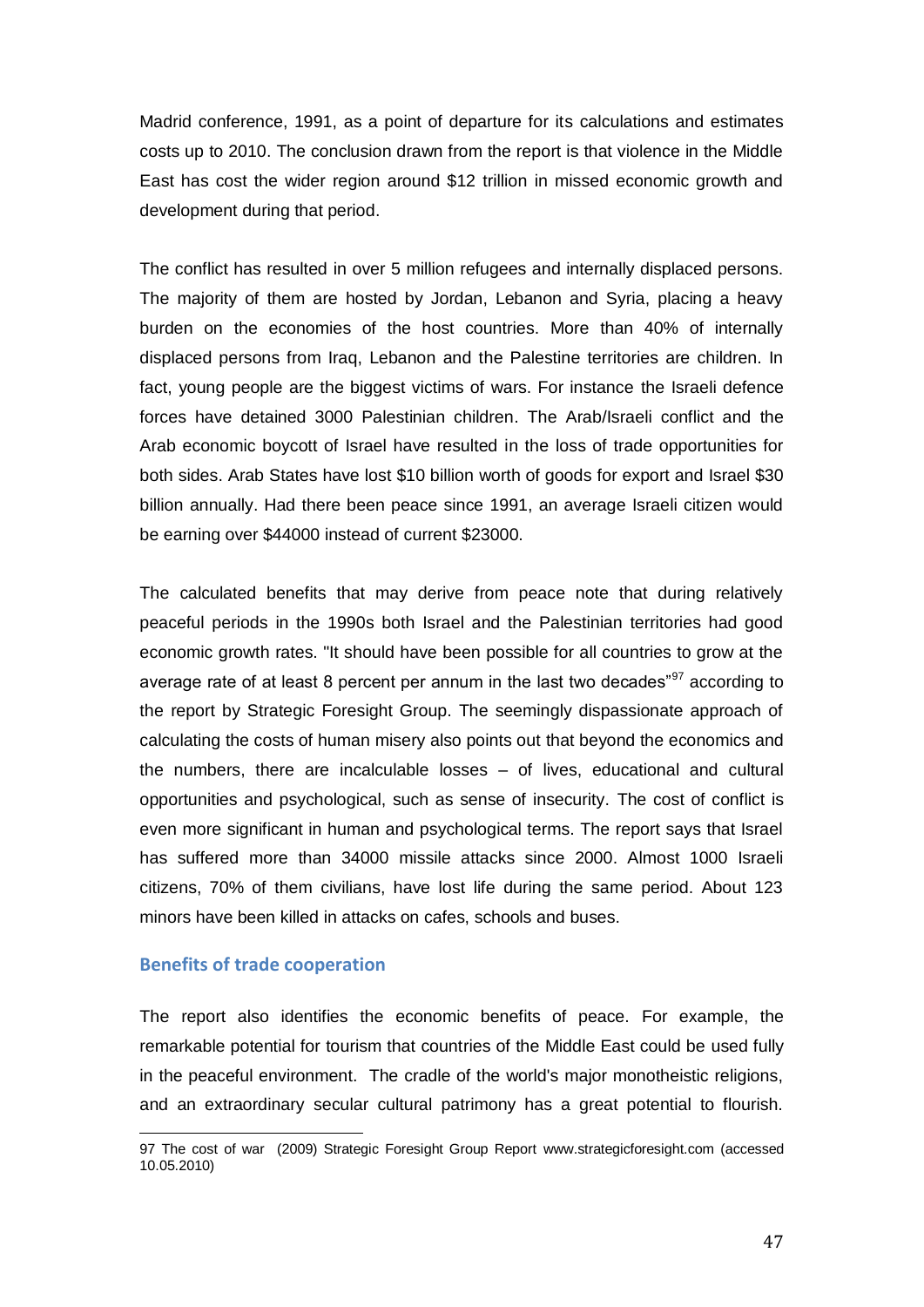Regional instability, however, imposes major constraints to overall country development. It should be remarked that even in obvious fields of integration, like water sharing, regional cooperation is negligible. The same goes for tourism. The Arab boycott, the travel and other restrictions between Israel and its neighbours, have been serious obstacles for developing this branch. It is noteworthy that to visit some Arab countries, other Arab citizens have to have visas, whereas many Europeans and North Americans do not need any. Joint tourism development of religious places by Israel and independent Palestinian State would lead to tremendous increase in the number of tourists to both countries. The tourism sector has paid very heavily for the conflict. While tourist inflow doubled or tripled in Turkey, Egypt, UAE and Jordan between 1995 and 2005, it declined in Israel costing the country about \$2-3 billion every year. Tourism recovered in 2008 but not to reach the level of 5 million that it would have had there been peace. The report argues that a comprehensive peace agreement will make several projects feasible including water and gas from Sinai, new railway lines from Amman to Haifa, a joint airport at Eilat and the Red-Dead Sea Canal described in the Chapter 2.

## **Conclusions**

 $\overline{a}$ 

Nowadays there is a growing consensus regarding the positive effects of trade liberalisation on international relations. In addition, some empirical works have shown that trade is more intense between political allies and that the interconnections between economies serve as a strong incentive to avoid conflict and war<sup>98</sup>.

According to neo-liberals, Keohane and Nye, economic interdependence leads to greater cooperation<sup>99</sup>. They stressed that increasing levels of interdependence created a 'demand' for international cooperation<sup>100</sup>. John Mearsheimer contests this view by arguing that countries faced with interdependence will be inclined to emphasise unilateral strategies. Interdependence makes countries vulnerable<sup>101</sup>, and given such insecurities, states will attempt to gain better control or self-sufficiency by

<sup>98</sup> Escribano, Gonzalo (2000): "Euro-Mediterranean Versus Arab. Integration: Are They Compatible?", Journal of Development and. Economic Policies, vol. 3 nº

<sup>99</sup> R. O. Keohane, After hegemony: cooperation and discord in the world political economy (Princeton: Princeton University Press, 2005), p. 12.

<sup>100</sup> Fawcett and Hurrell, (eds.) Regionalism in world politics 1995, Oxford University Press

<sup>101</sup> Dale C. Copeland, "Economic Interdependence and War: A Theory of Trade Expectations," International Security, Vol. 20, no.4 (Spring 1996[\) http://www.mtholyoke.edu/acad/intrel/copeland.htm](http://www.mtholyoke.edu/acad/intrel/copeland.htm)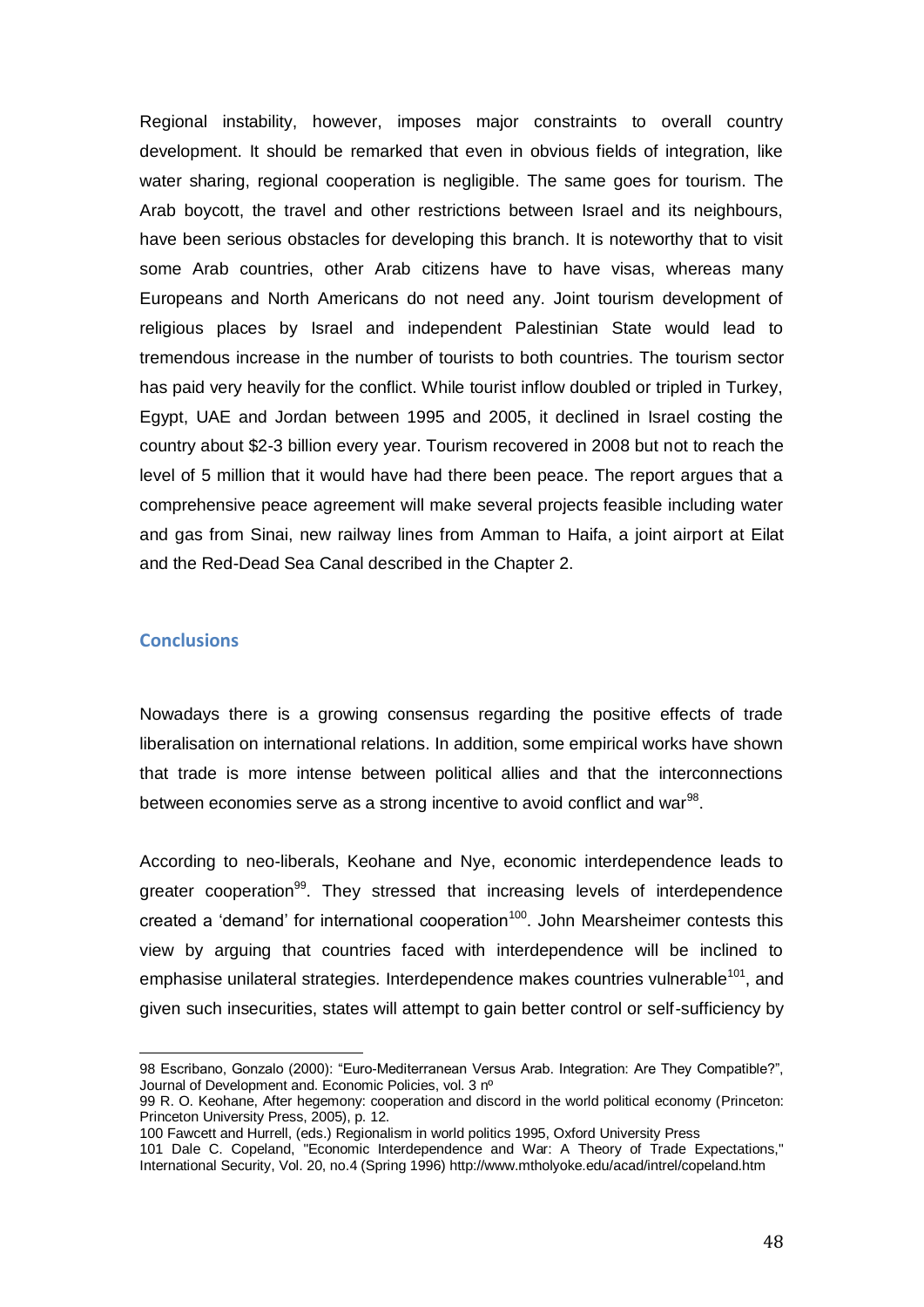force, a behaviour that hinders cooperation. What light might these assertions shed on cooperation in the Middle East? Following Mearsheimer's assertion, countries are expected to undertake actions that would decrease their dependence on neighbouring countries. Regarding trade, the Middle Eastern states might see interdependence as a threat to control and self-sufficiency, and thus opt to prioritise domestic production over regional trade cooperation and upholding interdependence. However, using Keohane and Nye's thought, the small trade initiatives can act as a catalyst for profitable economic interdependence or, reversely, peace leads to economic cooperation. The query about the direction of causality in the relation trade-peace becomes a "hen or egg question". It remains unclear whether trade fosters good political relations, or political alliances advance trade agreements. In the first case, increasing economic relations may solve conflict. In the second case, conflict solving remains a political matter. Here the approaches of the states in the region are divergent. Israeli view on general claims that that the peace process needs to focus on economic issues and not political disagreements. Economic cooperation should be the first step, before political arrangements, which has clearly failed in the past. In the words of Prime Minister Netanyahu "Instead of talking about contentious issues (…), the first step to a lasting peace needs to be the fostering of the Palestinians' economic situation. Economic development does not solve problems; it mitigates them and makes them more accessible for solutions. (…) economic peace will support and bolster the achievement of political settlements."<sup>102</sup> The view is shared by Yitzhak Tshuva, a Israeli leading businessman and an investor in the Valley of Peace Initiative described in the second chapter " Jobs and prosperity are] the only way to get out of the cycle of violence and the dead end in the area (…) Peace will be made not by peace agreements but by making cooperation and goodwill among the peoples of the region"<sup>103</sup>

Arab leaders are often sceptical about economic projects with Israel. There are various reasons to it. First, they are suspicious of Israel's intentions and see closer cooperation with a country much stronger economically as an extension of domination in a political and military into economic sphere. This was the reaction to the "New Middle East" project proposed by President Peres – not as a way of building confidence, but rather establishing *pax hebraica,* with Israel's increased

 $\overline{a}$ 

<sup>102</sup> Raphael Ahren, Netanyahu: Economics, not politics, is the key to peace [http://www.haaretz.com/print-edition/news/netanyahu-economics-not-politics-is-the-key-to-peace-](http://www.haaretz.com/print-edition/news/netanyahu-economics-not-politics-is-the-key-to-peace-1.257617)[1.257617](http://www.haaretz.com/print-edition/news/netanyahu-economics-not-politics-is-the-key-to-peace-1.257617) 20.11.08 (accessed 14.05.2010)

<sup>103</sup> [JUDY SIEGEL-ITZKOVICH D](mailto:jsiegel@jpost.com)ramatic new regional support for Red-Dead seas canal plan Jerusalem Post May 16, 2008 6:33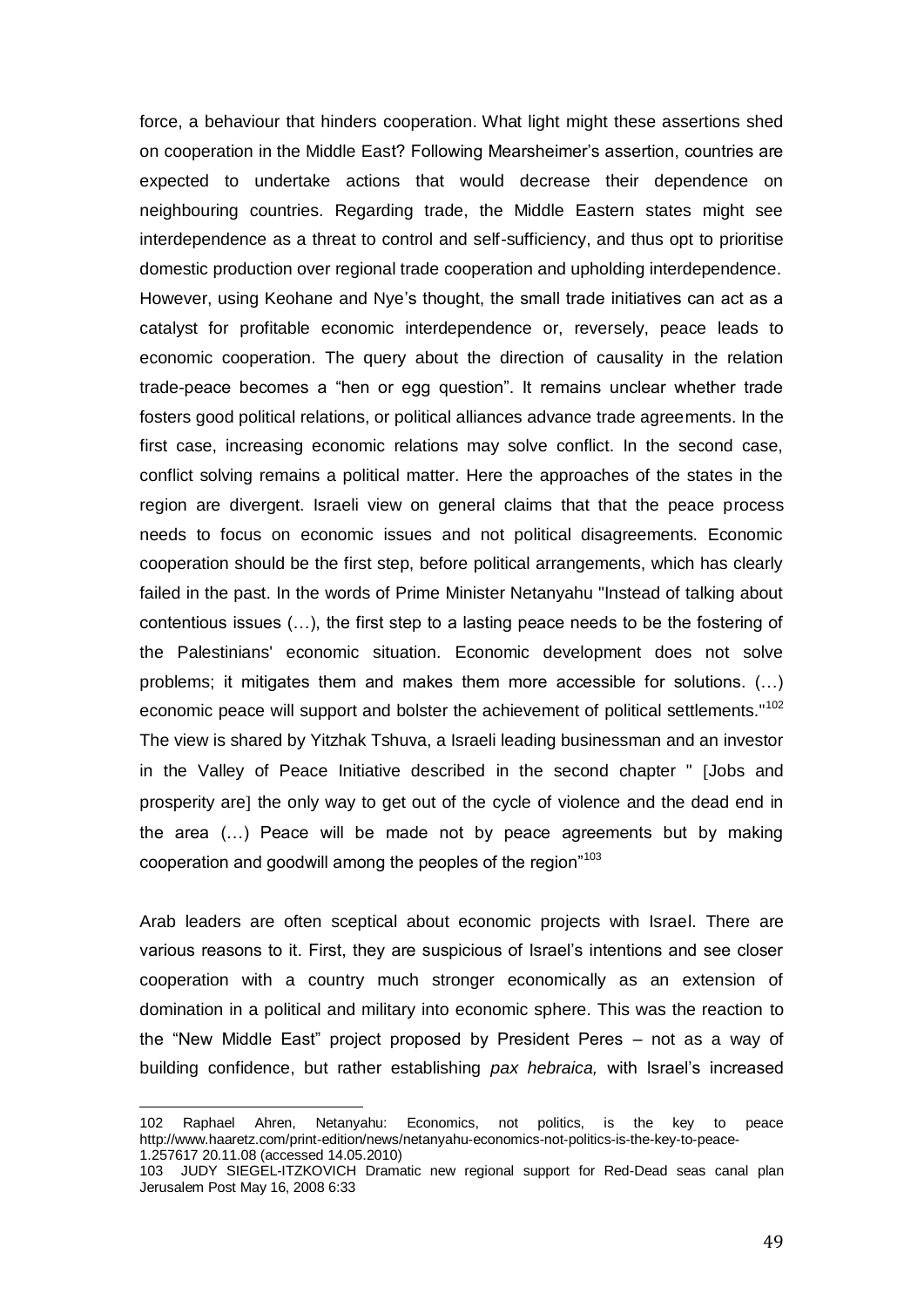hegemony. Second, the countries of Mashreq differ in economic regimes – traditionally socialist Syria unwillingly opens its doors to capitalistic methods of trade. Third, liberalisation could mean less control of the ruling elites over the economic sector and consequently limiting their power. Last but not least, economic benefits for Israel can be used as tool to encourage its leader towards a political compromise. By giving in to free trade exchange, Arab countries can loose a bargaining power. They argue that economic cooperation should be a mean to support and enhance peace, which must be created first through a political settlement.

In any case, the solution would be to pursue good political and economic relations simultaneously, in order to bring both peace and prosperity. Economic plans can serve the political negotiations taking place in parallel, with each plan able to move forward independently, and without having to wait for the other.

# **Chapter 6: Water and environmental cooperation**

Former United Nations Secretary General Boutros Ghali famously said, "the next war in the Middle East will be fought over water, not politics" $104$  He asserted the importance of water as the most important source of political and economic stability in the Middle East. Water has been a source of conflict in the past, leading to conflicts in the regions. Some authors (Darwish, Seliktar, Hussein) show that the scarcity of this valuable resource contributes to regional tensions and is one of the main aggravating factors in the Arab-Israeli conflict. Other political scientists, however, more optimistically point to the water as a tool for cooperation (Leyne, Sosland, Weiss, Boren, Jägerskog). Between both contending views, there is nevertheless a broad consensus, that an optimal utilisation of water resources requires a rational cooperative approach by riparian states. Boutros Ghali admits that *"* the problem of water among countries who share the same rivers will be through a cross border cooperation and only through a cross border cooperation will we be able to avoid the possibility of confrontation."<sup>105</sup>

In order to grasp the dynamics of interstate water relations in the Middle East, one

 $\overline{a}$ 104 ["Talking Point: Ask Boutros Boutros Ghali,](http://news.bbc.co.uk/2/hi/talking_point/2951028.stm)" http://news.bbc.co.uk/2/hi/talking\_point/2951028.stm BBC News, June 10, 2003. (accessed 20.02.2010)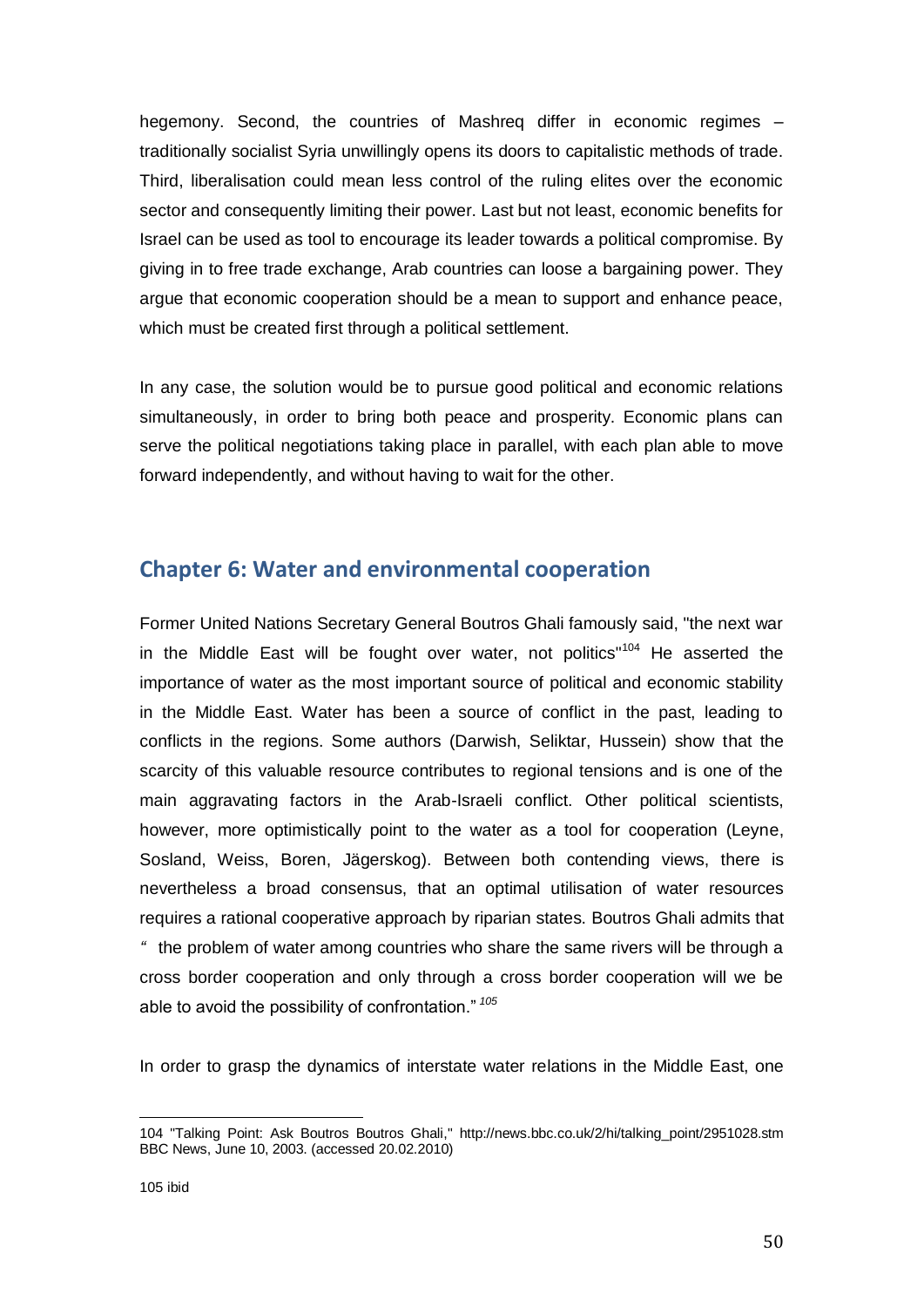needs a solid understanding of geographical factors and historical practices. The first part of this chapter illustrates the scale of the problem by quoting data of current hydrologic conditions of the region. The second part describes the role of water in the Middle East conflicts. Third part discusses the possibility of regional solutions to water scarcity, which requires cooperation among states. Can the crisis be turned into opportunity? Could water, rather than land, be the way to cooperation and peace in the Middle East? The peace treaties and agreements and proposed development projects for regional cooperation leave some hope. Following, new technologies and creative solutions to water scarcity will be discussed. Additionally, historical perspective will be providing by a comparison with sharing resources of Indus River. Can Middle Eastern states follow this example? Then I discuss a few examples on environmental initiatives. Concluding remarks will be preceded by brief study of an outside influence on the water cooperation.

### **Overview**

l

Water is a topic well suited for an examination of regional cooperation in the Middle East. To an even greater extent than in the sphere of trade, there were serious and extensive efforts to construct regional cooperation architecture for water sharing. It is a sensitive issue since all sides as essential to life and state survival understand the nature of the water resource. Moreover, the strong tradition of farming, and the long history of denial the right to manage their natural resources cause the idea that water rights ought to be the starting point in any negotiation.

This chapter provides opportunities for exploring the relevance of other approaches, including that of interdependence and use of new technologies. Given the intense diplomatic efforts invested in regional water cooperation, the case of water illustrates the wide discrepancy between pledges about cooperation, and actual ability or willingness to act on these pledges. This gap is particularly stark in relation to the Jordan River and Golan Heights. The present chapter also highlights several additional features of regional cooperation in the Middle East, in the field of environmental protection in particular.

The hydrological interdependence of international river basins and its transnational character provides a rationale for cooperation<sup>106.</sup> The issue of interdependence is

<sup>106</sup> Anders Jägerskog (2009) Functional Water Cooperation in the Jordan River Basin: Spillover or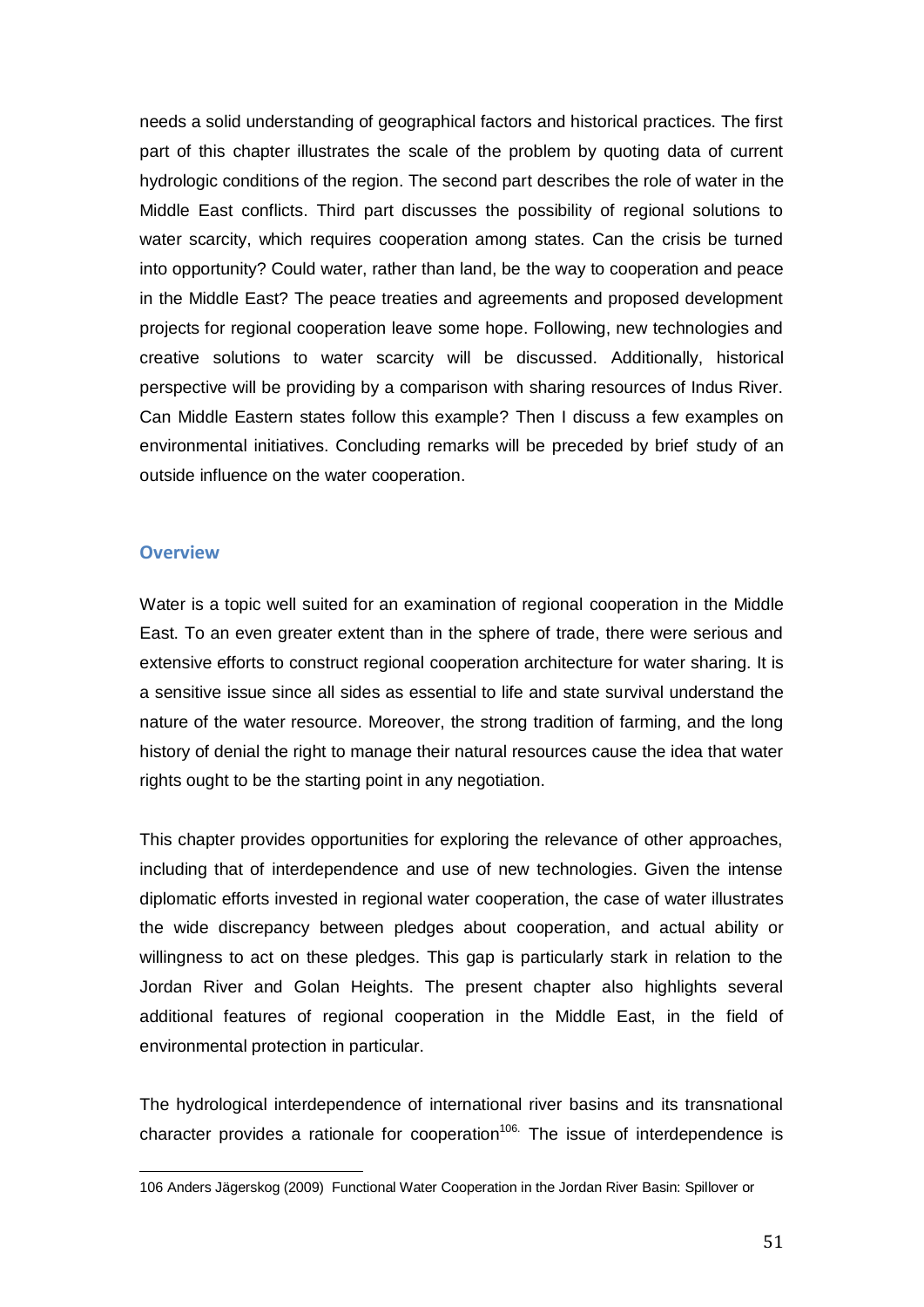plainly visible when it comes to water resources and environmental protection, and cooperation in this domain seems unavoidable. Nevertheless, on various occasions zero–sum thinking prevails and efforts to protect sovereignty weaken cooperation. Sometimes states assume that a lack of unilateral control is damaging to their national interests. The situation is striking, since the interdependent nature of the problem calls for common solutions. No country cannot ignore water and air pollution. If when Gaza will run dry, and pollution from the Strip will threaten Israeli water reserves. Moreover, since the quality, quantity and timing of water flows to all Middle Eastern countries are sub-optimal, all of them could gain from an improvement of water management in the region.

## **Hydrologic conditions of the region**

According to *FAO Water Report 34 (2009)* the Middle East region accounts for about 5% of the world's population, but only 1% of the freshwater. The annual average precipitation is 440 mm, varying from 94 mm in Jordan to 823 mm in Lebanon. In typologies that rank countries on their adequacy of water supplies, Israel and Jordan are placed in categories of "absolute scarcity".<sup>107</sup> Dire situation is exacerbated by the growth of population and economic activity. Population aged 20-65 of the Middle East is expected to increase from 29 mln. In 2000 to 90 mln. over three times in thirty years<sup>108</sup>. The future population growth will continue to put additional strain on water supplies, creating the potential for further disputes. Moreover, the water stress in the Middle East is expected to be further exacerbated by climate change over the next decade. If there is no collaboration between countries that share water resources, the fight over natural resources could lead to a war.

#### **The role of water in Middle Eastern conflicts**

 $\overline{a}$ 

After signing the 1979 peace treaty with Israel, Egyptian President Anwar Sadat said that his nation would never go to war again, except to protect its water resources. Also king Hussein of Jordan identified water as the only reason that might lead him to

Spillback for Political Security? in Günter Brauch, Hans, Úrsula Oswald Spring, John Grin, Czeslaw Mesjasz, Patricia Kameri-Mbote, Navnita Chadha Behera, Béchir Chourou et Heinz Krummenacher (dir.) Facing Global Environmental CEnvironmental, Human, Energy, Food, Health and Water Security Concepts, Berlin, Springer, 633-640.

<sup>107</sup> FAO Water Report 34 (2009) <http://www.fao.org/nr/water/aquastat/catalogues/index2.stm> (accessed 27.02.2010)

<sup>108</sup> Lutz, W. 2009. Changing population size and distribution as a security concern. Pages 203-213 in H.G. Brauch, U.O. Spring, J. Grin, C. Mesjasz, P. Kameri-Mbote, N.C. Behera, B. Chourou, and H. Krummenacher (eds.), Facing GLobal Environmental Change. Environmental, Human, Energy, Food, Health and Water Security Concepts. Berlin: Springer Verlag.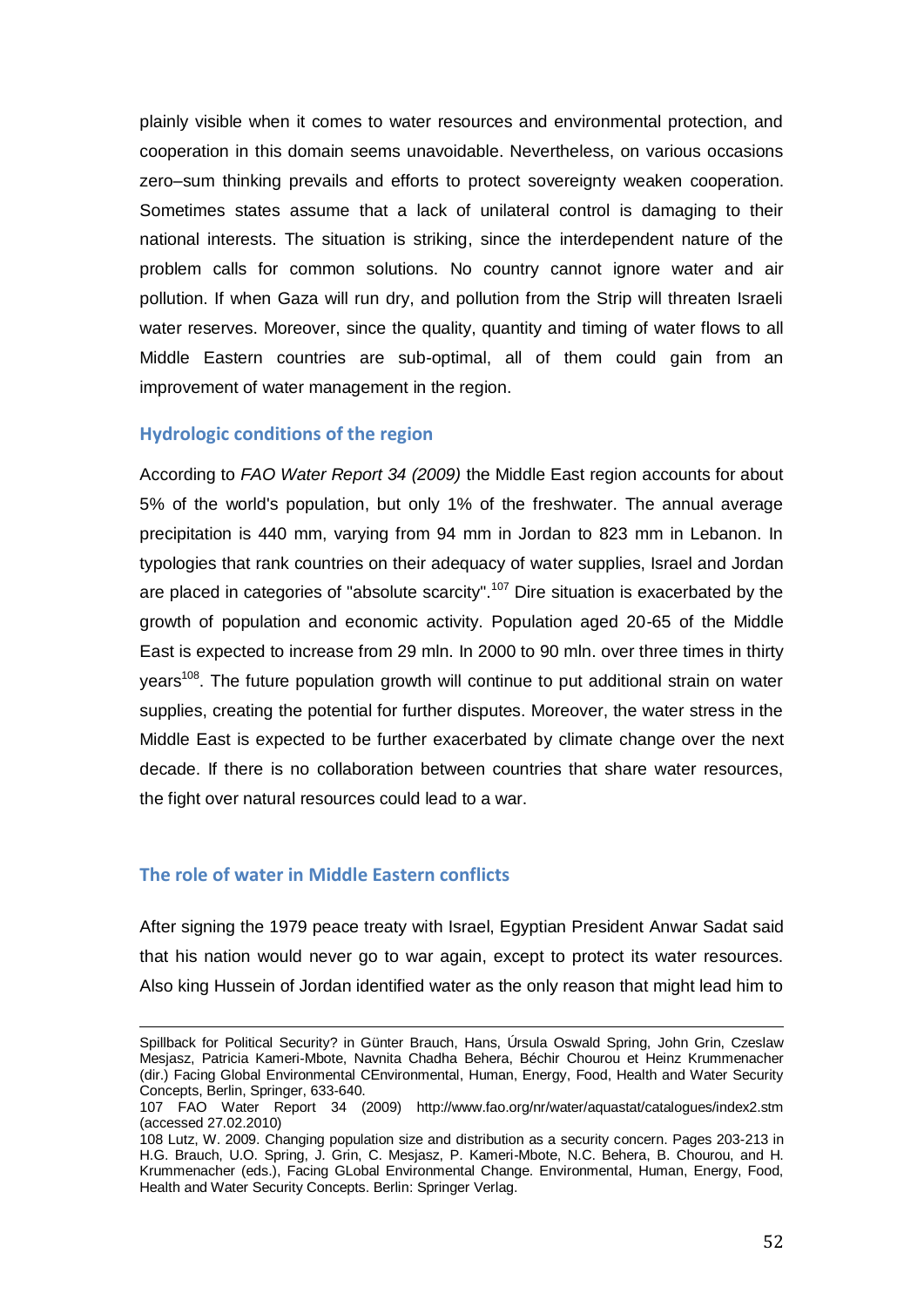war with the Jewish state<sup>109</sup>. As the global population expands, water-supply systems may become instruments of political confrontation and. Major conflict in the region had arguably their origins in water dispute.<sup>110 111 112</sup>

The major outstanding disputes over the distribution and management of transboundary waters in the Mashreq the Jordan River basin among Israel, Jordan, Syria and the Palestinians; and West Bank groundwater between Israel and the Palestinians. The 1967 Six Day War between Arabs and Israelis had its origins in a water dispute between Israel and Syria over access to the Jordan River. At present, Israel's confiscation and domination of Palestinian water resources is a major impediment to the resolution of the conflict. Israel is alleged to have diverted up to 75% of Jordan resources, leaving negligible amounts for Syria and Jordan, and severely cutting access to water for Palestinians. This has led to a situation in which 26% of Palestinian West Bank residents have no access to running water, and spend an estimated 40% of their household expenditure on purchasing water.<sup>113</sup>

#### **Regional initiatives and agreements on shared water resources**

The Middle Eastern countries undertook various inter-state initiatives to facilitate regional water management. Below is an overview of events and agreements in collaborative water relations in the region. Furthermore, it bears stressing that this is a selection of only what appear to be the most relevant agreements.

Shared water resources can also be a catalyst for dialogue. In fact, many examples show water supply issues in the Israeli Arab relations have been primarily the focus of cooperation rather than conflict. Jeffrey Karl Sosland<sup>114</sup> goes even that far to say that in the last 4,500 years the water scarcity has never precipitated a war. He admits, however, that the competition over resources can lead to political tensions.

<sup>109</sup> Darwish, A., 2003 Middle East Water Wars, BBC News [internet] 30 May Available at: http://news.bbc.co.uk/2/hi/middle\_east/2949768.stm [Accessed 16 Feb 2010] 110 Ibid

Hussein)

<sup>111</sup> Seliktar, O., 2005.Turning Water into Fire: the Jordan River as the Hidden Factor in The Six Day War. The Middle East Review of International Affairs [online] 9 (2) Available at: MERIA http://meria.idc.ac.il/journal/2005/issue2/jv9no2a4.html). [Accessed 20 Feb 2010]

<sup>112</sup> Ameri, Hussein A. (Dec., 2002). "Water War in the Middle East: a Looming Threat". The Geographical Journal 168 (4): 313–323.

<sup>113</sup> Amnesty International October 2009Troubled Waters. Palestinians denied fair access to water. Index: MDE 15/027/2009. [http://www.amnesty.org/en/library/asset/MDE15/027/2009/en/e9892ce4-7fba-](http://www.amnesty.org/en/library/asset/MDE15/027/2009/en/e9892ce4-7fba-469b-96b9-c1e1084c620c/mde150272009en.pdf)[469b-96b9-c1e1084c620c/mde150272009en.pdf](http://www.amnesty.org/en/library/asset/MDE15/027/2009/en/e9892ce4-7fba-469b-96b9-c1e1084c620c/mde150272009en.pdf) (accessed 10.05.2010)

<sup>114</sup> Jeffrey Karl Sosland (2007)Cooperating rivals: the riparian politics of the Jordan River Basin (New. York, USA: State University of New York Press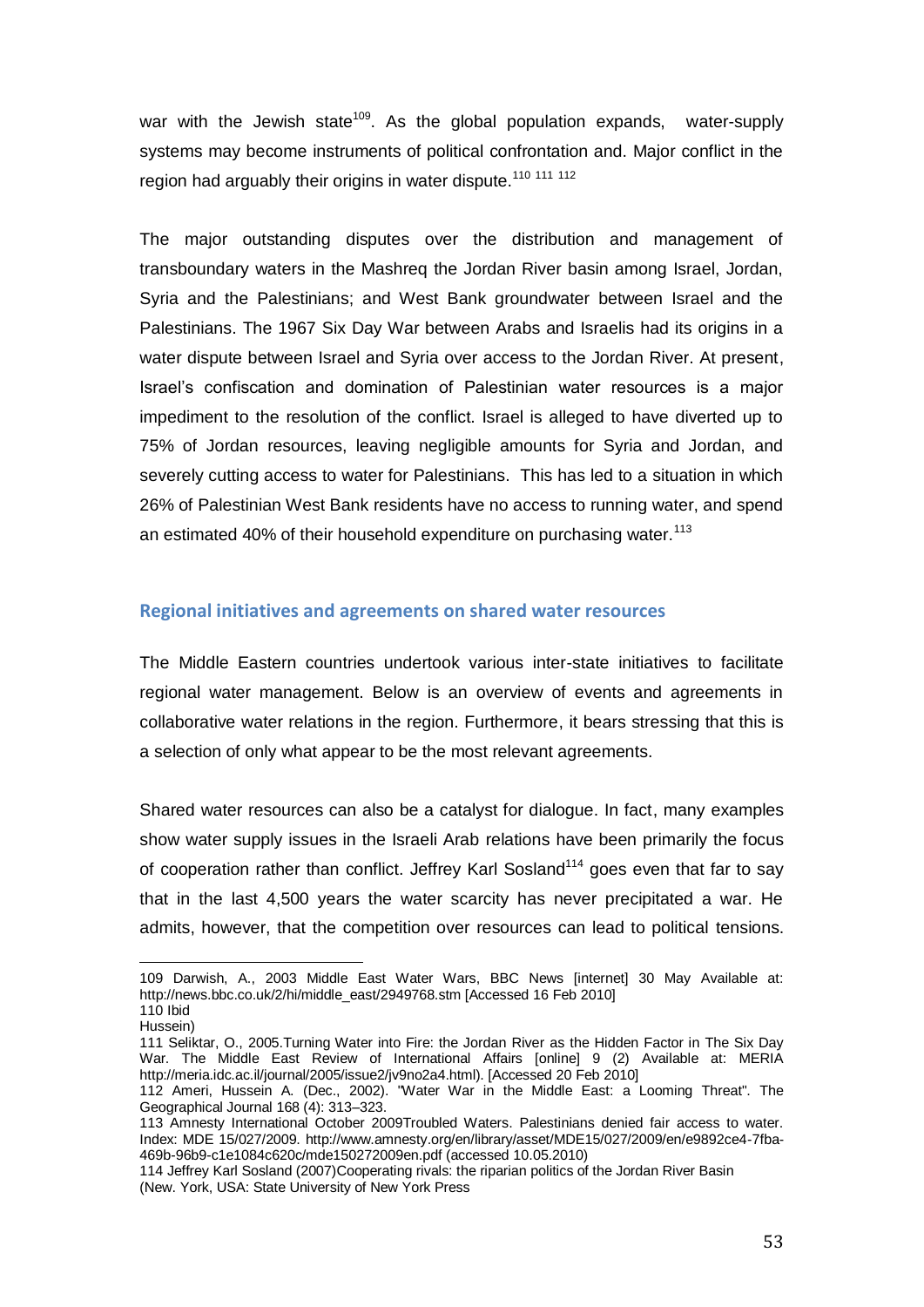Hazem al-Nasser, Jordanian water minister, shares this view "From our experience, water is an element of peace-building and cooperation $n_{115}$  One of the conclusions drawn from the conference organised in autumn 2008 by a think tank Centro Internacional de Toledo para la Paz $116$  was that distribution of limited water resources should be managed regionally. Munther Haddadin, former minister of water resources took up on this idea, initiating "Union of water and energy" for the region supported by renowned politicians as Joschka Fischer and Vaclaw Havel. Can the water and energy be for Levant what coal and steel was for Europe? May then, paradoxically, the water bring stability in the region? Functionalist theory would support this opinion, as cooperation in the singular domains would build confidence among the nations. Gilead Sher, Israel's chief negotiator at the Camp David summit and the Taba peace talks in 1999-2001, endorses this opinion "We are great believers in the water issue as a catalyst for regional peace (…) In all previous rounds of the Israeli-Palestinian negotiations, the water section has been very close to concluding between the sides within the agreement framework." $117$  As David Boren<sup>118</sup> and Jägerskog<sup>119</sup> point out, whereas collaboration during and after the Second Intifada has halted in nearly every area, cooperation on water has continued. Indeed, the only agreements reached by the government of Israel and PA during the Second Intifada both involved water. The joint Israeli Palestinian Water Committee was the only working group that survived the collapse of the Oslo Peace Accords – continuing to meet up to now. While the issues of refugees, settlements and final borders were fiercely debated at Camp David – water were not cited by either party, as cause for the failure of the talks. It also includes a Water Development Programme, prepared by experts from both sides, which would also specify the mode of cooperation in the management of water resources in the West Bank and Gaza Strip and would include proposals for equitable utilization of joint water resources for implementation in and beyond the interim period. References to environmental issues<sup>120</sup> dealing with cooperation are very general: "Both sides will

<sup>115</sup> Leyne, Jon'Water Factory' Aims to Filter Tensions," BBC News 7 Sept. 2004http://news.bbc.co.uk/2/hi/middle\_east/3631964.stm (accessed 24.02.2010)

<sup>116</sup> Shlomo Ben-Ami, Bell J. "¿Una unión del Medio Oriente?", El tiempo 7 de noviembre de 2008

<sup>117</sup> Stanley Weiss July 13, 2009 New York Times Online <http://www.nytimes.com/2009/07/14/opinion/14iht-edweiss.html> (accessed 21.02.2010)

<sup>118</sup> "Water in the Middle East " (2006)Edited by K. David Hambright, F. Jamil Ragep, and Joseph Ginat Foreword by HRH Prince El Hassan bin Talal of Jordan Preface by David L. Boren University of Oklahoma Press

<sup>119</sup> Anders Jägerskog (2009) Functional Water Cooperation in the Jordan River Basin: Spillover or Spillback for Political Security? in Günter Brauch, Hans, Úrsula Oswald Spring, John Grin, Czeslaw Mesjasz, Patricia Kameri-Mbote, Navnita Chadha Behera, Béchir Chourou et Heinz Krummenacher (dir.) Facing Global Environmental Change Environmental, Human, Energy, Food, Health and Water Security Concepts, Berlin, Springer, 633-640.

<sup>120</sup> Ibid annex III and annex VI. Annex III, clause 12B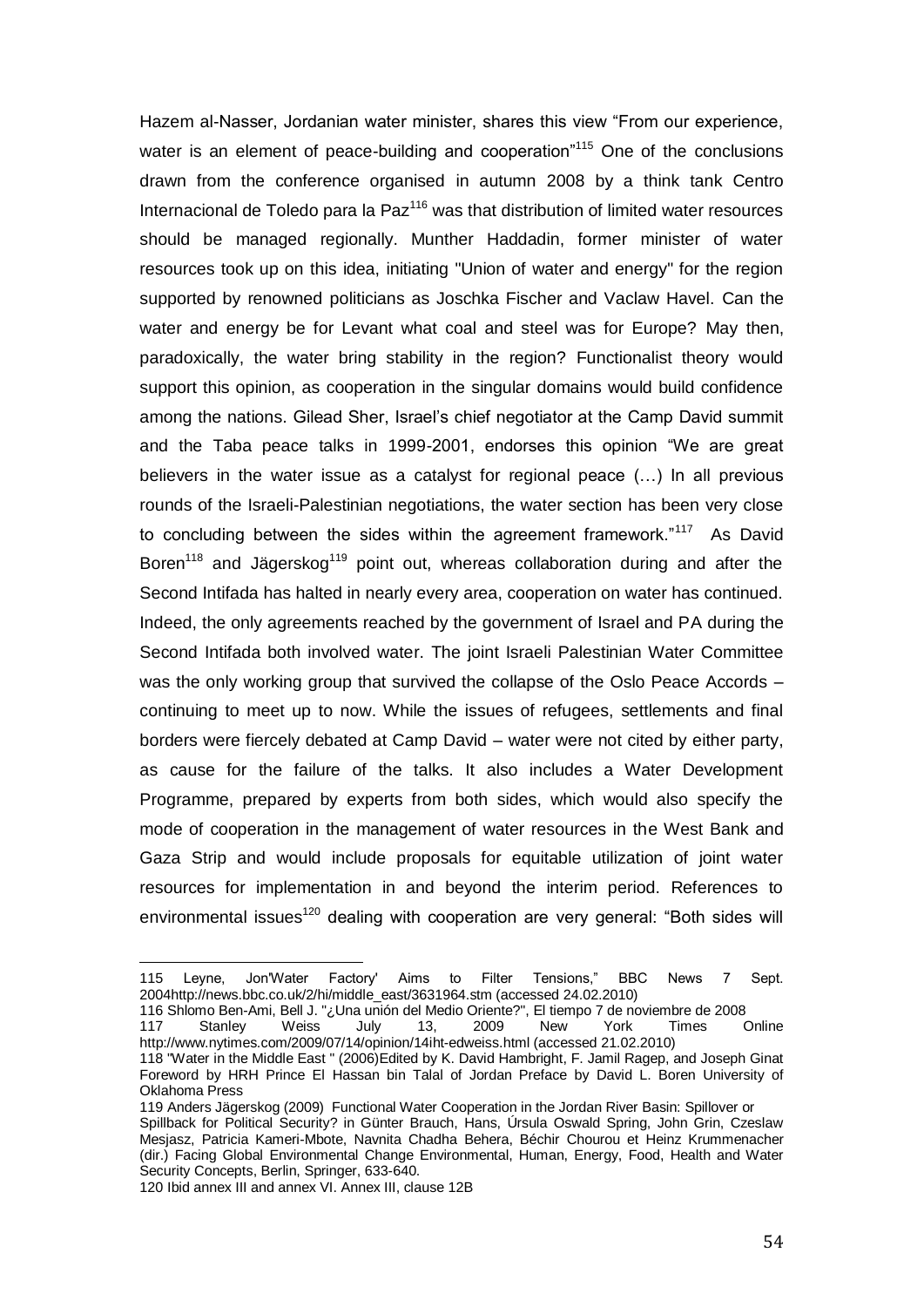strive to utilise and exploit the natural resources, pursuant to their own environmental and developmental policies, in a manner which shall prevent damage to the environment, and shall take all necessary measures to ensure that activities in their respective areas do not cause damage to the environment of the other side". Most measures are intended to mitigate different kinds of pollution. Other agreed principles are: developing measures to fight desertification, the need to conduct an Environmental Impact Statement (EIS) for major development programmes, and the protection of forests, nature reserves and natural assets.

Water cooperation with Jordan dates back to the 1950s when, under the auspices of the UN, Jordan and Israel collectively have chosen to coordinate water activities related to Jordan River. The cooperation was later formalised as part of Jordanian-Israeli Peace Agreement of 1994<sup>121</sup> that created Joint water committee (JWC). The peace treaty between Israel and Jordan includes article 6, which is dedicated to water. It designates "rightful allocations of both of them [Israel and Jordan] in Jordan River and Yarmouk River waters and Araba/Arava ground water..." Article 6 addresses the need to define water quantities and quality regarding usage, and the need to develop present and new water sources. It refers to required measures and monitoring in order to protect water resources from contamination.<sup>122</sup> Anders Jägerskog<sup>123</sup> points out that while in the case of Israel and Jordan the relations are relatively smooth, it is highly doubtful whether this has to any large extent to do with the functional water cooperation. Rather, there are strong political factors (such as US pressure, Israeli interest of keeping good relations with Jordan, etc.) acting as a strong forces reinforcing the cooperation).

While Syria has signed written agreements with its neighbours on transboundary rivers, none of these agreements is an international treaty that would have to be ratified by the Parliaments of the respective countries. The agreements are rather non-binding memorandums of understanding. The water from Yarmouk River, which forms the border between Jordan and Syria, is since the agreement in 1987 shared

 $\overline{a}$ 

<sup>121</sup> Israel –Jordan Peace Treaty, Israeli Ministry of Foreign Affairs [http://www.mfa.gov.il/MFA/Peace+Process/Guide+to+the+Peace+Process/Israel-](http://www.mfa.gov.il/MFA/Peace+Process/Guide+to+the+Peace+Process/Israel-Jordan+Peace+Treaty.htm)[Jordan+Peace+Treaty.htm](http://www.mfa.gov.il/MFA/Peace+Process/Guide+to+the+Peace+Process/Israel-Jordan+Peace+Treaty.htm) (accessed 15.02.2010)

<sup>122</sup> Era Tamar Achiron-Frumkin3 and Ron FrumkinWater Allocation for Nature and the 'End of Conflict' in Water Resources in the Middle East, Israel-Palestinian Water Issues — From Conflict to Cooperation Springer Berlin Heidelberg

<sup>123</sup> Anders Jägerskog (2009) Functional Water Cooperation in the Jordan River Basin: Spillover or Spillback for Political Security? in Günter Brauch, Hans, Úrsula Oswald Spring, John Grin, Czeslaw Mesjasz, Patricia Kameri-Mbote, Navnita Chadha Behera, Béchir Chourou et Heinz Krummenacher (dir.) Facing Global Environmental CEnvironmental, Human, Energy, Food, Health and Water Security Concepts, Berlin, Springer, 633-640.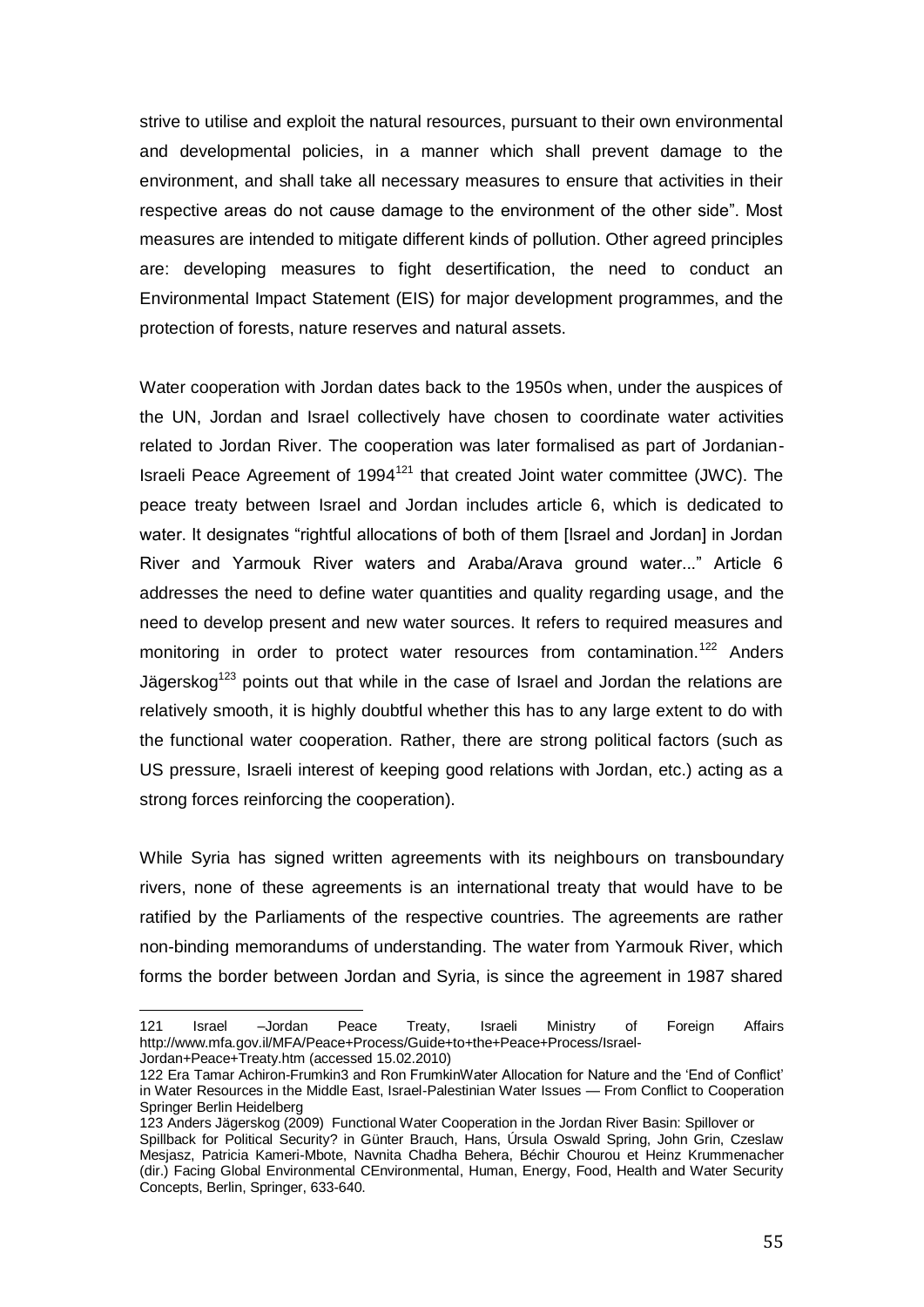through the Unity Dam, built on the border between the two countries. There is an agreement between Lebanon and Syria over the Orontes River signed in 1994, which stipulates that Lebanon receives 80 million cubic meters of water per year if the river flow inside Lebanon is 400 million cubic meters per year or more".  $124$  There has been little cooperation on water issue between two adversaries: Israel and Syria. Syria insists that Israel must withdraw from the Golan Heights as part of any peace deal. Even though in 2007 and 2008 both sides raised their voices of will to negotiate, the efforts turned out to be futile. Conversely, current right-wing government of stresses the strategic importance of the Golan Heights and both Israel's Prime Minister Benjamin Netanyahu and Minister of Foreign Affairs, Avigdor Lieberman dismisse any hopes that Syria will recover the region bountiful in water resources. Syrian politicians realise the importance of water in policy-making of other countries. President Bashar al-Assad stated that the conflict between Syria and Israel has its origin in water dispute "Israel ranks its priorities in the following way: security, land and water, but the truth is different. They consider water to be the most important. Discussing this matter now is premature and its turn will come only after the land issue is discussed."<sup>125</sup> This view is contradicted by Jan Selby<sup>126</sup>, who states that in Israel's policy, water is secondary to the more pressing issues such as Jerusalem, refugees, settlements, security arrangements, borders, relations and cooperation with other neighbours. During the talks conducted in 2000 and 2001 at Camp David and Taba, and Geneva Initiative 2002-2003 water was barely discussed and treated as a "technical issue". Then again, perhaps the reason was the will to maintain *status quo* beneficial to Israel. Can Golan Heights be transformed from divisive into unifying? This outlook will be expanded in the latter part of the chapter.

#### **New technologies and creative solutions**

 $\overline{a}$ 

There is a broad consensus that since the local population increases and greater demands are made on already scarce water resources technical solutions to water shortages in the Middle East are necessary. The use of new technologies can "expand the cake" and allow for a more efficient water use. Without technological

<sup>124</sup> Dagge, J. Syria Today[:Parting the](http://www.syria-today.com/index.php/focus/5259-parting-the-waters) Waters, by John, January 2010, (accessed on 18.02.2010) 125 Stanley Weiss July 13, 2009 New York Times Online <http://www.nytimes.com/2009/07/14/opinion/14iht-edweiss.html> (accessed 21.02.2010) 126 126 'New Security Thinking' in Israeli-Palestinian Water Relations 623

Jan Selby in H.G. Brauch, U.O. Spring, J. Grin, C. Mesjasz, P. Kameri-Mbote, N.C. Behera, B. Chourou, and H. Krummenacher (eds.), Facing GLobal Environmental Change. Environmental, Human, Energy, Food, Health and Water Security Concepts. Berlin: Springer Verlag. p. 627)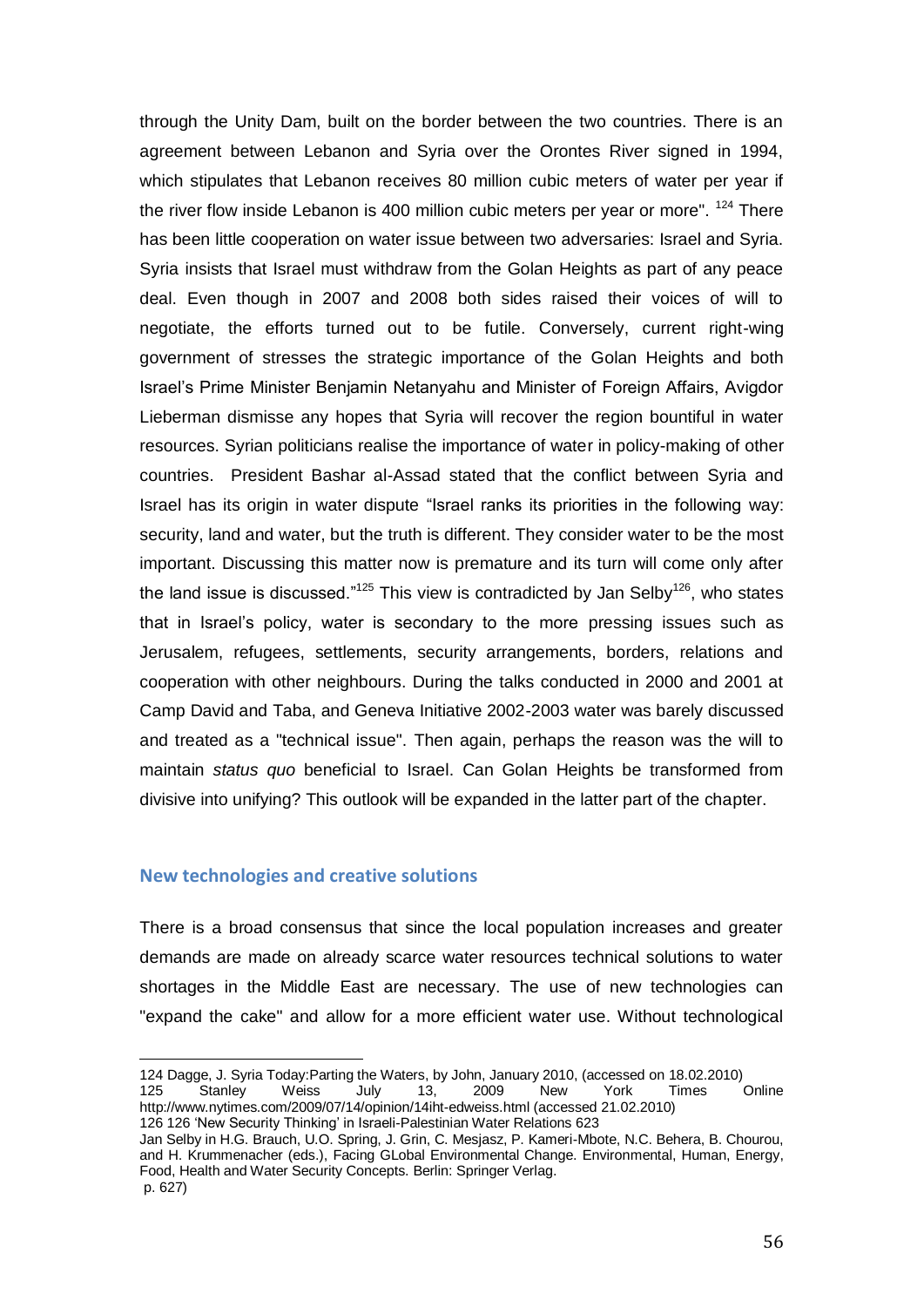cooperation, using new sources of water such a desalination and sustainable water management, water resources sharing agreement will not bring a desired effect. Taking into account population growth and the continuing deterioration of existing water supplies, without finding alternatives, the resources will not be sufficient in the near future. Can new technologies have a positive impact on integration, or, conversely, decreasing inter-dependence can lead to greater separation of the countries in the region?

## **Desalination**

l

While widely practiced in Israel and Gulf states, desalination used to cost three times what it costs to tap traditional sources. Recent technical improvements, however, give hope that desalination will turn into a more tenable solution.<sup>127</sup> There are alternatives to current water-usage patterns, particularly with regard to agriculture (the main cause of depleting water resources in the region<sup>128</sup>). The neoliberal logic of efficient water management points out that most of Israel's water was allocated at heavily subsidised prices to the economically insignificant (only 4 % of GDP) agricultural sector during the  $1990s^{129}$  There are changes in the water policy influenced by neoliberal doctrine - water tariffs have increased, especially in the agricultural sector, and Israel has commenced construction of a raft of desalination plants which will soon be supplying 400 million cubic metres of water per year, not far off what it currently takes from West Bank aquifers shared with the Palestinians. Desalination plants were projected to be built in the Palestinian territories<sup>130</sup> The [Palestinian Water Authority](http://www.pwa.ps/) (PWA) states, however, that "the Palestinian side is unwilling to purchase water at such a high cost from sources that are on the Mediterranean Coast and Jordan River, knowing that this water in fact partially belongs to the Palestinians but is inaccessible for them."<sup>131</sup> In the PWA's opinion the desalination plants projects ignore the issue of Palestinian water rights and are a

<sup>127</sup> Jon Leyne'Water Factory' Aims to Filter Tensions 24 September 2004 Source: BBC Online, <http://www.bbc.co.uk/> (accessed 4.03.2010)<br>128 AQUASTAT - FAO's Information

<sup>128</sup> AQUASTAT - [FAO's Information System on Water and Agriculture](http://www.fao.org/nr/water/aquastat/main/index.stm) [www.fao.org/nr/water/aquastat/.../index.stm](http://www.fao.org/nr/water/aquastat/.../index.stm) (accessed 1.03.2010)

<sup>129 &#</sup>x27;New Security Thinking' in Israeli-Palestinian Water Relations 623

Jan Selby in H.G. Brauch, U.O. Spring, J. Grin, C. Mesjasz, P. Kameri-Mbote, N.C. Behera, B. Chourou, and H. Krummenacher (eds.), Facing GLobal Environmental Change. Environmental, Human, Energy, Food, Health and Water Security Concepts. Berlin: Springer Verlag.

<sup>130</sup> Council approves desalination plant for Palestinians By [Zafrir Rinat](http://www.haaretz.com/misc/writers/zafrir-rinat-1.683) and Haaretz Correspondent <http://www.haaretz.com/news/council-approves-desalination-plant-for-palestinians-1.245793> (accessed 16.05.2010)

<sup>131</sup> Palestine Water Authority opposes construction of sesalination plant [http://washmena.wordpress.com/2009/03/04/palestine-water-authority-opposes-construction-of](http://washmena.wordpress.com/2009/03/04/palestine-water-authority-opposes-construction-of-desalination-plant/)[desalination-plant/](http://washmena.wordpress.com/2009/03/04/palestine-water-authority-opposes-construction-of-desalination-plant/) (accessed 16.05.2010)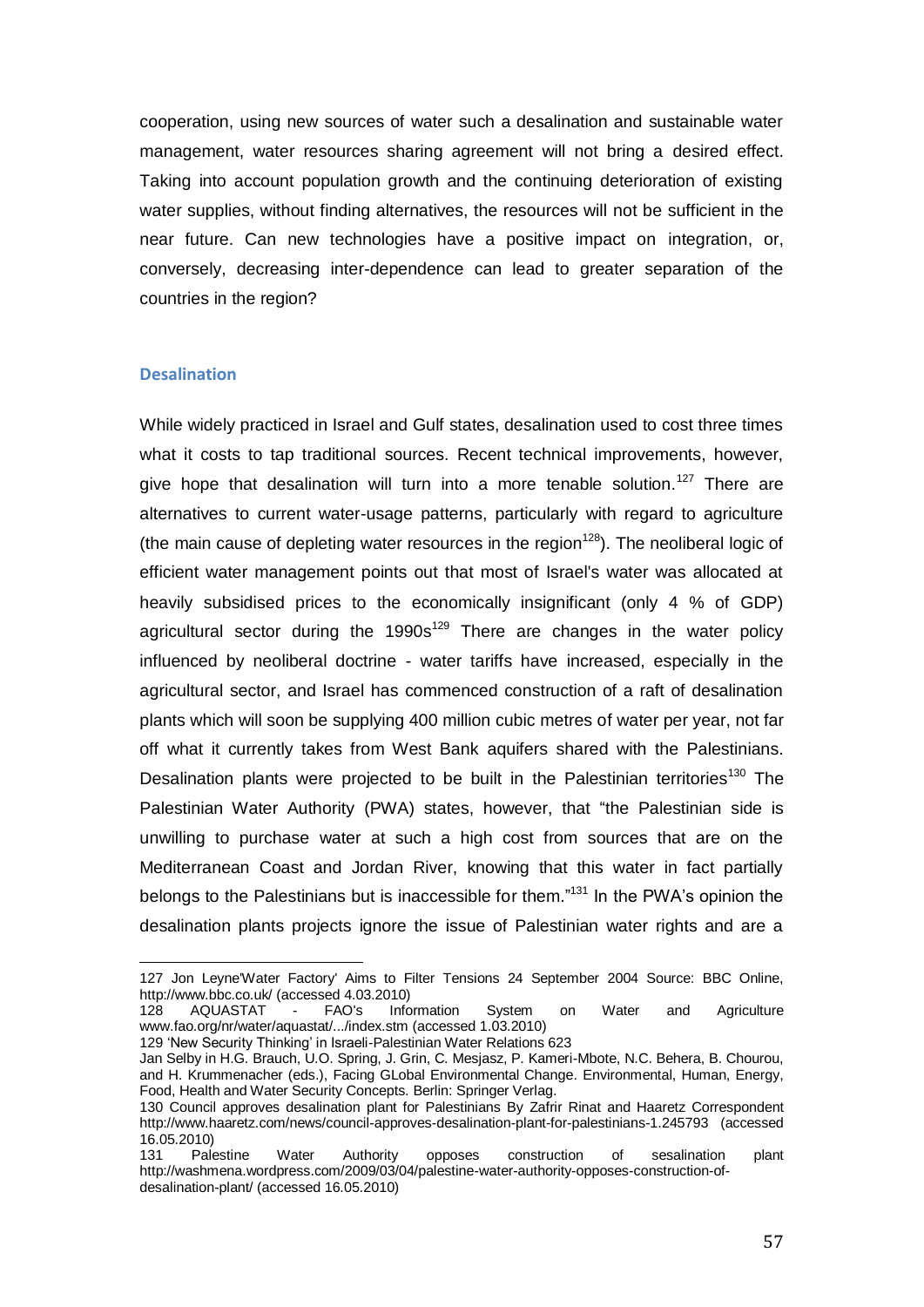mean of cutting back on Palestinians right to the Jordan River. Particularly sensitive was the moment of announcement of the desalination project by Israeli water authority – during an attack on Gaza, which caused extensive damage to water infrastructure. Amjad Aliewi, water negotiator, confirms this statement by arguing that it is possible to discuss other issues, such as pollution, only after the water rights of the Palestinians have been clearly established.<sup>132</sup>

#### **Virtual water**

The concept of "virtual water" developed by Tony Allan<sup>133</sup> is based on the quantity of water needed to produce a commodity. Virtual water is the very substantial volume of water embedded in water-intensive commodities such as grain. For instance, it takes 1,300 cubic meters of water on average to produce one metric tonne of wheat. When an economy imports a tonne of wheat it is in effect importing 1,000 tonnes of water. The MENA region was importing annually about 40 million tonnes of grain and flour by the end of the 1990s. About 40 billion tonnes of water would be required to produce this volume of grain.  $134$  This conception, however, faces some limitations  $$ it would mean a drastic change to the structure of the region. Currently, agriculture is the largest contributor to the Gross Domestic Product and foreign exchange in the Middle East, and is the second largest employer $^{135}$ . In rural societies, farmers are by tradition politically influential and tend to support protectionist measures. Reallocating the water resources adds a huge burden on the farmers especially when a large portion of those farmers produces their only source of food supply. Furthermore, importing food could pose the risk of further political dependence.

Using more sustainable methods of water management and increasing resources by the usage of new technologies can have positive consequences for the cooperation in the region. "Expanding the cake" can lead to the prevention of disputes and enable fair distribution of resources. Some of these solutions are already being carried out independently by states in the region. However, they would probably be so much more effective if implemented at the regional level. Nevertheless, as the PWA statement shows, this cannot occur before establishing water rights through a

<sup>132</sup>Ibid.p. 637

<sup>133</sup> Allan T. (1997), ''Virtual Water: a long term solution for water short Middle Eastern economies?''. Paper presented at the British Association Festival of Science, September 9th 1997, Leeds

<sup>134</sup> Allan, Tony, 1998, "Avoiding war over natural resources", in Forum: Water and war, ICRC

<sup>135</sup> Salman Adel (1990) Agriculture in the Middle East : challenges & possibilities New York : Paragon House.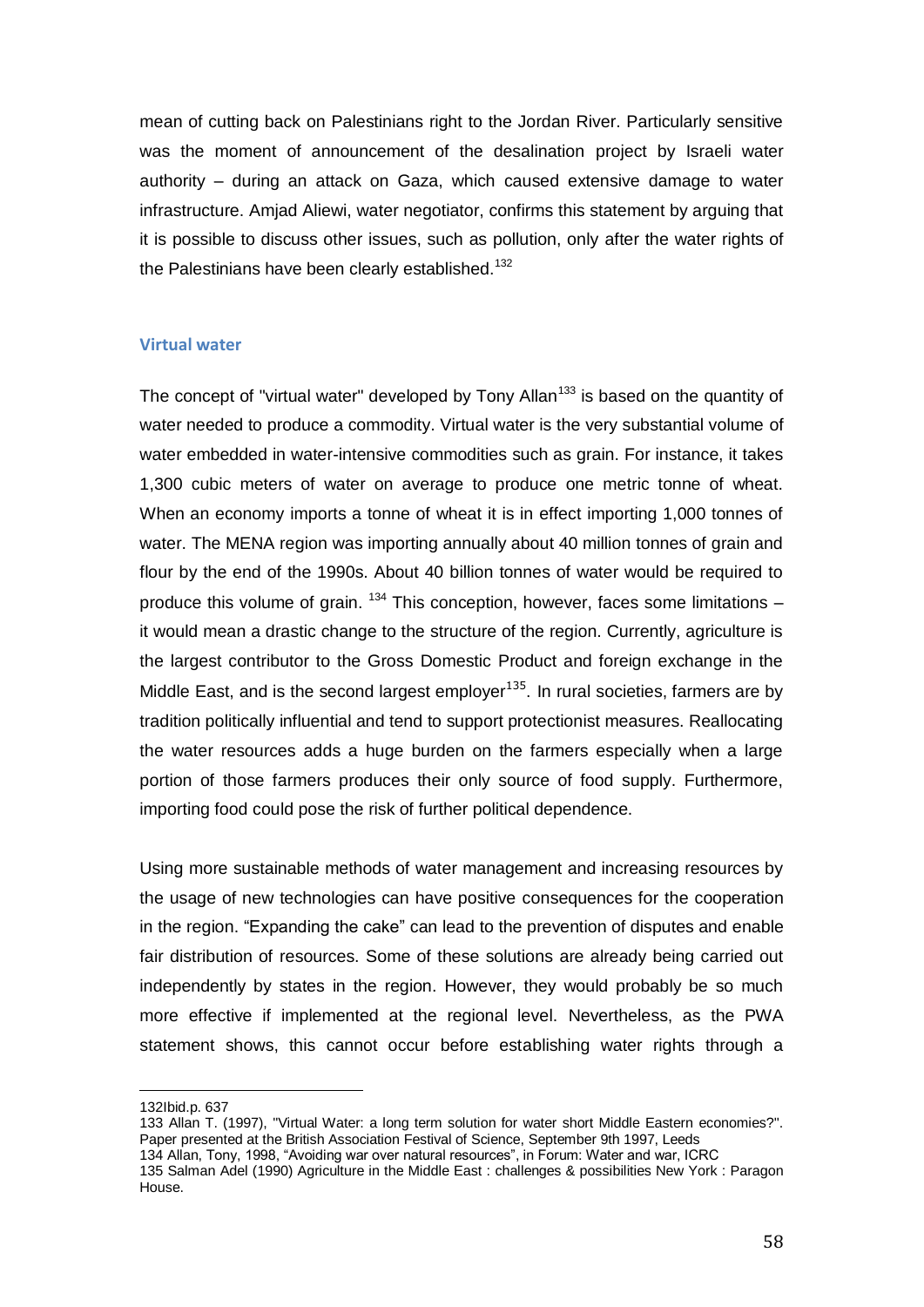#### political arrangement.

l

#### **Environmental initiatives**

The section above outlines attempts at tackling the water challenge on the governmental level. The cooperation schemes in the Middle East occur also on the civil society level. The Friends of the Earth Middle East (FoEME)<sup>136</sup> is an organisation that brings together environmentalists from Jordan, Palestinian Authority and Israel with an objective to protect shared environmental heritage. They aim at building conditions for lasting peace through sustainable regional development. A document prepared by water experts, Model Water Accord, constitutes an agreement for cooperation in addressing common Israeli and Palestinian water challenges and in managing shared natural resources. FoEME's efforts are focused on the rehabilitation of the Jordan River, Dead Sea, Mountain and Coastal Aquifers and fostering awareness about the regional impact of climate change. Its main project, the Good Water Neighbours, engages grassroots communities throughout Israel, Palestine and Jordan in an effort to rehabilitate the regions shared water resources. The founders of EcoPeace: Jordanian Munqeth Mehyar, Palestinian Nader Al-Khateeb, and Israeli Gidon Bromberg, believe that water provides new ways for dialogue.

A relatively new success story is Green Action, which centres its activities on social issues and Green Action addresses, among other issues, the environmental devastation caused by the separation wall. Since 2005 the organisation promotes fair trade, at which it sells olive oil from Palestinian villages that were cut off from their farming land after the building of separation fence. It works together with peace organisations, such as New Profile, a feminist movement working to demilitarise society and state in Israel hoping to educate the Israeli public about the realities of life among Palestinian farmers and the repercussions of the Israeli occupation.

The Galilee Society initiated a coalition of five Arab and Jewish environmental organisations, in order to strengthen environmental monitoring, advocacy and awareness. Its activists present educational programmes in schools and organise environmental camps. Joint ventures between the Galilee Society and the Union for Environmental Defence prove, for instance, that the Jewish and Arab communities in

<sup>136</sup> The Friends of the Earth Middle East (FoEME) Available at: http://www.foeme.org/ [Accessed 20 Feb 2010]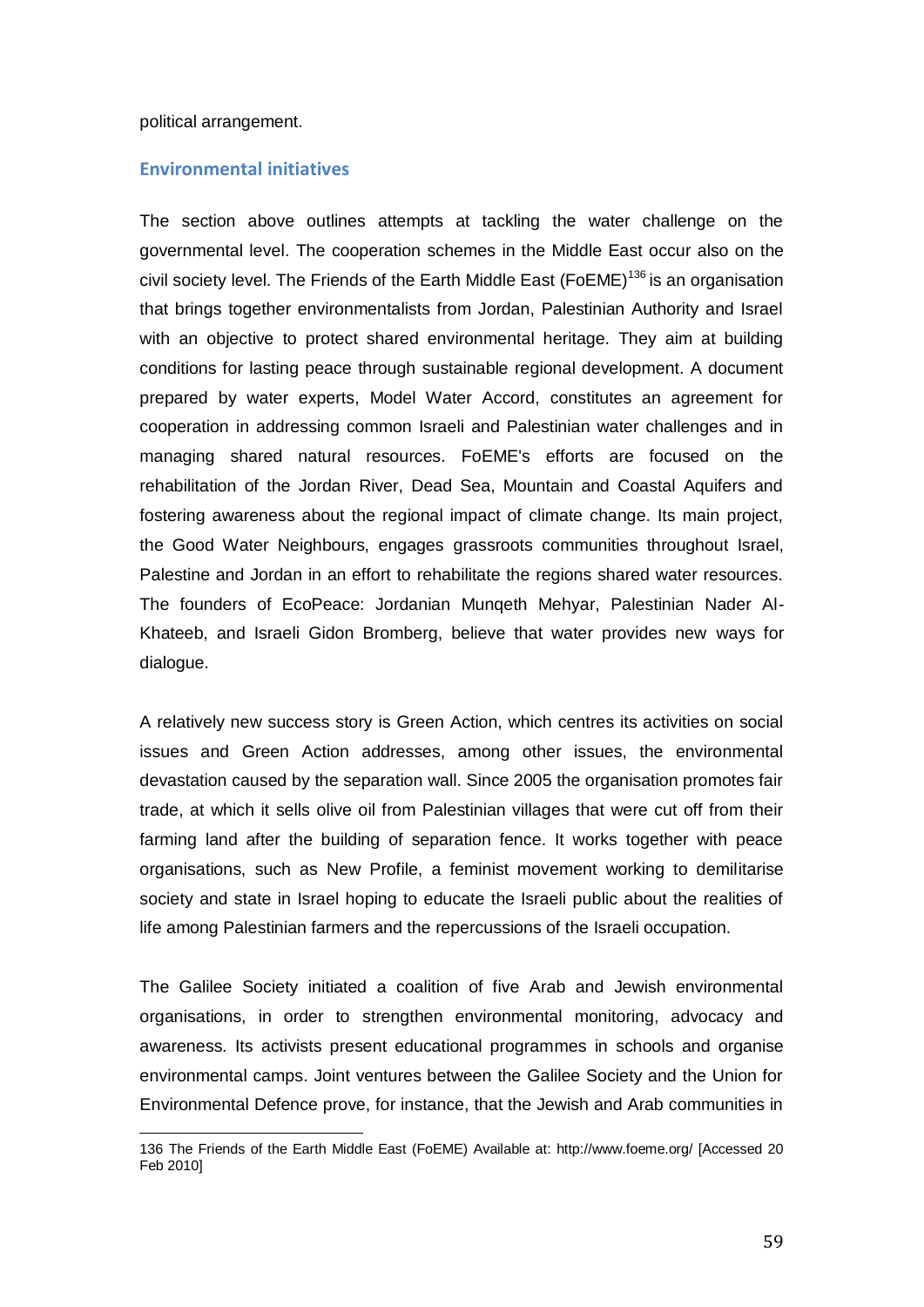Israel share the same environmental interests and are sometimes even involved in the same cases. After the events of October 2000, when 13 Arab citizens were shot down by the Israeli police, the umbrella organisation Life and Environment launched an initiative "Room for Everyone" with an aim to "identify specific sites of shared environmental challenges that could bring together Arab and Jewish NGOs in a common campaign"<sup>137</sup>

Another valuable organisation is a network of Jewish and Arab volunteers in the Galilee who educate about environment their population groups. Raid Fadila, the Arab director of the NGO LINK to the Environment, is convinced that "the environment can serve as a bridge to peace and coexistence" <sup>138</sup> Life and Environment has initiated the Environmental Justice Committee, comprised of more than thirty social and environmental organisations: Jewish and Arab, secular and religious, central and peripherally located.

The Arava Institute for Environmental Studies<sup>139</sup>, located in Kibbutz Ketura on the Israeli-Jordanian border teaches and prepares future Israeli, Palestinian, Jordanian and Egyptian leaders to cooperatively solve the region's environmental challenges

## **External actors' influence on water conflict**

Outside powers have not been directly involved in water issues in the Middle East, nor did they have national interests at stake. The water in the Middle East, even though it is crucial for the economies of the region, has, unlike oil, little significance on a global scale. When it comes to foreign trade it is not one that gives the region any economic advantage. The key actors in managing water issues are, by the Middle Eastern states themselves – unlike the cases of trade and security, where external powers are more active. There are, however some schemes that support local initiatives financially and methodically. The EU, within UfM and the Humanitarian Aid framework assists local developments in the region. The EU gives

Environmental diplomacy and the Middle East by MICHAEL M. COHEN\*

 $\overline{a}$ 137 Alon Tal, Pollution in a Promised Land An Environmental History of Israel University of California Press Berkeley

<sup>138</sup> Environmental E-Bulletin "Earth Dav 2004", April 2004, Issue no. 9 Israel Ministry of the Environment

[http://www.sviva.gov.il/bin/en.jsp?enPage=bulletin&infocus=1&enDisplay=view&enDispWhat=object&en](http://www.sviva.gov.il/bin/en.jsp?enPage=bulletin&infocus=1&enDisplay=view&enDispWhat=object&enDispWho=News%5El1767&enZone=april_bullo4&enVersion=0&) [DispWho=News%5El1767&enZone=april\\_bullo4&enVersion=0&](http://www.sviva.gov.il/bin/en.jsp?enPage=bulletin&infocus=1&enDisplay=view&enDispWhat=object&enDispWho=News%5El1767&enZone=april_bullo4&enVersion=0&) (accessed 11.05.2010) 139 TODAYS ZAMAN (Turkey) December 26, 2009

[http://todayszaman.com/tz-web/news-196626-centerenvironmental-diplomacy-and-the-middle-eastbr-i](http://todayszaman.com/tz-web/news-196626-centerenvironmental-diplomacy-and-the-middle-eastbr-i-by-i-brmichael-m-cohencenter.html)[by-i-brmichael-m-cohencenter.html](http://todayszaman.com/tz-web/news-196626-centerenvironmental-diplomacy-and-the-middle-eastbr-i-by-i-brmichael-m-cohencenter.html) (accessed 11.05.2010)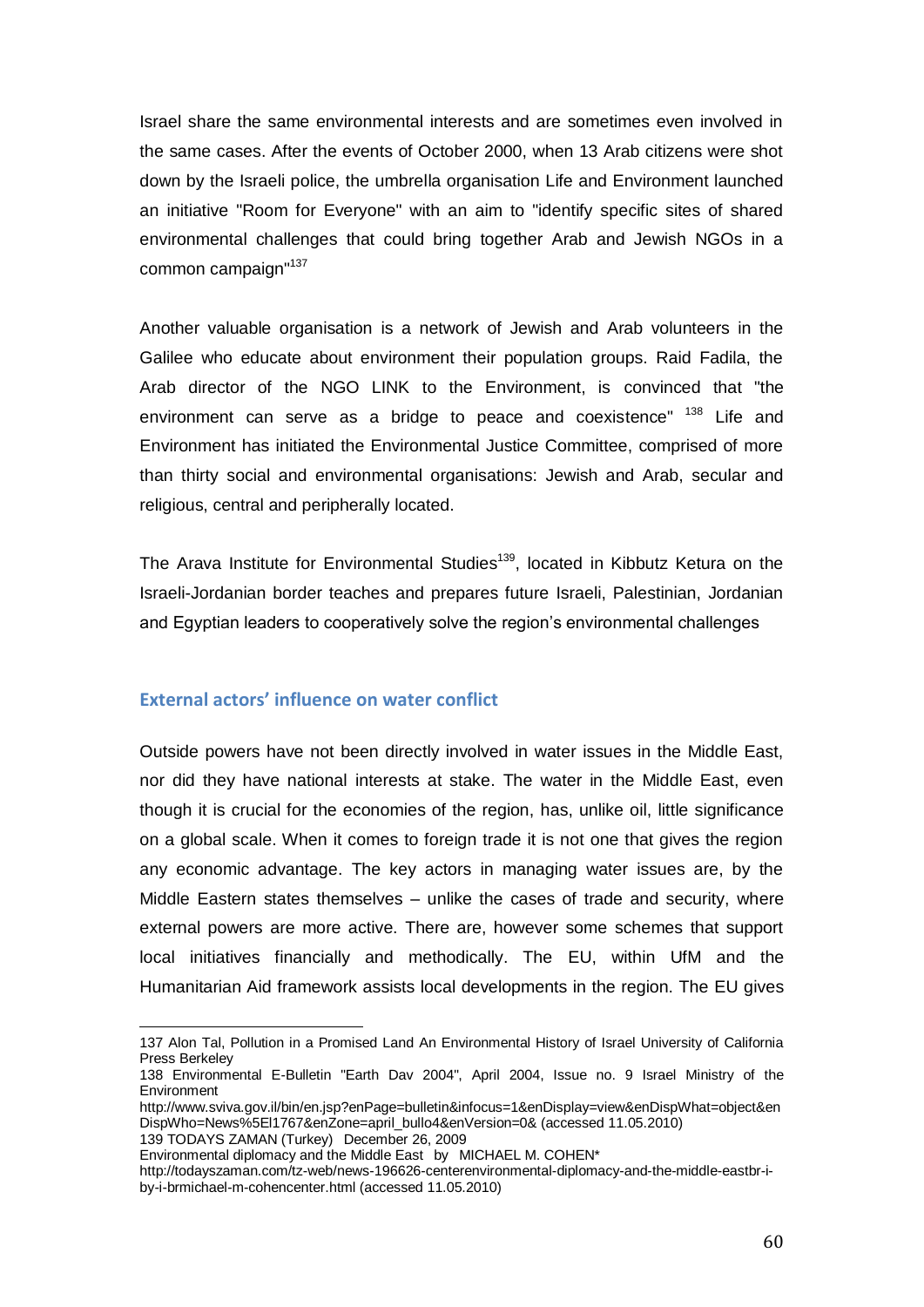financial assistance to various projects, including aforementioned "Good Water Neighbours".

As far as the US is concerned, the efforts made to resolve the water dispute in the Jordan River basin were particularly visible on three occasions. In 1953-55, 1976-81, and 1987-90, the US' government was engaged in trying to establish an "international regime" that would oversee the distribution and management of the water among the riparian states. Its tool was to secure an agreement: among all four countries on the first occasion, among all except for Lebanon on the second, and between Israel and Jordan on the third. In the three attempts, outcomes fell short of the objectives; it was clear that in the absence of a political settlement of the Arab-Israeli conflict, the parties were not going to come to an agreement.

Perhaps water, rather than land, could form the basis of an agreement between Israel and Syria, revolving in part around the disputed Golan Heights, the source of more than 55 percent of Israel's fresh water. Fred Hoff, an advisor on Syria to the Middle East Special Envoy George Mitchell, has developed an original, "green" approach to the peace process in the region. The US proposed common governance of water and natural parks on Golan Heights. Direct Israeli-Syrian talks have been frozen since 2008. Nonetheless, both Israeli and Syrian officials have expressed willingness to negotiations. For example, Israeli Prime Minister's office recently released a statement that "Israel's stance on the Syrian issue is known—it is willing to renew negotiations without preconditions."<sup>140</sup> President Assad also affirmed his intention to begin negotiations: "We still believe that we need to conclude a serious dialogue to lead us to peace."<sup>141</sup> In his proposal "Mapping Peace between Syria and Israel ‖ Hoff recognises the psychological importance of the Golan Heights to both the Syrians and Israelis, and thus any agreement must provide both sides access to the territory. Hoff's proposal would create a Jordan Valley-Golan Heights Environmental Preserve that transfers the territory to Syrian sovereignty while retaining Israel's rights to the water and allowing Israeli citizens access to the preserve. In essence "Syria gets the land and regulated access to the water, and Israel gets the water and regulated access to the land."<sup>142</sup> Bi-national access to the reserve could increase Israeli-Syrian civilian contact and contribute to the peace building. The complete demilitarisation of the area would be guaranteed by the US.

<sup>140</sup> Julian Brody US attention turns Syria Israel Policy Forum

<http://www.israelpolicyforum.org/blog/united-states-attention-turns-syria> (accessed 11.05.2010) 141 ibid

<sup>142</sup> ibid.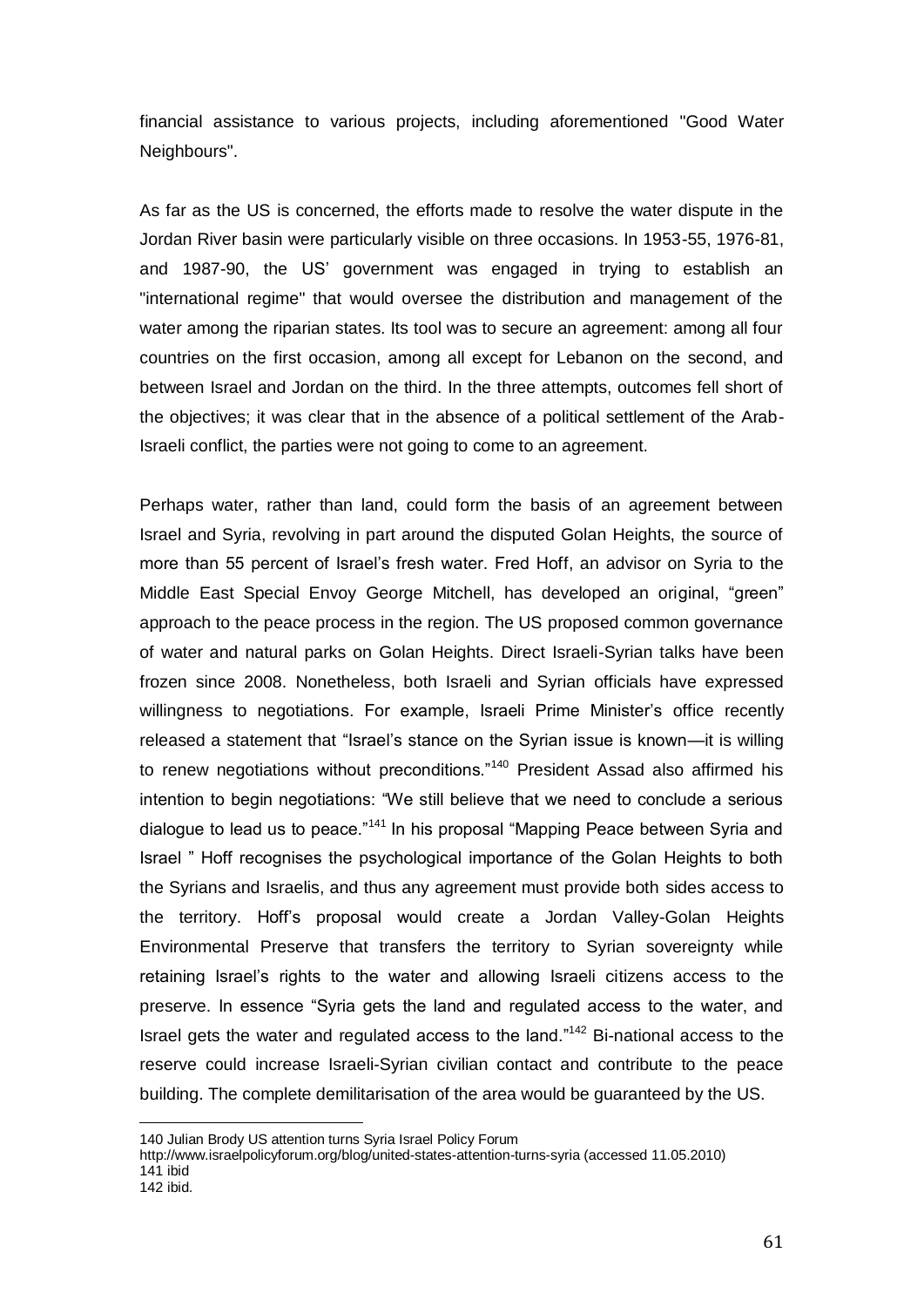Many intellectuals point to the importance of international community when it comes to resolving disputes. According to the Israeli scholar Bernard Avishai, the US should work with Turkey, Israel, Lebanon and Syria to resolve water conflict. "The best wav to resolve the water shortage is to bring water from super-abundant sources in the north — that is, Turkey, $n_{43}$  The carrier would have to run through Syria and possibly Lebanon. Turkey has offered to lead such efforts in the past — most recently proposing a "water plan for peace," using water from the Manavgat River to help its neighbours. Israel's role in sharing its water expertise and technology is crucial. Furthermore, if water is shifts it status to public good, the UN could activate global effort to find tenable and environmentally friendly ways to convert seawater into drinking water.

### **Conclusions**

l

Water has been conceived in essentially zero-sum terms, as a scarce and finite good. It has contributed to tensions in the past and rivalry over this precious resource. As the global attention is drawn to the global warming, it becomes clear that no nation can address the environmental needs unilaterally. The Middle East is no exception. All countries of the region face environmental challenges brought upon by population growth and industrialization that affect their air and water quality. These ecological issues, of common interest to all parties, could lead to better understanding of each other. Because of the interdependent nature, water and environment would be a natural area for cooperation.

The joint ventures between Jewish and Arab organisations under the "Pollution knows no borders" banner have proved that environmental issues could become a vehicle for building bridges between the peoples. Bilateral or multilateral projects based on common interests regarding water, tourism and protection of the environment could become stabilising elements for the development of political relations.

The example of the Indus Waters Treaty between India and Pakistan shows that a peaceful resolution to the water conflict is not utopic. Yet in most of these Middle Eastern disputes, there is one key difference distinguishing them from the Indus

<sup>143</sup> 143 Stanley Weiss July 13, 2009 New York Times Online <http://www.nytimes.com/2009/07/14/opinion/14iht-edweiss.html> (accessed 21.02.2010)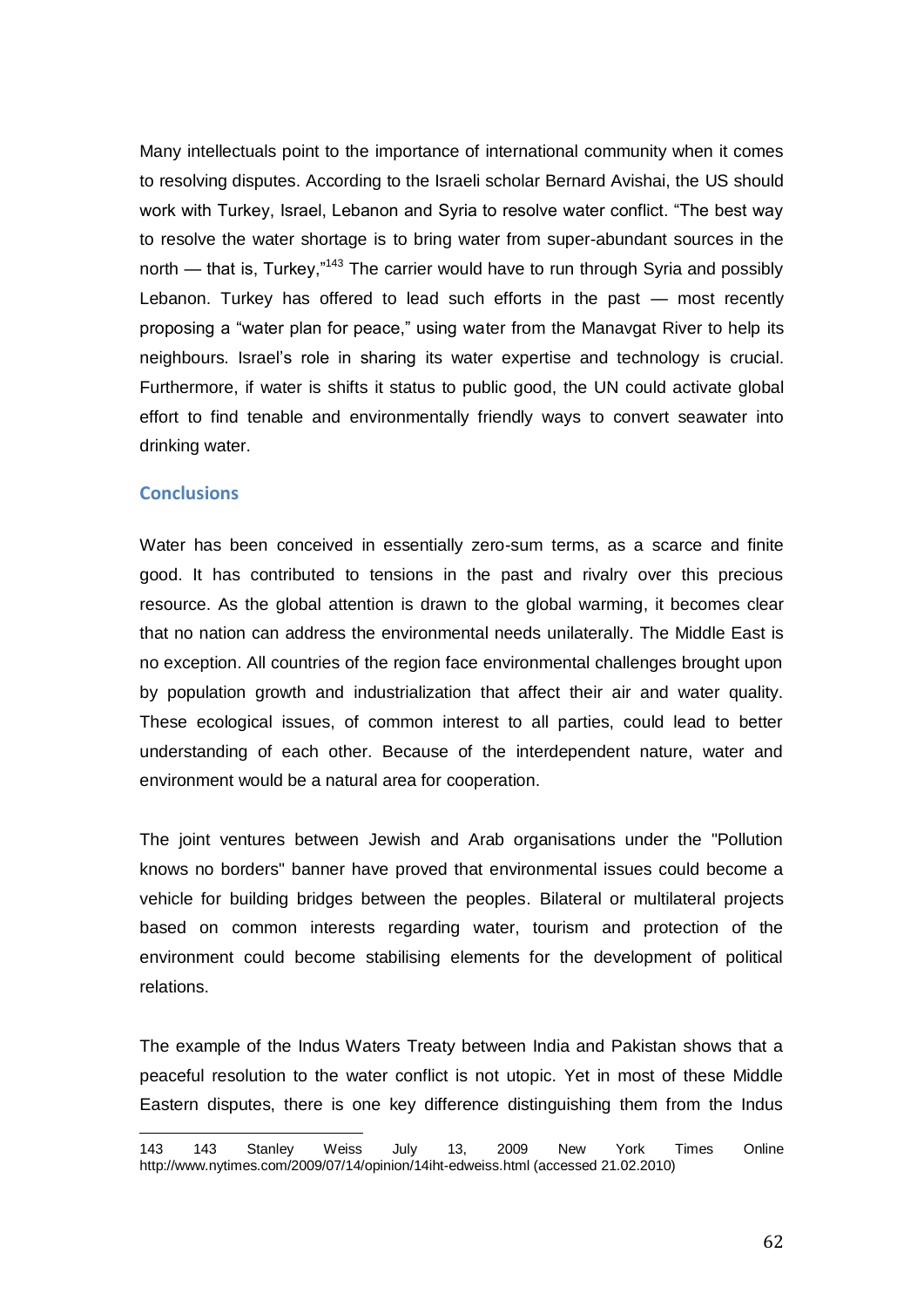Basin situation. Pakistan is absolutely dependent on the Indus Basin while India has other sources of fresh water such as the Ganges Basin or the Cauvery Basin in Karnataka and Tamil Nadu, allowing India to compromise more easily. In the Middle East by contrast, water is usually scarce for all parties, making compromises difficult. Furthermore, the three western rivers whose waters were awarded to Pakistan are not in areas of India requiring large-scale irrigation nor are irrigation projects to carry their waters to India's agricultural belt geographically feasible. In the Middle East, however, demand for water already outstrips supply, requirements are rising and current supply is unsustainable.

While that treaty lays out an agreement on sharing and managing water resources, it is not a basin-wide agreement: not only are Syria, Lebanon and the Palestinians not signatories of the document, there is absolutely no mention of them. Missing from that equation are Syria and Lebanon. If the region's shared environment is to be fully addressed, both of these countries must be part of the deal, this equation cannot be completed until Israel is able to sign a peace treaty with both of them.

In the case of Israel and the Palestinians it is not apparent that the basic collaboration that is taking place between the water professionals is resulting in cooperation in other political areas. The spillover result beyond the water cooperation is not apparent yet.

## **Conclusions:**

The plethora of literature on the future of the Middle East can be reduced to two main contending views. One predicts that long lasting tensions, competition over power and limited resources will inevitably lead to an outbreak of war of devastating consequences to all countries of the region and to the whole world. The other outlook can be summarised as a positive one, stating that the current impasse can push the states to act cooperatively. Despite the contradiction in these views, the general consensus of opinion is that the *status quo* is unsustainable. The postponement of the conflict resolution decreases the chance for separation and the twin state. The occupation is bound to explode and paradoxically undermine Israel's national security interests and peace with the Arab states. Not only due to the rising internal tensions – such as population growth and poverty, but also because of the changes on the international arena such as Iran's acquisition of nuclear weapon.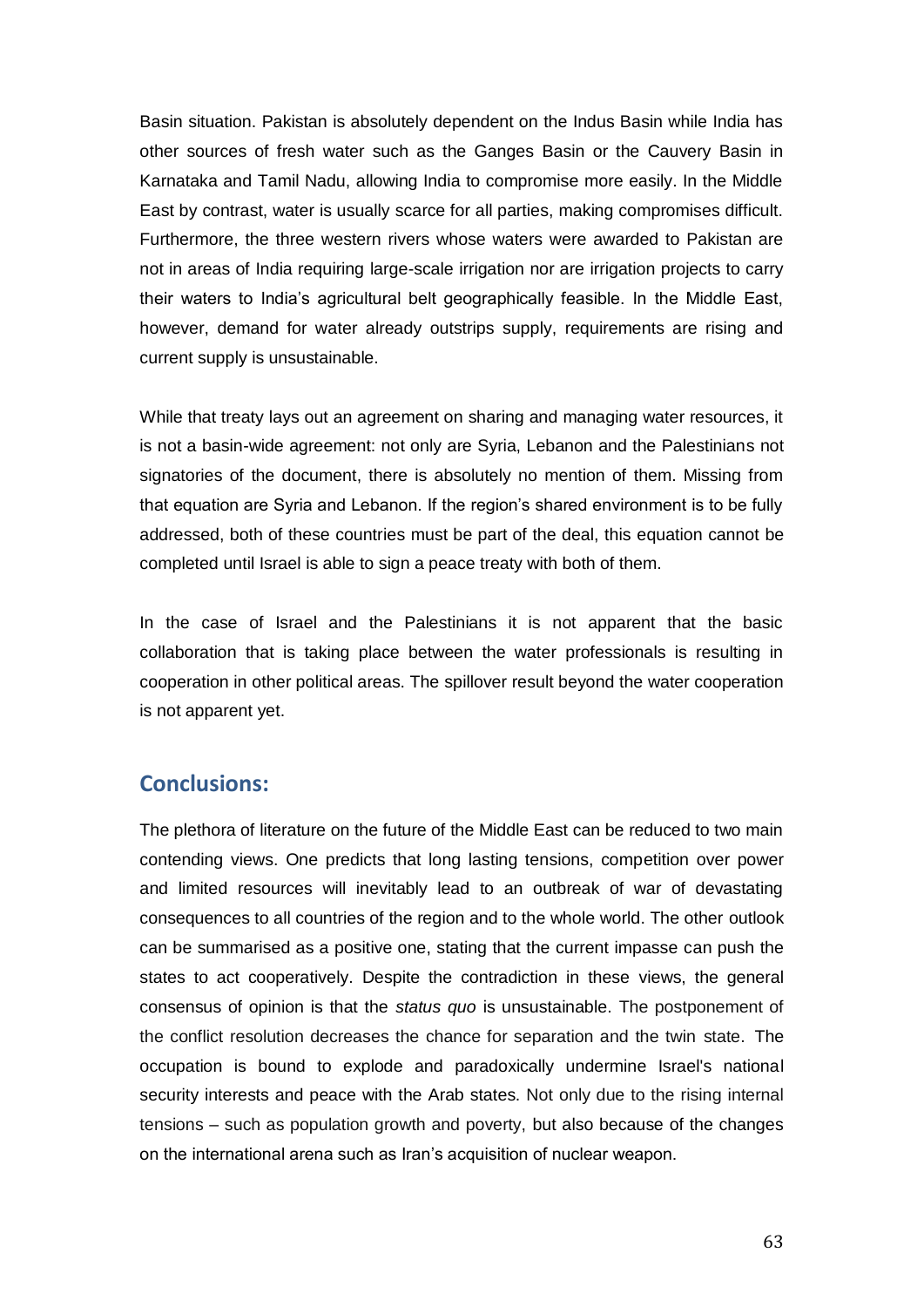The current state of affairs raises doubts about the feasibility of a full-fledged cooperation. It does come into question, however, what is the alternative? The cost of being 'a region without regionalism<sup> $144$ </sup> is too high for all states in the Mashreg Strategic Foresight Group report presents four scenarios for the region for 2025 taking into account both political and economic development and regional and international scene. The first one, 'where suspicion prevails' entails a two-state solution and the international community keeps pressure on all sides for the situation not to slide into a war. The second, 'where brutality reigns' has Iran testing its nuclear weapons and it is a matter of time before a massive war takes place between Iran and Israel. The third one, 'where equations change' has the US declined in its importance, Russia re-emerging, Iran undergoing a regime change, and a one-state solution. The last 'where people smile' projects a multipolar global order that shifts away from its over-dependence on oil and gas, a movement towards democracy, free movement of goods and people across the region leading to a 'Middle East economic union' by 2050.<sup>145</sup> It is not difficult to decide what is the best option.

This is not the first time in history that the question on the prospects of regional integration in the Middle East has been raised. In fact, the majority of literature on the regionalism in the Middle East was written in the 1990s, when peace talks and the signing of the Oslo Accords created an atmosphere of hope. The current mindset differs dramatically. Newly restarted talks receive little attention and even less illusion. The wide discrepancy between pledges about cooperation, and actual ability or willingness to act on these promises has discouraged both governments and citizens in the region and made them opt for separation rather than collaboration. Scepticism, however, should not mean resignation. Paradoxically, this lack of trust in a success of the peace talks coincides with the time when conditions are favourable for the establishment of a just and sustainable peace. The US and EU are both committed to the peace process, the Arab League is endorsing normalisation of relations with Israel through the Arab Peace Initiative, Syria has expressed its will to restart peace talks, the PA has experienced improvements in security and economic sector and Prime Minister Salam Fayyad has begun implementing a non-violent plan to build state institutions in the West Bank. The level of violent clashes between Israel and the Palestinians is also very low.

 $\overline{a}$ 

 $144$  Aarts, P. The Middle East: a region without regionalism or the end of exceptionalism? Third World Quarterly, Vol 20, No 5, pp 911±925, 1999.

<sup>&</sup>lt;sup>145</sup> The cost of war (2009) Strategic Foresight Group Report [www.strategicforesight.com](http://www.strategicforesight.com/) (accessed 10.05.2010)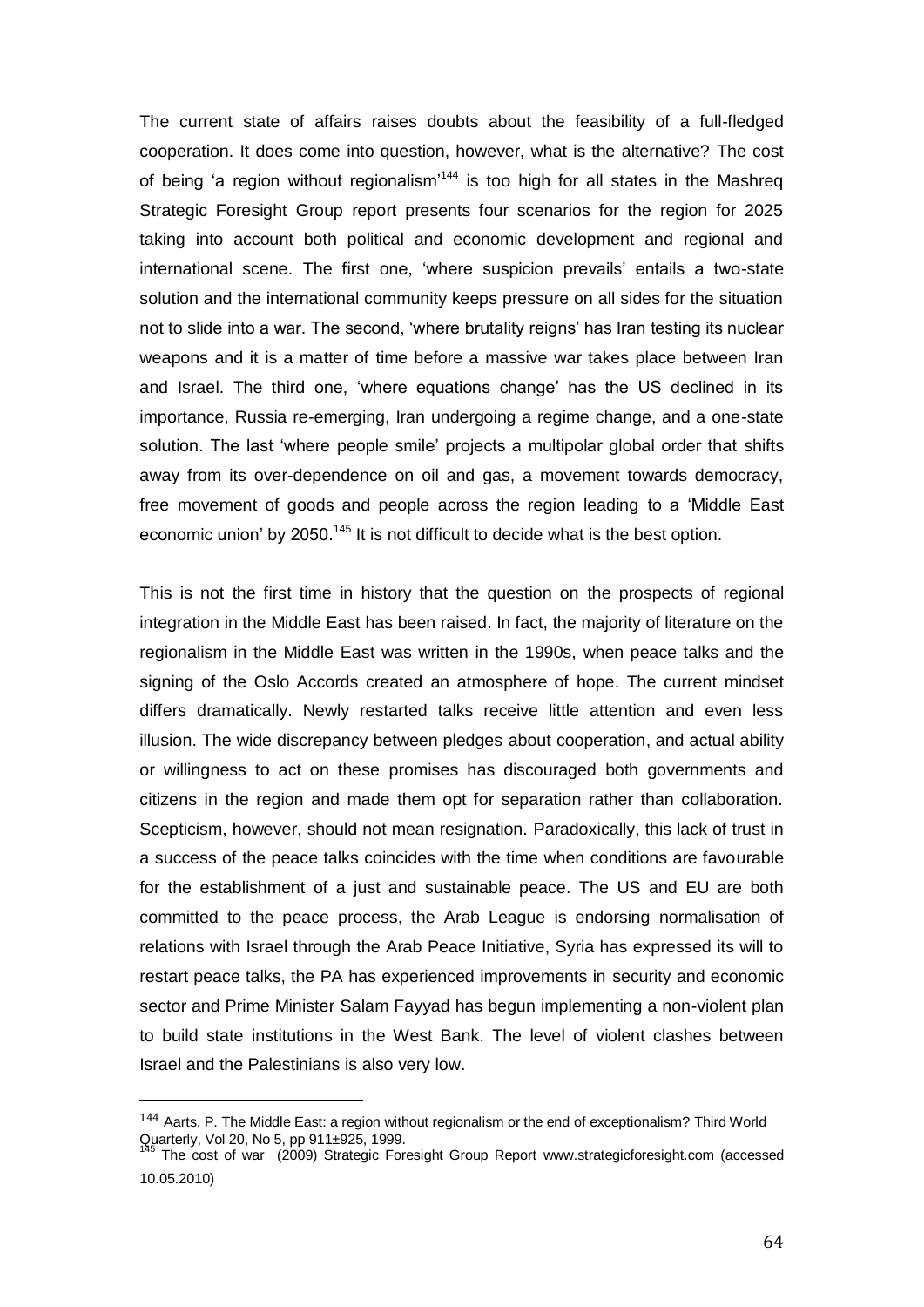Supporters of a wider regional cooperation often draw from the beginning of European integration with European Coal and Steel Community: "Steel and coal created the EU - water, energy and tourism will create the Middle Eastern Union"<sup>146</sup>. Many hope for a spillover - the creation and deepening of cooperation in one economic activity across borders would create pressure for further integration within and beyond that sector. Nevertheless, there is a crucial distinction between the situation at the beginning of the European Community and current situation in the Middle East. The beginning of the European integration process was only possible after the war was over and the borders were clearly delineated. It stays in contrast with the situation in the Middle East, when still many disputes are unsettled. It shows that a complete and final resolution to this intractable conflict must be achieved prior to efforts of regional cooperation in order for the latter to succeed.

Conflicts in the Middle East are interlinked and addressing these challenges within a regional framework is reasonable. According to General Mohammad K. Shiyyab, director of Cooperative Monitoring Centre in Amman, achieving positive developments and progress during Israeli-Palestinian negotiations is highly likely to facilitate and expedite peace with Syria and unlock peace with Lebanon. This would certainly have a positive impact on regional stability as a whole.<sup>147</sup> Consequently, the improvement of Syria-Israel relations would have a positive externality on a wide range of issues: addressing the Iranian threat, terrorist activities in Lebanon, Palestine and Iraq as well as its with relation to the West. Despite these encouraging prospects, the Israeli and Syrian cooperation is virtually nonexistent. If the conflict resolution is perceived in a wider context and involves multilateral dialogue, the agreement has a greater chance of being implemented. One day, if the conflict is resolved in the Middle East, regional cooperation between Israel and its neighbours will be the best way to consolidate peace and to achieve development.

A comprehensive solution should involve not only inter-state actors, but also pay attention to the needs of the people on the ground. An active, diverse civil society plays a valuable role in helping advance regional stability. The reduction of inequality and the promotion of social justice are intricately related to peace-building. It is

 $\overline{a}$ 

<sup>146</sup> Novik N, Strategic Foresight Group, Workshop on the cost of Conflict. [http://www.strategicforesight.com/Workshop\\_on\\_the\\_Cost\\_of\\_Conflict\\_Middle\\_East\\_2.pdf](http://www.strategicforesight.com/Workshop_on_the_Cost_of_Conflict_Middle_East_2.pdf) (accessed 27.05.2010)

<sup>&</sup>lt;sup>147</sup> Cooperative Monitoring Centre <http://www.cmc-amman.gov.jo/> (accessed 23.05.2010)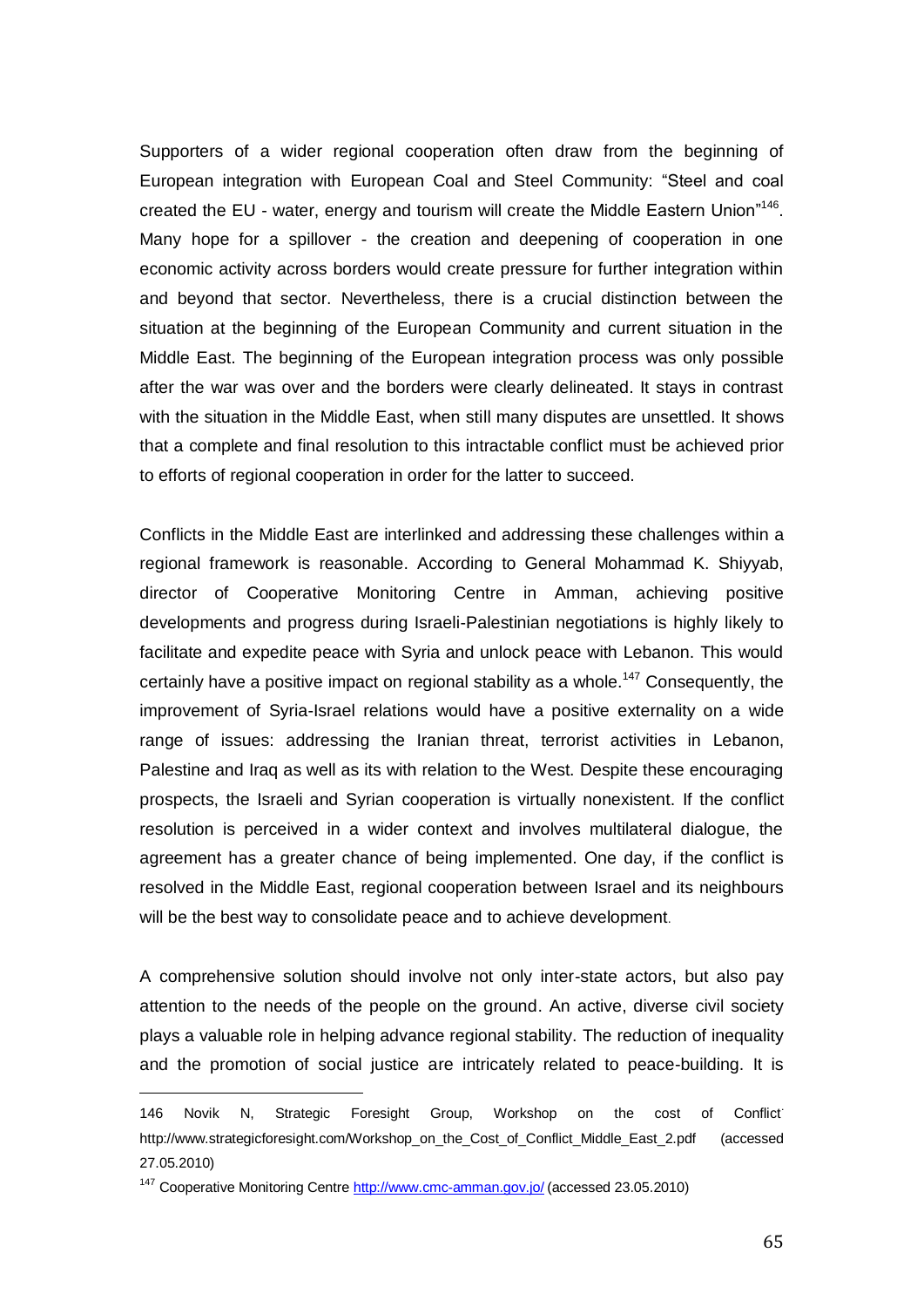essential to mobilise domestic support for cooperation amongst countries and regions of the Middle East. Involvement of all stakeholders in the regional cooperation projects can make a valuable contribution to constructing a dialogue. Without a support from economic and social groups, inter-governmental cooperation is less likely to last. "The ultimate lesson we can glean from Oslo's limitations is that an enduring peace must be built from the bottom up, not from the top down. Instead of relying on the same archaic peacemaking strategy we've used for centuries (…) we can embrace a new model based on nurturing mutually beneficial forms of cooperation on the local level, as well as between cities and organizations." <sup>148</sup> The solution to the conflict should be comprehensive and involve all levels – government and non-state, domestic and international actors. A profound climate of distrust created the preference for isolation and self-sufficiency rather than cooperation. Regionalism will not be possible unless the general public becomes aware of the substantial gains from cooperation with their adversaries. Truce and economic cooperation are more appealing than instability in the region that can slide towards a multifrontal war. The role of the international community could be very valuable in facilitating the cooperation. Security guarantees proposed by the US would be a realistic solution for Israel's security dilemmas, which would enable to convince the public that Israel's welfare and security would be better served by cooperating than by continuing the occupation.

An objective is to resolve multilateral disputes concerning regional attitudes in general. Therefore, peace has become the sole strategic choice available to all countries and parties in the region, regardless of any provocative actions and statements regionally employed to jeopardise the multilateral dialogue. Jean Monnet famously said that integration will arise out of neccessity. Indeed, peace in the Middle East is no longer merely a "choice". It is a must and a way to establish and secure it could be through a regional cooperation.

## **Bibliography:**

 $\overline{a}$ 

Aarts, P. The Middle East: a region without regionalism or the end of exceptionalism? Third World Quarterly, Vol 20, No 5, pp 911±925, 1999. Adar, E. M. "Trans-boundary Water Resources in Middle East-Potential trigger for conflicts or a catalyst for regional cooperation" 2003

<sup>&</sup>lt;sup>148</sup> [Uri Savir](http://www.csmonitor.com/About/Contact-Us-Feedback) Oslo 15 years on: fruitful lessons from a flawed Mideast pact. Enduring peace must be built from the bottom up. September 12, 2008

<http://www.csmonitor.com/Commentary/Opinion/2008/0912/p09s02-coop.html> (accessed 28.05.2010)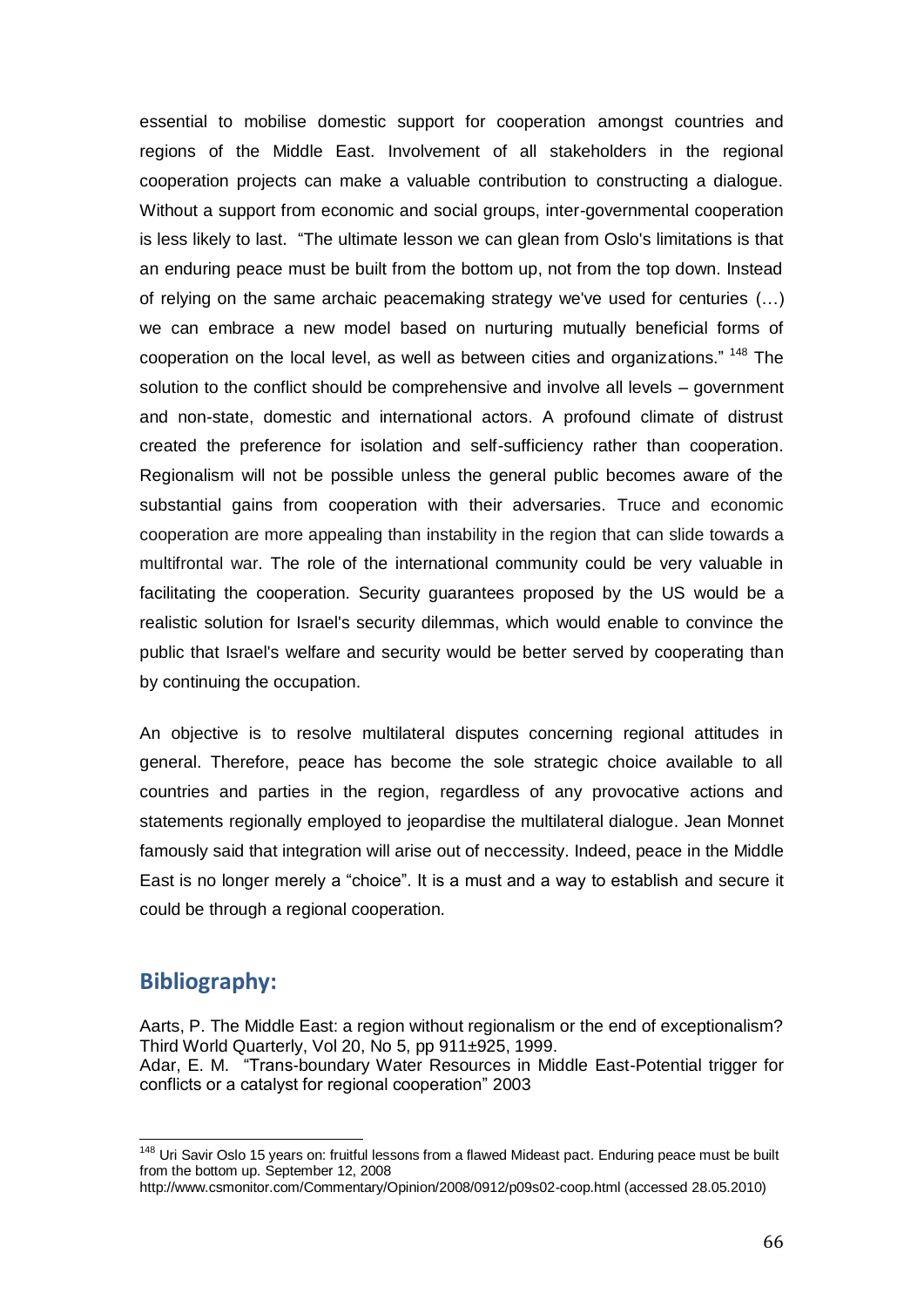[Akiva Eldar, Don't confuse us with facts, Haaretz Online](http://www.haaretz.com/magazine/week-s-end/don-t-confuse-us-with-facts-1.291302)  [ttp://www.haaretz.com/magazine/week-s-end/don-t-confuse-us-with-facts-1.291302](http://www.haaretz.com/magazine/week-s-end/don-t-confuse-us-with-facts-1.291302) (accessed 10.05.2010)

Aliboni, Rand Abdallah Saaf Human security: a new perspective for Euro-Mediterranean cooperation, Barcelona 2010 [http://www.iss.europa.eu/uploads/media/Human\\_security-Euro-Med\\_cooperation.pdf](http://www.iss.europa.eu/uploads/media/Human_security-Euro-Med_cooperation.pdf) (accessed 27.05.2010)

Allan T. (1997), ''Virtual Water: a long term solution for water short Middle Eastern economies?''. Paper presented at the British Association Festival of Science, September 9th 1997, Leeds

Allan, T. "Avoiding war over natural resources", in Forum: Water and war, ICRC, 1998

Allan, T., 2009. Global Trade: Balancing existing and future regional water resource deficits. Pages 576 - 587 in H.G. Brauch, U.O. Spring, J. Grin, C. Mesjasz, P. Kameri-Mbote, N.C. Behera, B. Chourou, and H. Krummenacher (eds.), Facing GLobal Environmental Change. Environmental, Human, Energy, Food, Health and Water Security Concepts. Berlin: Springer Verlag.

Allan, T., 2009. Global Trade: Balancing existing and future regional water resource deficits. Pages 576 - 587 in H.G. Brauch, U.O. Spring, J. Grin, C. Mesjasz, P. Kameri-Mbote, N.C. Behera, B. Chourou, and H. Krummenacher (eds.), Facing GLobal Environmental Change. Environmental, Human, Energy, Food, Health and Water Security Concepts. Berlin: Springer Verlag.

Alliance for Middle East Peace (ALLMEP) <http://www.stanford.edu/group/caas/members.html> (accessed 10.05.2010)

Alon Tal, Pollution in a Promised Land An Environmental History of Israel University of California Press Berkeley

Ameri, Hussein A. (Dec., 2002). "Water War in the Middle East: a Looming Threat". The Geographical Journal 168 (4): 313–323.

Amnesty International October 2009Troubled Waters. Palestinians denied fair access to water. Index: MDE 15/027/2009. [http://www.amnesty.org/en/library/asset/MDE15/027/2009/en/e9892ce4-7fba-469b-](http://www.amnesty.org/en/library/asset/MDE15/027/2009/en/e9892ce4-7fba-469b-96b9-c1e1084c620c/mde150272009en.pdf)

[96b9-c1e1084c620c/mde150272009en.pdf](http://www.amnesty.org/en/library/asset/MDE15/027/2009/en/e9892ce4-7fba-469b-96b9-c1e1084c620c/mde150272009en.pdf) (accessed 10.05.2010)

AQUASTAT - [FAO's Information System on Water and Agriculture](http://www.fao.org/nr/water/aquastat/main/index.stm) [www.fao.org/nr/water/aquastat/.../index.stm](http://www.fao.org/nr/water/aquastat/.../index.stm) (accessed 1.03.2010)

Barack Obama renews US-Syria sanctions Tuesday, 4 May 2010 <http://news.bbc.co.uk/2/hi/8658881.stm> (accessed 16.05.2010)

Baylis, J, Smith S., and Owens, P The Globalization of World PoliticsFourth Edition Jan 2008 Eds.) Regionalism in International Affairs, Edward Best and Thomas Christiansen p.436

Better Governance for Development in the Middle East and North Africa: Enhancing Inclusiveness and and Accountability

<http://siteresources.worldbank.org/INTMENA/Publications/20261857/Overview.pdf> (accessed 25.05.2010)

Burgat, F, [Great Expectations in the Arab World concerning the European Union](http://www.world-religion-watch.org/index.php?option=com_content&view=article&id=69:great-expectations-in-the-arab-world-concerning-the-european-union&catid=58:Translation%20Database%20of%20Translation%20Examples&Itemid=77) Monday, 19 November 2007

[http://www.worldreligionwatch.org/index.php?option=com\\_content&view=article&id=6](http://www.world-religionwatch.org/index.php?option=com_content&view=article&id=69%3Agreat-expectations-in-the-arab-world-concerning-the-european-union&catid=58%3ATranslation+Database+of+Translation+Examples&Itemid=77) [9%3Agreat-expectations-in-the-arab-world-concerning-the-european-](http://www.world-religionwatch.org/index.php?option=com_content&view=article&id=69%3Agreat-expectations-in-the-arab-world-concerning-the-european-union&catid=58%3ATranslation+Database+of+Translation+Examples&Itemid=77)

[union&catid=58%3ATranslation+Database+of+Translation+Examples&Itemid=77](http://www.world-religionwatch.org/index.php?option=com_content&view=article&id=69%3Agreat-expectations-in-the-arab-world-concerning-the-european-union&catid=58%3ATranslation+Database+of+Translation+Examples&Itemid=77) (accessed 23.05.2010)

Carothers, T. *The Concept of Civil Society Is a Recent Invention* <http://www.carnegieendowment.org/pdf/CivilSociety.pdf> (accessed 4.05.2010)

[Civil Society in the Arab Region: Its Necessary Role and the Obstacles to](http://www.icnl.org/knowledge/ijnl/vol9iss2/special_1.htm)  [Fulfillment](http://www.icnl.org/knowledge/ijnl/vol9iss2/special_1.htm) Ziad Abdel Samad The International Journal of Not-for-Profit Law. Volume 9, Issue 2, April 2007

conflicted region - not sustainable (demographic change) + int. involvement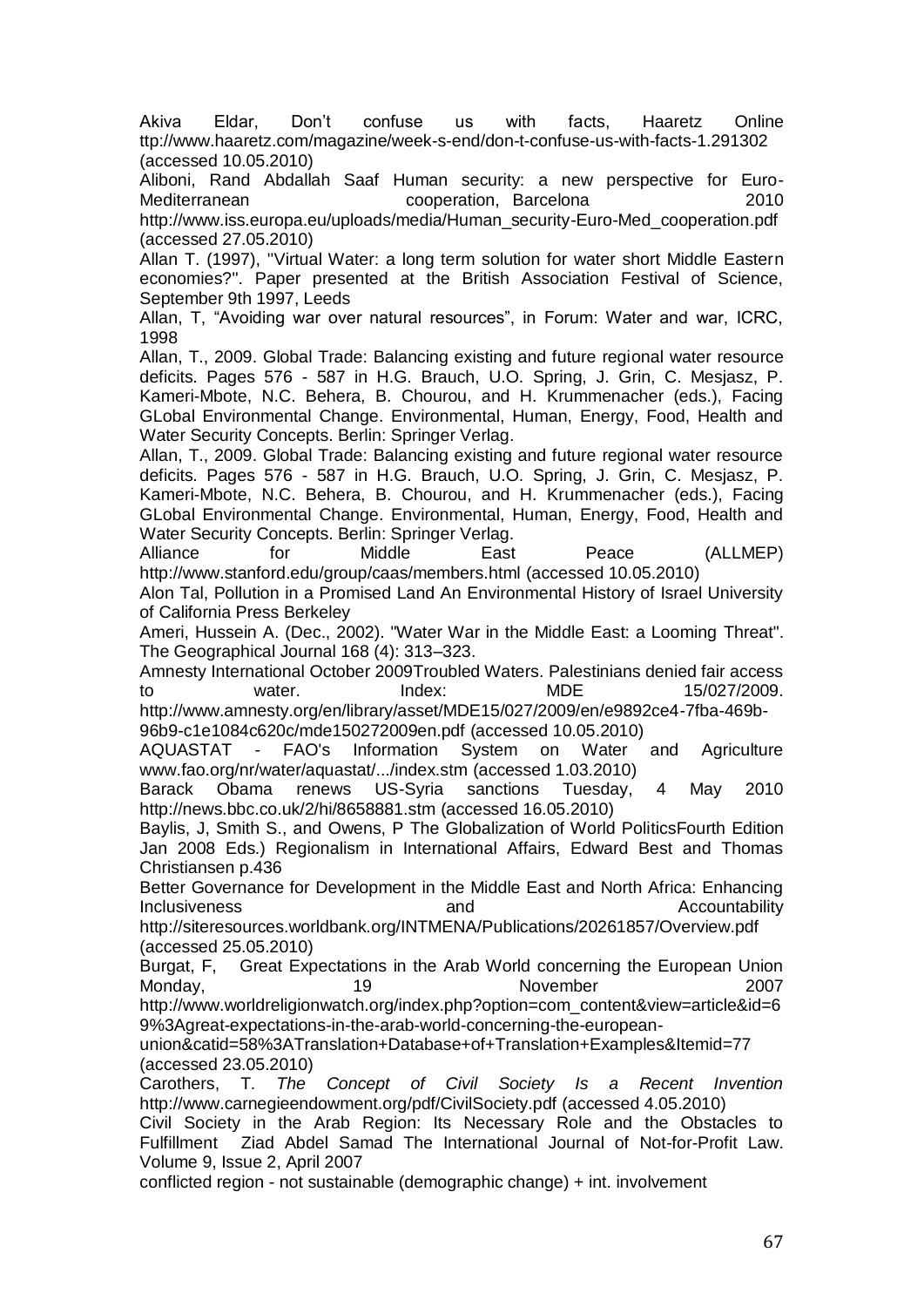Cooperative Monitoring Centre <http://www.cmc-amman.gov.jo/> (accessed 23.05.2010)

Corruption Perceptions Index 2009 Regional Highlights: Middle East and North Africa [http://www.transparency.org/policy\\_research/surveys\\_indices/cpi/2009/egional\\_highli](http://www.transparency.org/policy_research/surveys_indices/cpi/2009/egional_highlights) [ghts](http://www.transparency.org/policy_research/surveys_indices/cpi/2009/egional_highlights) (accessed 25.05.2010)

Dagge, J. Syria Today[:Parting the Waters,](http://www.syria-today.com/index.php/focus/5259-parting-the-waters) by John, January 2010, (accessed on 18.02.2010)

Dale C. Copeland, "Economic Interdependence and War: A Theory of Trade Expectations," International Security, Vol. 20, no.4 (Spring 1996) <http://www.mtholyoke.edu/acad/intrel/copeland.htm>

Darwish, A., 2003 Middle East Water Wars, BBC News [internet] 30 May Available at: http://news.bbc.co.uk/2/hi/middle\_east/2949768.stm [Accessed 16 Feb 2010]

Deutsch, Karl W.; et al. (1957). Political community and the North Atlantic area; international organization in the light of historical experience. Princeton: Princeton University Press

Emerson, M and Nathalie Tocci, eds., The Rubik Cube of the Wider Middle East, Centre for European Policy Studies, 2003, p. 10.

Emerson, Michael. (2008) The EU's New Black Sea Policy- What kind of regionalism is this? CEPS Working Document No. 297/July 2008.

Environmental diplomacy and the Middle East by MICHAEL M. COHEN\*

Environmental E-Bulletin "Earth Dav 2004", April 2004, Issue no. 9 Israel Ministry of the Environment

[http://www.sviva.gov.il/bin/en.jsp?enPage=bulletin&infocus=1&enDisplay=view&enDi](http://www.sviva.gov.il/bin/en.jsp?enPage=bulletin&infocus=1&enDisplay=view&enDispWhat=object&enDispWho=News%5El1767&enZone=april_bullo4&enVersion=0&) [spWhat=object&enDispWho=News%5El1767&enZone=april\\_bullo4&enVersion=0&](http://www.sviva.gov.il/bin/en.jsp?enPage=bulletin&infocus=1&enDisplay=view&enDispWhat=object&enDispWho=News%5El1767&enZone=april_bullo4&enVersion=0&) (accessed 11.05.2010)

Era Tamar Achiron-Frumkin and Ron FrumkinWater Allocation for Nature and the ‗End of Conflict' in Water Resources in the Middle East, Israel-Palestinian Water Issues — From Conflict to Cooperation Springer Berlin Heidelberg

Escribano, Gonzalo (2000): "Euro-Mediterranean Versus Arab. Integration: Are They Compatible?", Journal of Development and. Economic Policies, vol. 3 nº

Euro-Mediterranean Partnership. Brussels: Center for European Policy Studies.

European Commission - EuropeAid - Regional co-operation [http://ec.europa.eu/europeaid/where/neighbourhood/regional-](http://ec.europa.eu/europeaid/where/neighbourhood/regional-cooperation/index_en.htm)

[cooperation/index\\_en.htm](http://ec.europa.eu/europeaid/where/neighbourhood/regional-cooperation/index_en.htm) (accessed 26.05.2010)

European Commission EuropeAid Cooperation Office [http://www.enpi](http://www.enpi-info.eu/files/publications/regionalcooperationbrochure2_en.pdf)[info.eu/files/publications/regionalcooperationbrochure2\\_en.pdf](http://www.enpi-info.eu/files/publications/regionalcooperationbrochure2_en.pdf) (accessed 27.05.2010)

European Commission. 1995. Communication on European Community Support for regional economic Integration Efforts among developing countries. COM (95) 219.

[European Neighbourhood and Partnership Instrument \(ENPI\)](http://www.enpi-info.eu/%22/%22http:/ec.europa.eu/world/enp/pdf/oj_l310_en.pdf/%22/%22) [http://www.enpi](http://www.enpi-info.eu/mainmed.php?lang_id=450&id_type=2&id=360)[info.eu/mainmed.php?lang\\_id=450&id\\_type=2&id=360](http://www.enpi-info.eu/mainmed.php?lang_id=450&id_type=2&id=360) (accessed 27.05.2010)

Eurostat. Euro-Mediterranean Statistics. http://epp.eurostat.ec.europa.eu/portal/page/portal/eurostat/home/ Brussels.1998 (accessed 20.05.2010)

Falk 'Regionalism and world order', in Soderbaum and Shaw, eds, Theories of new regionalism: a Palgrave reader (Houndmills: Palgrave Macmillan, 2003), pp. 70–71

FAO Water Report 34 (2009) <http://www.fao.org/nr/water/aquastat/catalogues/index2.stm> (accessed 27.02.2010)

Fawcett and Hurrell, (eds.) Regionalism in world politics, Oxford University Press, 1995

Freedom house [http://www.freedomhouse.org](http://www.freedomhouse.org/) (accessed 25.05.2010)

Freedom House, Worst of the Worst. The World's Most Repressive Societies 2009, 3 June 2009, available at: http://www.unhcr. org/refworld/docid/49bf59e20.html [accessed 26 May 2010]

Freedomhouse [http://www.freedomhouse.org](http://www.freedomhouse.org/) (accessed 25.05.2010)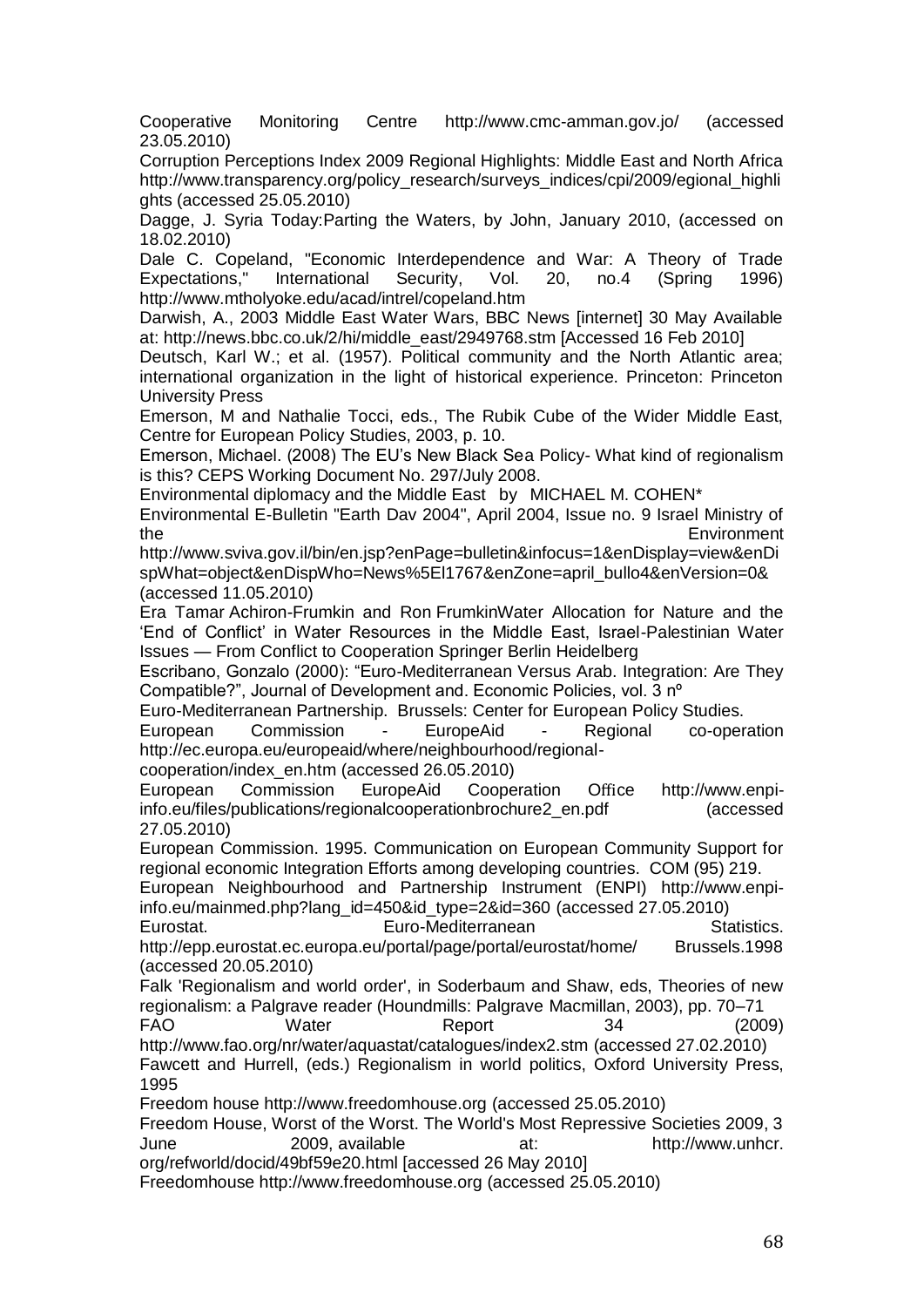Gershon Baskin, A third party presence is vital, THE JERUSALEM POST, Feb. 8, 2005 Grieco, J., 1988. Anarchy and the Limits of Cooperation: A Realist Critique of the Newest Liberal Institutionalism. International Organization, 42(3), 485-507. Hambright, F. Jamil Ragep, and Joseph Ginat Foreword by HRH Prince El Hassan bin Talal of Jordan Preface by David L. Boren "Water in the Middle East " (2006) University of Oklahoma Press Hambright, K. D., Ginat J., Ragep F. J., Boren D. L2006 Water in the Middle East: Cooperation and Technical Solutions in the Jordan ValleyHardcover, Univ of Oklahoma Press [Hand in Hand Bilingual Arab-Jewish Schools](http://en.wikipedia.org/wiki/Hand_in_Hand:_Center_for_Jewish_Arab_Education_in_Israel) <http://www.handinhand12.org/> (accessed 1.05.2010) Hettne 'The new regionalism revisited', in Soderbaum and Shaw eds, Theories of new regionalism, (Houndmills: Palgrave Macmillan, 2003), pp. 23–24. Heywood, A. Politics, 3rd edition, Palgrave Macmillian, 2007 p.6 Indirect Middle East talks begin. Aljazeera English, MAY 09, 2010 <http://english.aljazeera.net/news/middleeast/2010/05/201059920449898.html> (accessed 10.05.2010) Institute for Security Studies, A secure Europe in a better world, European Security Strategy, 2003. Introduction Israel –Jordan Peace Treaty, Israeli Ministry of Foreign Affairs [http://www.mfa.gov.il/MFA/Peace+Process/Guide+to+the+Peace+Process/Israel-](http://www.mfa.gov.il/MFA/Peace+Process/Guide+to+the+Peace+Process/Israel-Jordan+Peace+Treaty.htm)[Jordan+Peace+Treaty.htm](http://www.mfa.gov.il/MFA/Peace+Process/Guide+to+the+Peace+Process/Israel-Jordan+Peace+Treaty.htm) (accessed 15.02.2010) Israel and Iran Share Most Negative Ratings in Global Poll BBC World Service Published on on 6 March 200[7http://www.worldpublicopinion.org/pipa/articles/views\\_on\\_countriesregions\\_bt/3](http://www.worldpublicopinion.org/pipa/articles/views_on_countriesregions_bt/325.php?nid=&id=&pnt=325&lb=btvoc) [25.php?nid=&id=&pnt=325&lb=btvoc\(](http://www.worldpublicopinion.org/pipa/articles/views_on_countriesregions_bt/325.php?nid=&id=&pnt=325&lb=btvoc)accessed 18.05.10) Israel Ministry of Foreign Affairs (IMFA) 2002 Water Resources Working Group Available at: http://www.mfa.gov.il/MFA/Peace%20Process/Guide%20to%20the%20Peace%20Pr ocess/Water%20Resources%20Working%20Group 20 Oct 2002 [Accessed 20 Feb 2010]. Israel Ministry of Foreign Affairs (IMFA), 1995. The Israeli-Palestinian Interim Agreement **Available** at:http://www.mfa.gov.il/MFA/Peace+Process/Guide+to+the+Peace+Process/THE+I SRAELI-PALESTINIAN+INTERIM+AGREEMENT.htm [Accessed 20 Feb 2010]. Israel/Palestine Center for Research and Information<http://www.ipcri.org/> (accessed 1.05.2010) Israeli Poll #(31) Palestinian Poll #35 [http://truman.huji.ac.il/upload/truman\\_site\\_poll\\_31\\_March2010.pdf](http://truman.huji.ac.il/upload/truman_site_poll_31_March2010.pdf) (accessed 11.05.2010) Jägerskog, A (2009) Functional Water Cooperation in the Jordan River Basin: Spillover in H.G. Brauch, U.O. Spring, J. Grin, C. Mesjasz, P. Kameri-Mbote, N.C. Behera, B. Chourou, and H. Krummenacher (eds.), Facing GLobal Environmental Change. Environmental, Human, Energy, Food, Health and Water Security Concepts. Berlin: Springer Verlag. Jstreet<http://www.jstreet.org/> (accessed 12.05.2010)Julian Brody US attention turns Syria Israel Policy Forum Kaufmann, Aart Kraay and Massimo Mastruzzi (2008). "Governance Matters VII: Governance Indicators for 1996-2007". World Bank Policy Research June 2008 Keohane, After hegemony: cooperation and discord in the world political economy (Princeton: Princeton University Press, 2005), p. 12. Landis, J. Will failure to solve the Arab-Israeli conflict mean a new Cold War in the Middle East? Tuesday, May 11, 2010 Foreign Policy Online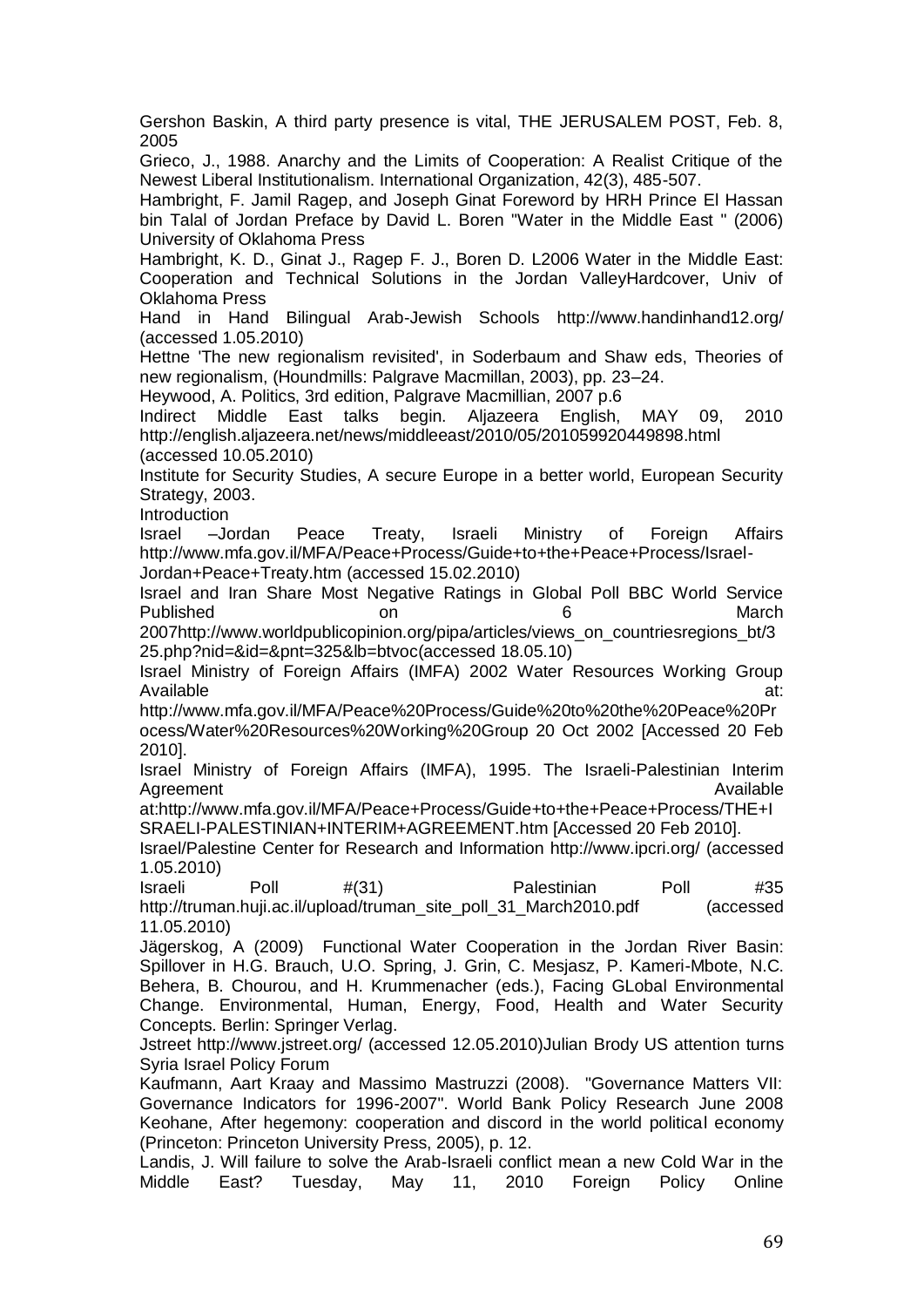[http://mideast.foreignpolicy.com/posts/2010/05/11/will\\_failure\\_to\\_solve\\_the\\_arab\\_isr](http://mideast.foreignpolicy.com/posts/2010/05/11/will_failure_to_solve_the_arab_israeli_conflict_mean_a_new_cold_war_in_the_middle_e) aeli conflict mean a new cold\_war\_in\_the\_middle\_e (accessed 16.05.2010)Levy, G. Boycott the Boycotters Haaretz Online [http://www.haaretz.com/print](http://www.haaretz.com/print-edition/opinion/boycotting-the-boycotters-1.290573)[edition/opinion/boycotting-the-boycotters-1.290573](http://www.haaretz.com/print-edition/opinion/boycotting-the-boycotters-1.290573) 16 May 2010 (accessed 16.05.2010)

Leyne J., 2004. Water factory' aims to filter tensions BBC News, [internet] 7 September Source: BBC Online,<http://www.bbc.co.uk/> (accessed 4.03.2010)

Librecambio Euromediterráneo. Edited by J. Bacaría and A. Tovias. Barcelona: Lutz, W. 2009. Changing population size and distribution as a security concern. Pages 203-213 in H.G. Brauch, U.O. Spring, J. Grin, C. Mesjasz, P. Kameri-Mbote, N.C. Behera, B. Chourou, and H. Krummenacher (eds.), Facing GLobal Environmental Change. Environmental, Human, Energy, Food, Health and Water Security Concepts. Berlin: Springer Verlag.

Lutz, W. 2009. Changing population size and distribution as a security concern. Pages 203-213 in H.G. Brauch, U.O. Spring, J. Grin, C. Mesjasz, P. Kameri-Mbote, N.C. Behera, B. Chourou, and H. Krummenacher (eds.), Facing GLobal Environmental Change. Environmental, Human, Energy, Food, Health and Water Security Concepts. Berlin: Springer Verlag.

Mattli, W. 1999. The Logic of Regional Integration. Cambridge: Cambridge Univ. Press.

MEARSHEIMER & Stephen M. WALT, The Israel Lobby and U. S. Foreign Policy, New York, Farrar, Straus and Giroux, 2007.

Morgenthau, Six principles of Political Realism. Politics Among Nations: The Struggle for Power and Peace, Fifth Edition, Revised, (New York: Alfred A. Knopf, 1978, pp. 4-15

[Mozgovaya,](http://www.haaretz.com/misc/writers/natasha-mozgovaya-1.493) [The Associated Press,](http://www.haaretz.com/misc/writers/the-associated-press-1.237) [Barak Ravid](http://www.haaretz.com/misc/writers/barak-ravid-1.325) and [Jack Khoury,](http://www.haaretz.com/misc/writers/jack-khoury-1.440) US: Israel pledged not to build in Ramat Shlomo for two years, Haaretz Online [http://www.haaretz.com/news/diplomacy-defence/u-s-israel-pledged-not-to-build-in](http://www.haaretz.com/news/diplomacy-defense/u-s-israel-pledged-not-to-build-in-ramat-shlomo-for-two-years-1.289198)[ramat-shlomo-for-two-years-1.289198](http://www.haaretz.com/news/diplomacy-defense/u-s-israel-pledged-not-to-build-in-ramat-shlomo-for-two-years-1.289198) Published 09.05.10, (Accessed 10.05.2010)

Navnita Chadha Behera, Béchir Chourou et Heinz Krummenacher (dir.) Facing Global Environmental CEnvironmental, Human, Energy, Food, Health and Water Security Concepts, Berlin, Springer, 633-640.

NGOs examples

Novik N, Strategic Foresight Group, Workshop on the cost of Conflict. [http://www.strategicforesight.com/Workshop\\_on\\_the\\_Cost\\_of\\_Conflict\\_Middle\\_East\\_](http://www.strategicforesight.com/Workshop_on_the_Cost_of_Conflict_Middle_East_2.pdf) [2.pdf](http://www.strategicforesight.com/Workshop_on_the_Cost_of_Conflict_Middle_East_2.pdf) (accessed 27.05.2010)

One voice movement<http://www.onevoicemovement.org/> (accessed 11.05.2010)

Oye. 1986. Explaining cooperation under anarchy: Hypotheses and strategies. In Cooperation under Anarchy, ed. Oye, Princeton: Princeton University Press.

p. 627)

Palestine Water Authority opposes construction of desalination plant [http://washmena.wordpress.com/2009/03/04/palestine-water-authority-opposes](http://washmena.wordpress.com/2009/03/04/palestine-water-authority-opposes-construction-of-desalination-plant/)[construction-of-desalination-plant/](http://washmena.wordpress.com/2009/03/04/palestine-water-authority-opposes-construction-of-desalination-plant/) (accessed 16.05.2010)

Palestinian Center for Public Opinion, <http://www.pcpo.ps/polls.htm> (accessed 10.05.2010)

Paul Salem Syrian–Israeli Peace: A Possible Key to Regional Change Policy Brief No. 2008 70, December 2008

[http://www.carnegieendowment.org/files/syrian\\_israeli\\_peace.pdf](http://www.carnegieendowment.org/files/syrian_israeli_peace.pdf) (accessed 23.05.2010)

Peres, SValley of Peace , Friday, August 10, 2007 <http://www.isracast.com/article.aspx?id=756> (accessed 16.05.2010)

[Perthes,](http://www.opendemocracy.net/authors/volker_perthes) V.Beyond peace: Israel, the Arab world, and Europe, [www.opendemocracy.net](http://www.opendemocracy.net/) 22 January 2008 (accessed 12.05.2010)

point for regionalism to succeed in the Middle East.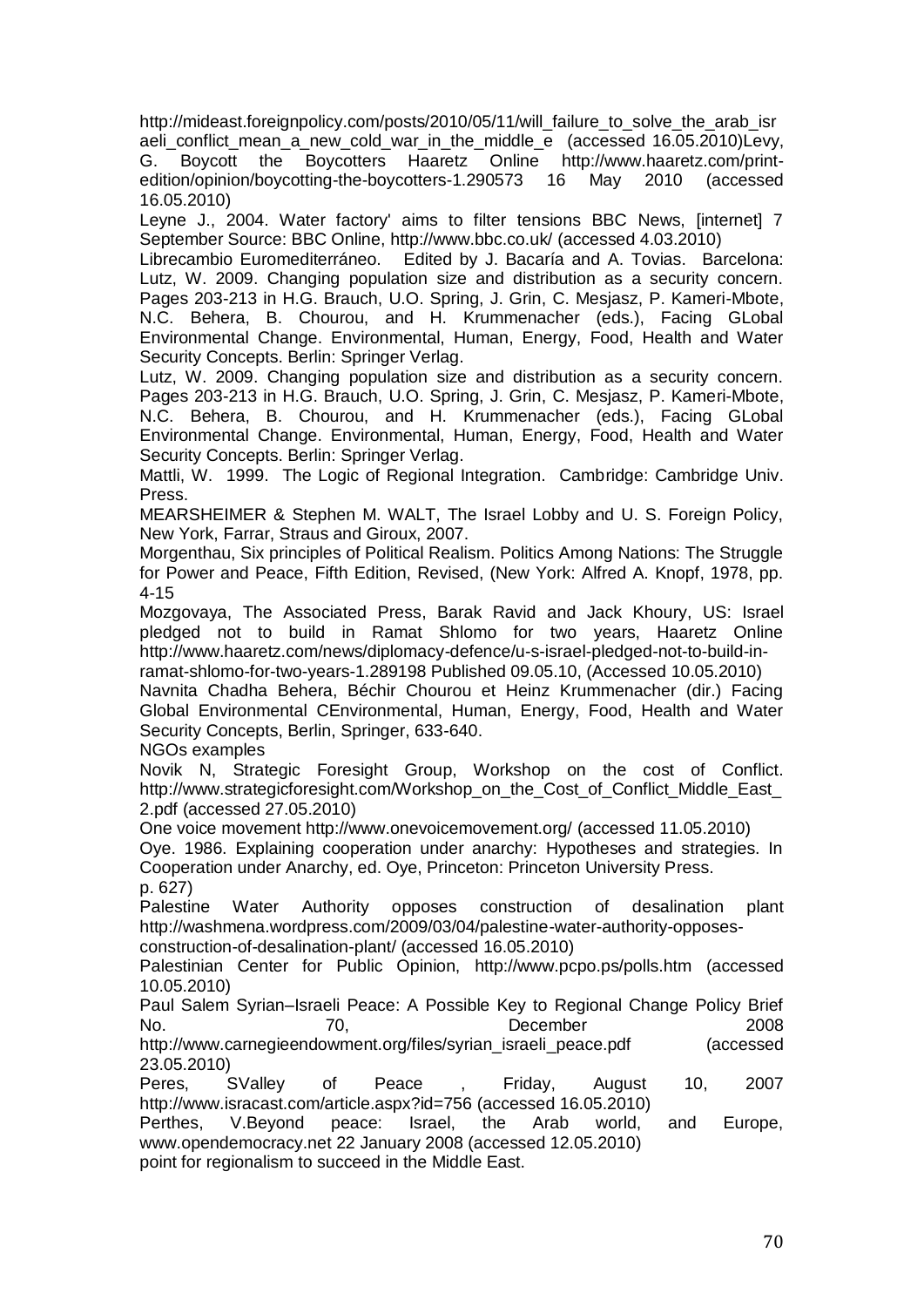[Project website](http://www.mofa.go.jp/region/middle_e/peaceprocess/corridor/index.html) at Japan foreign ministry. [http://www.mofa.go.jp/announce/announce/2010/3/0318\\_02.html](http://www.mofa.go.jp/announce/announce/2010/3/0318_02.html) (accessed 17.05.2010)

Prusher Jerusalem In Israel, US envoy maps peace with Syria the The Christian Science Monitor July 14, 2009– [http://www.csmonitor.com/2009/0714/p06s04](http://www.csmonitor.com/2009/0714/p06s04-wome.html) [wome.html](http://www.csmonitor.com/2009/0714/p06s04-wome.html) (accessed 10.05.2010)

R. O. Keohane, After hegemony: cooperation and discord in the world political economy (Princeton: Princeton University Press, 2005), p. 12.

Raphael Ahren, Netanyahu: Economics, not politics, is the key to peace [http://www.haaretz.com/print-edition/news/netanyahu-economics-not-politics-is-the](http://www.haaretz.com/print-edition/news/netanyahu-economics-not-politics-is-the-key-to-peace-1.257617)[key-to-peace-1.257617](http://www.haaretz.com/print-edition/news/netanyahu-economics-not-politics-is-the-key-to-peace-1.257617) 20.11.08 (accessed 14.05.2010)

Regional collaboration in the Middle East to deal with H5N1 avian flu, British Medical Journal<http://www.bmj.com/cgi/content/full/333/7573/856> (accessed 23.05.2010) Report [www.strategicforesight.com](http://www.strategicforesight.com/) (accessed 10.05.2010)

Rinat Z Council approves desalination plant for Palestinians [http://www.haaretz.com/news/council-approves-desalination-plant-for-palestinians-](http://www.haaretz.com/news/council-approves-desalination-plant-for-palestinians-1.245793)[1.245793](http://www.haaretz.com/news/council-approves-desalination-plant-for-palestinians-1.245793) (accessed 16.05.2010)

Rosamond Ben 
<sup>"</sup>Theories of European Integration" St. Martin's Press, INC2000

Russet, Bruce/Starr, Harvey/Kinsella, David (2006): World Politics. The Menu for Choice, London: Thomson Learning, 230-267.

Salman Adel (1990) Agriculture in the Middle East : challenges & possibilities New York : Paragon House.

Savir, U, *Oslo 15 years on: fruitful lessons from a flawed Mideast pact. Enduring peace must be built from the bottom up*. September 12, 2008 <http://www.csmonitor.com/Commentary/Opinion/2008/0912/p09s02-coop.html> (accessed 28.05.2010)

Security? » in Günter Brauch, Hans, Úrsula Oswald Spring, John Grin, Czeslaw Mesjasz, Patricia Kameri-Mbote,

Selby, J in H.G. Brauch, U.O. Spring, J. Grin, C. Mesjasz, P. Kameri-Mbote, N.C. Behera, B. Chourou, and H. Krummenacher (eds.), Facing Global Environmental Change. Environmental, Human, Energy, Food, Health and Water Security Concepts. Berlin: Springer Verlag.

Seliktar, O., 2005.Turning Water into Fire: the Jordan River as the Hidden Factor in The Six Day War. The Middle East Review of International Affairs [online] 9 (2) Available at: MERIA http://meria.idc.ac.il/journal/2005/issue2/jv9no2a4.html). [Accessed 20 Feb 2010]

Shiyyab, M in Michael Mason and Amit Mor (eds.) Enhancing Security in the Middle East: The Challenges of Regional Cooperation, Springer Netherlands 2008

Shlomo Ben-Ami, Bell J. "¿Una unión del Medio Oriente?", El tiempo 7 de noviembre de 2008

Smith K. (2003), European Union Foreign Policy in a Changing World, Polity Press . **Cambridge** 

Sosland, Jeffrey Karl (2007)Cooperating rivals: the riparian politics of the Jordan River Basin

[Talking Point: Ask Boutros Boutros Ghali,](http://news.bbc.co.uk/2/hi/talking_point/2951028.stm)" http://news.bbc.co.uk/2/hi/talking\_point/2951028.stm BBC News, June 10, 2003. (accessed 20.02.2010)

Tassinari, Security and Integration in the EU Neighborhood: the Case for Regionalism. CEPS Working Documents No. 226, 1 July 2005.

The Arab-Israeli Peace Process is the crucial

The cost of war (2009) Strategic Foresight Group Report

The cost of war (2009) Strategic Foresight Group Report [www.strategicforesight.com](http://www.strategicforesight.com/) (accessed 10.05.2010)